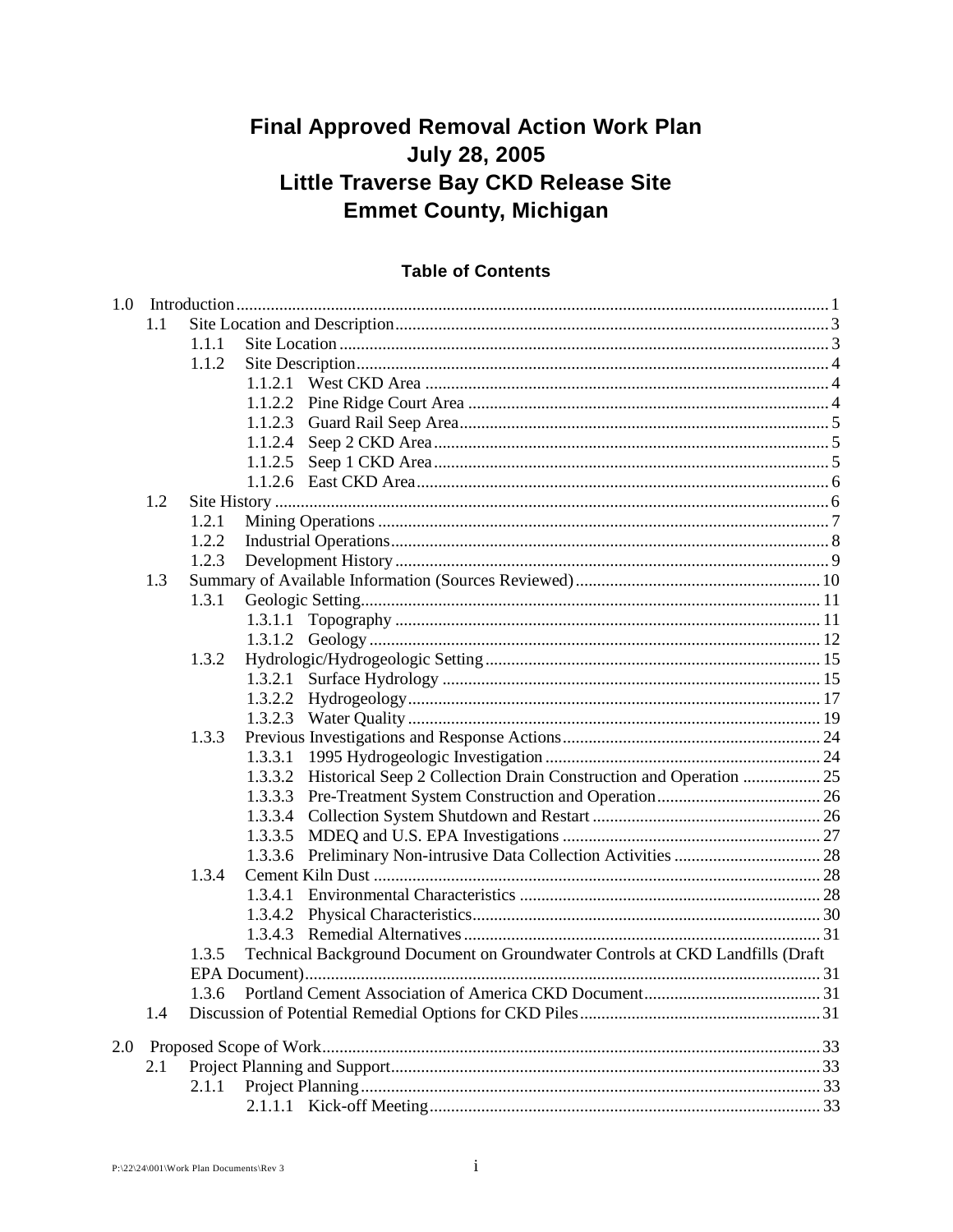|     |     |       | 2.1.1.3 |  |
|-----|-----|-------|---------|--|
|     |     |       |         |  |
| 2.2 |     |       |         |  |
|     |     | 2.2.1 |         |  |
|     |     | 2.2.2 |         |  |
|     |     | 2.2.3 |         |  |
|     |     | 2.2.4 |         |  |
|     |     | 2.2.5 |         |  |
|     |     | 2.2.6 |         |  |
|     | 2.3 |       |         |  |
|     |     | 2.3.1 |         |  |
|     | 2.4 |       |         |  |
|     |     | 2.4.1 |         |  |
|     |     | 2.4.2 |         |  |
| 3.0 |     |       |         |  |
|     | 3.1 |       |         |  |
|     | 3.2 |       |         |  |
|     | 3.3 |       |         |  |
|     |     |       |         |  |
| 4.0 |     |       |         |  |
|     | 4.1 |       |         |  |
|     |     | 4.1.1 |         |  |
|     |     | 4.1.2 |         |  |
|     |     | 4.1.5 |         |  |
|     | 4.2 |       |         |  |
|     |     |       |         |  |
|     |     |       |         |  |
|     |     |       |         |  |
|     |     |       |         |  |
|     |     |       |         |  |
|     | 4.3 |       |         |  |
| 5.0 |     |       |         |  |
|     | 5.1 |       |         |  |
|     |     |       |         |  |
|     | 5.2 |       |         |  |
|     |     | 5.2.1 |         |  |
|     |     | 5.2.2 |         |  |
|     |     |       |         |  |
|     |     |       |         |  |
|     |     | 5.2.3 |         |  |
|     |     |       | 5.2.3.1 |  |
|     |     |       | 5.2.3.2 |  |
|     |     |       | 5.2.3.3 |  |
|     |     |       |         |  |
|     |     | 5.2.4 |         |  |
|     |     |       |         |  |
|     |     |       |         |  |
|     |     | 5.2.5 |         |  |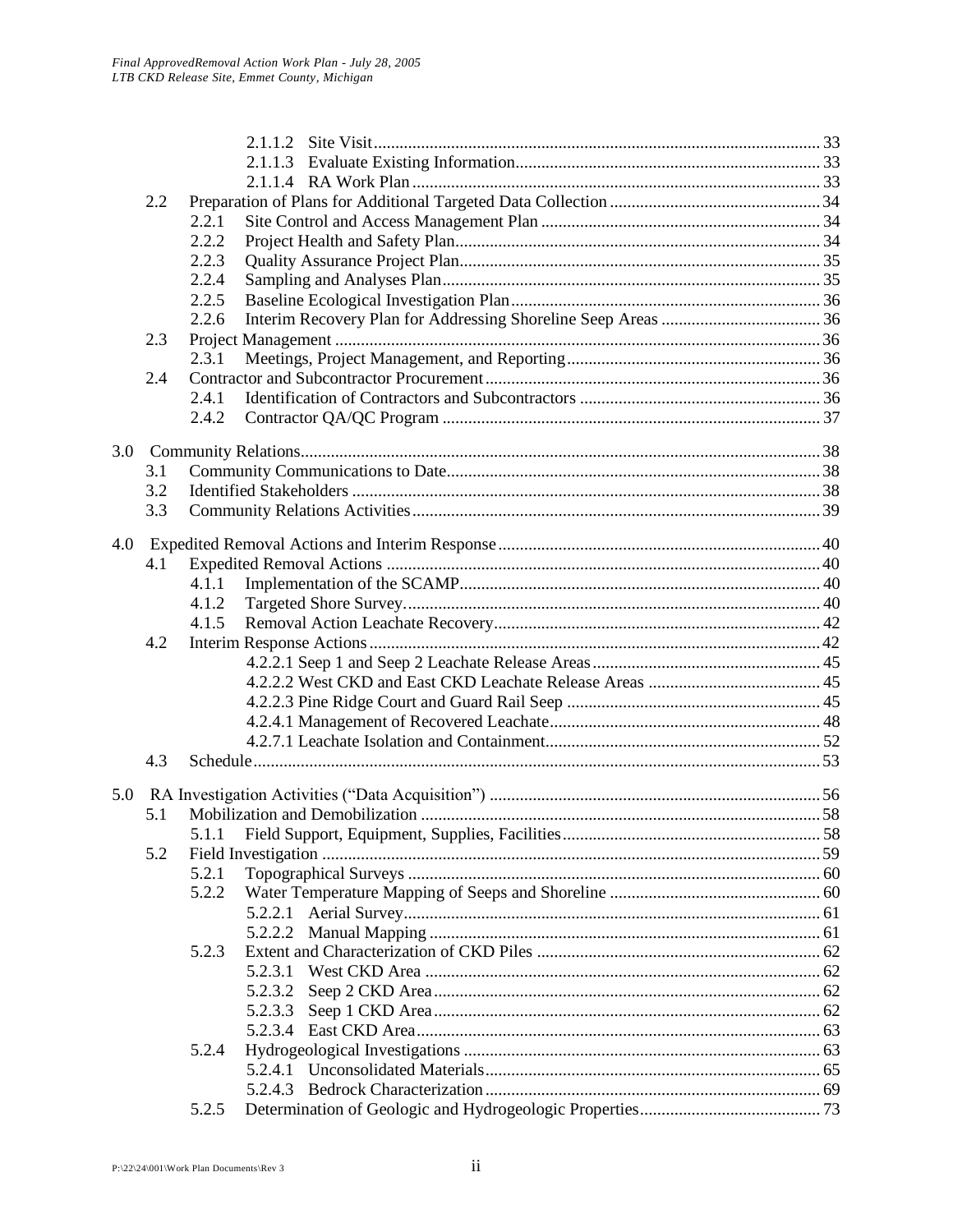|     |     |       | 5.2.5.1                                                                           |  |
|-----|-----|-------|-----------------------------------------------------------------------------------|--|
|     |     |       | 5.2.5.2                                                                           |  |
|     |     |       | 5.2.5.3                                                                           |  |
|     |     | 5.2.6 |                                                                                   |  |
|     |     |       |                                                                                   |  |
|     |     |       |                                                                                   |  |
|     |     |       | 5.2.6.3 Evaluate/Install Groundwater Surface Water Interface Monitoring Wells  86 |  |
|     |     | 5.2.7 |                                                                                   |  |
|     |     | 5.2.8 |                                                                                   |  |
|     |     | 5.2.9 |                                                                                   |  |
|     |     |       |                                                                                   |  |
|     | 5.3 |       |                                                                                   |  |
|     |     | 5.3.1 |                                                                                   |  |
|     |     |       |                                                                                   |  |
|     |     |       |                                                                                   |  |
|     |     | 5.3.2 |                                                                                   |  |
|     |     |       |                                                                                   |  |
|     |     | 5.3.3 |                                                                                   |  |
|     |     |       | 5.3.3.1                                                                           |  |
|     |     |       |                                                                                   |  |
|     |     | 5.3.4 |                                                                                   |  |
|     |     |       |                                                                                   |  |
|     |     | 5.3.5 |                                                                                   |  |
|     |     |       |                                                                                   |  |
|     |     | 5.3.6 |                                                                                   |  |
|     |     |       |                                                                                   |  |
|     |     |       |                                                                                   |  |
|     | 5.4 |       |                                                                                   |  |
|     |     | 5.4.1 |                                                                                   |  |
|     |     | 5.4.2 |                                                                                   |  |
|     |     | 5.4.3 |                                                                                   |  |
|     |     | 5.4.4 |                                                                                   |  |
|     |     | 5.4.5 |                                                                                   |  |
|     |     |       |                                                                                   |  |
|     |     |       |                                                                                   |  |
|     |     |       |                                                                                   |  |
|     | 5.6 |       |                                                                                   |  |
|     |     | 5.6.1 |                                                                                   |  |
|     |     |       | 5.6.1.1                                                                           |  |
|     |     |       |                                                                                   |  |
|     |     | 5.6.2 |                                                                                   |  |
|     |     |       |                                                                                   |  |
|     |     |       |                                                                                   |  |
| 6.0 |     |       |                                                                                   |  |
|     | 6.1 |       |                                                                                   |  |
|     | 6.2 |       |                                                                                   |  |
|     |     | 6.2.1 |                                                                                   |  |
|     |     | 6.2.2 |                                                                                   |  |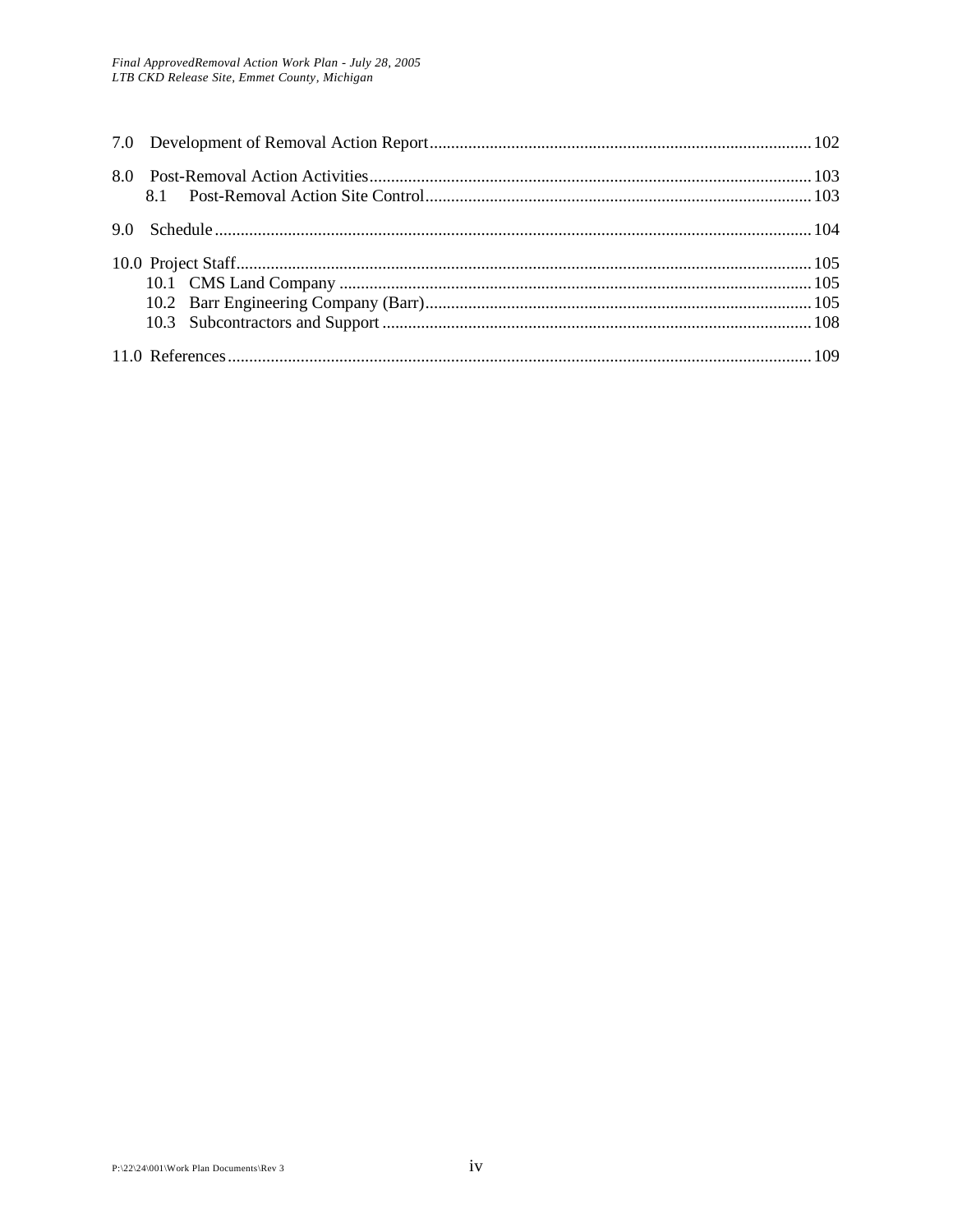#### **List of Tables**

- Table 1-1 Conformance with Order Requirements
- Table 1-2 Federal Applicable or Relevant and Appropriate Requirements (ARARs)
- Table 3-1 Local Media Outlets
- Table 5-1 Parameters, Methods, and Detection Limits
- Table 5-2 Rationale for Borings in the Seep 1 CKD Area
- Table 5-3 Anticipated Boring Depths in the Seep 1 CKD Area
- Table 5-4 Rationale for Borings in the Seep 2 CKD Area
- Table 5-5 Anticipated Boring Depths in the Seep 2 CKD Area
- Table 5-6 Rationale for Borings in the West CKD Area
- Table 5-7 Anticipated Boring Depths in the West CKD Area
- Table 5-8 Rationale for Borings in the East CKD Area
- Table 5-9 Anticipated Boring Depths in the East CKD Area

### **List of Figures**

| Figure 1-2 | <b>Historical Features</b> |  |
|------------|----------------------------|--|

Figure 1-1 Site Location

- Figure 1-3 CKD Areas and Conceptual Cross Section Location Map
- Figure 1-4 Historical Features and Conceptual Cross Section Locations
- Figure 1-5 Conceptual Cross Section A-A', Seep 1 CKD Area
- Figure 1-6 Conceptual Cross Section B-B', Seep 1 CKD Area
- Figure 1-7 Conceptual Cross Section C-C', Seep 2 CKD Area
- Figure 1-8 Conceptual Cross Section D-D', West CKD Area
- Figure 1-9 Conceptual Cross Section E-E', East CKD Area
- Figure 4-1 Seep 1 and Seep 2 CKD Areas Interim Response Conceptual Layout
- Figure 4-2 Conceptual Interim Response Pipe Cross Section
- Figure 4-3 Conceptual Lift Station Design
- Figure 5-1 Lakeshore Evaluation Locations
- Figure 5-2 Seep 1 CKD Area Boring Locations
- Figure 5-3 Seep 2 CKD Area Boring Locations
- Figure 5-4 West CKD Area Boring Locations
- Figure 5-5 East CKD Area Boring Locations
- Figure 9-1 RA Work Plan Schedule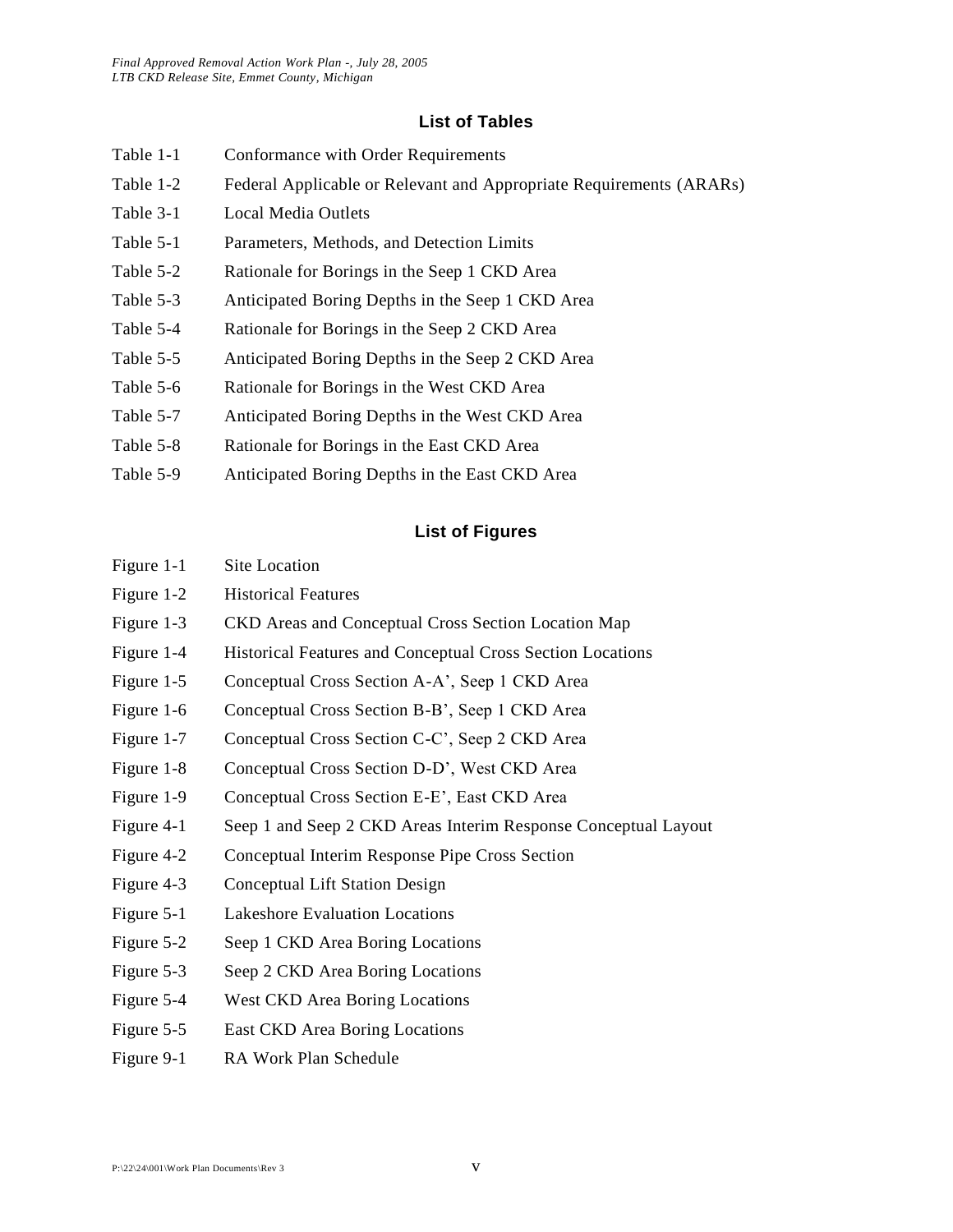#### **List of Appendices**

- Appendix A Previous Investigation Analytical Data
- Appendix B Geophysical Data
- Appendix C Aerial Photographs
- Appendix D Sanborn Fire Insurance Maps
- Appendix E Standard Operating Procedures for Developing Monitoring Wells
- Appendix F Golf Course Underdrain and Irrigation Drawings
- Appendix G Pre-Treatment Facility Basis of Design
- Appendix H U.S. EPA Method 1669: Sampling Ambient Water for Trace Metals at EPA Water Quality Criteria Levels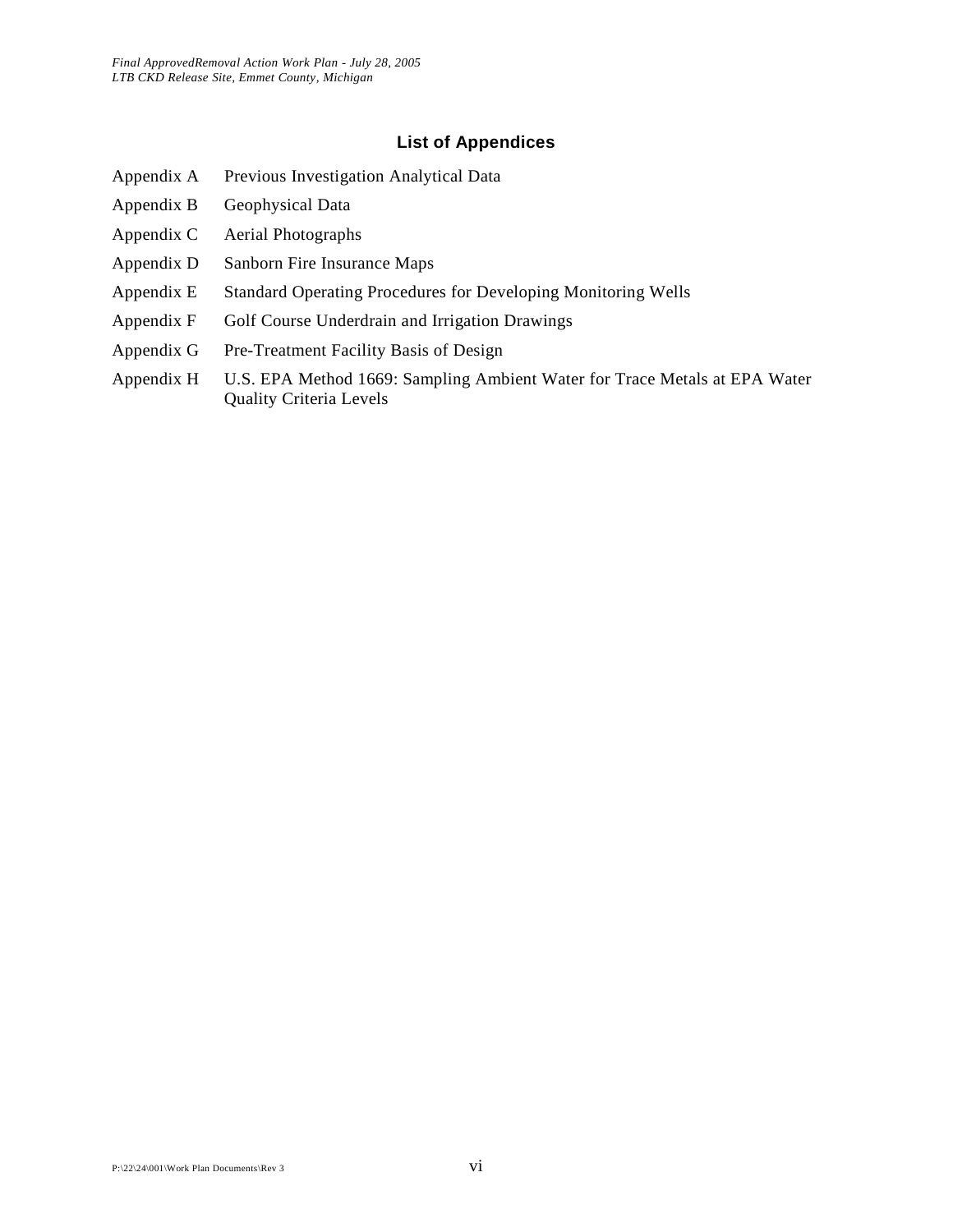# **1.0 Introduction**

This Removal Action (RA) Work Plan (Work Plan) has been prepared on behalf of CMS Land Company and CMS Capital, LLC to describe the RA activities to be conducted as per the Administrative Order on Consent for Removal Action (AOC or Order), Little Traverse Bay CKD Release Site (Site) (Docket No. VW-05-C-810, February 22, 2005). CMS Land Company and CMS Capital, LLC (referred to collectively as CMS) have agreed to carry out all activities required by the Order. This RA Work Plan provides a description of, and the schedule for, the actions required by the Order. The Work Plan actions required by the Order, proposed objectives, and corresponding activities are summarized in Table 1-1. The Site location is shown on Figure 1-1.

The Order requires that CMS perform all actions required pursuant to the Order in accordance with all applicable local, state, and federal laws and regulations except as provided in Section 121(e) of CERCLA,  $42$  U.S.C.  $§6921(e)$ , and  $40$  CFR  $§300.400(e)$  and 300.415(j). The Order requires that CMS identify the specific applicable or relevant and appropriate requirements (ARARs) for the Site under federal law. The Site ARARs are summarized in Table 1-2. The identification of ARARs is done to establish early in the process those state and federal regulations that are potentially applicable to the investigation and the remediation of a site. This is accomplished by making an objective determination of whether the requirement specifically addresses a hazardous substance, pollutant, contaminant, remedial action, location or other circumstance found at a site. Even if it is determined that a requirement is not applicable to a specific release, the requirement may still be appropriate to the circumstances of the release, and identified as such.

Some of the requirements are identified as "to be considered". This category consists of advisories, criteria, or guidance that were developed by EPA, or other federal agencies, or states that may be useful in developing the remedy for the site.

The RA described in this Work Plan is considered to be a time-critical RA as defined by the National Contingency Plan (NCP) because, following United States Environmental Protection Agency (U.S. EPA) review and approval of this Work Plan, CMS is required to initiate the RA activities within six months of being notified by U.S. EPA Region V. A more detailed schedule for the work is presented in Section 9.0.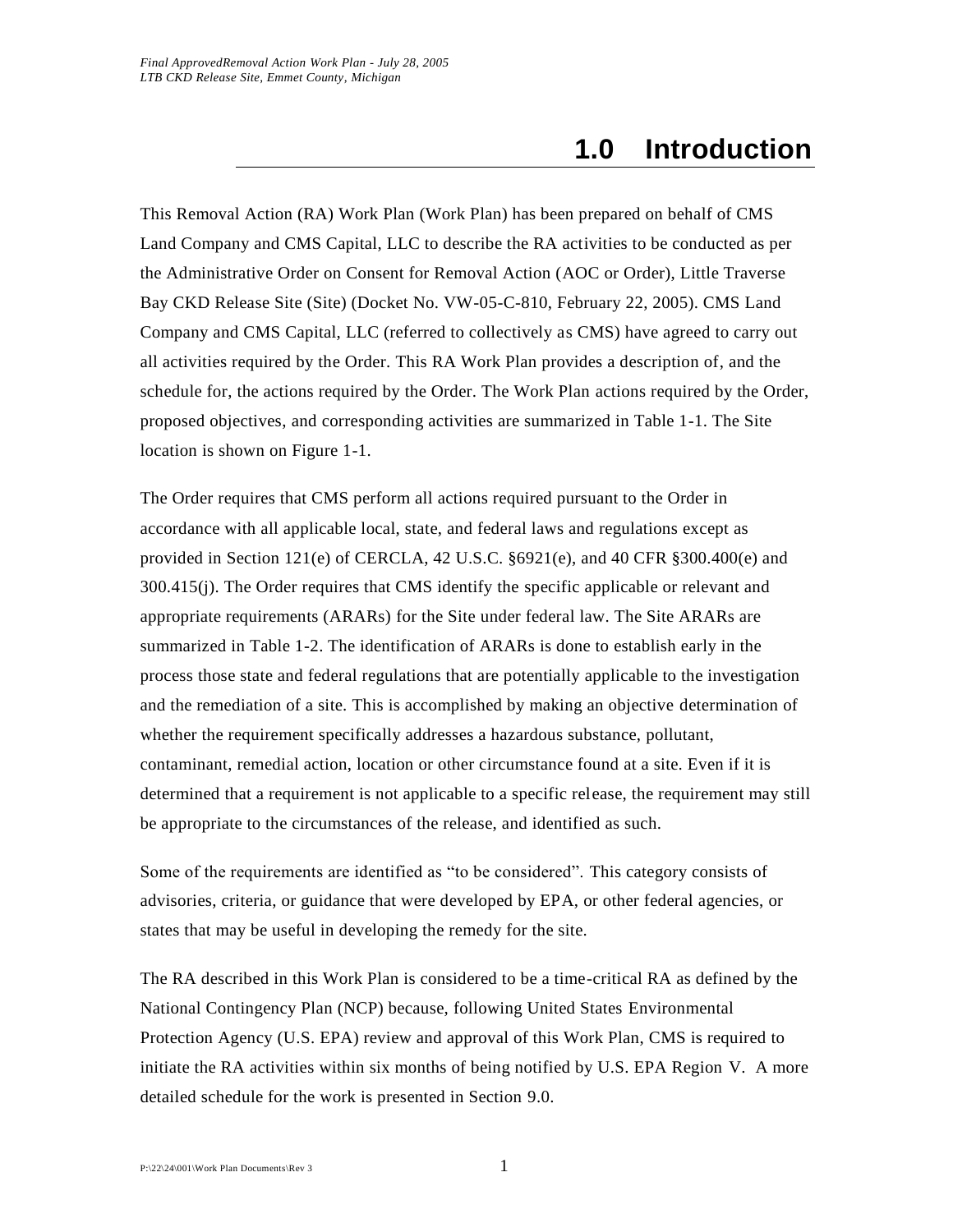This Work Plan describes the removal actions planned to identify and recover CKD leachate releases along the lakeshore of Little Traverse Bay, the investigation activities that will be used to better define the nature and extent of the CKD deposits and associated groundwater impacts, and the assessment of long-term remedial alternatives to control the CKD leachate release. This Work Plan and associated documents describe Site access, health and safety, and quality management as per the following requirements of Paragraph 15 of the Order:

- i. Provide Site security and restrict access to known high-pH "cement kiln dust" (CKD) leachate release areas to the north and east of Coastal Drive.
- ii. Prepare a Site Health and Safety Plan and Site Control and Access Management Plan.
- iii. Evaluate all other areas along the lakeshore of the Site for potential releases to surface water.
- iv. Restrict access to CKD leachate release areas that may be identified during the lakeshore evaluation.
- v. Implement recovery of high-pH leachate from CKD leachate release areas for treatment on-Site and/or arrange for off-Site treatment, storage and disposal.
- vi. Continue recovery of high-pH leachate described above until interim response activities can be designed, constructed and demonstrated to be effective.
- vii. Design, construct, and implement operation of interim recovery systems until long-term remedial controls can be designed, constructed and demonstrated to be effective.
- viii. Confirm the effectiveness of the above actions and develop/implement a monitoring program that measures releases of high-pH leachate and hazardous substances.
- ix. Perform operation and maintenance of the measures described above until long-term remedial controls can be designed and constructed and demonstrated to be effective.
- x. Investigate the nature and extent of hazardous substances, pollutants, or contaminants at the Site from CKD waste material, evaluate alternatives for addressing such threats, and prepare a report of the results of this investigation.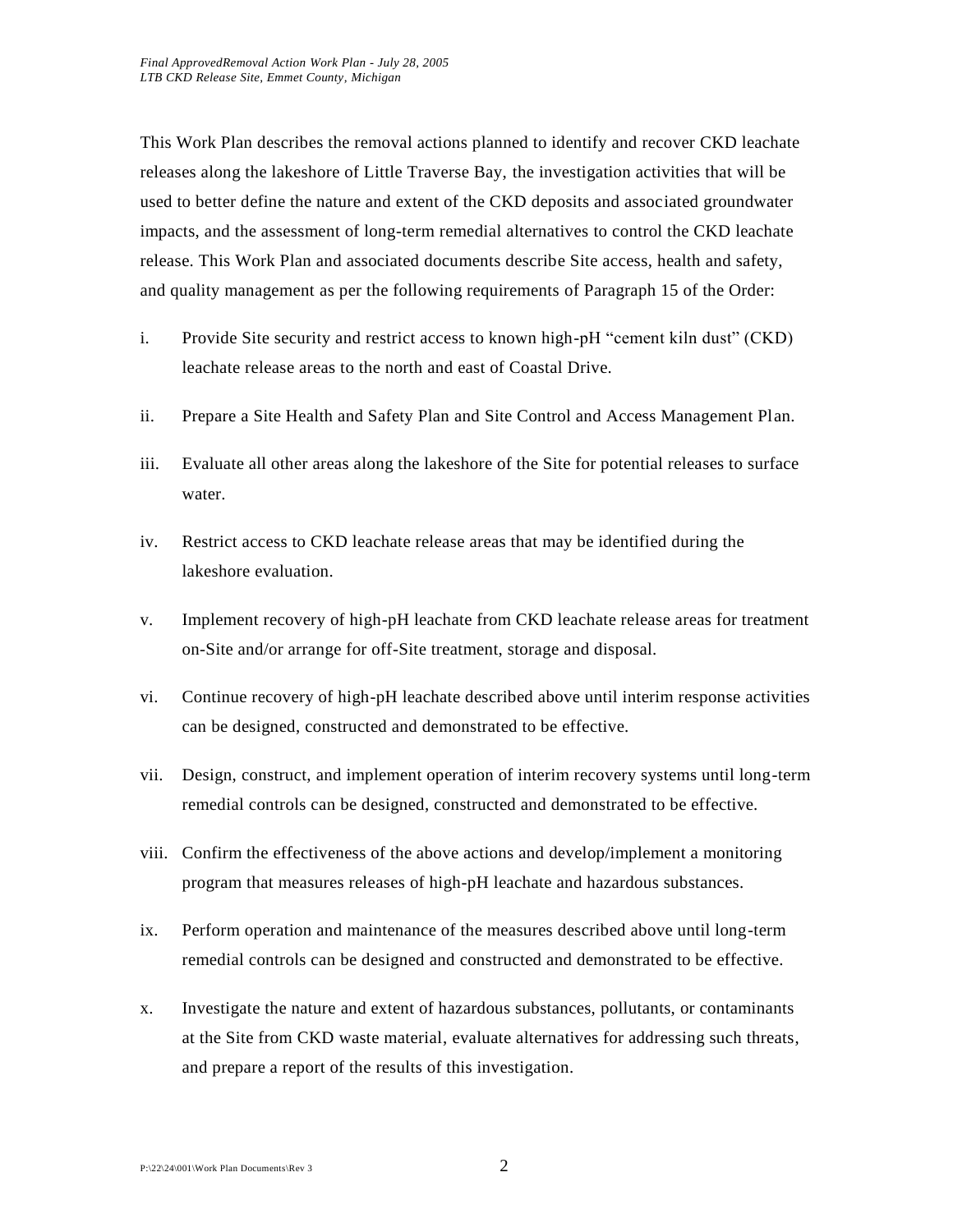The above measures are intended as an interim response action to control releases from the Site and not intended to represent the long-term remedy for the Site. Long-term remedial alternatives will need to be based upon a more thorough understanding of the physical, geologic, and hydrogeologic setting of the Site.

The Work required by the Order will be completed according to the Site-specific Quality Assurance Project Plan – Revision 1.0 dated April 26, 2005 (QAPP) (Barr, 2005b), the Project Health and Safety Plan – Revision 3.0 dated May 2, 2005 (PHASP) (Barr, 2005a), and the Site Control and Access Management Plan – Revision 1.0 dated April 4, 2005 (SCAMP) (Barr, 2005c) prepared for the Site according to the Order. These plans have been approved by the U.S. EPA. The QAPP and PHASP were approved by the U.S. EPA in letters dated May 4, 2005. The SCAMP was approved in a letter dated April 19, 2005 becoming effective upon approval of the PHASP on May 4, 2005. In addition, all investigation and related work will be completed according to Barr's Quality Management Plan (QMP) for Data Collection and Management of Contaminated Site Assessment and Remediation Projects (Barr, October 3, 2003) which was approved by Ida Levin, U.S. EPA in an October 1, 2003 memorandum to Tim Drexler, Remedial Project Manager. An electronic copy of the QMP was transmitted to the U.S. EPA on February 25, 2005 in an e-mail addressed to the Site On-Scene Coordinator (OSC).

Applicable portions of the ASTM International *Standard Guide for Design of Groundwater Monitoring Systems in Karst and Fractured-Rock Aquifers* (D-5717-95) have been followed in developing the Work Plan for the investigation activities described in Section 5.0. Additional sources of background information used in development of this work plan are summarized in Section 1.3 and Appendices A through D, F, and G.

# **1.1 Site Location and Description**

# **1.1.1 Site Location**

The Little Traverse Bay CKD Release Site is located along 5 miles of shoreline on Little Traverse Bay of Lake Michigan (Figure 1-1). The Site is approximately 5 miles west of the City of Petoskey, and located in Resort Township, Emmet County, Michigan (Township 34N, Range 6W, Sections 2 through 10).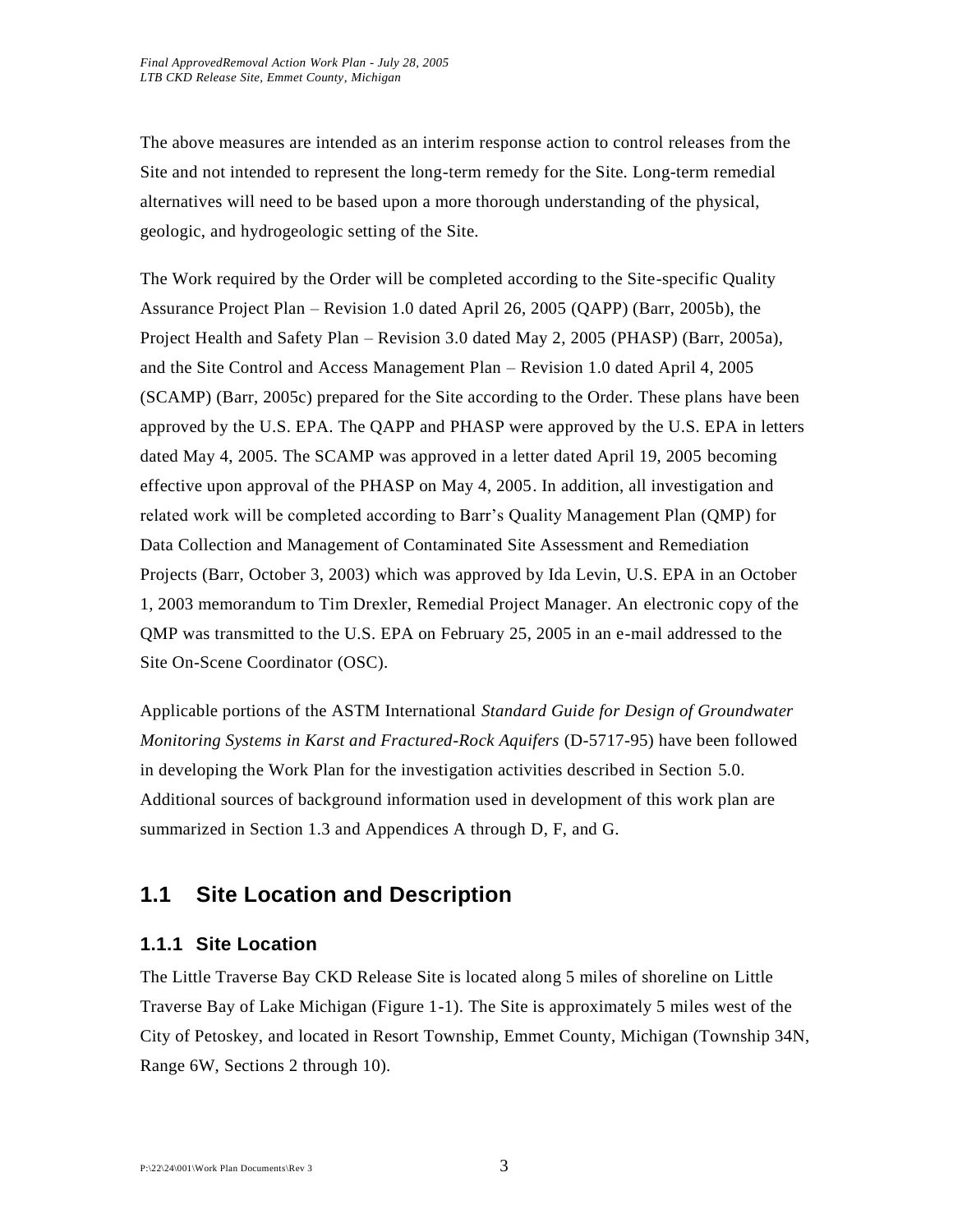# **1.1.2 Site Description**

The Site is currently a multi-use area with mixed residential, commercial, open space, and recreational (golf course and park) land uses (BH, 2004) and is currently owned by a combination of private property owners (primarily residences or open lots), Bay Harbor Golf Club, Inc. (golf course), Bay Harbor Company (roads, commercial, and undeveloped/open space), and Resort Township (East Park).

# **1.1.2.1 West CKD Area**

The "West CKD Area" includes the pile of CKD and the undeveloped rocky beach area north of the pile as shown on Figure 1-1. The West CKD Area is currently owned by Bay Harbor Golf Club, Inc. (which owns and operates a golf course on the Site). A golf course fairway and rough areas have been constructed over the CKD pile. The West CKD Area is bounded by Lake Michigan on the north, developed and undeveloped residential properties to the west and south, and the golf course club house to the east. West-unnamed creek flows from U.S. Highway 31 north through a constructed pond (Pond #1) on the south side of the West CKD Area, along the east side of the West CKD Area, and into Lake Michigan.

The pH was measured in the West-unnamed creek as part of the targeted shoreline survey (May through June 2005). The pH was measured at approximately 25-foot intervals along the creek from the outfall at Lake Michigan to Quarry Ridge Road. The pH readings ranged from 7.86 to 8.39 at the time of the targeted shoreline survey. Due to the proximity of Westunnamed creek to the West CKD Area, this surface water feature may be a leachate migration pathway. Site investigation activities will be conducted to evaluate the potential migration of CKD leachate hydraulically connected to this creek.

### **1.1.2.2 Pine Ridge Court Area**

The "Pine Ridge Court Area" consists of the rocky beach area located north of several residential properties (lots 3-6) located along Pine Ridge Court as shown on Figure 1-1. Releases of CKD leachate were detected along the shore of the Little Traverse Bay of Lake Michigan at the Pine Ridge Court Area during the completion of the expedited targeted shoreline survey in May and June of 2005. The Pine Ridge Court Area is bounded by Lake Michigan on the north, privately owned undeveloped properties to the east and west, and bounded to the south by privately owned residential properties and, across Coastal Ridge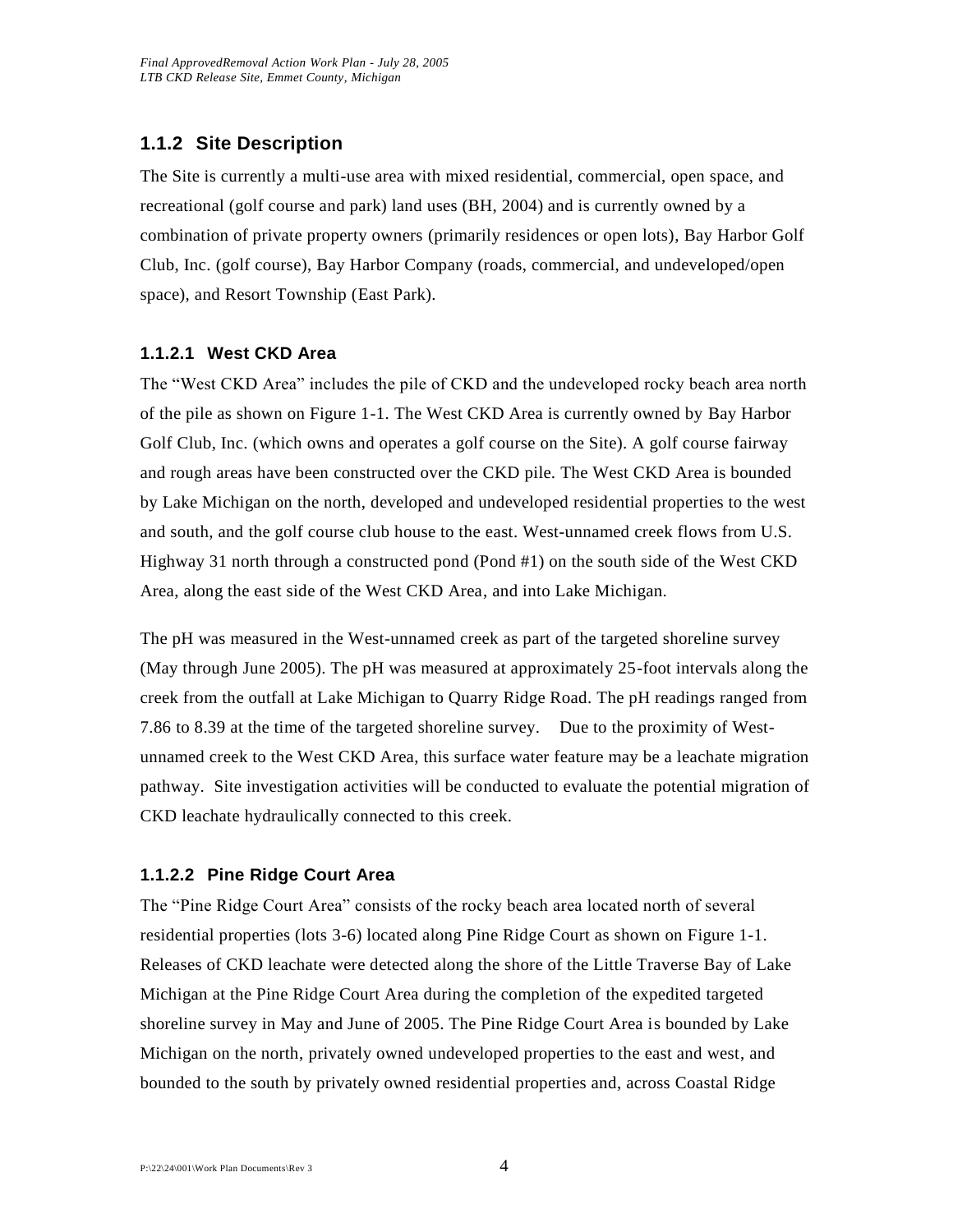Drive, golf course fairway and rough areas. This area is located adjacent to the area identified as the Seep 2 CKD Area and will be considered as part of the Seep 2 CKD Area for investigation purposes.

### **1.1.2.3 Guard Rail Seep Area**

The "Guard Rail Seep Area" consists of the rocky beach area located north of Coastal Ridge Drive as shown on Figure 1-1. This area is located within the area identified as the Seep 2 CKD Area and will be considered as part of the Seep 2 CKD Area for investigation purposes. Releases of CKD leachate were detected along the shore of the Little Traverse Bay of Lake Michigan at the Guard Rail Seep Area during the completion of the expedited targeted shoreline survey in May and June of 2005. The private roadway adjacent to the Guard Rail Seep Area is owned by Bay Harbor Company. The Guard Rail Seep Area is bounded by Lake Michigan on the north and undeveloped properties to the east and west. The Guard Rail Seep Area is bounded to the south by Coastal Ridge Drive and the Seep 2 CKD pile.

### **1.1.2.4 Seep 2 CKD Area**

The "Seep 2 CKD Area" includes the pile of CKD and the developed and undeveloped rocky beach area north of the pile as shown on Figure 1-1. The Seep 2 CKD Area is currently owned by Bay Harbor Golf Club, Inc. (golf course), private property owners, and Bay Harbor Company. Golf course fairway and rough areas have been constructed over the CKD pile. Residential properties and Coastal Ridge Drive are located between the CKD pile and Lake Michigan on the north. The Seep 2 CKD Area is bounded by Lake Michigan on the north, developed and undeveloped residential properties to the west, east and south, and Coastal Ridge Drive and the Seep 1 CKD Area to the east.

#### **1.1.2.5 Seep 1 CKD Area**

The "Seep 1 CKD Area" includes the pile of CKD and the undeveloped rocky beach area north of the pile as shown on Figure 1-1. The Seep 1 CKD Area is currently owned by Bay Harbor Golf Club, Inc. (golf course), and private property owners. Golf course fairway and rough areas have been constructed over the CKD pile. The Seep 1 CKD Area is bounded by Lake Michigan on the north and by developed and undeveloped residential properties to the west, east, and south. East-unnamed creek #1 borders the Seep 1 CKD Area on the east. The pH was measured in the East-unnamed creek #1 as part of the targeted shoreline survey (May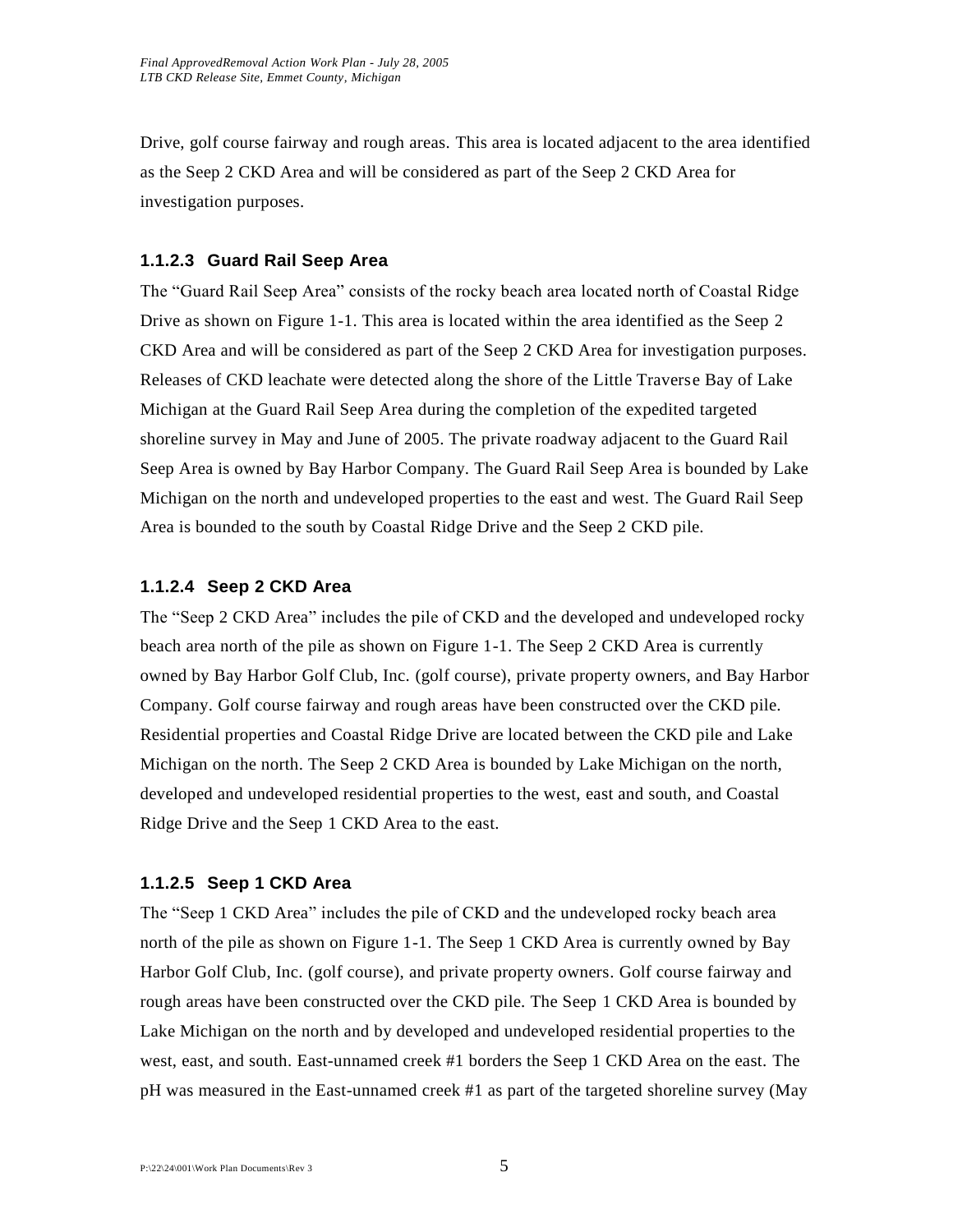through June 2005). The pH was measured at approximately 25-foot intervals along the creek from the outfall at Lake Michigan to U.S. Highway 31. The pH readings ranged from 7.17 to 8.26 at the time of the targeted shoreline survey. Due to the proximity of East-unnamed creek #1 to the Seep 1 CKD Area, this surface water feature may be a leachate migration pathway. Site investigation activities will be conducted to evaluate the potential migration of CKD leachate hydraulically connected to this creek.

#### **1.1.2.6 East CKD Area**

The "East CKD Area" includes the pile of CKD and the undeveloped rocky beach area north of the pile as shown on Figure 1-1. The East CKD Area is currently owned by Resort Township. A park area with parking facilities, sanitary facilities, picnic area, playground equipment, and open areas have been constructed. The East CKD Area is bounded by Lake Michigan on the north, the Bay Harbor marina complex to the west, East-unnamed creek  $\#2$ to the east, and a wooded area with bike trail to the south. East-unnamed creek #2 flows over an approximate distance of 1,200 feet from U.S. Highway 31 north to its discharge point into Lake Michigan. The pH was measured in the East-unnamed creek #2 as part of the targeted shoreline survey (May through June 2005). The pH was measured at approximately 25-foot intervals along the creek from the outfall at Lake Michigan to U.S. Highway 31. The pH readings ranged from 8.01 to 8.20 at the time of the targeted shoreline survey. Due to the proximity of East-unnamed creek #2 to the East CKD Area, this surface water feature may be a leachate migration pathway. Site investigation activities will be conducted to evaluate the potential migration of CKD leachate hydraulically connected to this creek.

# **1.2 Site History**

Previously, the majority of the Site was designated for industrial use and included mining operations and cement production. The dominant features associated with historical Site use include a former cement plant, shale quarry, central limestone quarry, eastern limestone quarry, and four separate CKD stockpiles (NTH, 1994). Historical features are referenced throughout this section and are shown on Figure 1-2. Historical references are documented in Section 11.0. Copies of the aerial photographs reviewed (EDR, 2004b) are included in Appendix C. Copies of the Sanborn Fire Insurance Maps (EDR, 2004a) are included in Appendix D.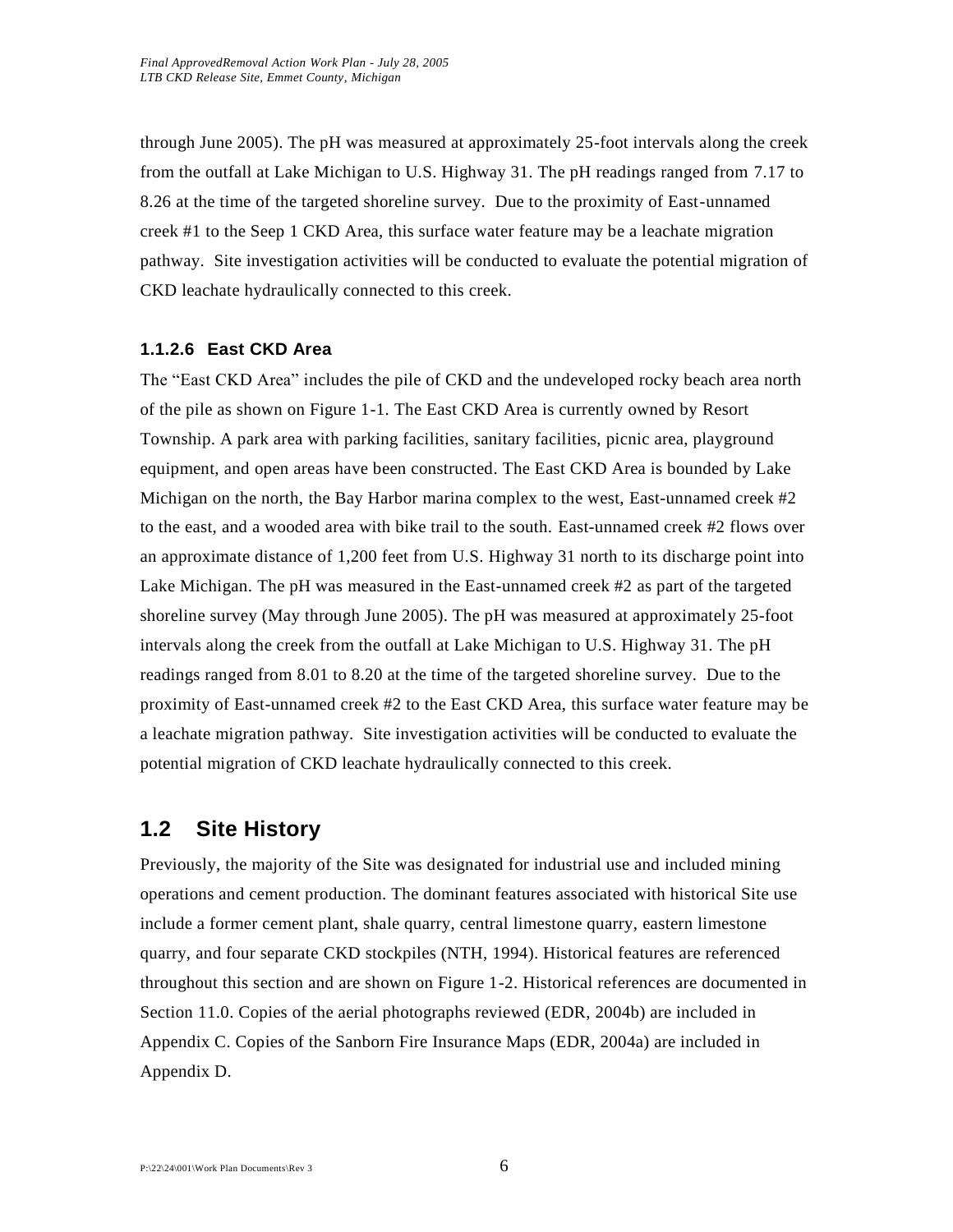# **1.2.1 Mining Operations**

The presence of quarries at the Site was first described in the geological report compiled by R.V. Kesling et al., (1974) which provides a description of bedrock exposures observed in 1902 along Little Traverse Bay. The report included descriptions and locations of three quarries on the Site (Kesling, 1974). The quarries observed in 1902 included the Bay Shore Lime Company Quarry 1 (near the west line of Section 4 of Resort Township), Bay Shore Lime Company Quarry 2 (in the center of Section 6 of Resort Township), and the Rose/W.E. Smith Quarry (NW ¼ , NE ¼, Section 9 of Resort Township). The locations of these quarries are shown on Figure 1-2. No further information was readily available on these quarries and their operational history or duration; however, they do not appear to be active at the time of the 1938 aerial photograph, the earliest available aerial photograph of the Site (EDR, 2004b).

Four additional quarries at the Site were identified as being active in the 1920s (Kesling, 1974). One small quarry was reported in the southwest portion of Resort Township, Section 5 (1926 Quarry, Figure 1-2) (Kesling, 1974). No further information was readily available on this small quarry's operational history or duration of operations; however, it does not appear to be active at the time of the 1938 aerial photograph (EDR, 2004b). Three other quarries (one large and two smaller) were reported in the southwest portion of Resort Township, Section 6 as being associated with the Northern Lime Company (Kesling, 1974). The Northern Lime Company quarries appeared to have ceased operating by the time the 1952 aerial photograph was taken (EDR, 2004b).

The Bell Quarry was documented in 1930 in the northern portion of Section 8 of Resort Township and described in the 1974 Kesling report at the location of the shale quarry shown on Figure 1-2. The first documentation of the shale quarry is an aerial photograph from 1965 (EDR, 2004b). According to aerial photographs, the shale quarry appeared to undergo expansion through 1981 (EDR, 2004b).

The eastern limestone quarry is shown on a 1929 Sanborn Map (EDR, 2004a). The 1938 aerial photograph documents the presence of the eastern quarry (EDR, 2004b). The central limestone quarry is the dominant feature on aerial photographs of Resort Township, Sections 2, 3 and 10 from 1938 through 1992 (EDR, 2004b). According to aerial photographs, the central limestone quarry appears operational through the 1980s (EDR, 2004b). An area with little vegetation connected to the central quarry by a large haul road is visible west of the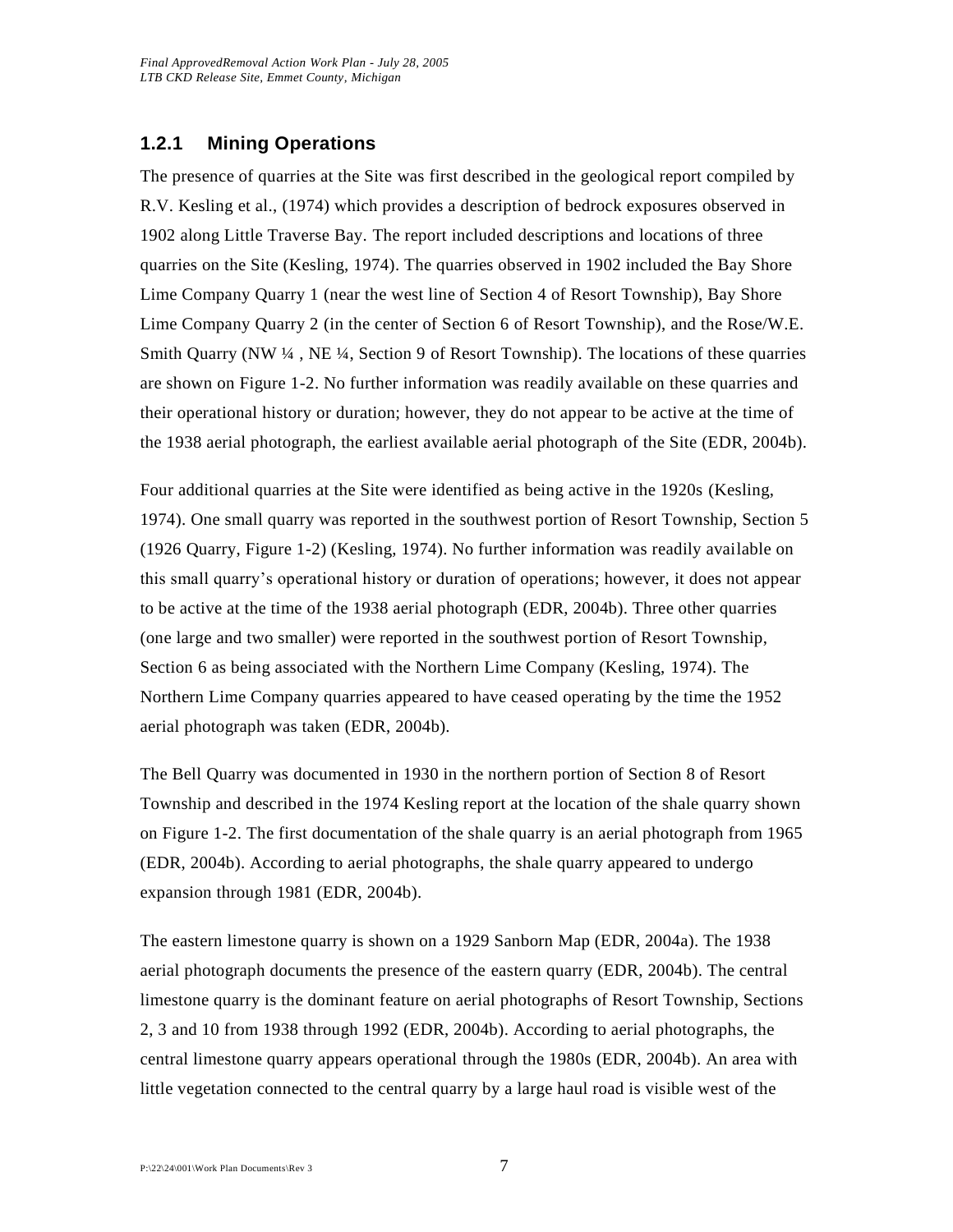quarry in 1952 through the 1990s (EDR, 2004b). This area is labeled as "overburden from the limestone quarry" in published environmental reports (Johnson, 1988) and as a gravel pit in the historical topographic map from 1958 (USGS, 1958).

# **1.2.2 Industrial Operations**

The first available record of industrial development on the Site is a 1904 Emmet County title record for Resort Township, Section 9 (Traverse, 1991). In 1904, Section 9 is listed under the ownership of Petoskey Stone & Lime Company. In subsequent title listings, the area is also referenced as being owned by the Petoskey Crushed Stone Company and the Petoskey Portland Cement Company (Traverse, 1991). A 1913 Sanborn Map shows a group of buildings directly east of the central limestone quarry labeled Petoskey Crushed Stone Company and a second group of buildings on the western Site boundary labeled Northern Cement & Lime Company (also referenced as Northern Lime Company in subsequent maps) (EDR, 2004a and 2004b). The 1913 Sanborn Map is the first record of cement production at the Site.

According to Sanborn maps, the Petoskey Company expanded between 1919 and 1929 and consisted of a cement plant and multiple outbuildings and quarries (EDR, 2004a). Very little expansion of the Petoskey Company buildings is visible in the aerial photographs and maps from 1929 through the 1990s (EDR, 2004b). The Northern Cement & Lime Company appeared to have ceased operations between 1938 and 1952 (EDR, 2004b). No information regarding the operational history of the Northern Cement & Lime Company or Petoskey Company was readily available for this review.

CKD was placed on the Site in large stockpiles from approximately 1921 to 1980 (NTH, 1994). Historical locations of the CKD stockpiles are shown on Figure 1-2 (Johnson, 1988). Two stockpiles with overburden from the quarries were also stored at the Site, as shown on Figure 1-2 (Johnson, 1988).

According to title records, Penn-Dixie Cement Corporation/Penn-Dixie Industries, Inc. purchased a portion of the Site in Section 9, including the Petoskey Company buildings, in 1955 (Traverse, 1991). Penn-Dixie's operations reportedly included mining operations in the eastern and central limestone quarries and the shale quarry (NTH, 1994). The mined limestone and shale were used as raw ingredients for cement production (NTH, 1994). In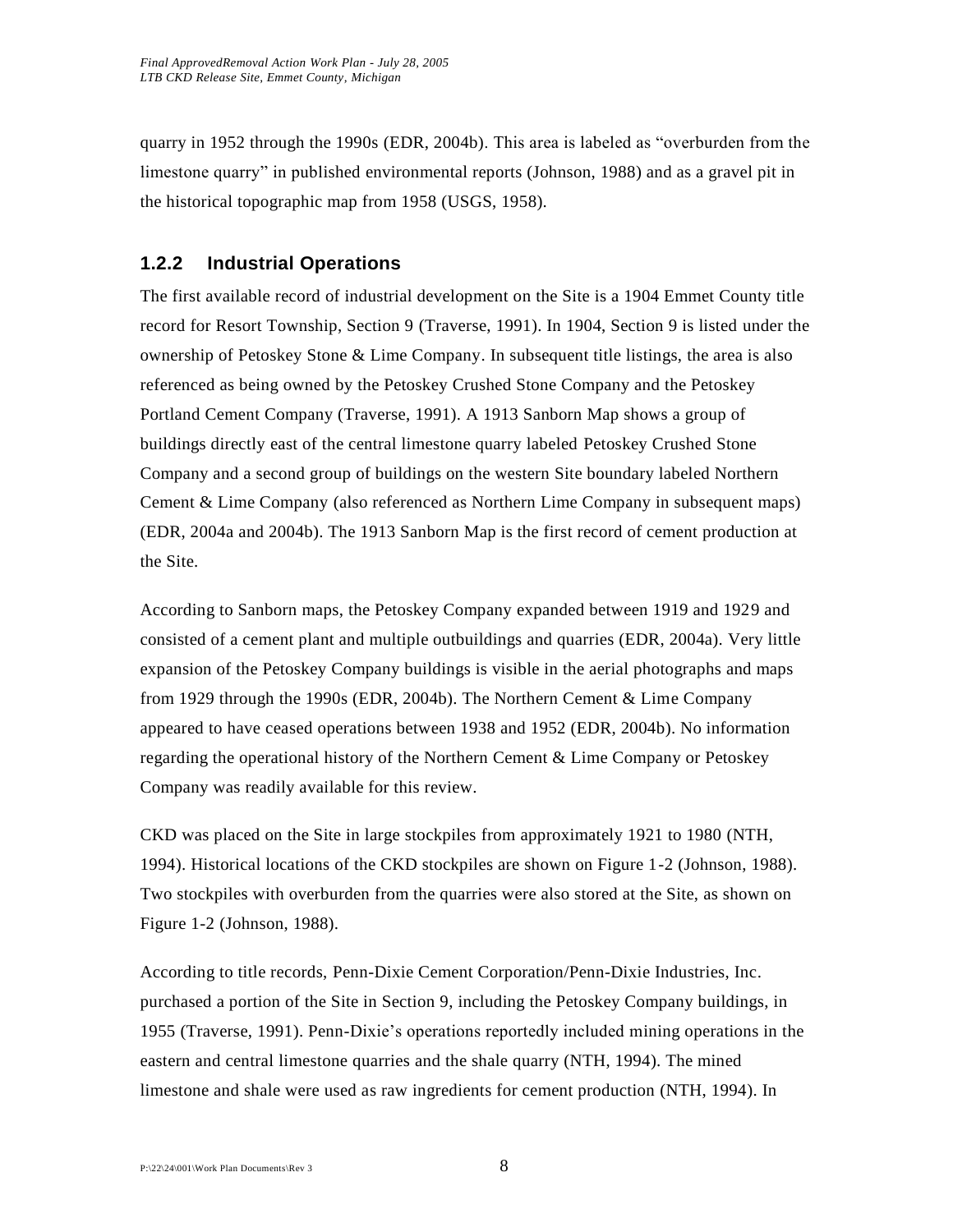1980, Penn-Dixie filed for bankruptcy, and the Dundee Cement Company purchased the Penn-Dixie land and cement plant in 1981 (Traverse, 1991). In 1990, Dundee Cement Company became part of Holnam Inc. Neither Dundee Cement Company nor Holnam, Inc. manufactured cement at the Site. During the time these entities owned the Site, it was used as a docking and distribution facility for bulk materials (Traverse, 1991). No other information on land use was available for the years the Site was owned and operated by Dundee Cement Company (1981 through 1989).

# **1.2.3 Development History**

In 1989, a 300-acre parcel in what is now the central portion of the Site was sold to Bay Resort Properties Limited Partnership. This parcel included the eastern and central limestone quarry areas, overburden stockpiles, the former cement plant area, and areas of miscellaneous debris and equipment (NTH, 1994). Dundee Cement Company retained ownership of the remaining portions of the Site (approximately 756 acres), which included two detached parcels on either side of the 300-acre parcel (NTH, 1994). The remaining parcels (at that point owned by Holnam, Inc.) were sold to the Bay Resorts Properties Limited Partnership in the 1990s (NTH, 1994).

An environmental plan dated November 17, 1993 was developed to reclaim the 300-acre parcel pursuant to Michigan's Reclamation of Mining Lands, Part 631 of the Natural Resources and Environmental Protection Act, 1994 PA. 451 as amended (NTH, 1994). On July 11, 1994 an Administrative Agreement and Covenant Not to Sue between Bay Harbor Company, its Signatories and the State of Michigan Department of Natural Resources (now Department of Environmental Quality) was signed for the development of the Site (NTH, 1994). In July of 1994, redevelopment of the Site was initiated by Bay Harbor Company for the current multi-use development (NTH, 1994). In December 1995, the Resort Township East Park portion of the Site was transferred by Bay Harbor Company to Resort Township, Emmet County for development of a park (NTH, 1996).

As part of the development of the Bay Harbor area, a number of restoration activities were reportedly conducted. The CKD piles were graded, contoured and covered with a minimum of 6 inches of overburden to build portions of the golf course. The cover and vegetation were designed to eliminate direct contact exposure to the CKD. In the western shale quarry area of the Site, the walls and floor of the quarry were contoured and stabilized for safety purposes.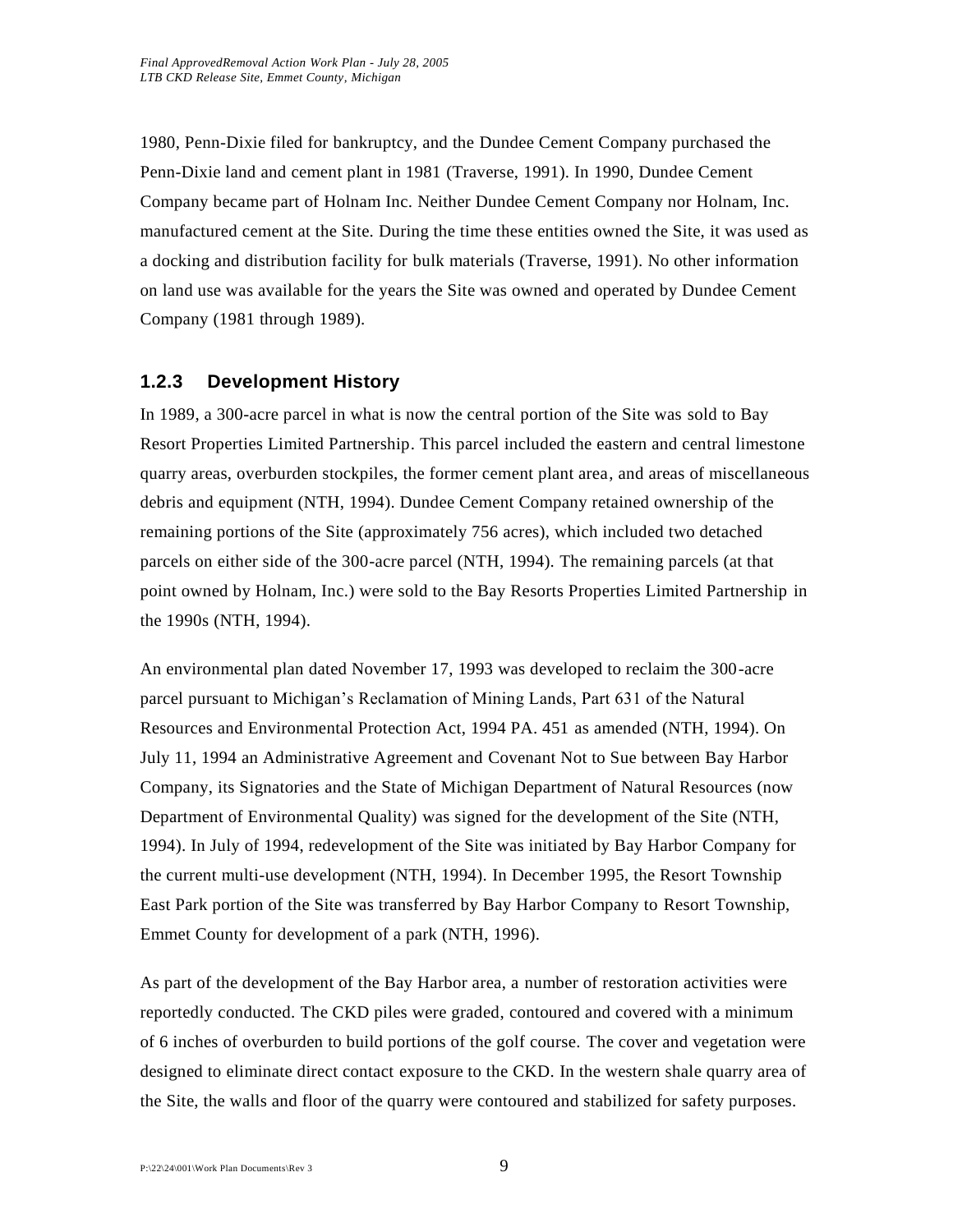Rock stockpiles remaining at various locations across the Site were used to bring the eastern quarry area to grade. Debris and rubbish located at the Site were reportedly characterized and recycled or taken off-Site for disposal. Abandoned equipment remaining at the Site was reportedly removed for salvage or disposal. Additional remedial actions, including the installation of the existing Seep 2 collection drain, were also initiated as described in Section 1.3.3.

# **1.3 Summary of Available Information (Sources Reviewed)**

Available information regarding the physical characteristics of the Site is summarized below. Information sources included: reports and data from previous investigations, regional information, and information sources used to develop the Site history summarized in Section 1.2. Previous investigation analytical data are summarized in Appendix A. Data from a 2004 non-intrusive geophysical investigation of the Site are summarized in Appendix B. Historic aerial photographs and Sanborn Fire Insurance Maps are included in Appendix C and Appendix D, respectively.

This information was reviewed and evaluated so that a conceptual model could be developed for the Site. The conceptual model describes the geologic setting, vertical and horizontal distribution of the CKD materials, and groundwater flow in the areas of the CKD deposits. The conceptual model discussion in this section refers to three areas: (1) the Seep 1 and Seep 2 CKD area, (2) the West CKD area, and (3) the East CKD area. These three areas are shown in Figures 1-3 and 1-4. The conceptual model was developed using the following information sources:

- Historical Site information (including aerial photographs (Appendix C), Sanborn Fire Insurance Maps (Appendix D), and Site development documentation reports);
- The results of a 1995 investigation of portions of the Site (summarized in Section 1.3.3);
- Regional geologic and hydrogeologic information;
- Lineament data analysis;
- Regional groundwater well data;
- Site topography;

#### $P:\22\sqrt{24}\sqrt{01}\text{Work Plan Documents}$  Rev 3 10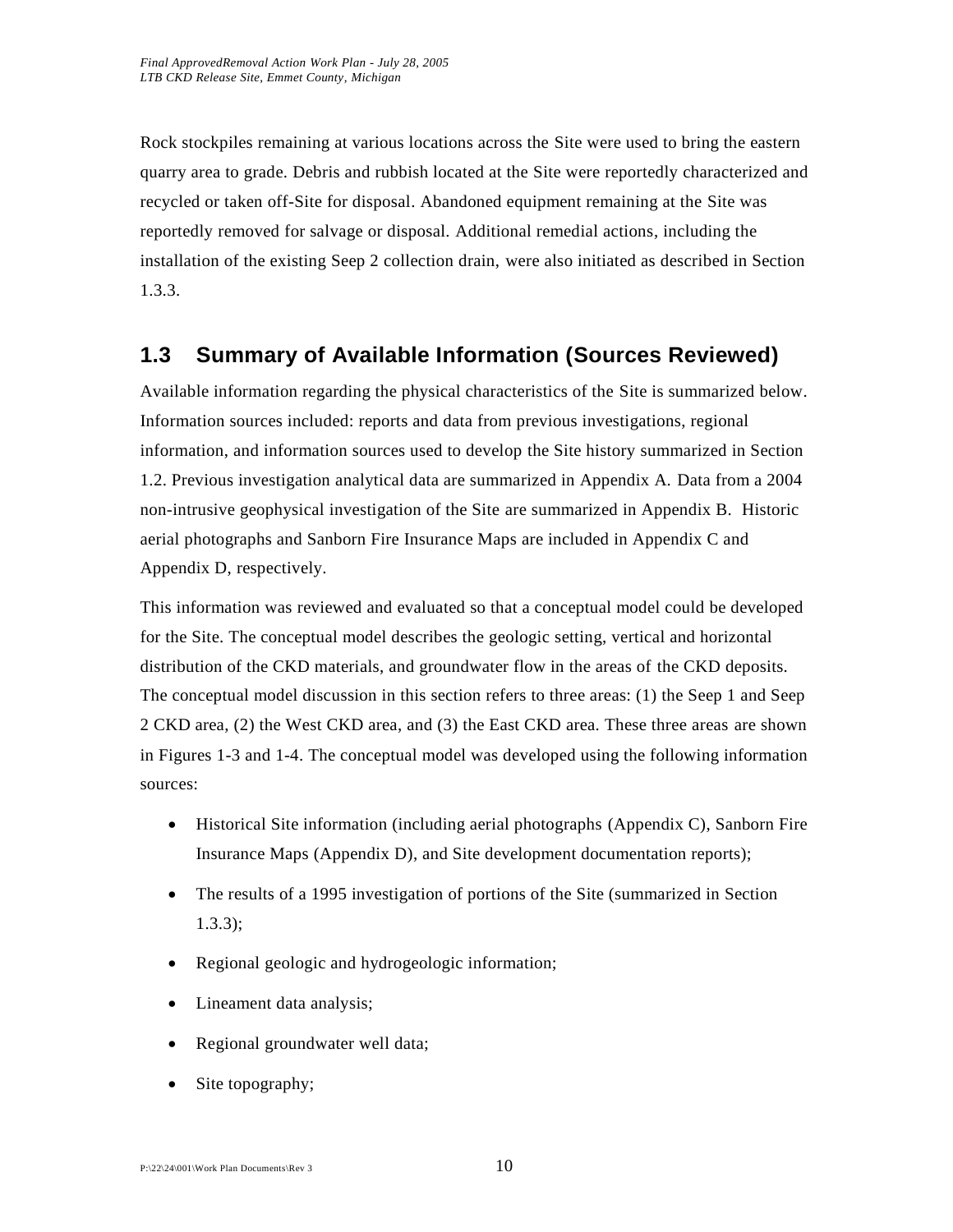- Geophysical survey data (including Electromagnetic Induction (EM), Streaming Potential (SP), Very Low Frequency EM (VLF), Direct Current Resistivity Imaging (DCR), Multi-channel Analysis of Surface Waves (MASW), and Seismic Refraction (Refraction)) from surveys conducted in late 2004 (Appendix B);
- Geologic observations of bedrock exposures in the vicinity of the Site;
- pH, temperature, and specific conductance measurements in on-shore leachate accumulation zones and in Lake Michigan in November and December 2004 and March 2005 (Appendix A); and
- November/December 2004 on-shore leachate accumulation zone and Lake Michigan sampling and laboratory analysis for total dissolved solids (TDS), metals, sulfate, ortho-phosphate, chloride, total alkalinity, bicarbonate alkalinity, carbonate alkalinity, nitrate and hardness (Appendix A).

Published data references and data sources are documented in Section 11.0.

# **1.3.1 Geologic Setting**

### **1.3.1.1 Topography**

In general, the ground surface at the Site slopes from south to north (toward Lake Michigan). The regional topography as it existed in 1983 after cement plant operations were discontinued, but prior to redevelopment of the Site, is shown on Figure 1-4 (USGS, 1983).

Based on the lakeshore slopes in the surrounding area, it is likely that the pre-development topography at the four CKD areas sloped gently downward toward the lake, with the slope becoming steeper and forming a bluff or steep slope in the vicinity of the lakeshore. The current surface elevation at the Seep 1 CKD area is up to 50 feet higher than the inferred natural topographic elevation and the current surface elevation at the Seep 2 CKD area is up to 45 feet higher than the inferred natural topographic elevation. The West and East CKD areas are both up to 19 feet higher than the inferred natural topography.

Conceptual cross sections A to A', B to B', and C to C' show the current surface topography as well as the inferred pre-development topography at the Seep 1 and Seep 2 CKD areas (Figures 1-5, 1-6, and 1-7). The inferred pre-development surface profile, where shown on the cross sections, is based on the landscape shown on Figure 1-4 or the surface profile of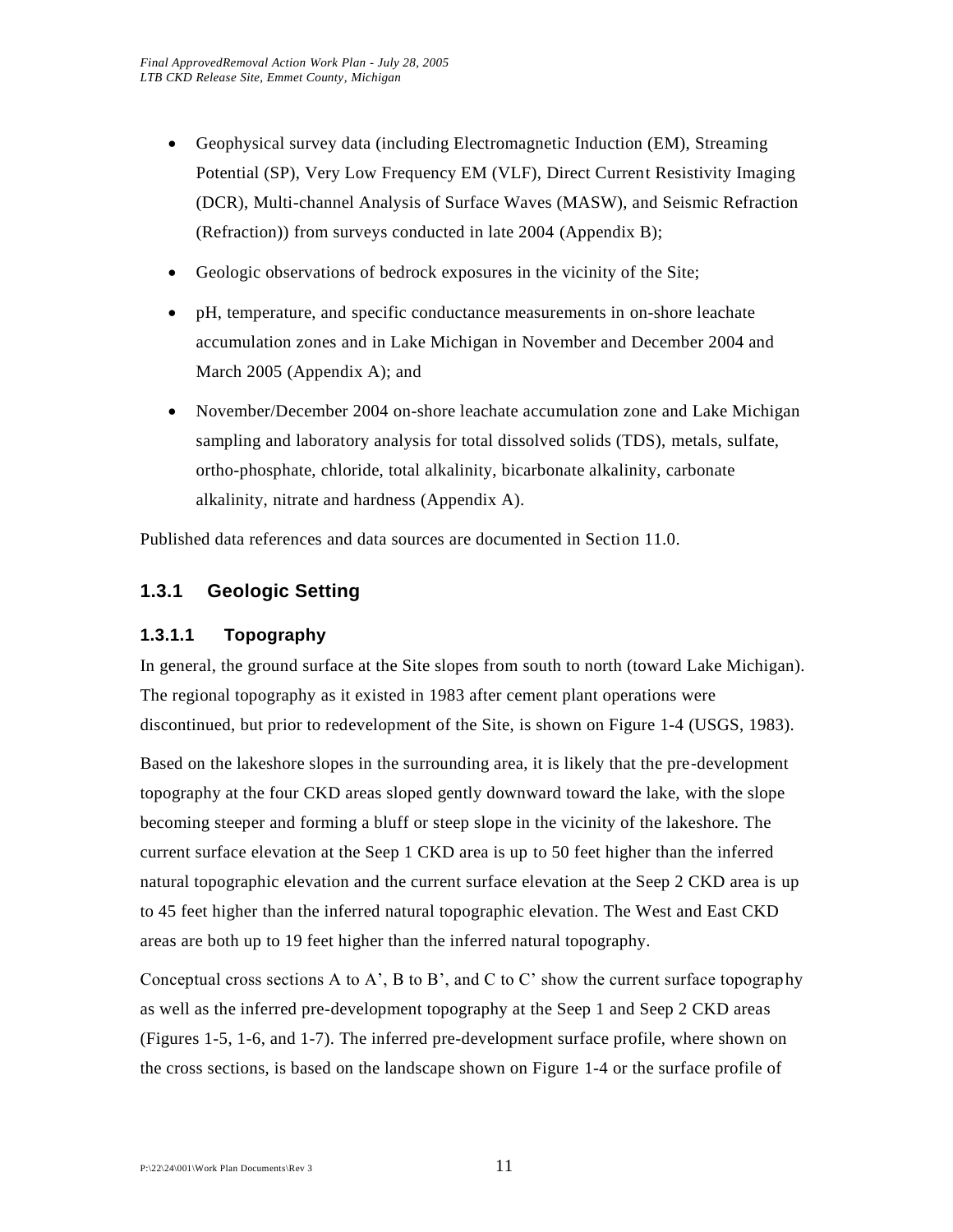nearby areas not apparently disturbed by the golf course construction or historical quarrying operations. The cross section locations are shown on Figures 1-3 and 1-4.

The pre-development topography in the West CKD area was likely very similar to the current surface topography, with a steeper slope in the vicinity of what is now a buried CKD pile. The West CKD area now forms a 250-foot-wide bench just above the lake shore as shown in profile on the conceptual cross section D-D' (Figure 1-8).

In the vicinity of the East CKD area, an upland area overlooks the lake. The pre-development topography likely sloped steeply down to the vicinity of present-day Highway 31 (approximate elevation 680 feet above mean sea level (MSL)). North of Highway 31 the slope lessened, forming a gently sloping bench approximately 500 feet wide. From the bench the slope likely dropped down a steep embankment to the lake shore. Conceptual cross section E-E' in Figure 1-9 shows the inferred past-land-surface profile and the current-day profile.

# **1.3.1.2 Geology**

The native geology at the Site consists of thinly bedded (1 to 4 inches) to very thickly bedded (>3 feet) limestone or shale bedrock overlain by a thin mantle of weathered bedrock and/or unconsolidated deposits. The unconsolidated deposits are either glacial or lacustrine silty clay to sandy gravel sediment material (Farrand, et al., 1984). Rocks of the Traverse Group (primarily limestone with some shale) make up the uppermost bedrock unit beneath the Site (Kesling, et al., 1974 and Milstein, 1987). Observations of exposed bedrock indicate that the Traverse Group in the vicinity of the Site is comprised primarily of limestone, with generally flat-lying bedding. However, between the East CKD area and the Seep 1 and 2 CKD areas, the limestone beds in an outcrop above the Bay Harbor marina were seen to dip gently northeastward and southwestward at 5 to 10 degrees, forming a subtle anticline structure with its fold axis trending northwest to southeast.

In all outcrops observed in the vicinity of the Site, the limestone bedding planes are cross-cut by abundant near-vertical fractures. Fractures in the vicinity of the Seep 1 and 2 CKD areas are generally oriented NW-SE with a secondary set of fractures oriented SW-NE. Fracture spacing is generally consistent from one outcrop to another, ranging from approximately 1 to 2 feet. Barr infers that the bedrock beneath the West and East CKD areas has similar fracture and bedding plane configurations.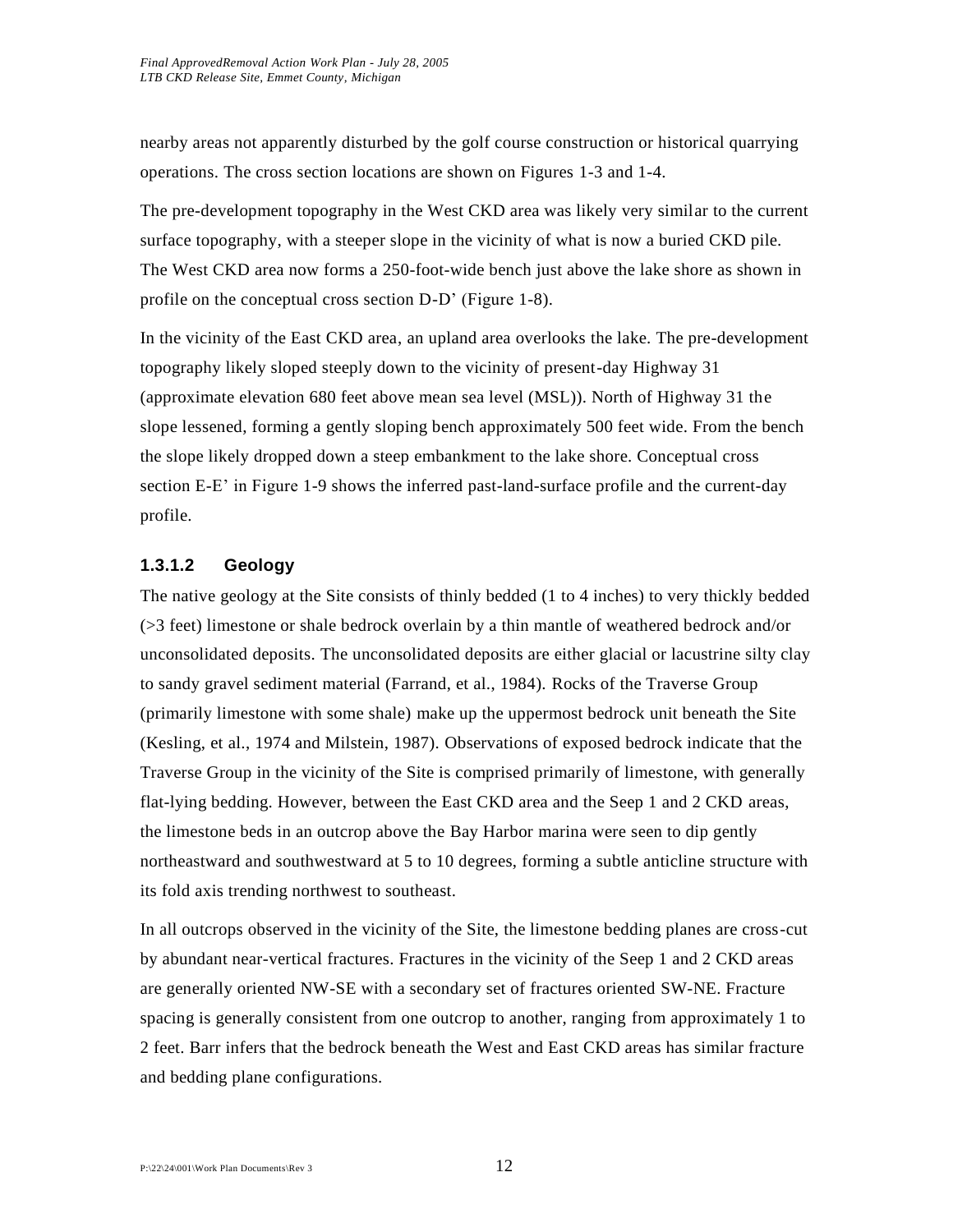#### *West CKD Area – Unconsolidated Materials*

Based on geophysical survey information (Appendix B), the CKD fill deposit at this location is up to 20 feet thick. Native unconsolidated sediments and fill appear to fill what may be a bedrock ravine as indicated on the conceptual cross section (Figure 1-8). A soil cover is reported to cap the West CKD area.

#### *West CKD Area – Bedrock Topography and Features*

The bedrock surface at the West CKD area is inferred to be nearly level, with a gentle slope toward the lake shore until the vicinity of Quarry Ridge Road as shown on Figure 1-8. In the vicinity of this road, the geophysical profiling suggests that a buried bedrock ravine may be present, with a bottom elevation below the current lake level. This inferred buried bedrock ravine lines up with a re-entrant feature south of the CKD deposit, shown by the topographic contours on Figure 1-4. This surface drainage feature in turn is aligned with the northern end of Lake Walloon (located 3,500 feet south of Highway 31) (USGS, 1983). Barr infers that at some time in the past a ravine was possibly eroded in the bedrock at this location near the lakeshore. The potential buried bedrock ravine now lies beneath the West CKD area.

#### *Seep 1 and 2 CKD Areas – Unconsolidated Materials*

Interpreted geophysical data, historical documents (NTH, 1995), and ground surface elevation data (USGS, 1958 and 1983) were evaluated to assess the distribution of native unconsolidated materials and CKD fill above the bedrock in the Seep 1 and 2 CKD areas. Native materials overlying bedrock in the Seep 1 and 2 CKD areas are reportedly sand, silty sand, or sandy clay with thicknesses ranging from 1 to 15 feet. These native materials are overlain by CKD across much of the Seep 1 and 2 CKD areas.

The conceptual cross sections on Figures 1-5 and 1-6 show the estimated extent of the CKDcontaining fill deposits in the Seep 1 CKD area. The conceptual cross sections of the Seep 1 CKD area were developed by incorporating the geophysical results, bedrock outcrop observations, Site surface topography, and logs of two existing wells (OW-3 and OW-4). Generally, the thickest area of the CKD fill, in the western part of the Seep 1 CKD area, coincides with an area of CKD shown in historical documents. Available historical information indicates the eastern part of the Seep 1 CKD area was composed primarily of quarry overburden. However, geophysical data and surface features observed at the Seep 1 CKD area suggest that CKD may also be present across the eastern portion of the Seep 1 CKD Area. Based on geophysical data combined with the surface topography data, the Site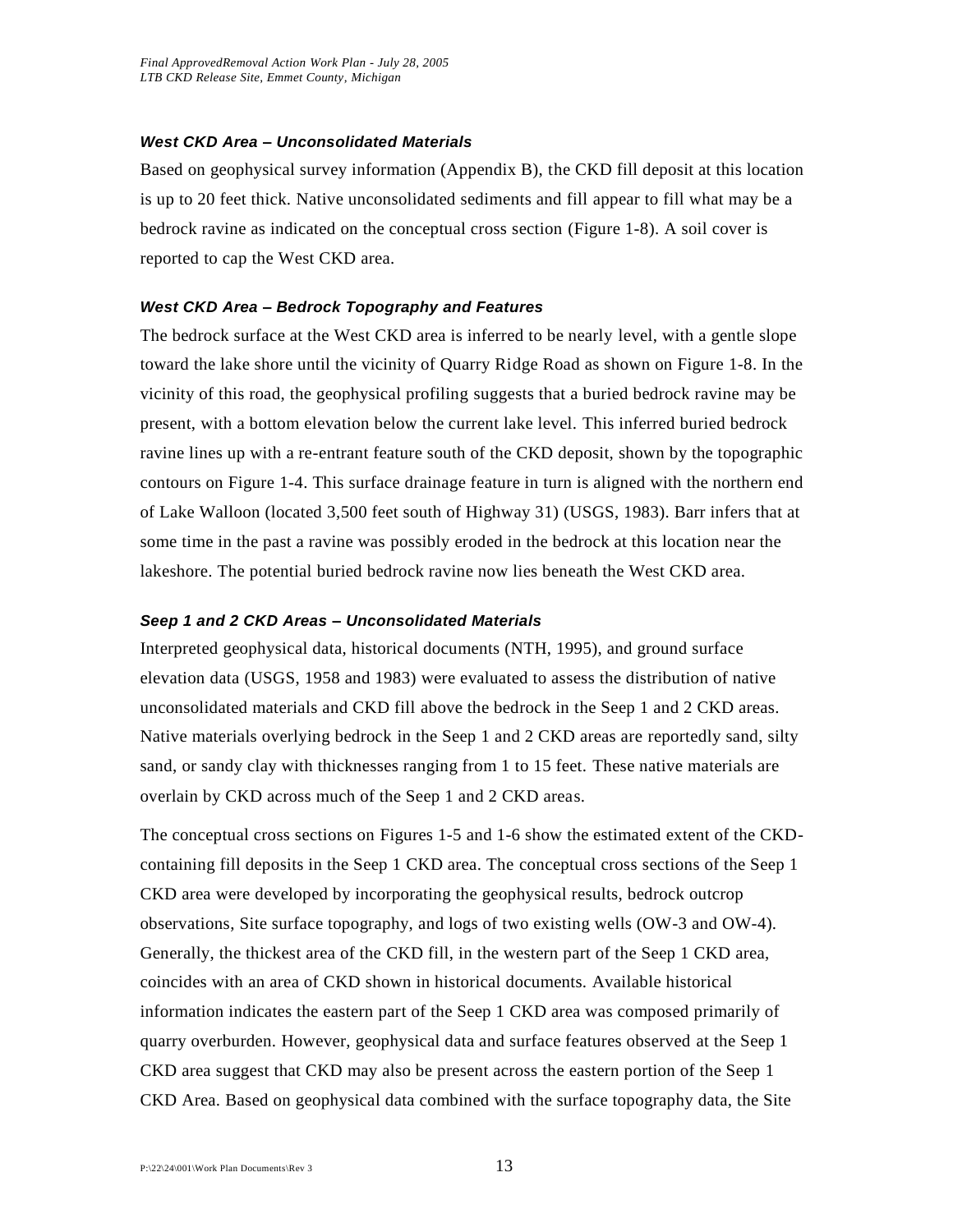conceptual model interprets the Seep 1 CKD deposits to encompass the area shown on Figure 1-4 and to contain approximately 500,000 cubic yards of CKD. A soil cover is reported to cap the Seep 1 CKD piles (Figures 1-5 and 1-6).

The Seep 2 CKD area is shown on Figure 1-4. The CKD fill is generally thickest in the east and west ends of this area as indicated by historical documents, geophysical data, and surface topography. The conceptual cross-section of the Seep 2 CKD area (Figure 1-7) was developed by incorporating the geophysical results, bedrock outcrop locations, Site surface topography, and logs of three existing wells (OW-2 and OW-2A, and a City of Petoskey test well beside Highway 31). CMS will identify which specific test well was utilized to U.S. EPA upon approval of this Work Plan. As shown on the conceptual cross section C-C' in Figure 1-7, the CKD fill deposit is inferred to rest either directly on competent limestone bedrock or on top of piled bedrock debris. The Seep 2 CKD deposit is inferred to have a soil cover approximately 2 feet thick as shown on Figure 1-7.

#### *Seep 1 and 2 CKD Areas – Bedrock Topography and Features*

The bedrock surface in the Seep 1 and Seep 2 CKD Areas is generally higher in elevation south, west, and east of the CKD piles and lower near the beach to the north. The bedrock surface in the southwest portion of the Seep 1 CKD Area is approximately 660 ft. MSL. Where exposed along the beach, the bedrock surface forms a wave-cut bench with minor amounts of cobble/sand cover. The bedrock bench along the shoreline is coincident with the Lake Michigan elevation (577.5 ft. MSL). Observed bedrock outcrops, measured bedrock elevations, and interpreted geophysical data indicate that bedrock in the vicinity of the Seep 1 and 2 CKD Areas does not slope uniformly northward. The data indicate that what appear to be buried bedrock features (e.g., ravine and quarry features) are covered with natural deposits and/or fill beneath the western portion of the Seep 1 CKD Area and extend into the Seep 2 CKD Area.

A set of the regional lineament features observable on the aerial photograph shown on Figure 1-3 appears to extend through the Seep 1 and Seep 2 CKD Areas. The Site conceptual model interprets the lineation to be low areas on the bedrock surface likely associated with bedrock structural features such as a fracture zone or large-scale fractures, which are susceptible to increased localized dissolution and/or erosion. The Rose/W.E. Smith quarry is shown on Figure 1-2 at the intersection of the lakeshore and a lineation feature in the central Seep 2 CKD Area and a "gravel pit" is shown on the eastern portion of the Seep 1 CKD Area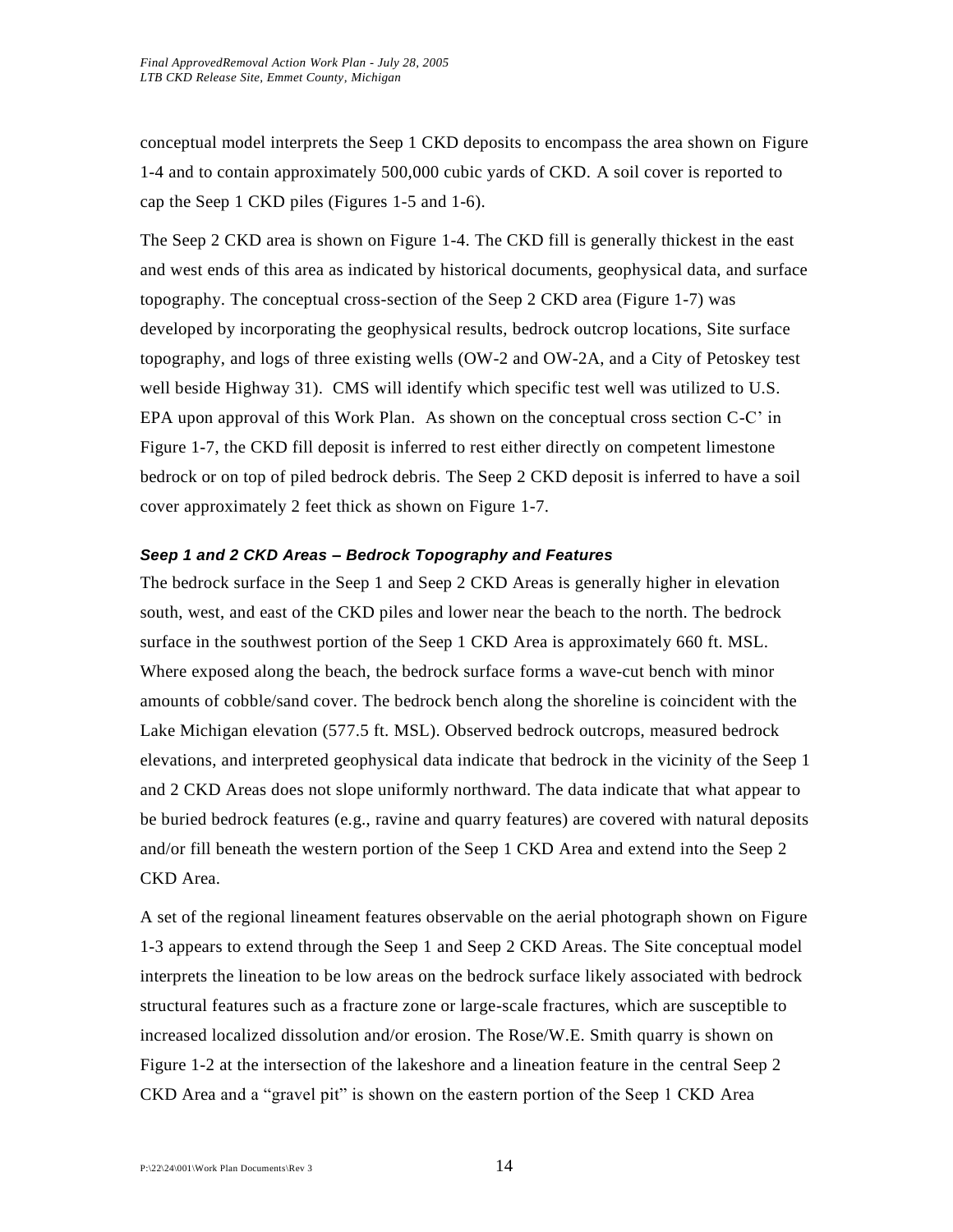(USGS, 1958). This combination of features suggests that either gravel deposits preferentially accumulated in these areas or the bedrock was more fractured making it an attractive source of aggregate.

#### *East CKD Area – Unconsolidated Materials*

Based on the geophysical surveys (Appendix B), leveled quarry debris, soil fill and/or CKD fill are interpreted to fill the topographic low as shown on Figure 1-9. In the late 1990s, this area was graded and grass was planted to create a recreational park area. Based on the geophysical surveys, approximately 2 feet of topsoil with vegetation covers the fill at this location and the fill may be more than 50 feet thick.

#### *East CKD Area – Bedrock Topography and Features*

Based on the geophysical data (Appendix B) and observations at the Site, the bedrock surface at the East CKD Area is inferred to slope steeply down from the upland located south of the Site. The bench described at this location earlier also appears to be reflected in the bedrock surface. The original bedrock surface likely sloped steeply down to the lake shore and a bluff face may have been present in this area. A quarry was developed west of this area and, based on the presence of a potential trough in the bedrock surface mapped during the geophysical survey, quarrying may have occurred at the location of the East CKD Area. The conceptual cross section (Figure 1-9) shows this bedrock topography inferred from the geophysics.

# **1.3.2 Hydrologic/Hydrogeologic Setting**

# **1.3.2.1 Surface Hydrology**

While the climate at the Site is moderated by the adjacent lake, annual temperatures range from as high as 99 degrees Fahrenheit ( $^{0}$ F) to as low as -19 $^{0}$ F seasonally. The annual average maximum temperature is  $53^0$ F and the average minimum is  $36^0$ F based on 1952 to 1980 measurements recorded at the Petoskey, Michigan station (Michigan State Climatologist, 2005). The region receives between 27 and 35 inches of precipitation annually, based on National Oceanic and Atmospheric Administration (NOAA) records for the 30-year period 1970 to 2000, measured at Alpena, Houghton Lake, and Grand Rapids, Michigan (NOAA, 2005).

Historically, the greatest amount of precipitation occurs from July through November. The lowest precipitation months are typically February and March. During December through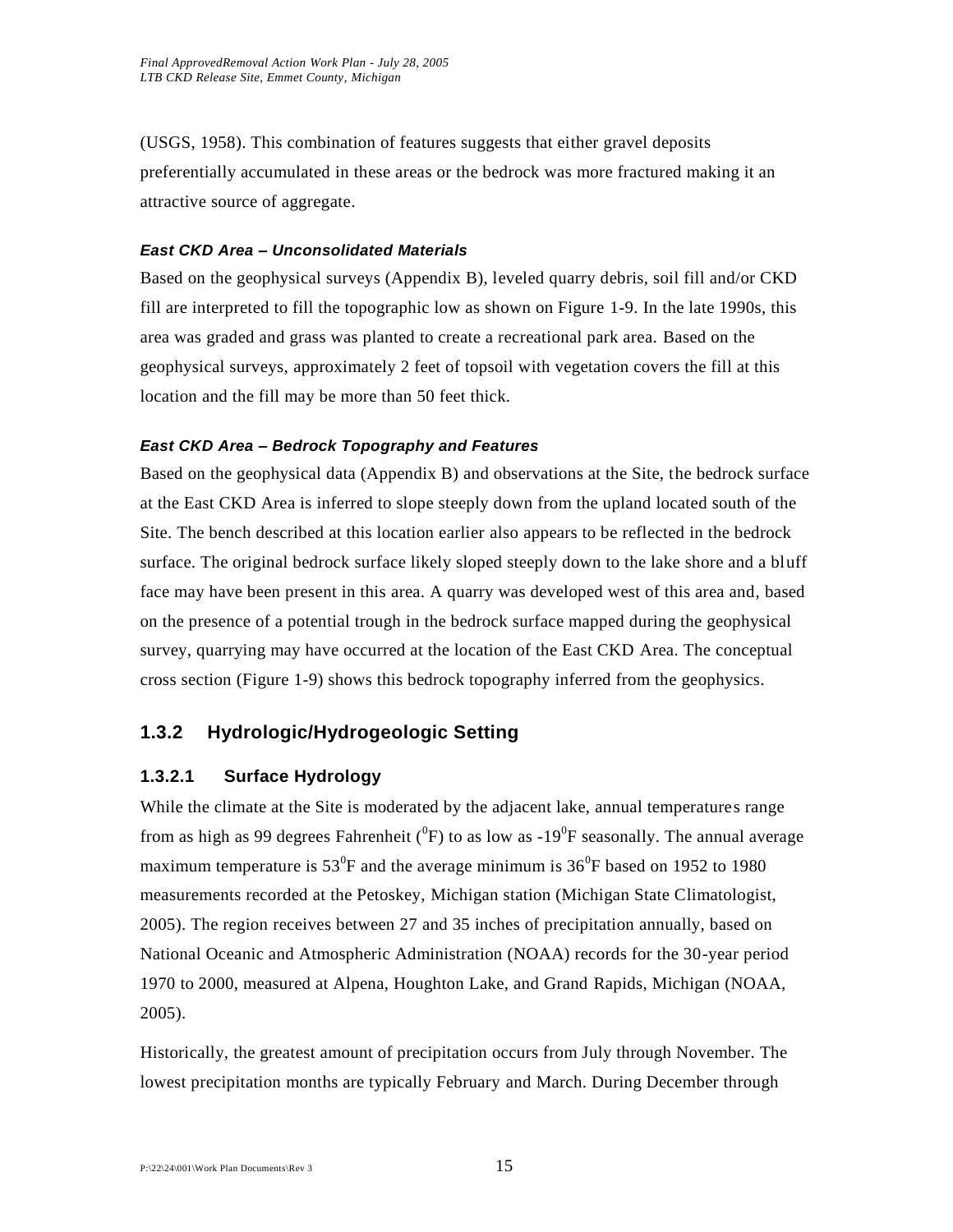early March the ground is generally frozen and therefore the majority of precipitation infiltration to groundwater must occur during April through November.

There is a surface water divide located approximately 1/2 mile south of the Site at an approximate elevation of 790 ft. MSL. Surface water south of this divide flows generally south-southwest toward Walloon Lake, with an elevation of approximately 680 ft. MSL. Surface water north of the divide flows generally north to Lake Michigan, which has an elevation of approximately 578 ft. MSL (chart datum is 577.5 ft. [US Army Corps of Engineers, 2005]) (Figure 1-4).

An unnamed creek (East-unnamed creek #1) forms the eastern boundary of the Seep 1 CKD Area, and is visible on Figures 1-3 and 1-4. The creek falls from an elevation of approximately 645 ft. MSL at its intersection with U.S. Highway 31 south of the Site to approximately 578 ft. MSL at its discharge point into Lake Michigan (over a distance of approximately 1,900 feet). A second unnamed creek (East-unnamed creek #2) forms the eastern boundary of the East CKD Area. The creek falls from an elevation of approximately 672 ft. MSL at its intersection with U.S. Highway 31 southeast of the Site to approximately 578 ft. MSL at its discharge point into Lake Michigan (over a distance of approximately 1,200 feet). A third unnamed creek (West-unnamed creek) flows from U.S. Highway 31 down to a constructed pond (Pond #1) on the south side of the West CKD Area. Pond #1 drains into Lake Michigan around the east side of the West CKD area (Figures 1-3 and 1-4). The Site conceptual model assumes that East-unnamed creek #1 and #2 and West-unnamed creek represent a surface expression of the water table elevation across these areas of the Site. The Site conceptual model also assumes the wetlands (Wetland Area #1) located southwest of the Seep 2 CKD Area are a surface expression of the water table in this area of the Site (Figure 1-3). This assumption will be verified by groundwater gauging and sampling events. Gauging of surface water bodies and monitoring wells and subsequent potentiometric surface mapping will be used to verify the relationships between surface water bodies and the local groundwater table. The Site conceptual model will be revised accordingly.

Starting in the 1950s, quarrying and filling resulted in the filling in and/or diversion of surface drainage ways at the West CKD area and the Seep 1 and 2 CKD areas. The further alteration of the surface drainage at the Site culminated with development of the golf course complex, including creation of wetlands and ponds south of the West CKD and the Seep 2 CKD Areas. Based on 1938 and 1952 historical aerial photographs, between East-unnamed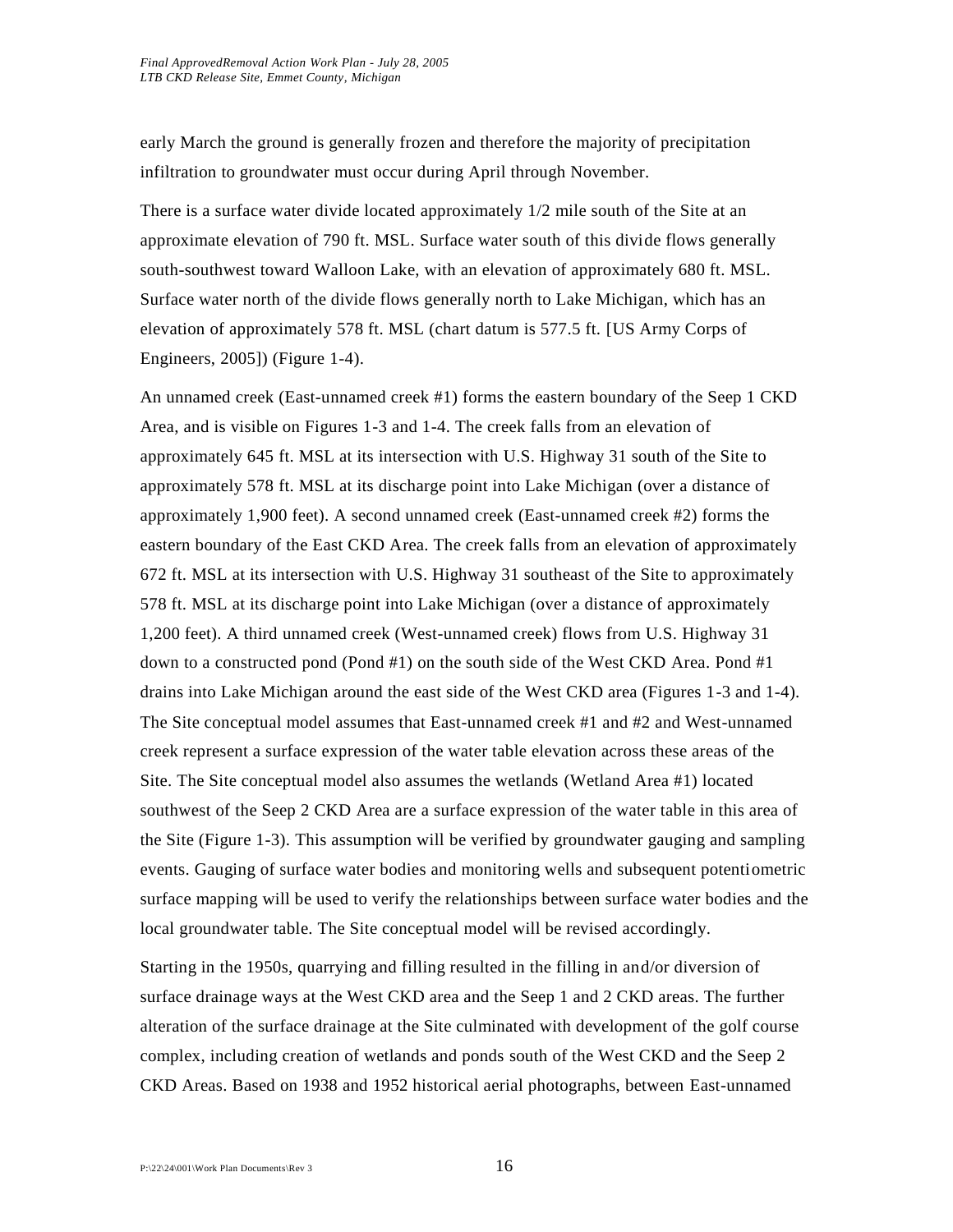creek #1 and West-unnamed creek, five small perennial creeks or drainage ways were distributed at intervals of 500 to 1200 feet apart. Each of the ephemeral creeks drained northward into the lake. By the time of the 1952 aerial photograph, apparent quarrying and/or filling had occurred at the Seep 1 CKD Area, blocking the eastern-most of the five small drainage ways. The mouth of the East-unnamed creek #1 was also blocked and shifted approximately 40 feet eastward (Figure 1-3).

A 1981 aerial photograph shows disturbed areas at the Seep 1, Seep 2, and East and West CKD areas, reflecting apparent filling or re-grading. The five drainage ways between the West-unnamed creek and East-unnamed creek #1 were all diverted or blocked by the filling at the Seep 1, Seep 2, and West CKD areas (Figure 1-4).

By 1998, with completion of the golf course complex, several small wetlands were created along the south side of the Seep 2 and West CKD areas (Figure 1-3). The West-unnamed creek was diverted into Pond #1 which currently drains around the east edge of the West CKD area and into Lake Michigan (Figure 1-3).

In addition to the surface water drainage pattern described above, there is a system of subsurface drains beneath the golf course fairways and greens. The drains were installed at the time of the golf course construction to prevent ponding of surface water on the course. Appendix F contains drawings of the drain locations and engineering calculations for surface area drainage. An investigation is needed to confirm the exact locations of the drains and confirm the surface area drainage. The golf course also has a subsurface water distribution system supplying water for a sprinkler irrigation system. Appendix F also contains drawings of the irrigation system. The volume of water infiltrating through the subsurface soils from the sprinkler system is unknown. Section 5.2.6.1 includes planned investigation activities to collect data which will be used to calculate the net input of water from golf course infiltration (both irrigation water and precipitation) into the Site conceptual model.

### **1.3.2.2 Hydrogeology**

In general, the regional groundwater system at the Site flows from south to north toward Lake Michigan, the regional discharge point for groundwater in the area. Based on visual observations of exposed bedrock at quarries and outcrops in the area, it is apparent that the flow of groundwater within the bedrock occurs primarily through fractures and along bedding planes. Numerous seeps and springs can be observed flowing from thinly bedded outcrop exposures across a wide range of elevations at the Site, indicating that perched groundwater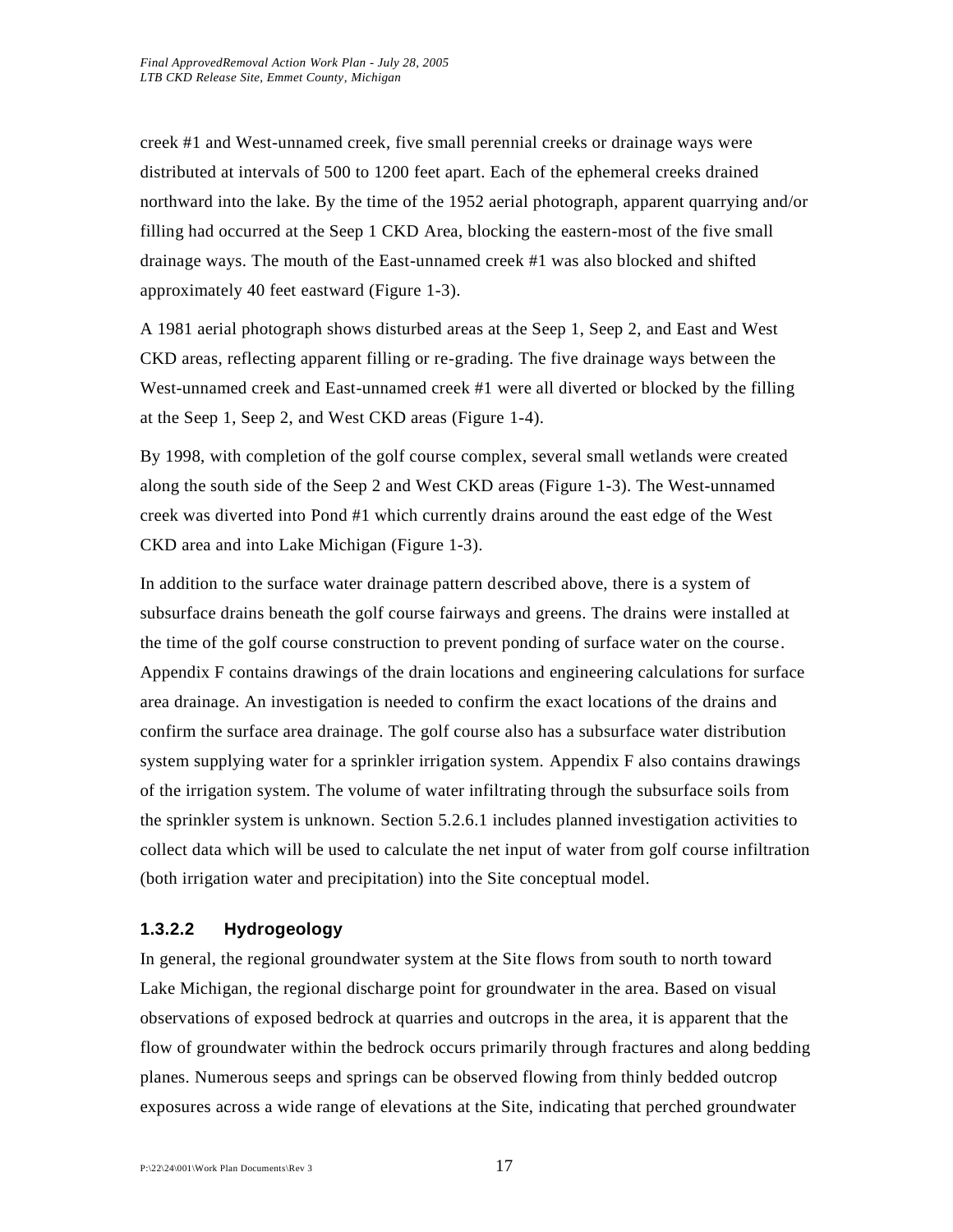may migrate at elevations above the regional water table in some areas of the Site. No visible indications of large-scale karst features were observed on or near the Site surface; however, the Site is located in a region known to have karst features (USGS HA730-J). Apparent zones of lower electrical resistivity and/or zones of lower seismic shear wave velocities, which can be associated with voids or fracture zones, are indicated on seismic profiles of the bedrock at the Site.

The depth to groundwater within the four CKD investigation areas is variable and groundwater gradient generally slopes towards Lake Michigan. The hydraulic gradient appears to steepen toward the lake, and ranges from 0.04 to 0.07 feet/foot (average value of 0.06 feet/foot), based on ground water table slopes inferred from adjacent stream profiles, monitoring well data, and the profiles of local drainage path ways within the Site area (Figure 1-4) (NTH, 1995).

There have been no direct measurements of the specific hydrogeologic characteristics (e.g., hydraulic conductivity, porosity) of the individual geologic units at the Site. However, some generalizations can be made based on the nature of the lithological units. The sandy overburden materials can be assumed to have relatively high permeabilities (with hydraulic conductivities on the order of  $10^{-1}$  to 10 feet per day (ft/day) and effective porosities of 5 to 25 %), while the fractured bedrock and the unconsolidated units rich in clay can be assumed to have lower permeabilities (with hydraulic conductivities ranging from  $10^{-7}$  to  $10^{-1}$  ft/day and effective porosities of 0.1 to 20 %) (Heath, 1987 and Freeze and Cherry, 1979).

While the bulk hydraulic conductivity of a fractured limestone unit may be low, the fractures within a fractured limestone bedrock can have hydraulic conductivities as high as 10 to 200 ft/day with effective porosities less than  $1\%$  (0.01 to 0.1%) (personal communication-Muldoon, 2005) (Streltsova-Adams, 1978). Given the average gradient of the groundwater table and fractured limestone conductivities of 10 to 200 ft/day, discharge rates as high as 4 to 90 gallons per day per square foot (gpd/ft<sup>2</sup>) of aquifer cross section are plausible for the fractured bedrock.

Based on a gradient of 0.06, an assumed hydraulic conductivity range for fractured and weathered limestone bedrock of 10 to 200 ft/day, and an effective porosity of 0.1%, the average linear flow velocity of groundwater could range from 600 to 12,000 ft/day.

Geophysical data (interpreted CKD thickness data and observations of high electrical conductivity) and measured groundwater elevation data indicate that a portion of the CKD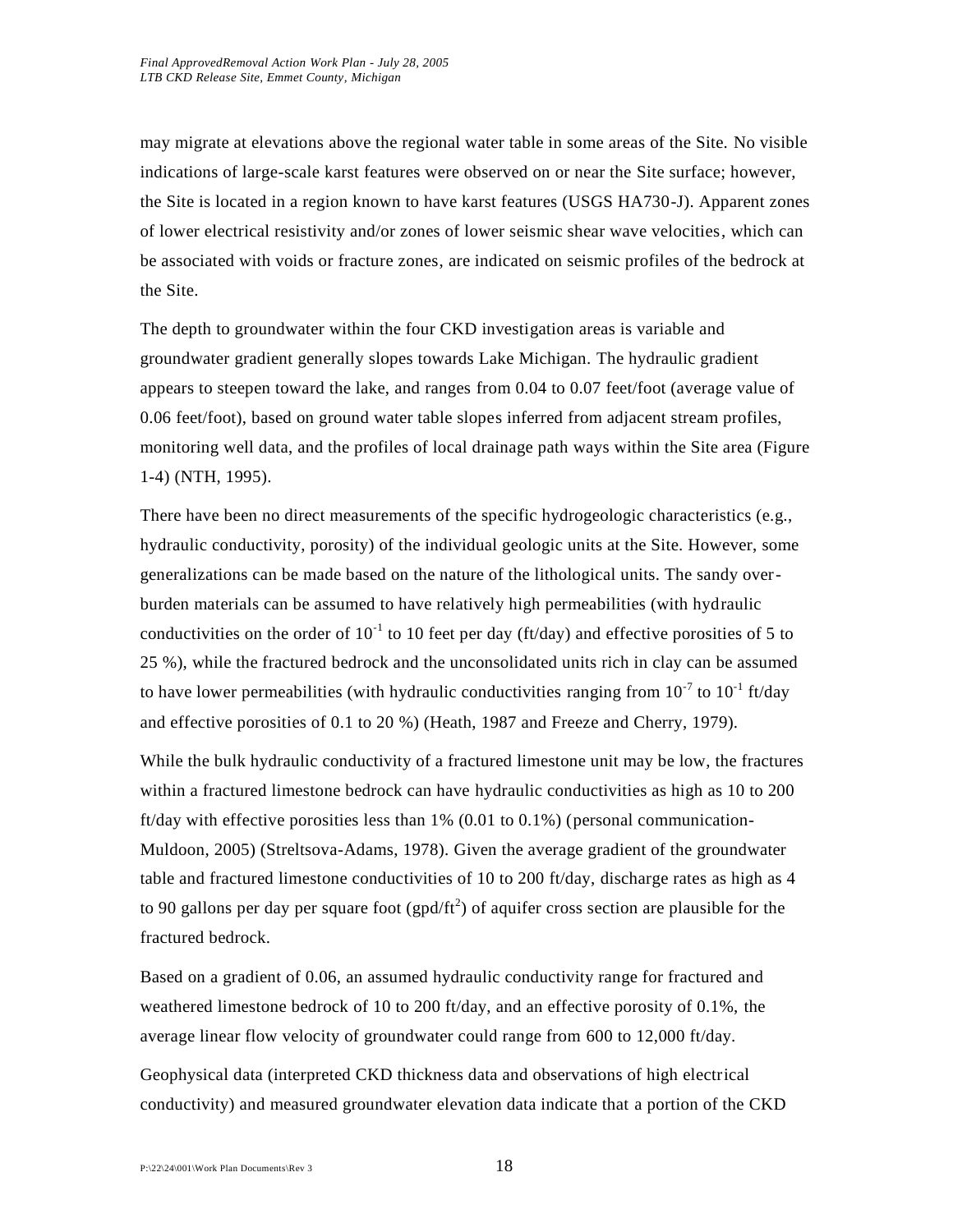deposits may be below the regional water table in each of the areas. Therefore, the Site conceptual model assumes that a portion of the CKD is saturated in all of the investigation areas at the Site. This assumption will be verified as part of investigation activities described in Section 5.0 of this work plan.

### **1.3.2.3 Water Quality**

The geologic and hydrogeologic conceptual models have been combined to develop a model of the mechanisms and distribution of water quality impacts related to leachate release from CKD deposits. As described below, groundwater contacting CKD-containing fill materials typically exhibits the following downgradient groundwater characteristics: elevated pH with respect to background, high specific conductivity, high total dissolved solids and sulfate, and elevated concentrations of a number of the constituents including arsenic, barium, beryllium, cadmium, chromium, copper, iron, lead, mercury, manganese, nickel, sodium, and selenium (U.S. EPA, 1998). Groundwater contacting CKD-containing fill deposits resulted in downgradient leachate plumes with these characteristics at 13 CKD disposal sites examined by the U.S. EPA, including the Penn-Dixie Cement Site (now known as the Little Traverse Bay CKD Release Site) (U.S. EPA, 1998).

The downgradient leachate plume at this Site exceeded the Federal Maximum Contaminant Level (MCL) for lead; Federal Secondary Drinking Water Standards for pH and total dissolved solids; State groundwater criteria for sodium, sulfate, arsenic, iron, lead, and cadmium; and state water quality standards for arsenic, chromium, copper, lead, mercury, and nickel (U.S. EPA, 1998).

Samples of the CKD leachate collected from the existing Seep 2 collection drain system have exhibited pH values ranging from  $11.2$  ( $2/28/1996$ ) to  $11.42$  ( $12/11/2004$ ), as well as elevated total dissolved solids  $(11,000,000 \mu g/L - 2/28/1996)$  and sulfate  $(3,900,000 \mu g/L - 2/28/1996)$ concentrations. The following elevated metal concentrations have been detected in leachate samples collected from this collection drain system; arsenic  $(44 \mu g/L - 2/28/1996)$ , cadmium (100 µg/L - 9/11/1996), chromium (110 µg/L - 9/11/1996), iron (740 µg/L - 2/28/1996), lead (560 µg/L - 9/11/1996), mercury (4.7 µg/L - 9/11/1996), nickel (110 µg/L - 2/28/1996), potassium (6,000,000 µg/L - 2/28/1996), sodium (300,000 µg/L - 2/28/1996), and zinc (180  $\mu$ g/L - 9/11/1996). Appendix A, Table A-1 provides a summary of the analytical data collected from the existing Seep 2 collection trench.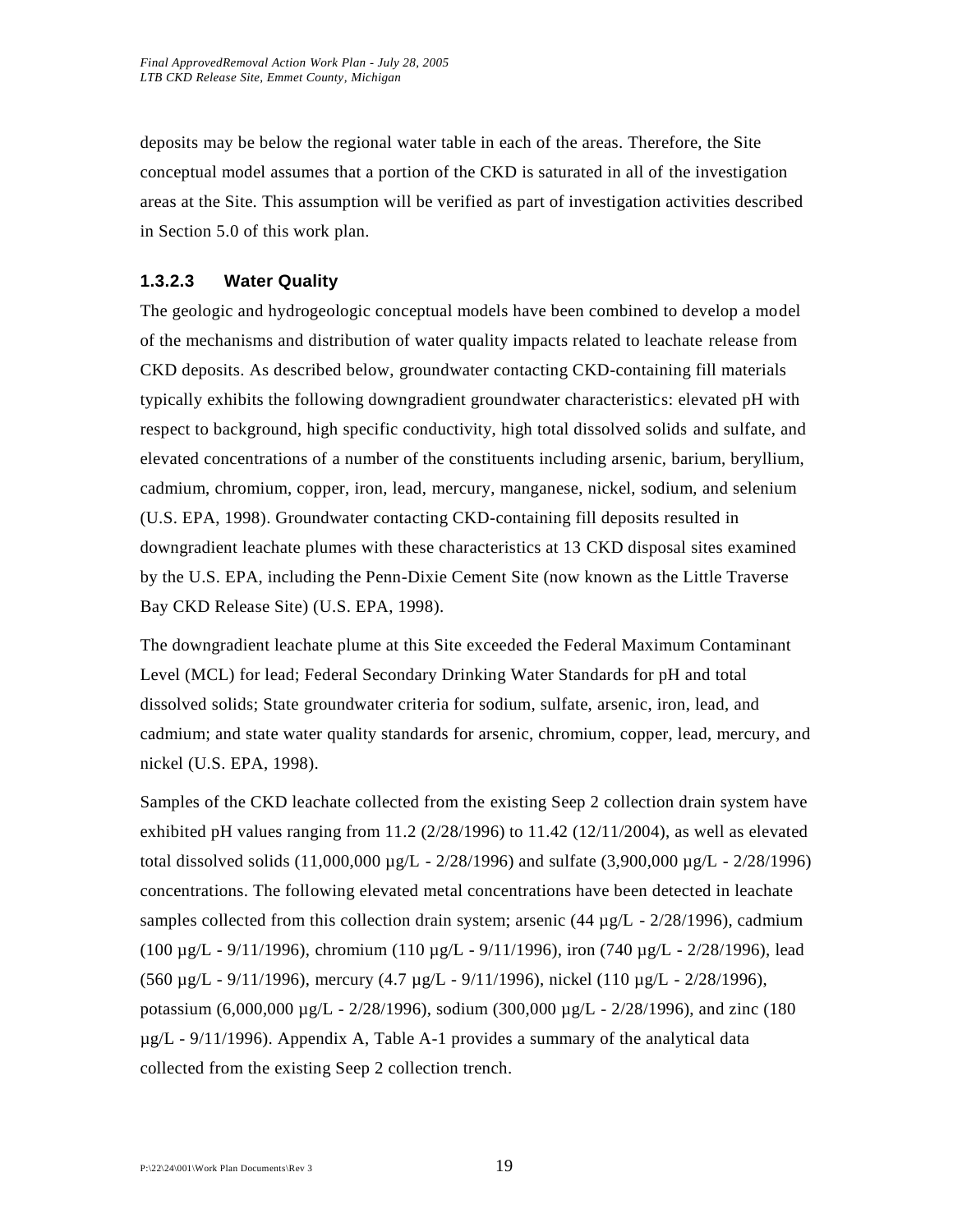#### *West CKD Area*

No groundwater monitoring wells exist in this area. Geophysical data (EM profiling) suggest that potential high electrical conductivity conditions are present in the shallow subsurface adjacent to, and downgradient from, the CKD piles. Appendix B contains a summary of the geophysical activities, data, and interpretations.

CKD leachate has been observed discharging along the shoreline of Lake Michigan in the West CKD Area. Elevated pH and conductivity readings have been measured along the shore of the West CKD Area. On December 2, 2004 four pH readings were measured above 9.0 with associated specific conductivity readings ranging from 8,184 to 14,986  $\mu$ s/cm<sup>2</sup>.

The maximum detected concentrations of the following constituents have been detected within one sample (West-Seep 2) collected from the shore of the West CKD Area during the April 12, 2005 U.S. EPA sampling; aluminum  $(2,200 \mu g/L)$ , arsenic  $(5.2 \mu g/L)$ , chromium (11 µg/L), copper (9 µg/L), iron (1,000 µg/L), lead (4 µg/L), selenium (10 µg/L), vanadium  $(17 \mu g/L)$ .

The shoreline of the West CKD Area was surveyed as part of the targeted shoreline survey approved by the U.S. EPA in a letter dated May 2, 2005. The targeted shoreline survey defined an area approximately 550 feet wide with indications of CKD leachate impact (pH readings ranging from 9.01 to 12.41 and elevated specific conductivity readings). Elevated pH readings (>9.0) were measured up to 60 feet northward into Lake Michigan. The targeted shoreline survey also revealed a 220 foot wide area with elevated pH readings east of the West-unnamed creek. The pH readings in this area ranged from 9.01 to 9.60.

#### *Pine Ridge Court Area*

No groundwater monitoring wells exist in this area and no samples have been collected from this area. The shoreline of the Pine Ridge Court Area was surveyed as part of the targeted shoreline survey approved by the U.S. EPA in a letter dated May 2, 2005. The targeted shoreline survey defined two areas, separated by approximately 160 feet, with indications of CKD leachate impact. One area is located north of Lots 3 and 4 (approximately 240 feet wide and 30 feet northward into Lake Michigan) with pH readings ranging from 9.0 to 10.42 and elevated specific conductivity readings. The second area is generally located north of Lot 6 (approximately 40 feet wide and extended up to 10 feet northward into Lake Michigan with pH reading ranging from 9.01 to 9.65).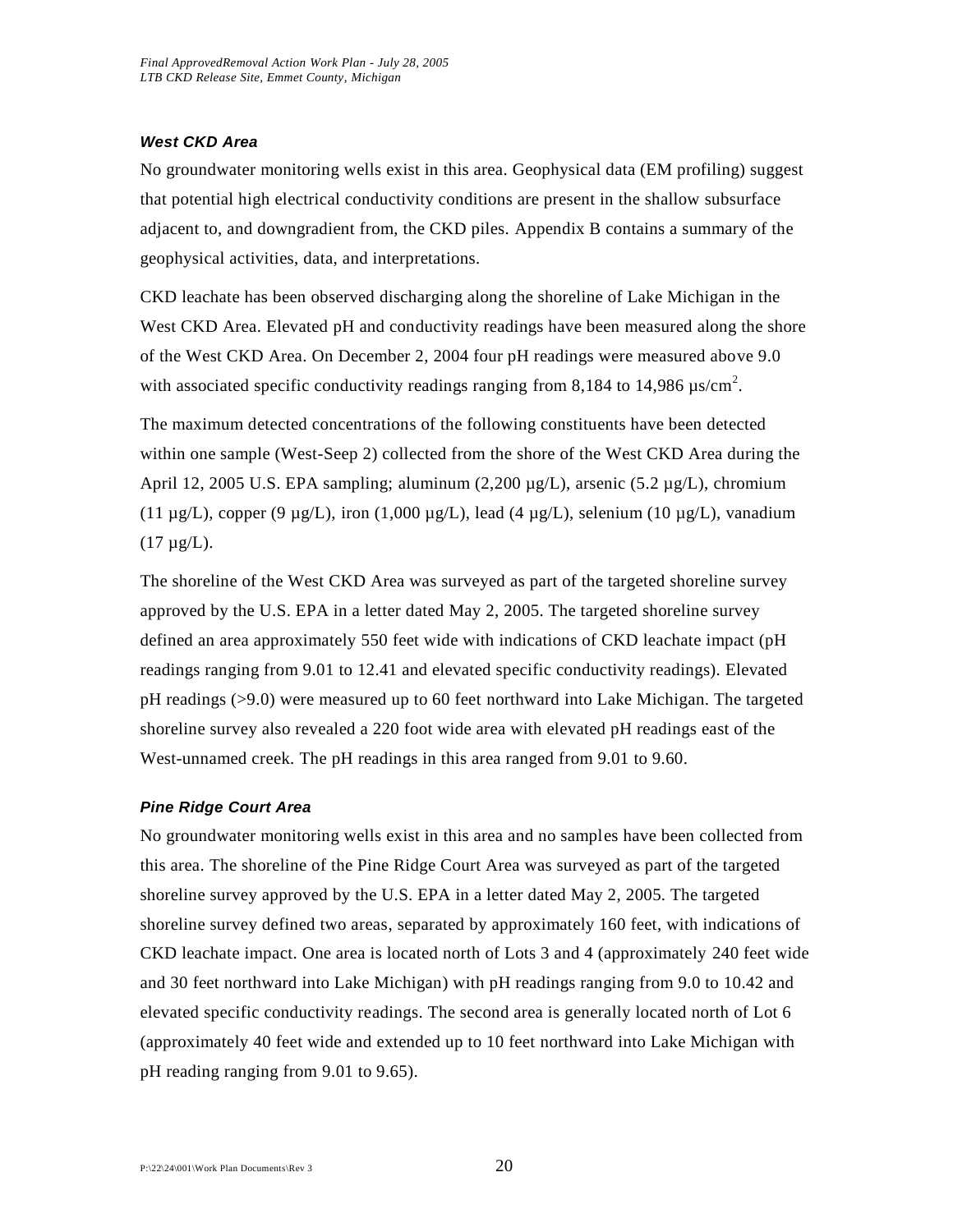#### *Guard Rail Seep Area*

No groundwater monitoring wells exist in this area and no samples have been collected from this area. The shoreline of the Guard Rail Seep Area was surveyed as part of the targeted shoreline survey approved by the U.S. EPA in a letter dated May 2, 2005. The targeted shoreline survey defined two areas separated by approximately 90 feet with indications of CKD leachate impact. The western area is approximately 35 feet wide and extended up to 10 feet northward into Lake Michigan with pH readings ranging from 9.02 to 9.39 and elevated specific conductivity readings. The eastern area is approximately 35 feet wide and extended up to 5 feet northward into Lake Michigan with pH reading ranging from 9.09 to 9.71.

#### *Seep 2 CKD Area*

Groundwater samples previously collected from monitoring wells downgradient of the Seep 2 CKD area (wells OW-1, OW-1AR, OW-2 and OW-2A) indicate that subsurface water beneath the CKD pile in this area has elevated pH, high total dissolved solids, and elevated concentrations of arsenic, cadmium, iron, potassium, sodium, sulfate, and chloride, compared to the upgradient monitoring wells OW-4R and OW-5 concentrations (Appendix A). Historically, the maximum detected concentrations of the following constituents were found within groundwater samples collected from the Seep 2 CKD Area; arsenic  $(2 \mu g/L)$  within OW-1 and OW-2), cadmium (1.3 µg/L within OW-1AR), chromium (17 µg/L within OW-1AR), copper (40  $\mu$ g/L within OW-2), iron (3,200  $\mu$ g/L within OW-1), lead (8  $\mu$ g/L within OW-2), mercury (0.2 µg/L within OW-2), potassium (1,400,000 µg/L within OW-2), sodium (96,000  $\mu$ g/L within OW-2), and zinc (30  $\mu$ g/L within OW-1AR).

The geophysical data suggest the presence of buried bedrock debris on top of competent bedrock as well as possible areas of high electrical conductivity. The high electrical conductivity is interpreted as an indication of possible CKD leachate impacts to groundwater. The full vertical extent of the observed groundwater impacts (i.e., depth of "plume") has not been defined at this area of the Site. A full discussion of the geophysical survey, including methods and findings, is provided in Appendix B.

CKD leachate has been observed discharging along the shoreline of Lake Michigan and elevated pH and conductivity readings have been measured in the Seep 2 CKD Area. On November 4, 2004 several pH readings were measured above 9.0 along the shore of the Seep 2 CKD Area. The conductivity readings associated with these pH values ranged from 8,304 to 20,417  $\mu$ s/cm<sup>2</sup>.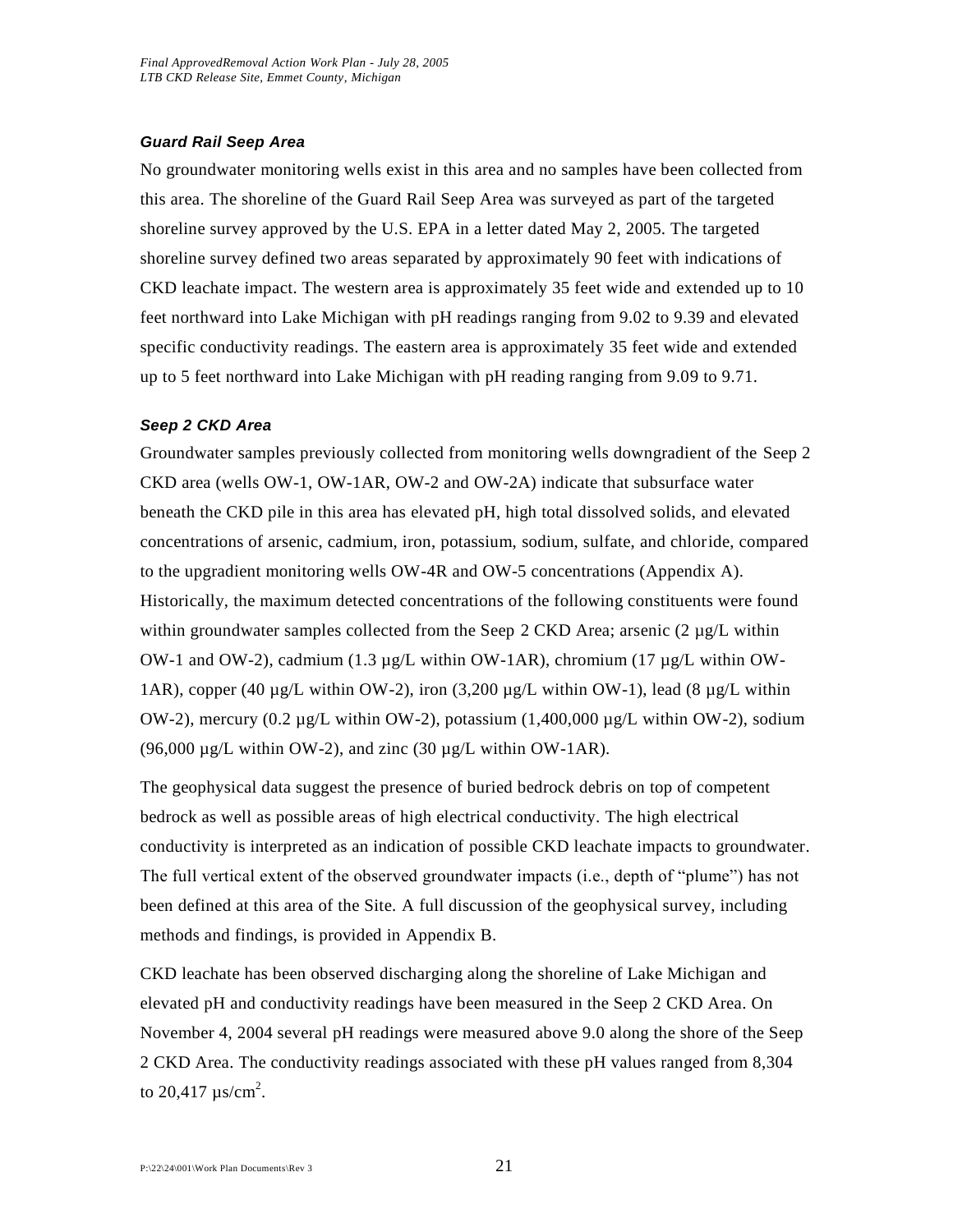Historically, the maximum detected concentrations of the following constituents have been observed within samples collected from the shore of the Seep 2 CKD Area: arsenic (220 µg/L within WEST CKD SEEP collected on 9/7/2004), barium (13 µg/L within WEST CKD SEEP collected on  $9/7/2004$ ), cadmium (1.3 µg/L within West Seep collected on 10/9/1996), chromium (53  $\mu$ g/L within WS-2 collected on 8/24/1995), copper (130  $\mu$ g/L within West Seep collected on  $9/24/1996$ ), iron (19,000 µg/L collected within WS-2 collected on  $8/24/1995$ ), lead (44 µg/L within WS-2 collected on  $8/24/1995$ ), mercury (0.9 µg/L within WS-2 outfall lake collected on 7/2/1996), molybdenum (500 µg/L within WEST CKD SEEP collected on  $9/7/2004$ ), nickel (260 µg/L within WS-2 collected on  $8/24/1995$ ), potassium  $(13,000,000 \mu g/L)$  within WS-2 collected on 8/24/1995), selenium  $(110 \mu g/L)$  within WEST CKD SEEP collected on  $9/7/2004$ ), silver (52 µg/L within West Seep collected  $9/13/1995$ ), sodium (950,000  $\mu$ g/L within WS-1 collected 8/24/1995), strontium (40  $\mu$ g/L within WEST CKD SEEP collected on  $9/7/2004$ ), titanium (53 µg/L within WEST CKD SEEP collected on  $9/7/2004$ ), vanadium (190  $\mu$ g/L within WEST CKD SEEP collected on  $9/7/2004$ ), and zinc (130 µg/L within West Seep collected on 8/6/1996).

The shoreline of the Seep 2 CKD Area was surveyed as part of the targeted shoreline survey approved by the U.S. EPA in a letter dated May 2, 2005. The targeted shoreline survey defined an area approximately 500 feet wide with indications of CKD leachate impact (pH readings ranging from 9.00 to 12.09 and elevated specific conductivity readings). Elevated pH readings (>9.0) were measured up to 30 feet northward into Lake Michigan.

#### *Seep 1 CKD Area*

Groundwater samples previously collected from monitoring wells downgradient of the Seep 1 CKD Area (wells OW-3A and OW-3R) indicate that subsurface water downgradient of the CKD has elevated pH, high total dissolved solids, and elevated concentrations of sulfate, chloride, potassium, and sodium, relative to the upgradient monitoring well OW-4R concentrations (Appendix A). Historically, the maximum detected concentrations of the following constituents have been found within groundwater samples collected from the Seep 1 CKD Area; arsenic (3 µg/L within OW-3R), cadmium (0.2 µg/L within OW-3R), chromium (7  $\mu$ g/L within OW-3R), iron (2,700  $\mu$ g/L within OW-3A), lead (4  $\mu$ g/L within OW-3A), mercury (0.3  $\mu$ g/L within OW-3A), potassium (220,000  $\mu$ g/L within OW-3R), sodium  $(31,000 \mu g/L$  within OW-3R), and zinc  $(30 \mu g/L)$  within OW-3A).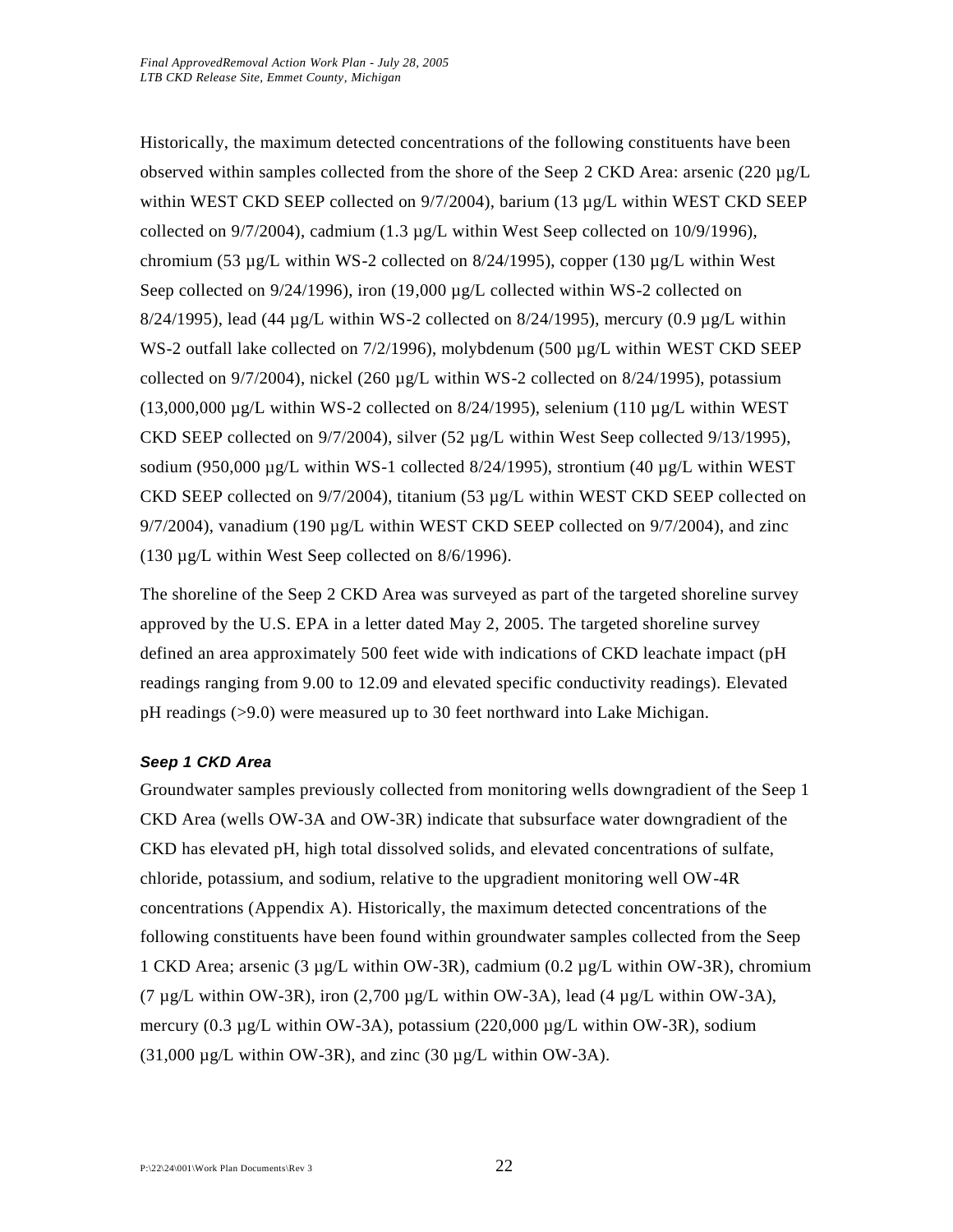These findings are similar to what has been found in CKD leachate observed at other sites (U.S. EPA, 1998). Geophysical surveys of the Seep 1 CKD Area suggest the presence of zones with high electrical conductivity. The high electrical conductivity is interpreted as an indication of CKD leachate impacts to groundwater. The full vertical extent of the observed groundwater impacts (i.e., depth of "plume") has not yet been defined at this area of the Site. A full discussion of the geophysical survey, including methods and findings, is provided in Appendix B.

CKD leachate has been observed discharging along the shoreline of Lake Michigan in the Seep 1 CKD Area. Elevated pH and conductivity readings have been measured along the shore of the Seep 1 CKD Area. On November 4, 2004 several pH readings were measured above 9.0 along the shore of the Seep 1 CKD Area. Elevated conductivity readings were also observed, ranging from 499 to 10,730  $\mu$ s/cm<sup>2</sup>.

Historically, the maximum detected concentrations of the following constituents have been detected within samples collected from the shore of the Seep 1 CKD Area: aluminum (810  $\mu$ g/L within Seep/East collected on 3/15/2005), arsenic (47  $\mu$ g/L within Seep #1 collected on 11/28/1995), cadmium  $(0.7 \mu g/L$  within Seep #1 WS-1 collected on 5/31/1996), chromium (29 µg/L within Seep #1 collected on 11/28/1995), copper (30 µg/L within Seep #1 and Seep  $\#1$  WS-1 collected on  $11/28/1995$  and  $5/31/1996$ , respectively), iron  $(1,400 \mu g/L)$  collected within Seep #1 WS-1 collected on 5/31/1996), lead (4.0  $\mu$ g/L within Seep/East collected on  $3/15/2005$ ), mercury  $(0.2 \mu g/L)$  within Seep #1 collected on 11/28/1995), nickel (120  $\mu g/L$ within Seep #1 collected on  $11/28/1995$ ), potassium (6,600,000 µg/L within Seep #1 collected on  $11/28/1995$ ), selenium (17 µg/L within Seep/East collected on  $3/15/2005$ ), silver  $(0.8 \mu g/L)$  within Seep #1 collected on 5/31/1996), sodium (420,000  $\mu g/L$  within Seep #1 collected on  $5/31/1996$ , vanadium  $(34 \mu g/L)$  within Seep/East collected on  $3/15/2005$ ), and zinc (70  $\mu$ g/L within Seep #1 collected on 11/28/1995).

The shoreline of the Seep 1 CKD Area was surveyed as part of the targeted shoreline survey approved by the U.S. EPA in a letter dated May 2, 2005. The targeted shoreline survey defined two areas separated by approximately 160 feet with elevated pH with indications of CKD leachate impact. The western area is approximately 840 feet wide and extended up to 110 feet northward into Lake Michigan with pH readings ranging from 9.00 to 12.45 and elevated specific conductivity readings. The eastern area is approximately 25 feet wide and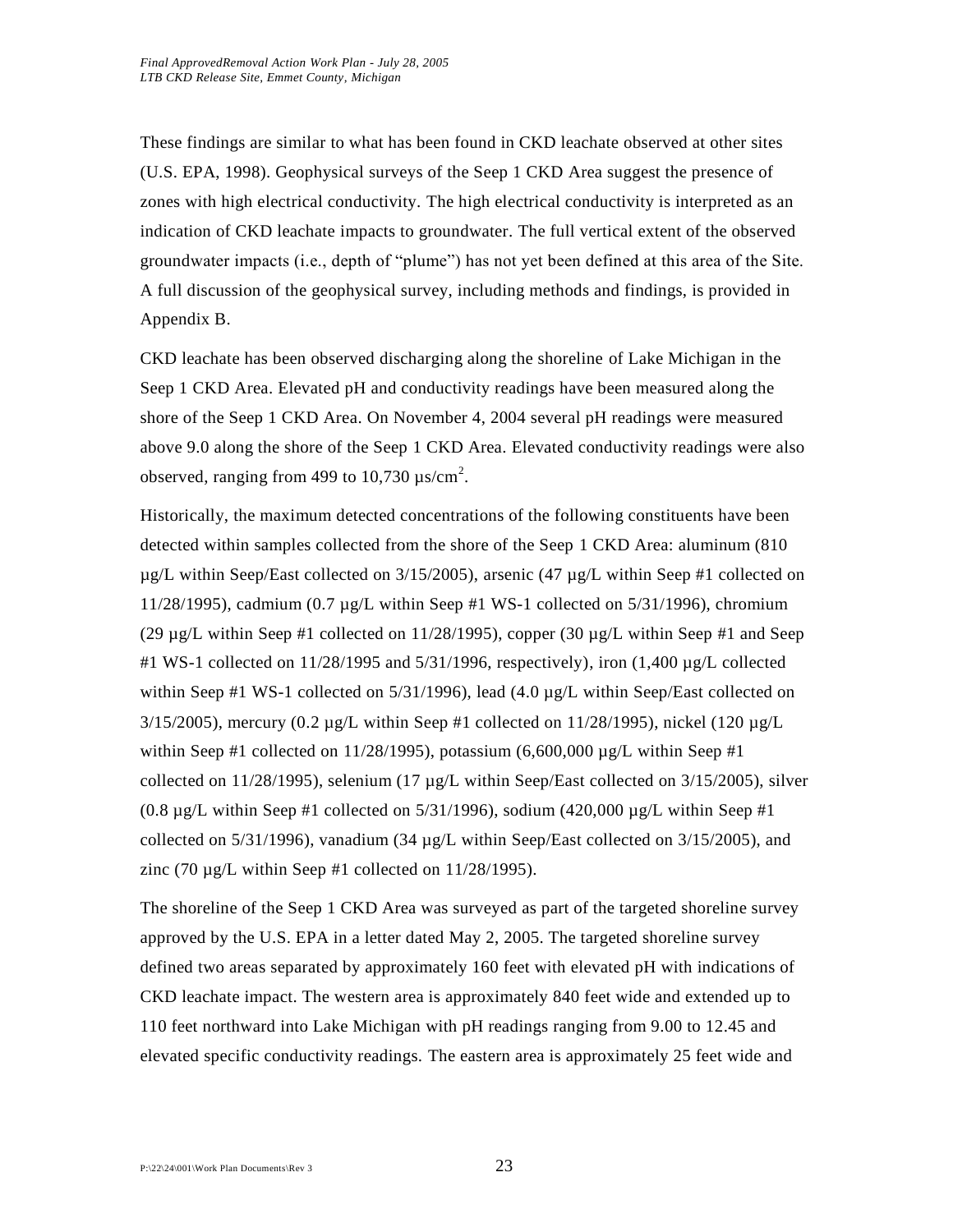extended up to 15 feet northward into Lake Michigan with pH readings ranging from 9.03 to 9.13.

# *East CKD Area*

No groundwater monitoring wells exist in this area. Geophysical data (EM profiling) suggest that potential high electrical conductivity conditions are present in the shallow subsurface adjacent to, and downgradient from, the CKD pile. A full discussion of the geophysical survey, including methods and findings, is provided in Appendix B.

CKD leachate has been measured discharging along the shoreline of Lake Michigan in the East CKD Area. Elevated pH and conductivity readings were identified by the U.S. EPA on November 22, 2004, with pH readings ranging from 8.64 to 10.43. On March 11 and March 15, 2005 several pH readings were measured above 9.0 along the shore of the East CKD Area. Elevated conductivity readings were also observed, ranging from 2,200 to 3,400  $\mu$ s/cm<sup>2</sup>.

The maximum detected concentrations of the following constituents were found within one sample (East Park-Seep1) collected by the U.S. EPA from the shore of the East CKD Area on March 15, 2005: aluminum (4,700  $\mu$ g/L), arsenic (32  $\mu$ g/L), copper (6.3  $\mu$ g/L), selenium (8.0  $\mu$ g/L), and vanadium (170  $\mu$ g/L).

The shoreline of the East CKD Area was surveyed as part of the targeted shoreline survey approved by the U.S. EPA in a letter dated May 2, 2005. The targeted shoreline survey defined two areas separated by approximately 340 feet with elevated pH with indications of CKD leachate impact. The western area is approximately 400 feet wide and extended up to 80 feet northward into Lake Michigan with pH readings ranging from 9.00 to 12.08 and elevated specific conductivity readings. The eastern area is approximately 250 feet wide and extended up to 10 feet northward into Lake Michigan with pH readings ranging from 9.00 to 10.75.

# **1.3.3 Previous Investigations and Response Actions**

# **1.3.3.1 1995 Hydrogeologic Investigation**

During January 1995 to April 1995, NTH Consultants, Ltd. (NTH) conducted a hydrogeologic investigation at the Bay Harbor Development. The purpose of the investigation was to evaluate hydrogeologic conditions and monitor groundwater quality in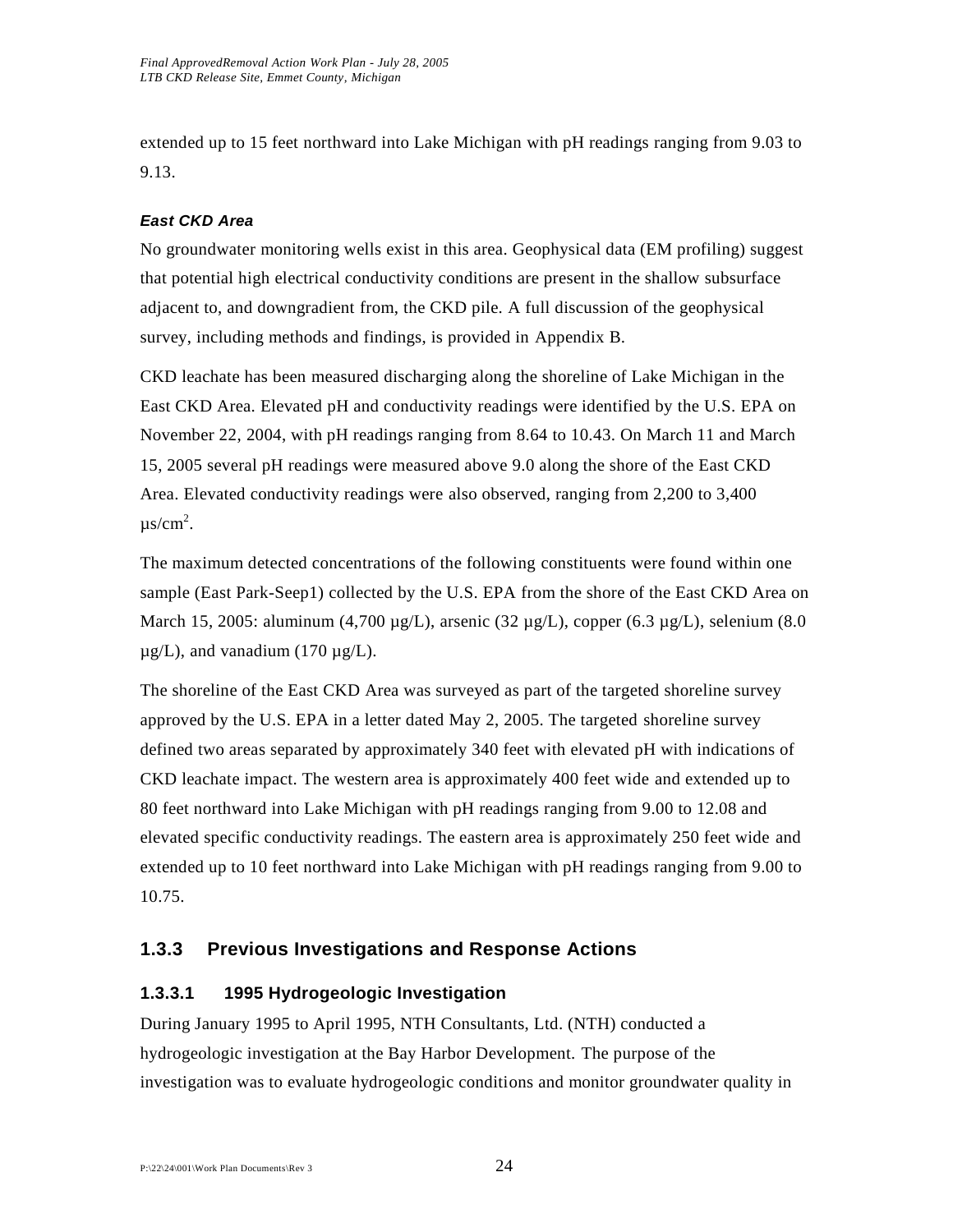the area of the "central-western" CKD pile and associated seep (the area currently defined as the Seep 2 CKD Area). A total of 21 test pits and 8 test borings were advanced to characterize subsurface conditions and allow collection of groundwater samples. The test pits were excavated to depths ranging from 1 foot to 16.3 feet below ground surface. During excavation, soil conditions were logged by an NTH field geologist. Field measurements of pH were performed in selected test pits where groundwater was encountered. Measurements of pH ranged from 8.0 at TP-2 to 10.2 at TP-1. Test borings were advanced to depths ranging from 21 feet to 56 feet below ground surface and were completed with monitoring wells. Five wells (OW-1 through OW-5) were installed to monitor the shallow portion of the bedrock aquifer. Three wells (OW-1AR, OW-2A, and OW-3A) were installed to monitor groundwater quality in the deeper portions of the bedrock aquifer. Static water levels at the well locations were measured by NTH personnel on two occasions following well installation. Based on these water level measurements, groundwater flow was interpreted to be towards the northnortheast to Lake Michigan. NTH collected one round of groundwater samples from the monitoring wells. The samples were submitted for laboratory analysis of pH, TDS, and various metals. Based on the results of groundwater sampling, NTH concluded that the extent of CKD-impacted groundwater was limited to a localized area on the northeast side of the "central-western" CKD pile. In response to the findings of the hydrogeologic investigation, a 1,200-foot long drain system was installed near the base of the CKD pile, currently known as the Seep 2 CKD Area, to intercept seep water before it entered Lake Michigan. The locations of the NTH wells are shown on Figure 1-2. The data were submitted to and reviewed by MDEQ, and the parties agreed to install the collection line as negotiated in the Administrative Agreement and Covenant Not to Sue entered into between CMS, MDEQ and the State of Michigan.

#### **1.3.3.2 Historical Seep 2 Collection Drain Construction and Operation**

As part of the agreement between Bay Harbor Company and the MDEQ, a leachate collection drain was constructed in 1997 at what is now known as Seep 2. The collection drain runs approximately 1,200 feet along Coastal Ridge Drive. It is constructed of an 8-inch diameter, perforated, rigid PVC pipe. The pipe is surrounded by 24 inches of drain stone and is wrapped in a geotextile cloth. The depth of the pipe varies from approximately 4 feet at the western end to 17 at the deepest point. A heavy plastic liner was installed at the bottom and on the Lake side of the trench. Collected leachate flowed to a sump (currently called the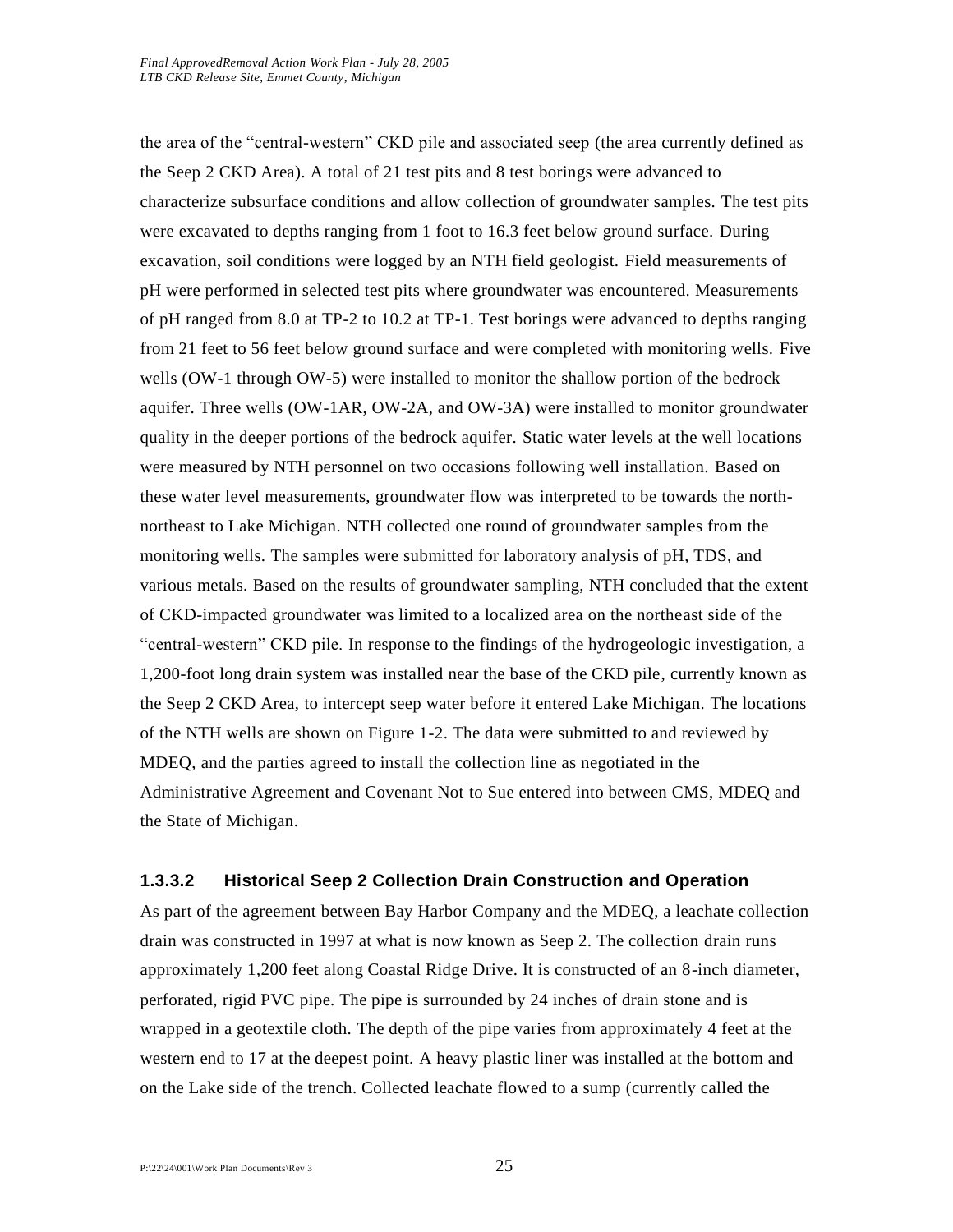lower lift station), where it was pumped through a 2-inch PVC force main to the City of Petoskey sewer system.

#### **1.3.3.3 Pre-Treatment System Construction and Operation**

In 2003 CMS contractors designed and constructed a pre-treatment plant to adjust the pH of the CKD leachate collected at the existing Seep 2 collection drain. The original force main was disconnected from the City sewer and extended to the treatment plant location. The pH of the leachate is adjusted by using concentrated sulfuric acid to neutralize the leachate to acceptable pH levels. Two pH probes are used to monitor pH levels as the leachate enters and exits the plant. The probe that measures treated leachate has two alarm set points for low pH and high pH. The alarm points are set at 6.5 for low pH and 9.5 for high pH. The pH of both probes is recorded and the probes are automatically cleaned and calibrated. The treated leachate was then delivered to the City sewer by a newly constructed discharge line. A daily log is kept to ensure that water quality standards for the city are met.

The plant was designed to handle 50 gallons per minute or 72,000 gallons per day. The plant is monitored and maintained on a daily basis by CMS personnel. A copy of the Pre-Treatment Facility Basis of Design is included in Appendix G.

### **1.3.3.4 Collection System Shutdown and Restart**

In December of 2003 the plant began to experience low flow problems. The pumps at the upper lift station could not keep up with the water volumes from the lower station. In January 2004 the station was shut down to correct this problem. Over the next few months an extensive investigation was conducted of the entire system. This process was hampered by severe winter weather conditions. It was finally discovered that the discharge line between the pre-treatment facility and the City sanitary sewer line was becoming clogged with an unknown precipitate. The discharge line was not designed to be cleaned, as it contained many short radius ells that prevented the passage of the cleaning tools. By June 2004, the restrictions were dug up and cleanouts installed to allow for routine maintenance and to ensure that the problem would not repeat itself. At that time, the City of Petoskey requested that automatic volume and alarm shutdowns be installed. CMS and City negotiated and entered into a Consent Decree enabling the restart of the treatment plant in early September, 2004. On September 7, 2004 the system was restarted and has only been shut down for short periods for routine maintenance and cleaning to date.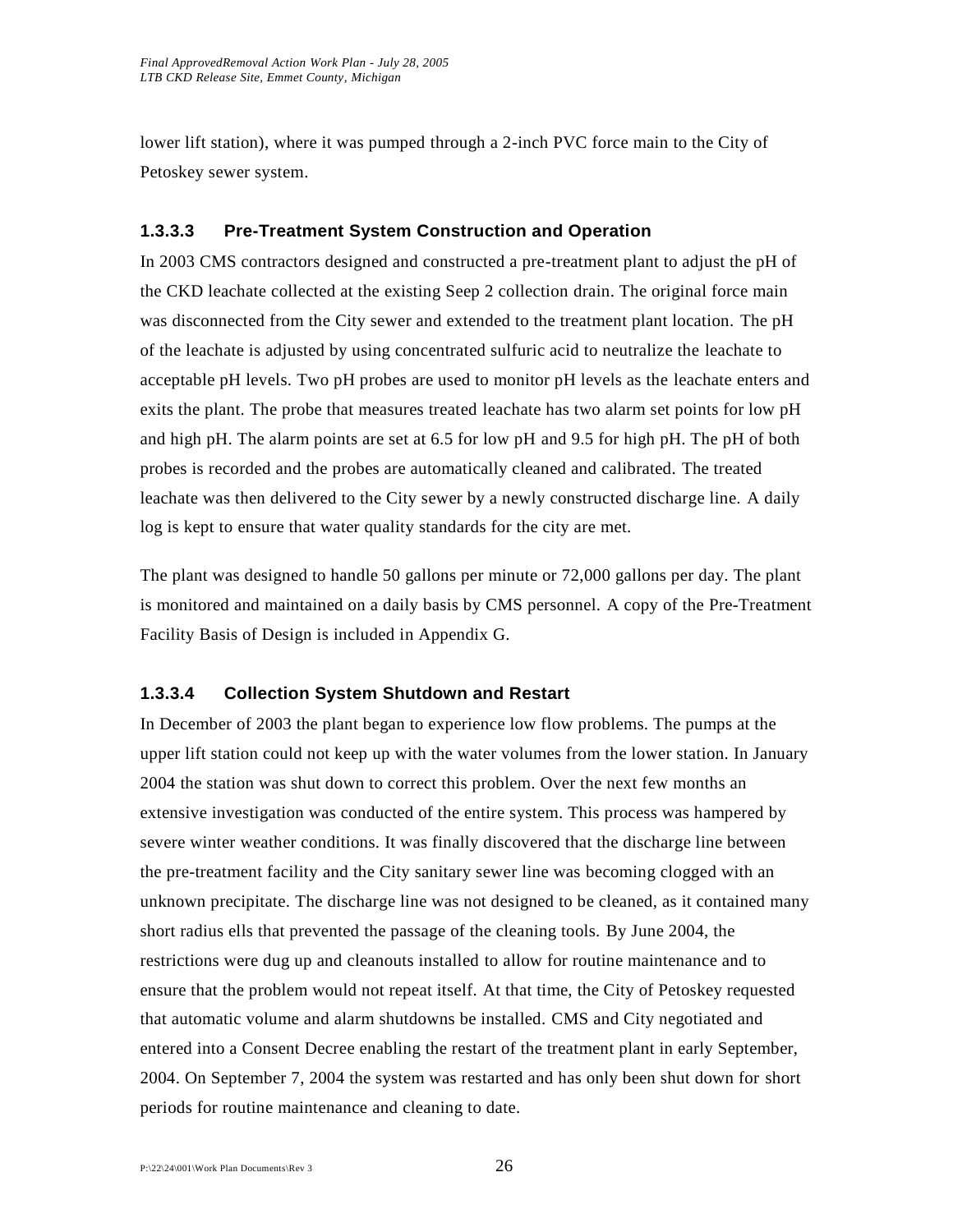### **1.3.3.5 MDEQ and U.S. EPA Investigations**

In August 2004, reddish-brown discoloration was observed along the shoreline of the Little Traverse Bay of Lake Michigan. The MDEQ conducted investigations of the shoreline of Lake Michigan and documented pH measurements exceeding 12. Following MDEQ investigations of the CKD leachate releases into Lake Michigan, U.S. EPA conducted several monitoring and sampling events across the entire Little Traverse Bay CKD Release Site.

On September 30, 2004 U.S. EPA personnel and contractors conducted field pH monitoring along the shore of the Little Traverse Bay, downgradient of the Seep 1 and Seep 2 CKD Areas. Within shoreline areas exhibiting discoloration, pH values ranged from 10.02 to 13.06. On November 4, 2004, two discrete areas of pooled leachate with elevated pH levels (the Seep 1 and Seep 2 CKD Areas, Figure 1-1) were investigated by Barr Engineering Company (as a consultant to CMS), and Weston Solutions, Inc. (as a consultant to U.S. EPA). Elevated pH readings ( pH >9.0) were recorded in some of the on-shore leachate accumulation zone in both of these areas. On November 22, 2004, Weston Solutions, Inc. (as a consultant to the U.S. EPA) conducted monitoring at the East CKD Area and at the Seep 1 and 2 CKD Areas. Five monitoring points located along the shoreline of the East CKD Area exhibited pH readings ranging from 8.64 to 10.43. The Seep 2 CKD Area pH readings ranged from 8.87 to 12.75 and the Seep 1 CKD Area pH readings ranged from 12.97 to 13.13.

On March 11 and 15, 2005 U.S. EPA conducted an investigation of Lake Michigan surface water, just off-shore, downgradient of the Seep 1 and Seep 2 CKD Areas and the East CKD Area. Monitoring and sampling was conducted at locations where the ice sheet thickness was either reduced or absent, indicating the location of a possible seep. Five monitoring and two sampling locations were off-shore of the East CKD Area. Analysis of water samples collected at the East CKD Area indicated pH values ranging from 11.37 to 11.90. In addition, the investigation, including laboratory analysis of samples, identified impacted portions of Lake Michigan associated with the Seep 1 CKD Area further east than previously measured.

The existing data for the Site is included in Appendix A. Table A-1 contains data that were obtained in the laboratory. Table A-2 contains data that were obtained in the field. These tables contain data from the historical record for the site, as well as data obtained by the U.S. EPA contractor and Barr Engineering and their subcontractors. Each sample is labeled with the available sampling location information. For samples collected by Barr, the GPS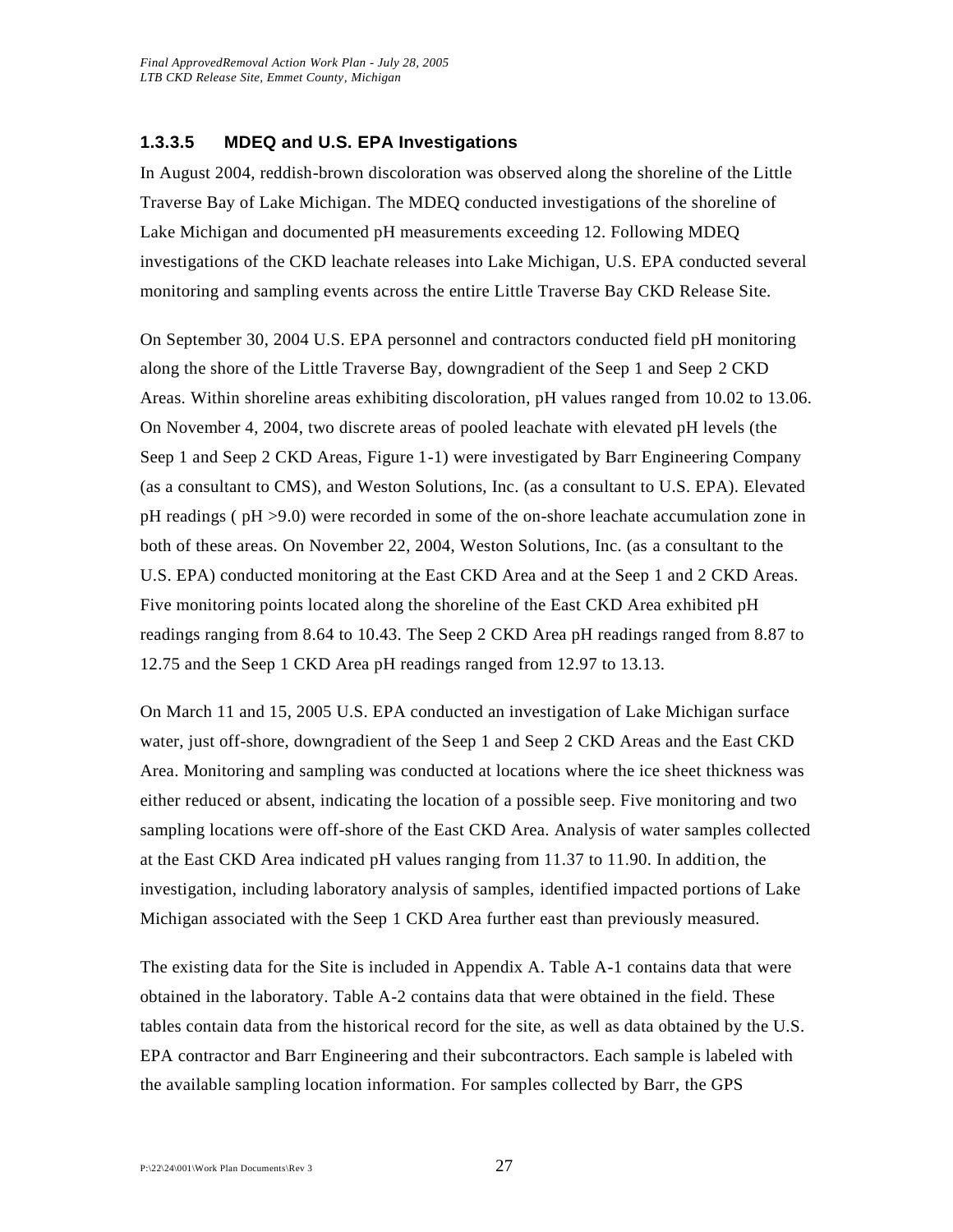coordinates are typically included. Copies of the Weston Solutions, Inc. reports are also included in Appendix A. The locations of the monitoring wells referred to in the data tables are shown in Figure 1-2. Historic data are labeled with the location information that was contained in the historical record.

#### **1.3.3.6 Preliminary Non-intrusive Data Collection Activities**

Concurrent with discussions with the MDEQ, CMS began preliminary non-intrusive data gathering activities at the Site starting on November 4, 2004. These activities consisted of geophysical investigations, review of available information regarding the Site setting, a preliminary lakeshore evaluation, limited on-shore leachate accumulation zone sampling, etc. This data collection was suspended on December 2 during negotiations with U.S. EPA as to the Order. This non-intrusive information was used to develop the conceptual model of the Site. Previous investigation analytical data are included in Appendix A and the geophysical data are included in Appendix B. Appendix B also includes a written summary of the methods used in the geophysical investigation, the methods used in interpreting the data collected (including methods used to avoid biasing the investigation results due to the presence of subsurface utilities), a summary of the findings from the investigation, and a listing of the recommendations made based on the results of the investigation (i.e. discussion of recommended boring bedrock coring locations).

### **1.3.4 Cement Kiln Dust**

Cement kiln dust (CKD) is a by-product of Portland cement production. In the United States, the manufacture of Portland cement typically involves roasting a finely ground proportional mix of raw materials in a rotary kiln (U.S. Dept. of the Interior, 2004).

#### **1.3.4.1 Environmental Characteristics**

The specific chemical, mineralogical, and physical characteristics of CKD vary from plant to plant. Such variation is due to differences in raw feed materials, type of kiln operation, dust collection facility, and fuel used in operating the kiln. In general, CKDs are particulate mixtures of partially calcined and un-reacted raw limestone feed, clinker dust, and fuel ash, enriched with alkali sulfates, halides, and other volatile inorganic materials. Particulates of the raw materials, partially processed feed, and components of the final product are entrained in the combustion gases flowing countercurrent to the feed as it travels through the Portland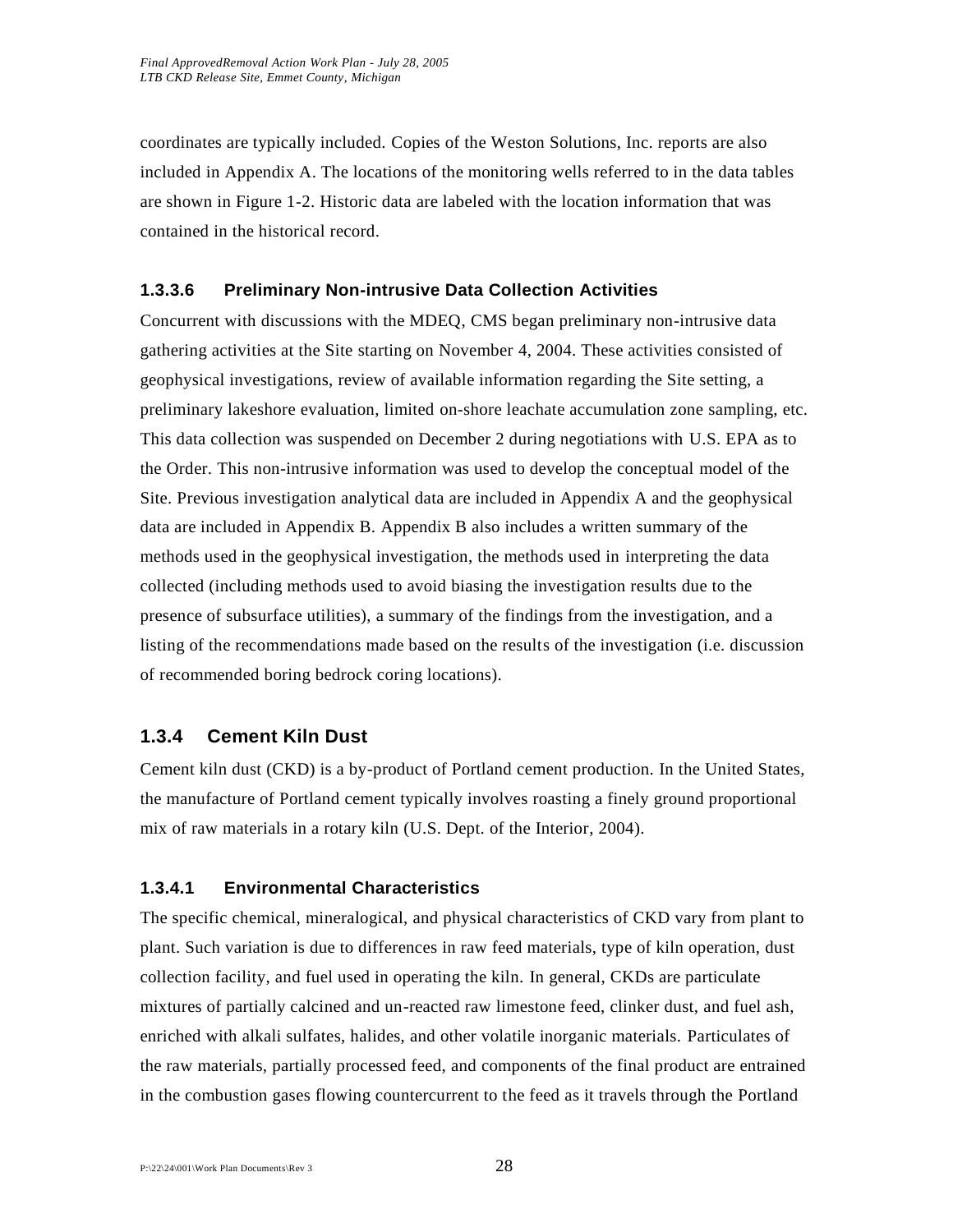cement kiln system (Portland Cement Association, 2003). These particulates and combustion gas precipitates are collected in the particulate matter control device (PMCD) and are collectively referred to as CKD. The dust is a very heterogeneous mixture of materials. The specific characteristics of a particular CKD are dependent on the raw materials, fuels, kiln pyroprocessing type, overall equipment layout, and type of cement being manufactured.

The type of kiln, the chemical makeup of the raw materials, fuel, and the condition of the system operations all affect the chemical configuration of the CKD. Portland cement specifications usually limit the amounts of sodium and potassium allowed in the final product. Because bypass CKD contains a large quantity of these minerals, CKD is usually removed from the process. Typical chemical composition of CKD is listed below (Portland Cement Association, 1996):

| <b>CONSTITUENT</b>             | % BY WEIGHT | <b>CONSTITUENT</b>              | % BY WEIGHT |
|--------------------------------|-------------|---------------------------------|-------------|
| CaCO <sub>3</sub>              | 55.5        | Fe <sub>2</sub> O <sub>3</sub>  | 2.1         |
| SiO <sub>2</sub>               | 13.6        | KCI                             | 1.4         |
| CaO                            | 8.1         | MgO                             | 1.3         |
| K <sub>2</sub> SO <sub>4</sub> | 5.9         | Na <sub>2</sub> SO <sub>4</sub> | 1.3         |
| CaSO <sub>4</sub>              | 5.2         | KF                              | 0.4         |
| Al <sub>2</sub> O <sub>3</sub> | 4.5         | Others                          | 0.7         |

#### **Typical CKD Composition**

CKD may also contain the following trace metals at concentrations above background levels; antimony, arsenic, cadmium, lead, mercury, selenium, silver, strontium, and zinc (U.S. EPA, 1998).

Water contacting CKD typically exhibits the following downgradient leachate characteristics: elevated pH with respect to background, high specific conductivity, high total dissolved solids and sulfate, and elevated concentrations of arsenic, barium, beryllium, cadmium, chromium, copper, iron, lead, manganese, mercury, nickel, sodium, and selenium (U.S. EPA,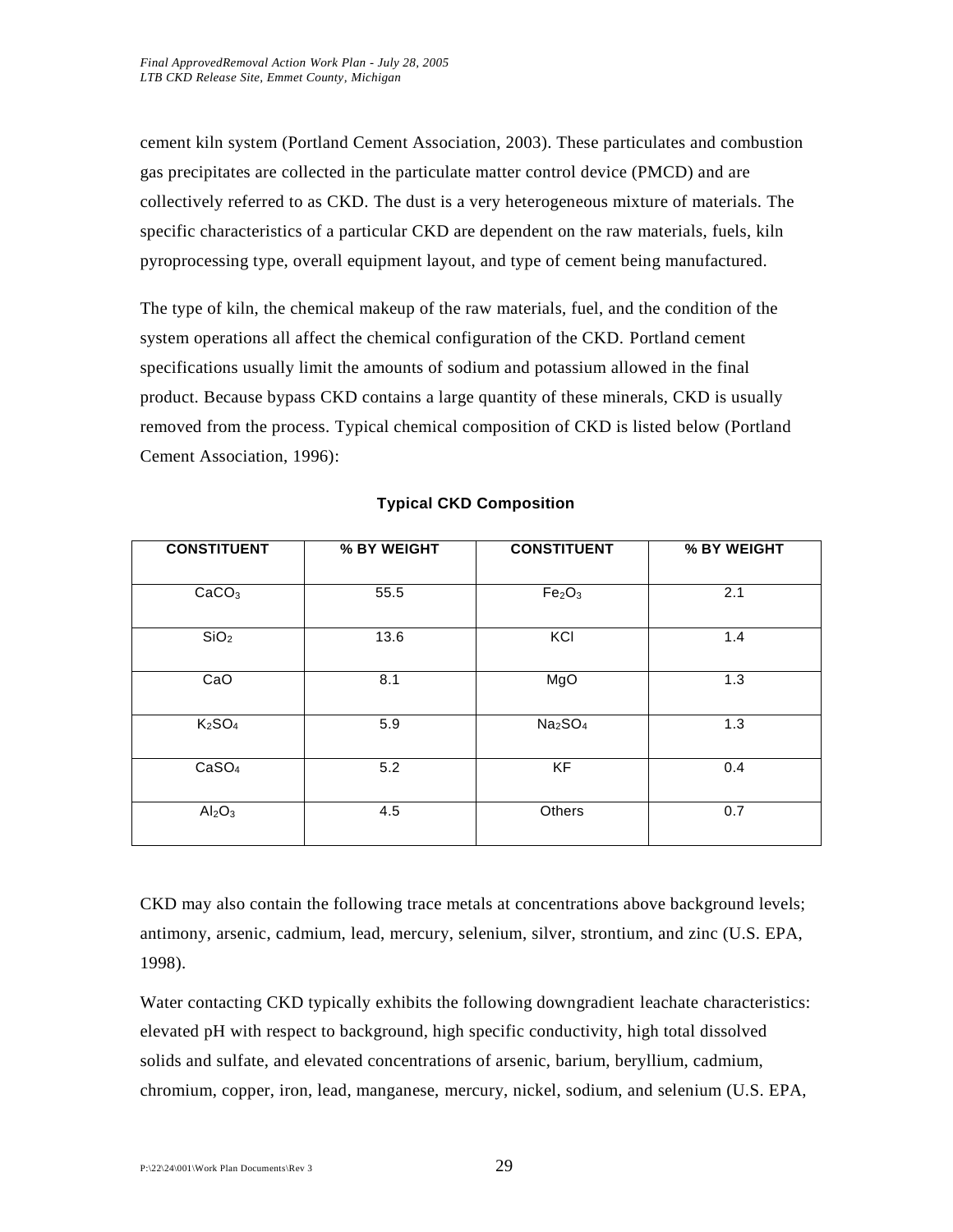1998). Water contacting CKD-containing fill deposits resulted in downgradient CKD leachate plumes with these characteristics at 13 CKD disposal Sites examined by the U.S. EPA (U.S. EPA, 1998).

# **1.3.4.2 Physical Characteristics**

CKD is a fine, powdery material of relatively uniform size. Typical physical properties are listed below (USDOT, 2005):

| <b>Property</b>         | Value                                |
|-------------------------|--------------------------------------|
| Gradation               | 75% passing 0.030 mm (No. 450 sieve) |
| Maximum Particle Size   | 0.300 mm (No. 50 sieve)              |
| Specific Surface(cm2/g) | 4600 - 14,000                        |
| <b>Specific Gravity</b> | $2.6 - 2.8$                          |

#### **Typical Range of Physical Properties of Cement Kiln Dusts**

Approximately 75 percent of CKD particles are finer than 0.030 mm (No. 450 sieve). The maximum particle size of most CKD is about 0.30 mm (No. 50 sieve), with the Blaine fineness ranging from about 4600 (coarser) to 14000 (finer) cm<sup>2</sup>/g. In comparison, the Blaine fineness of Portland cement is about 3500 to 3800  $\text{cm}^2/\text{g}$ . The specific gravity of CKD is typically in the range of 2.6 to 2.8, less than that of Portland cement (specific gravity of 3.15). Uncompacted CKD has a loose density of only about 30 lb/ft<sup>3</sup>, but can be compacted to about 85 to 95 lb/ $ft^3$  using conventional soils compaction practices.

US EPA has estimated the permeability of CKD ranging from 1 x  $10^{-6}$  to 1 x  $10^{-3}$  cm/sec, which is similar to coal fly ash when placed under similar conditions (U.S. EPA, 1997). It is likely that permeability will vary greatly, depending on density of the material when placed and at present, and moisture content both when placed and at present. It would appear that CKD placed in an uncontrolled fill would likely have a permeability of at least 1 x  $10^{-5}$ cm/sec.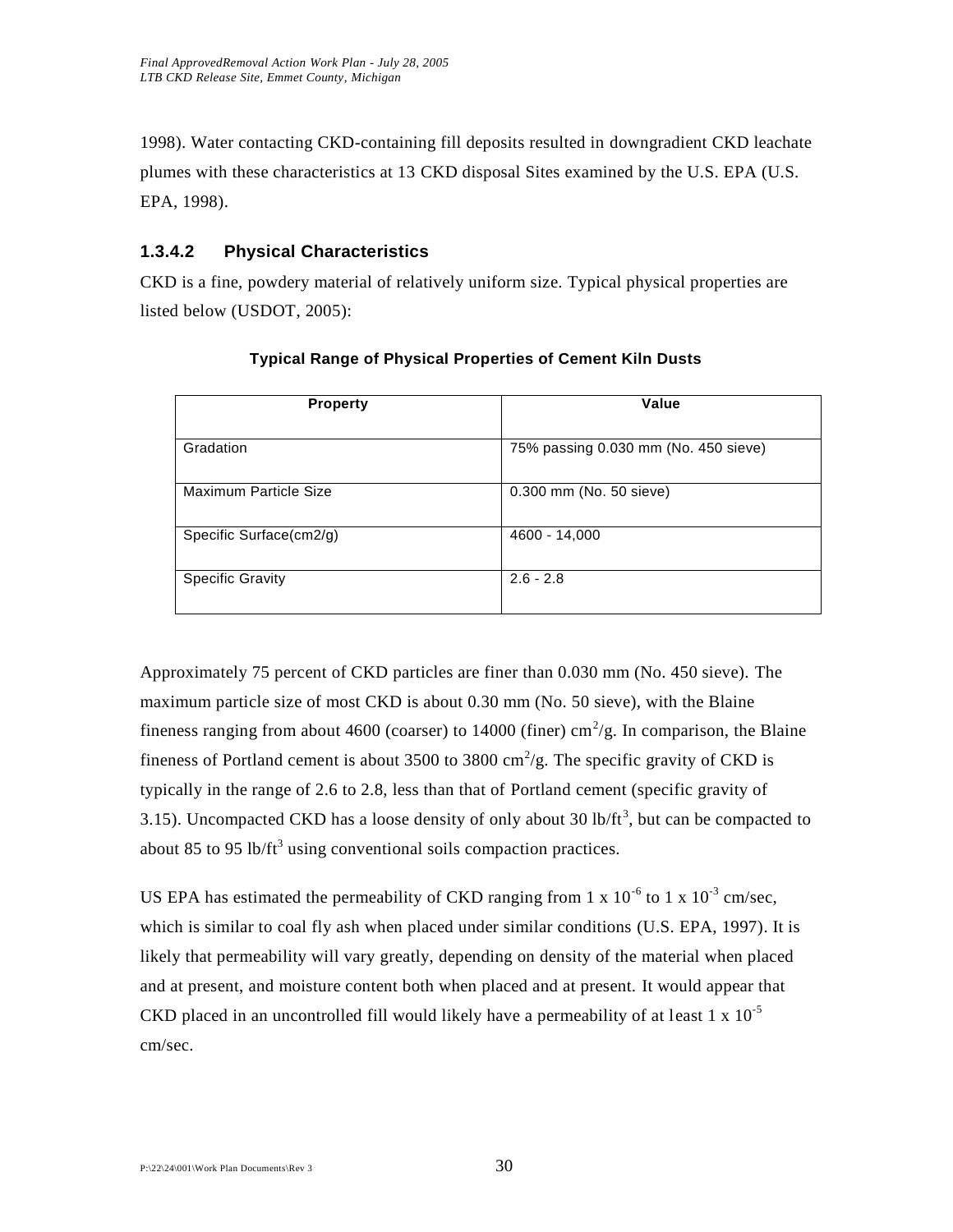### **1.3.4.3 Remedial Alternatives**

Typically, containment and isolation methods have been effective as management options for CKD sites. Containment and isolation may be achieved through some combination of capping, stabilization or other infiltration controls, cutoff walls, surface water diversion, pumping, wick drains, erosion controls, deed restrictions, removal or other remedial alternatives.

# **1.3.5 Technical Background Document on Groundwater Controls at CKD Landfills (Draft EPA Document)**

This U.S. EPA technical background document is a valuable resource that can be used during consideration and development of groundwater controls (e.g. infiltration controls, cutoff walls, surface water diversion, pumping, wick drains) for the Site (U.S. EPA, 1998).

# **1.3.6 Portland Cement Association of America CKD Document**

The Portland Cement Association of America has published several useful technical documents on cement and CKD that can also serve as valuable resources during the implementation of the Order.

# **1.4 Discussion of Potential Remedial Options for CKD Piles**

Identifying potential remedial alternatives requires investigation activities and data to determine appropriate and effective long-term remedies for the Site. In order to assure that the required data are collected, it is necessary to understand the range of potential remedies that may ultimately be applied to the Site. In accordance with the Order, the goals of the long term remedy are to:

- Integrate the interim response activities as appropriate;
- Prevent unacceptable exposures to surface waters and sediment impacted by CKD material;
- Design, construct and operate long-term response activity to prevent discharge of groundwater containing hazardous substances above state criteria from the Site to the surface waters of the state;
- Prevent unacceptable risk to humans by direct contact with CKD Waste Material;
- Prohibit exacerbation, prevent new releases and unacceptable exposure and place land use and resource use restrictions related to CKD Waste Material;
- Construct and maintain erosion control measures for underlying CKD Waste Material;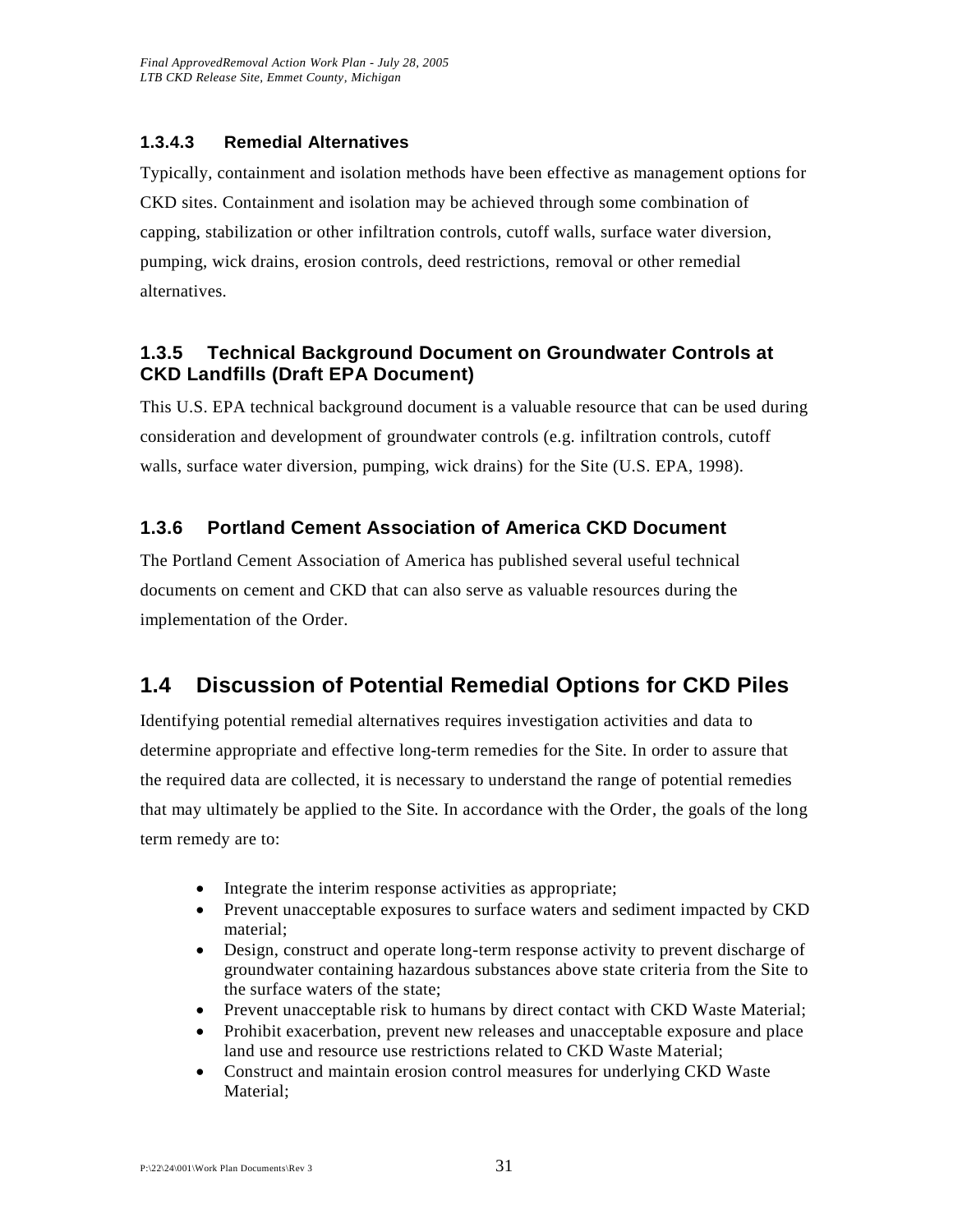- Ensure adequate financial resources are available in an acceptable form and amount to assure the performance of the response activities necessary to protect human health and the environment in perpetuity;
- Ensure that any other unacceptable exposures are adequately addressed and assure the effectiveness and integrity of the long-term response activities.

These goals are to be achieved through: (a) removal of CKD Waste Material, (b) containment and isolation of CKD Waste Material, or (c) other remedial alternatives. Containment and isolation may be achieved through some combination of capping, stabilization or other infiltration controls, cutoff walls, surface water diversion, pumping, wick drains, erosion controls, deed restrictions, or other remedial alternatives.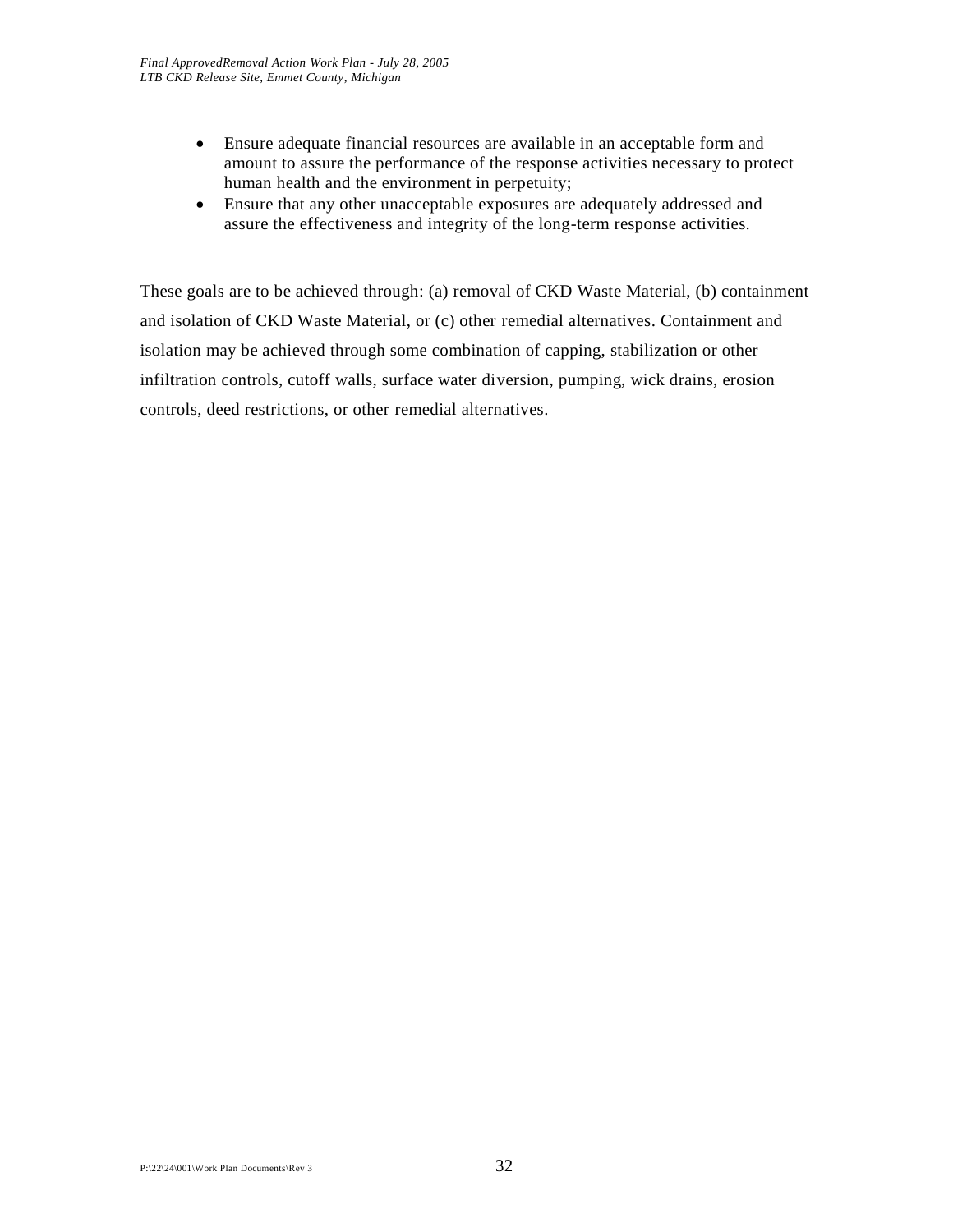# **2.0 Proposed Scope of Work**

# **2.1 Project Planning and Support**

# **2.1.1 Project Planning**

### **2.1.1.1 Kick-off Meeting**

The U.S. EPA has already completed an initial visit to the Site and has met with CMS to discuss the project. However, CMS believes that it would be valuable to have a kick-off meeting during the first week of work at the Site after approval of the RA Work Plan.

#### **2.1.1.2 Site Visit**

The U.S. EPA has already completed an initial visit to the Site. As discussed above, CMS believes that it would be valuable to have a site visit meeting during the first week of work at the Site after approval of the RA Work Plan. This will allow the U.S. EPA to observe firsthand the initial stages of the on-site work, and to discuss any concerns that they might have regarding how the work is starting or scheduled to proceed.

#### **2.1.1.3 Evaluate Existing Information**

Existing data and information related to the Site has been reviewed and evaluated. Sections 1.2 and 1.3 present a summary of this evaluation. References reviewed and cited are listed in Section 11.0.

#### **2.1.1.4 RA Work Plan**

An initial version of the RA Work Plan (Revision 0) was submitted to the U.S. EPA on March 3, 2005. In accordance with informal verbal comments received from the U.S. EPA on March 21, 2005 and the "Interim Response/Remedial Investigation/Feasibility Study Outline" provided to CMS on March 30, 2005, the RA Work Plan was revised (Revision 1, April 4, 2005). Additional verbal comments were provided to CMS on April 12, April 20, and May 6, 2005 and the RA Work Plan was revised (Revision 2, this version). Subsequent sections of this Work Plan describe the tasks to be completed that are designed to prevent direct contact exposure with CKD leachate, prevent the migration of CKD leachate to Lake Michigan, investigate the nature and extent of hazardous substances at the Site, and to determine the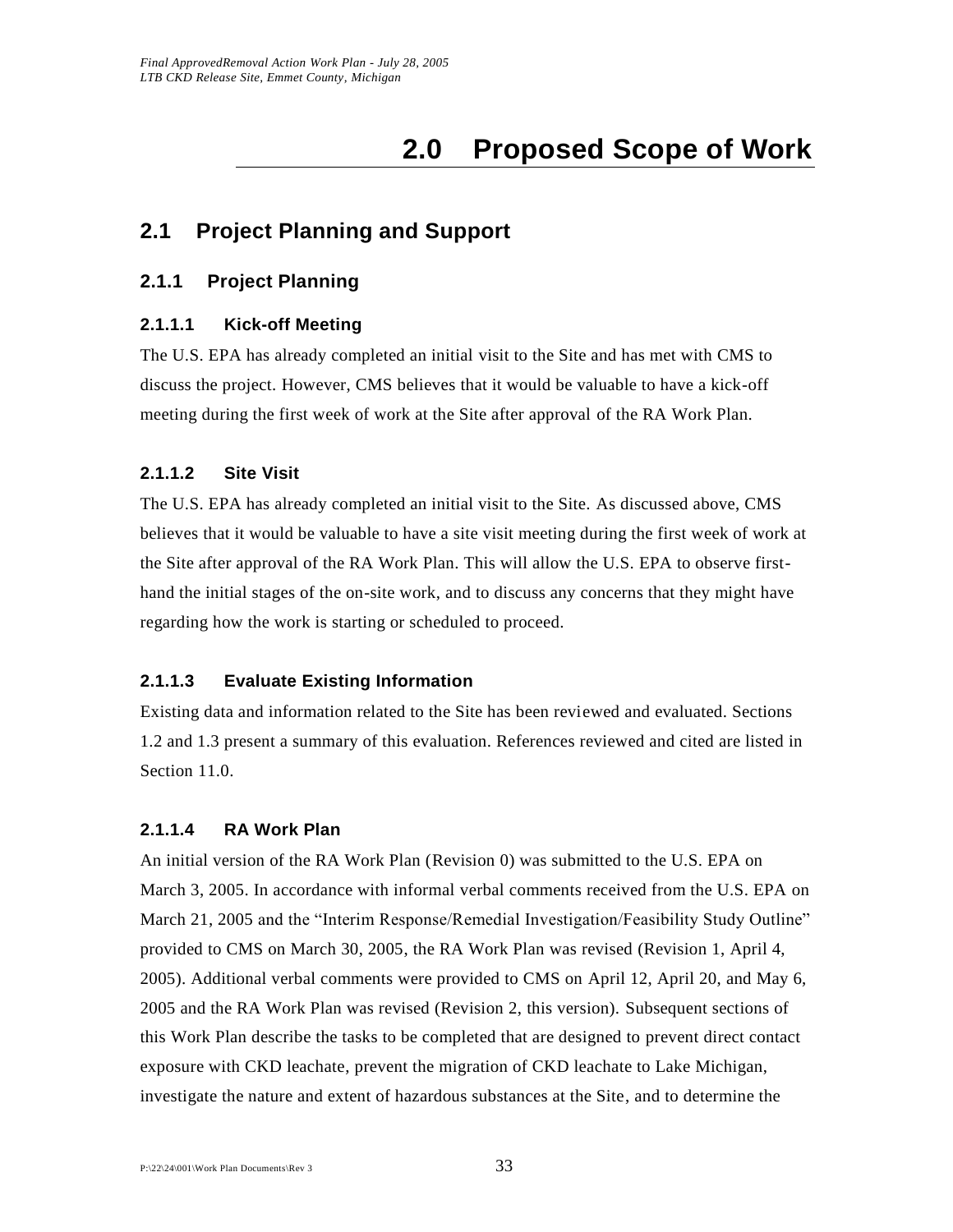nature and extent of current and potential threats to the public health, welfare and the environment from CKD Waste Material.

An evaluation of alternatives for addressing such threats that meet the goals described in Section 1.4 will be prepared and submitted to the U.S. EPA following completion of the RA activities as described in Section 6.7.

# **2.2 Preparation of Plans for Additional Targeted Data Collection**

# **2.2.1 Site Control and Access Management Plan**

The Site Control and Access Management Plan (SCAMP) (Revision 0) was submitted to the U.S. EPA on March 3, 2005 (Barr, 2005c). In accordance with informal verbal comments received from the U.S. EPA on March 21, 2005, Revision 1.0 of the SCAMP was prepared and submitted to the U.S. EPA for review on April 4, 2005. The SCAMP was approved by the U.S. EPA in a letter dated April 19, 2005.

# **2.2.2 Project Health and Safety Plan**

The Project Health and Safety Plan – Revision 0 (PHASP) was submitted to the U.S. EPA on March 3, 2005 (Barr, 2005a). The PHASP – Revision 3.0 dated May 2, 2005 was approved by the U.S. EPA in a letter dated May 4, 2005. The PHASP documents the potential hazards associated with the Site. The PHASP will be used to ensure that work conducted at the Site is completed safely and also help to ensure that any authorized visitors to the Site are aware of the potential risks.

The PHASP was prepared consistent with U.S. EPA Standard Safety Guide (PUB 9285.1-03, PB 92-963414 (June 1992), currently applicable Occupational Safety and Health Administration (OSHA) regulations found in 29 C.F.R. Part 1910, and MIOSHA standard, Part 432 Hazardous Waste Operations and Emergency Response.

All CMS contractors, Barr Engineering Company (Barr) employees, and Barr subcontractors working at the Site will have attended the 40-hour initial hazardous waste operations (HAZWOPER) training, will have kept current with an 8-hour refresher annually, and will have had at least three days of supervised on-Site training. All Barr employees and Barr subcontractor on-Site management and supervisors directly responsible for, or who supervise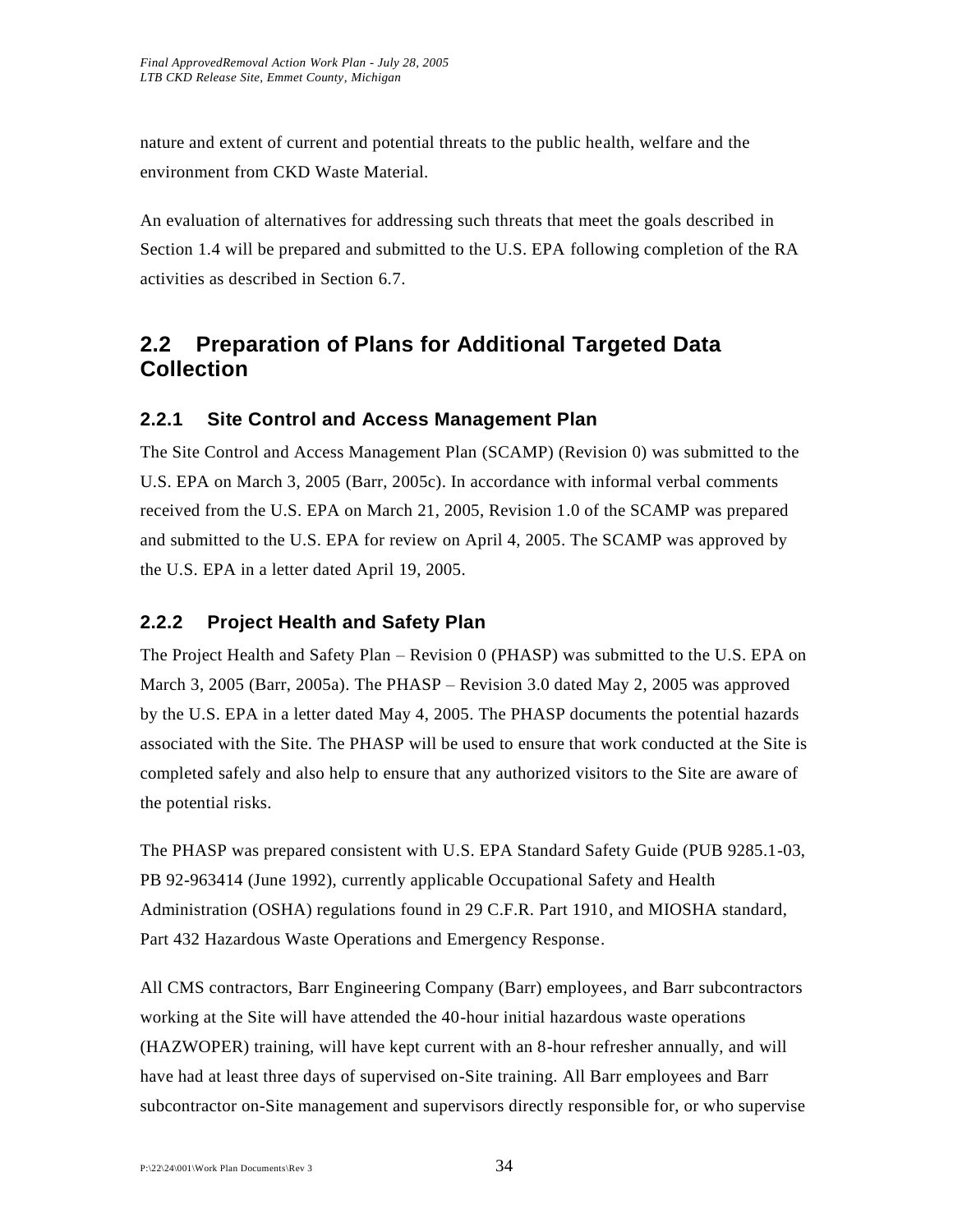employees on-Site will, in addition to the training listed above, have at least 8 additional hours of specialized training.

# **2.2.3 Quality Assurance Project Plan**

Revision 0 of the Quality Assurance Project Plan (QAPP) was submitted to the U.S. EPA on March 3, 2005 (Barr, 2005b). Revision 1.0 of the QAPP dated April 26, 2005 was approved by the U.S. EPA in a letter dated May 4, 2005. The QAPP was designed to conform to U.S. EPA guidance regarding sampling, quality assurance/quality control (QA/QC), data validation, and chain of custody procedures. The CMS subcontractor laboratories that are going to perform the analyses participate in a QA/QC program that complies with appropriate U.S. EPA guidance. The laboratories that will be analyzing the samples have documented Quality Systems that comply with ANSI/ASQC E-4 1994, "Specifications and Guidelines for Quality Systems for Environmental Data Collection and Environmental Technology Programs"(American National Standard, January 5, 1995), and "EPA Requirements for Quality Management Plans (QA/R-2)(EPA/240/B-01/02)". CMS-contracted laboratories that will be analyzing samples as part of this investigation are accredited under the National Environmental Laboratory Accreditation program (NELAP).

Section A of the QAPP lays out the project management organization and defines project responsibilities. Section B of the QAPP addresses measurement data acquisition and covers in detail how field and laboratory data will be collected and managed throughout all phases of the project. Section C of the QAPP discusses the quality assurance oversight activities of the project team and Section D addresses how the data will be validated prior to use in making decisions for the project.

If the U.S. EPA approves analyses of additional parameters, an amendment to the QAPP will be submitted to the U.S. EPA.

# **2.2.4 Sampling and Analyses Plan**

The elements of the Field Sampling Plan are included as Section 4.0 and 5.0 of this RA Work Plan. The QAPP and the Field Sampling Plan together are defined in the National Contingency Plan as the Sampling and Analysis Plan (SAP). The SAP is intended to be consistent with the appropriate sections of "Quality Assurance/Quality Control Guidance for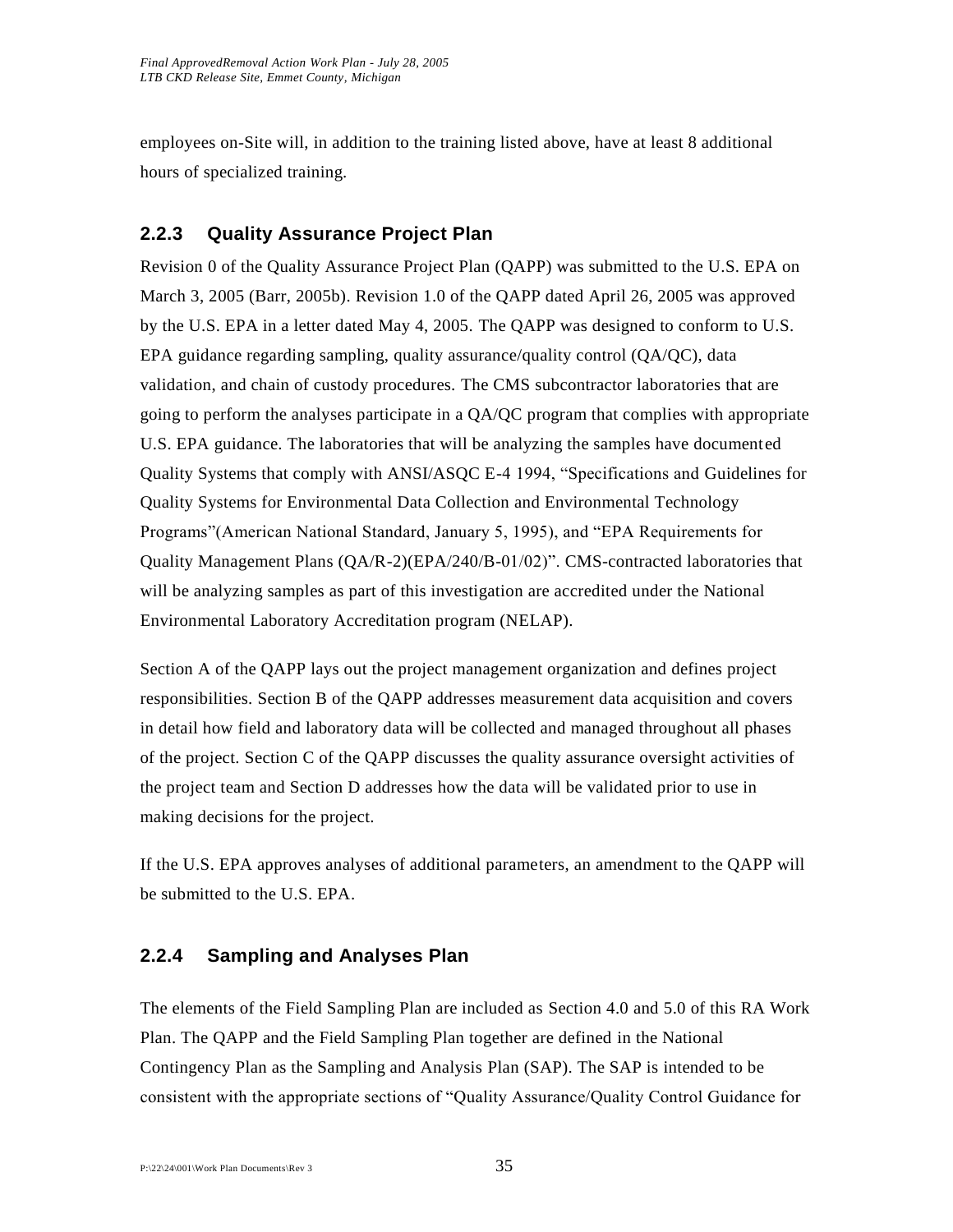Removal Activities: Sampling QA/QC Plan and Data Validation Procedures" (OSWAR Directive No. 9360.4-01, April 1, 1990).

# **2.2.5 Baseline Ecological Investigation Plan**

The Baseline Ecological Investigation Plan is discussed in Section 5.2.8.

# **2.2.6 Interim Recovery Plan for Addressing Shoreline Seep Areas**

The interim recovery plan for addressing shoreline seep areas is presented in Section 4.0.

# **2.3 Project Management**

# **2.3.1 Meetings, Project Management, and Reporting**

A kick-off meeting and site visit will be conducted as described in Sections 2.1.1.1 and 2.1.1.2. Monthly meetings will be scheduled with the U.S. EPA to discuss progress on the work and issues that may come up during the implementation of the RA.

CMS will submit written progress reports to the U.S.EPA describing actions taken pursuant to the Order. These progress reports will be submitted weekly from the Effective Date of the Order until 60 days after approval of the Work Plan. After the 60 day period, progress reports will be submitted every 30 days until the termination of the Order.

The progress reports will describe all significant developments during the preceding period including actions performed, problems encountered, analytical data received during the period, and the developments and actions anticipated during the next reporting period. The report will also include a schedule of actions to be performed, anticipated problems and planned resolution of past or anticipated problems.

# **2.4 Contractor and Subcontractor Procurement**

# **2.4.1 Identification of Contractors and Subcontractors**

In accordance with the Order, the U.S. EPA was notified within 5 days of the Effective Date of the Order that CMS was retaining Barr Engineering Co as CMS's lead contractor. Along with the notification, CMS provided the U.S. EPA with Barr's qualifications. CMS will also notify the U.S. EPA of the name and qualifications of other contractor(s) or subcontractor(s)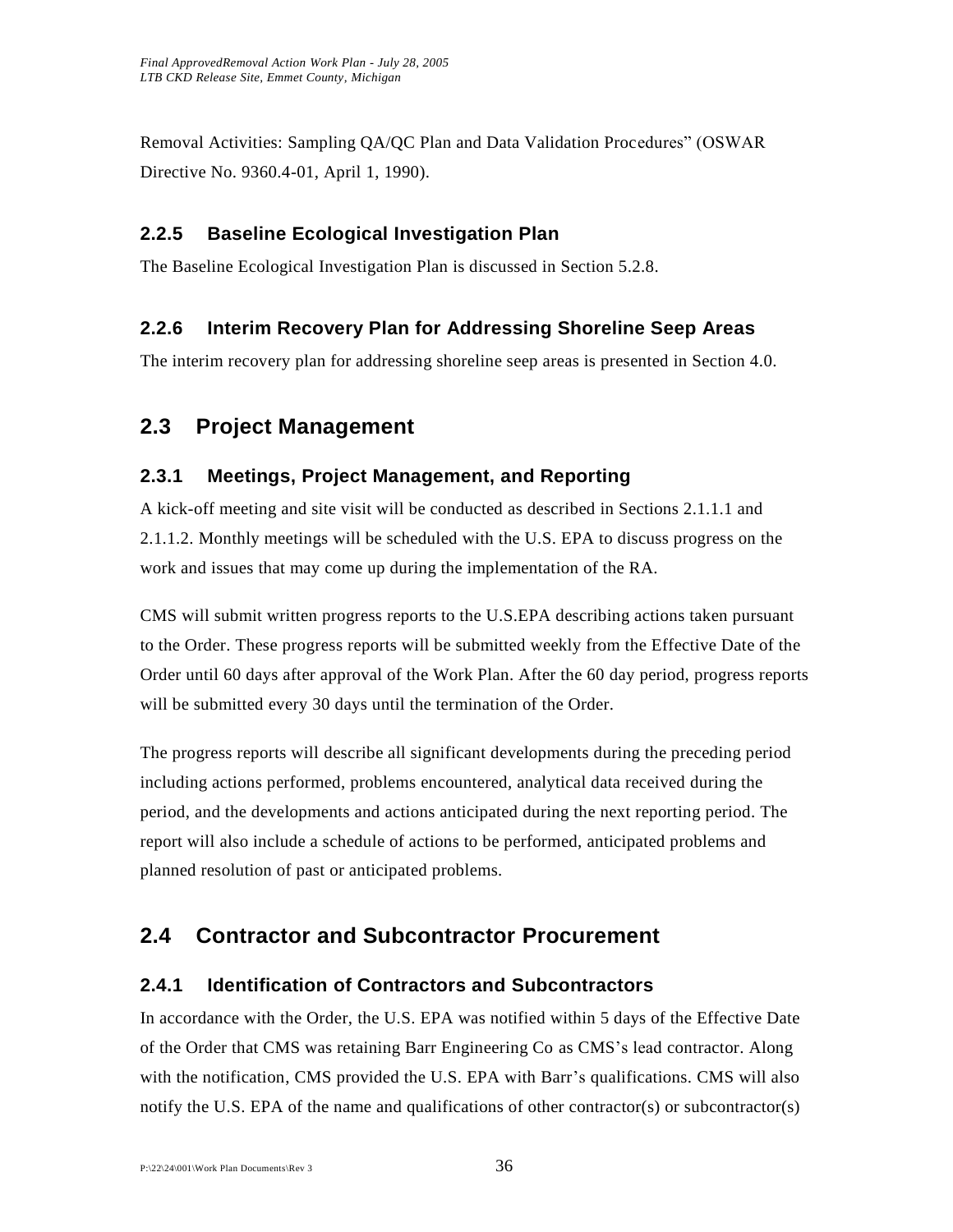retained to perform the Work at least 5 business days prior to commencing of such work. If the U.S. EPA disapproves of a selected contractor, CMS will retain a different contractor and will notify the U.S. EPA of that contractor's name and qualifications within 3 business days of the U.S. EPA's disapproval.

# **2.4.2 Contractor QA/QC Program**

The Barr Engineering Company Quality Management Plan (QMP) was submitted to the U.S. EPA on February 25, 2005. The QMP demonstrates Barr's compliance with ANSI/ASQC E-4-1994, "Specifications and Guidelines for Quality Systems for Environmental Data Collection and Environmental Technology Programs" (American National Standard, January 5, 1995). The QMP was prepared consistent with "EPA Requirements for Quality Management Plans (QA/R-2)" (EPA/240/B0-1/002) as required by U.S. EPA.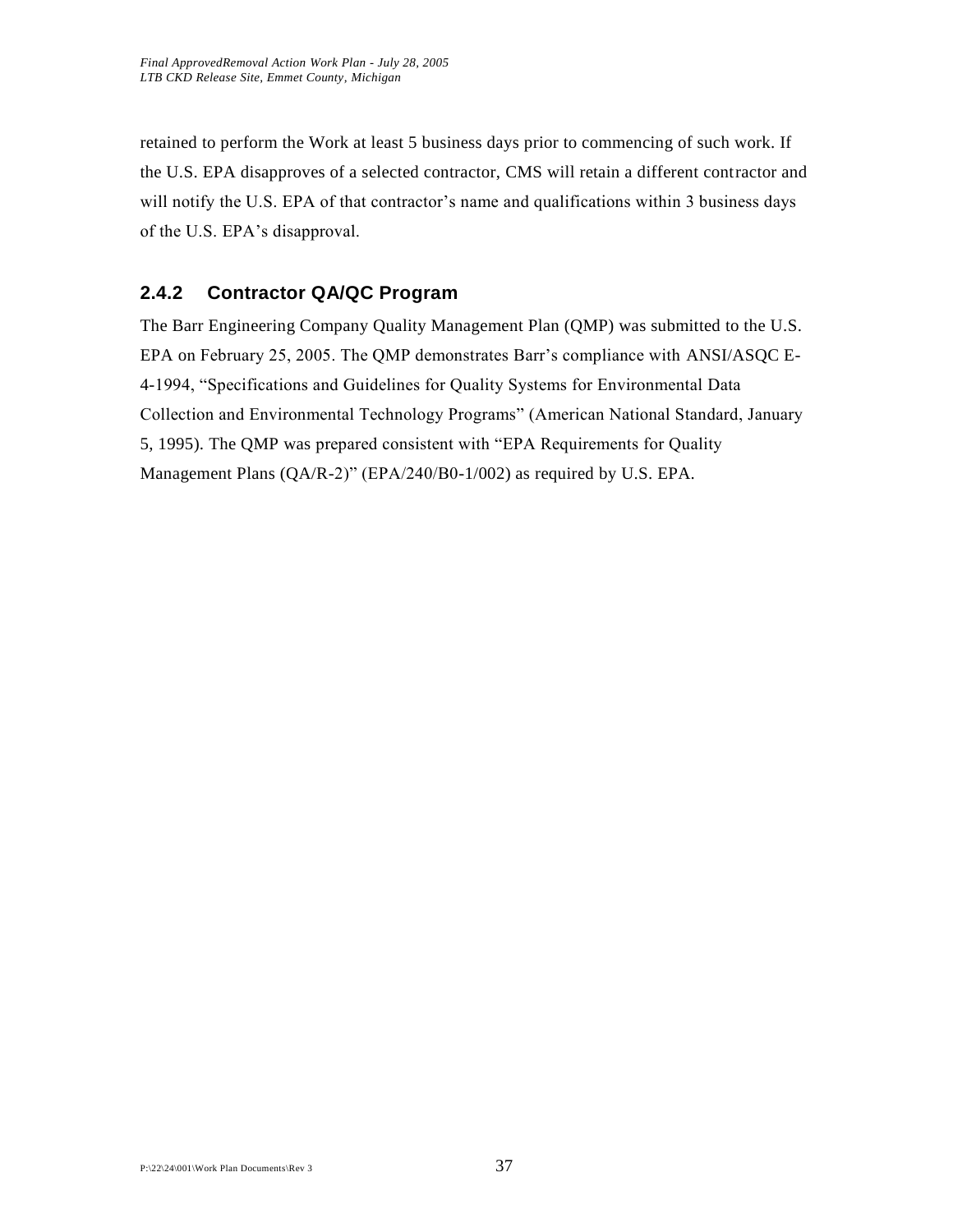# **3.0 Community Relations**

This section of the Work Plan describes the stakeholders for the project, proposed community relations and communications activities to be conducted in concert with the RA investigation and interim response activities, and procedures for assessing the adequacy of the CMS community relations efforts. The goals of the CMS community relations efforts are to:

- Identify stakeholders and community groups initially and revise throughout the project
- Provide opportunities for stakeholders and the community to gain knowledge about the project
- Inform stakeholders and the community about actions to be undertaken through the course of the project
- Establish an information repository
- Provide forums to address community and stakeholder concerns

# **3.1 Community Communications to Date**

To date there has been direct communication with property owners in the immediate vicinity of the seeps, with broader media coverage related to the initial discovery of the Site and the investigation and assessment efforts conducted by CMS, the Michigan DEQ, U.S. EPA, and the Michigan Department of Community Health.

CMS/Bay Harbor has held discussions with property owners and commented on its actions to date to local media. Media coverage also included reports based on interviews with regulatory agency staff and summaries of the MDEQ report regarding their September 2004 site inspection. Signs have been posted in the immediate vicinity of known seep areas.

# **3.2 Identified Stakeholders**

Stakeholder and community groups who have expressed interest or who could potentially be interested by the Site include:

- U.S. EPA
- Michigan DEQ
- Little Traverse Bay Bands of Odawa Indians
- Northwest Michigan Community Health Agency
- Michigan Department of Community Health
- Resort Township
- City of Petoskey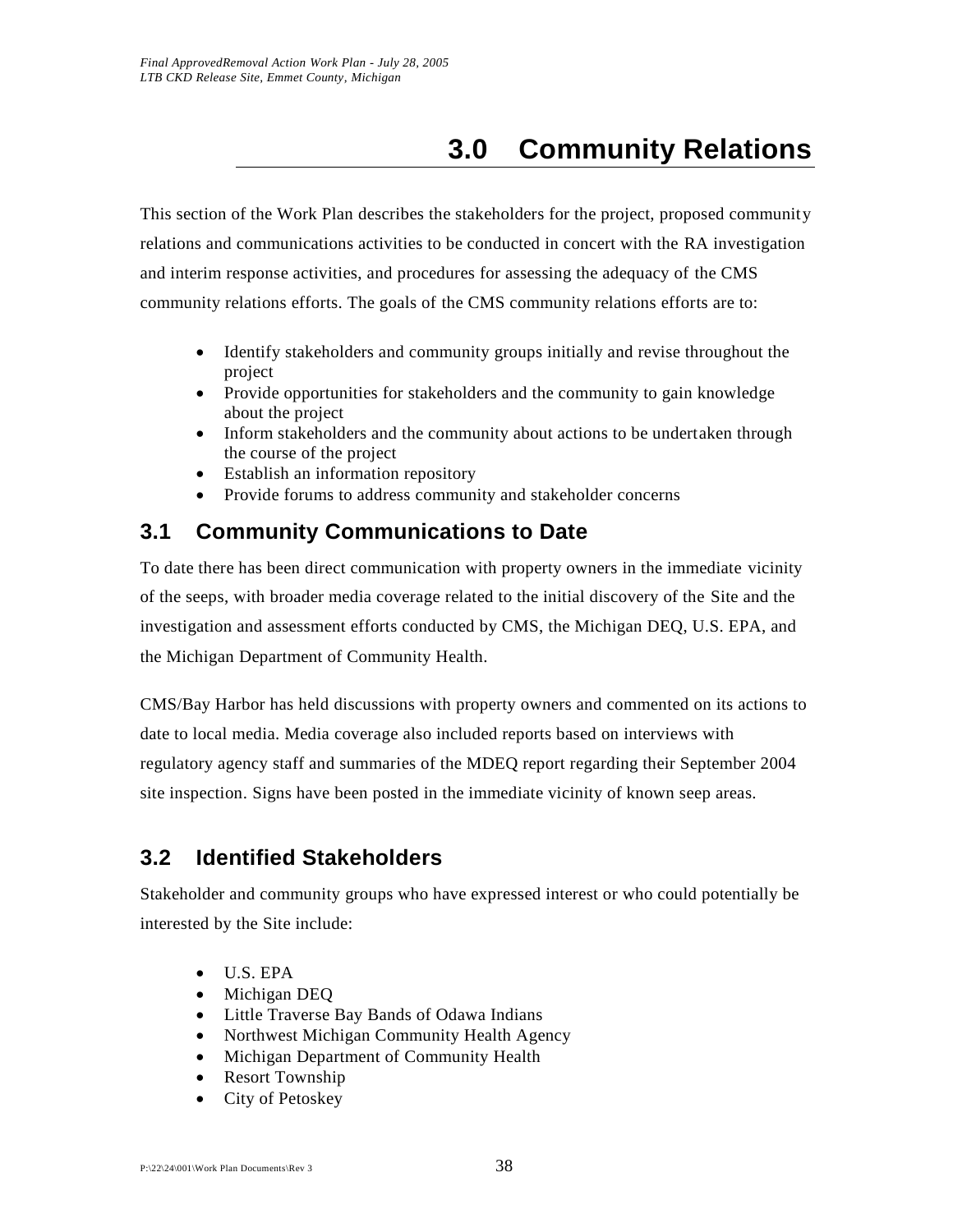- Emmet County
- Bay Harbor Development property owners, staff, and visitors
- Bay Harbor Golf Club staff and visitors
- Residents and visitors of surrounding areas
- Bay Harbor and area business owners
- Little Traverse Bay Conservancy
- Tip Of The Mitt Watershed Council
- Members of the public using Little Traverse Bay

# **3.3 Community Relations Activities**

To successfully implement the goals stated above with the stakeholders and community, CMS will create and maintain a variety of communications channels to provide information to the public. The first of these channels will be a website dedicated to the Site. The website will provide background information on the Site, anticipated activities, and contact information for additional information. The website address will be conveyed directly to identified stakeholder and community groups, as well as to local newspapers of general circulation to be included in any stories covering the Site. Local media outlets are listed in Table 3-1.

Second, brochures describing the project, anticipated activities, and answering common questions will be distributed as needed or as requested to appropriate parties and locations. Periodic outreach to local media including radio, television and print media will be conducted. Public presentations will also be offered to resident, business, or community groups. Regular discussions are also planned with area elected officials.

# **3.4 Assessment of Community Relations Activities**

The effectiveness of the Community Relations Activities will be assessed periodically to determine if other outreach methods are necessary. The stakeholder groups will also be reviewed to determine if the target audience needs to be expanded and what methods would be effective to do so.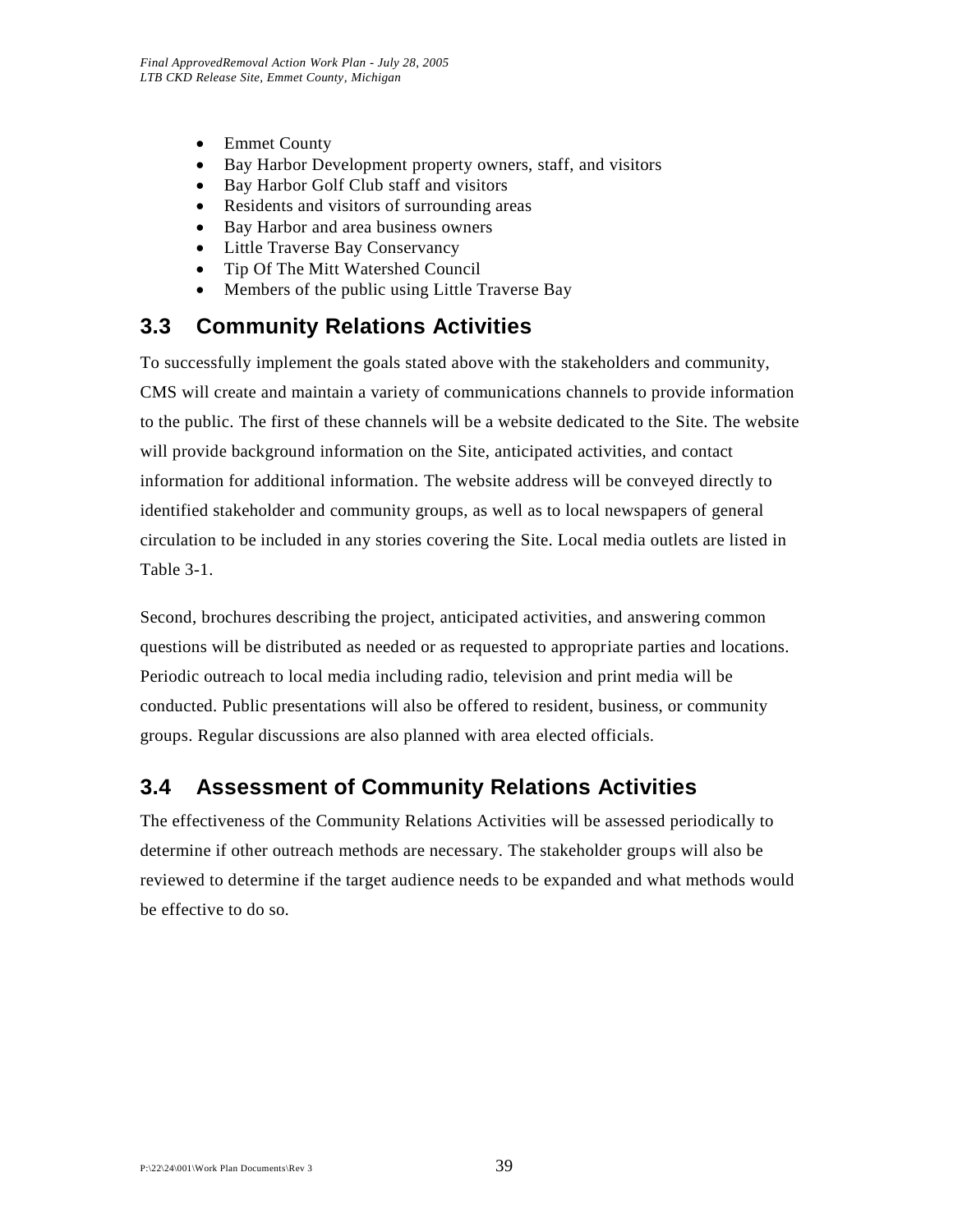# **4.0 Expedited Removal Actions and Interim Response**

# **4.1 Expedited Removal Actions**

# **4.1.1 Implementation of the SCAMP**

The SCAMP will be implemented according to the schedule transmitted within U.S. EPA's April 19, 2005 approval.

# **4.1.2 Targeted Shore Survey.**

The targeted shore survey was completed in May and June 2005 per the U.S. EPA approval letter dated May 2, 2005. Initially the survey focused on the following priority areas: areas with known leachate impacts, specifically the entire length of shore beginning at the western edge of the Seep 2 CKD Area and extending through the eastern edge of the Seep 1 CKD Area and the entire length of shore at the West and East CKD Areas; areas with residential properties adjacent to the shore; and portions of the shore containing brown or discolored water just off shore, as identified during the Northwest Michigan Community Health Agency over-flight completed on April 21, 2005.

The measurements collected during the targeted shore survey were collected to provide information for evaluating the boundaries of the areas in the lake and along the shore affected by the discharge of leachate from the CKD leachate release areas. This evaluation will guide necessary ongoing placement of fencing, leachate recovery, warning buoy placement, and the interim leachate recovery system installation. The targeted shore survey was conducted at 25 foot horizontal intervals and on days and at times when leachate dilution from wind, wave and current conditions was least likely to occur.

Specifically, per the U.S. EPA May 2, 2005 approval letter, the targeted shore survey was conducted in the following manner:

 The initial survey points in each area were located using GPS methods. The 25-foot horizontal intervals between sampling points were measured using a hand-held laser range finder or a rigid spacing device.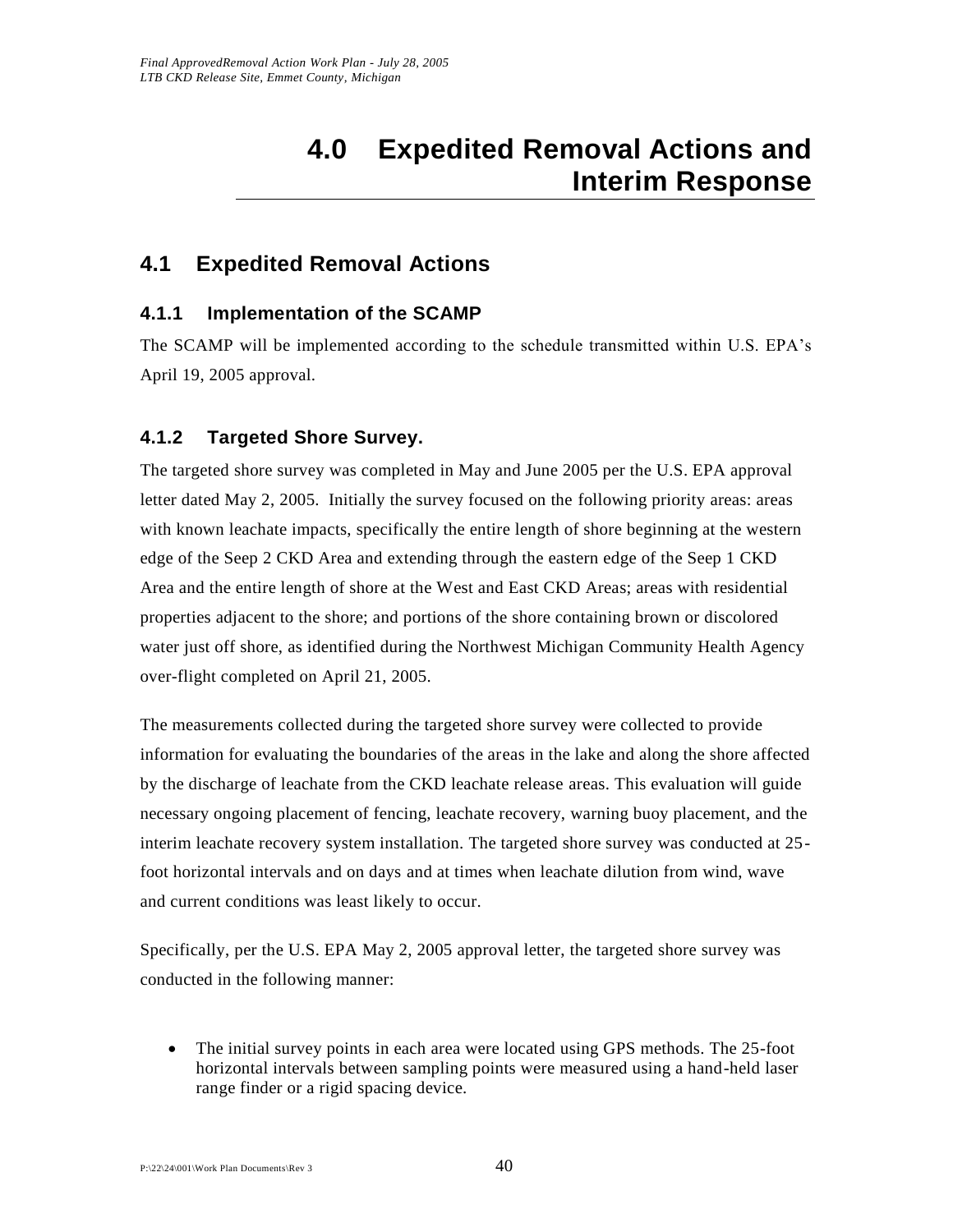- At each survey point, the location was recorded using GPS methods. Specific conductance, pH, and temperature of the water at the survey point were measured using a YSI Model 556 MPS Water Quality Monitoring System. The near-shore surface water in the lake was surveyed in water approximately 2 inches deep. If elevated pH (i.e.,  $pH > 9.0$ ) was measured at any location, additional measurements were collected moving out into the lake approximately perpendicular to the shore at horizontal intervals of approximately 5 feet. Measurements continued to be made at approximately 5-foot intervals out into the lake until  $pH < 9.0$  was measured. The specific conductance, pH, and temperature measurements were made as close as possible to the lake bottom at each location. The 5-foot spacing between locations was measured with a rigid spacing device. In addition to moving north at 5-foot intervals, the investigation also moved south, up the beach, to on-shore leachate accumulation zones present on the beach.
- The targeted shore survey included the above measurements for on-shore leachate accumulation zones. A visual survey was conducted at and between each survey point to determine the presence or absence of on-shore leachate accumulation zones. This visual survey extended from the shore/lake water interface to the southern boundary of the beach. When any on-shore leachate accumulation zones were identified, the approximate quantity of the zones was determined. If there were five or fewer onshore leachate accumulation zones identified at the survey point, the water quality parameters were measured in each zone. If there were more than five on-shore leachate accumulation zones, the water quality parameters were measured in at least five zones, with a bias towards zones appearing most dark brown or otherwise discolored. No fewer than 10% of the total number of on-shore leachate accumulation zones, or 5 zones (whichever was greater) were surveyed at any one survey point. In portions of the shore with relatively few on-shore leachate accumulation zones, a best effort was made to identify and survey each zone. The geographic coordinates were collected at each on-shore leachate accumulation zone surveyed, and a unique identifier was assigned to each zone surveyed so that the zone can be located in future shore survey events.
- The field instrument was maintained and calibrated according to the standard operating procedure for the YSI Model 556 in the QAPP and the instrument was operated according to the manufacturer's directions.

U.S. EPA is reviewing the results of the targeted shore survey and will determine if any further activities are required pursuant to U.S. EPA's approval letter dated May 2, 2005.

# **4.1.3 Over-flights**

CMS has retained professional flight services and will conduct over-flights on at least a 14 day interval for the purpose of observing and documenting existing and potential leachate releases. Over-flight photography will be scheduled on days when wind, waves and light conditions are most conducive to good visualization of the shoreline features. All shoreline areas of the Site will be photographed during each flight for comparison with photography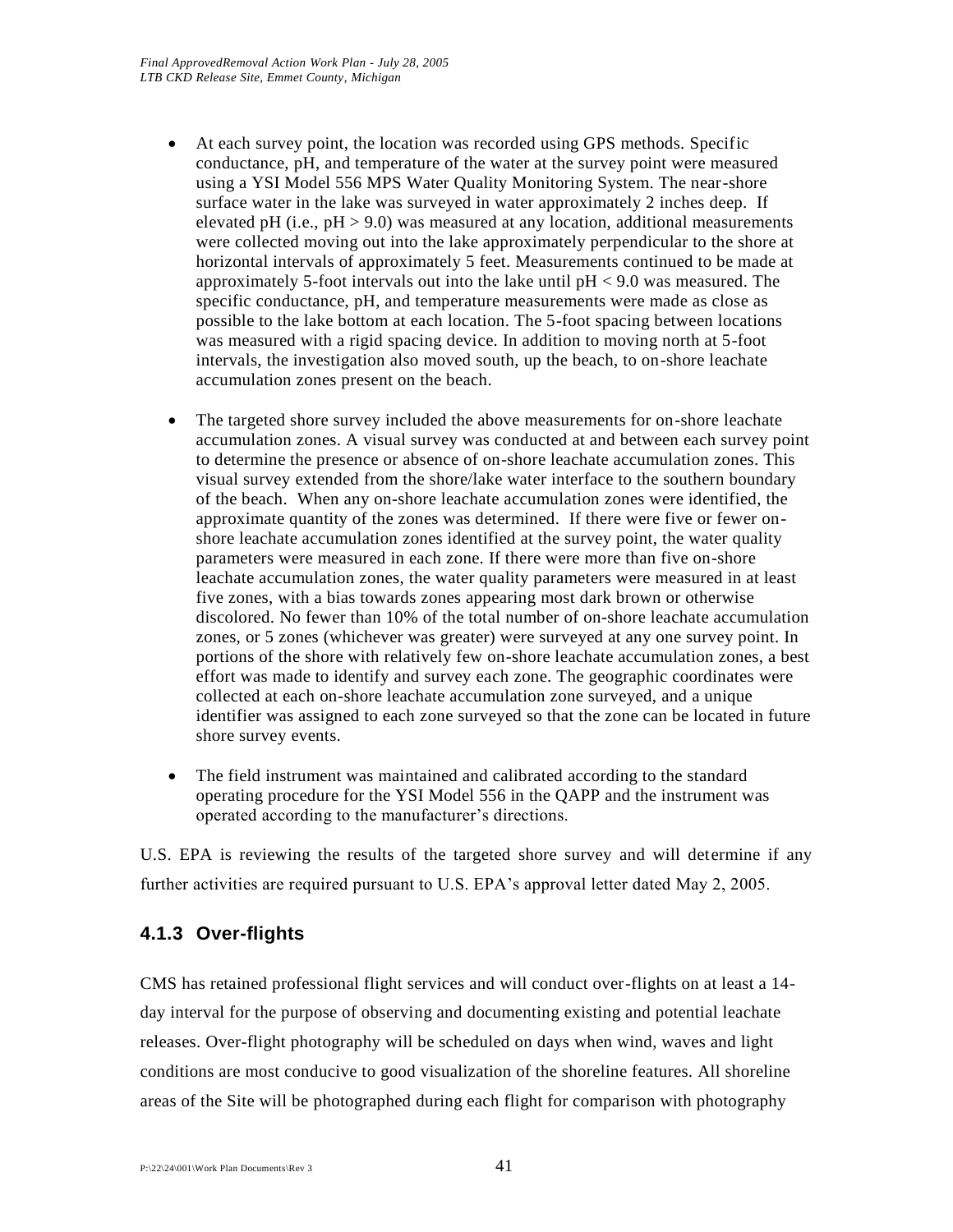from previous over-flights. CMS will provide an over-flight schedule to U.S. EPA, and if U.S. EPA determines that a different over-flight date is appropriate, the over-flight will occur on the date selected by U.S. EPA if the flight services contractor is available. U.S. EPA will attempt to provide 8-hour notice prior to requiring an over-flight. Flights will continue until ice is present in the Lake. Flights will resume each spring when ice is no longer present in the Lake. The schedule for over-flights may be adjusted to accommodate the need to observe the shoreline following potentially significant events, such as heavy rainfall. The frequency of these over-flights may be reduced or terminated at the direction of the U.S. EPA OSC. Copies of all photographs generated during the over-flights shall be provided to U.S. EPA upon completion of the over-flight.

# **4.1.4 Removal Action Notification**

For work within the shoreline of Lake Michigan, a permit is typically required from the State of Michigan and potentially from the U.S. Army Corps of Engineers. The administrative requirements for these permits are not applicable under the provisions of the National Contingency Plan (NCP) for Removal Actions. However, because the work contained in this Work Plan must comply with the substantive requirements of these regulatory authorities, CMS shall consult closely with these authorities during the implementation of the work.

# **4.1.5 Leachate Recovery**

Paragraph 15.v requires that, to the maximum extent practicable as determined by U.S. EPA, all high pH leachate must be recovered from all CKD leachate release areas. Vacuum recovery activities, as described in U.S. EPA's May 2, 2005 letter, will no longer be required at the present time. U.S. EPA reserves the right to require such recovery to resume if it later determines it to be necessary.

# **4.2 Interim Leachate Recovery System**

Subparagraph 15.vii of the AOC requires that CMS design, construct, and begin operating interim recovery systems to address high-pH leachate releases from the CKD areas until long-term engineering controls can be designed, constructed and demonstrated to be effective. CMS will design and install an interim leachate recovery system at each CKD leachate release area. Also, CMS will complete the engineering design of an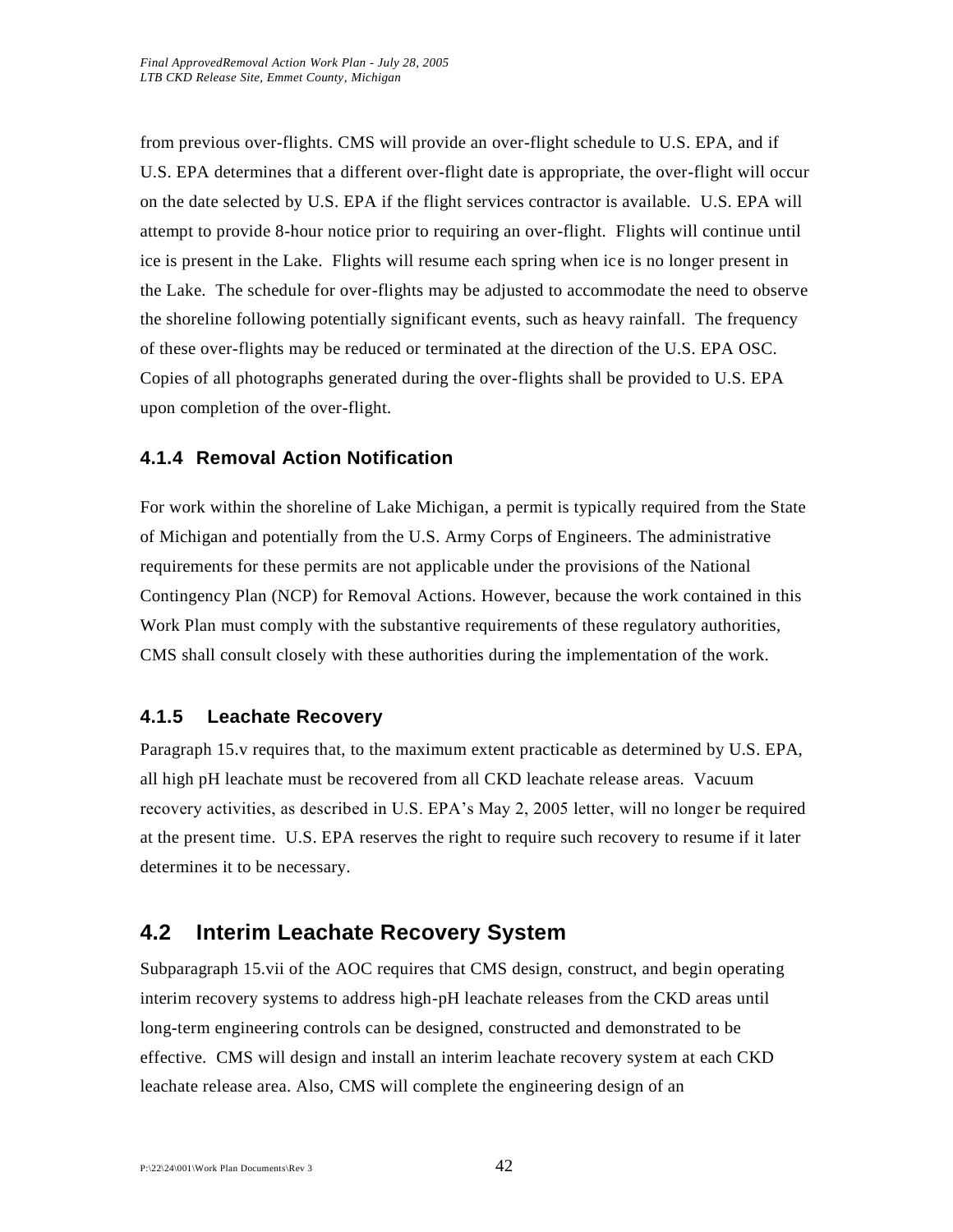isolation/containment system (Section 4.2.7). This isolation/containment system design or approved alternative contingency system will be implemented in the event that the interim leachate recovery systems are not effective as described in 4.2.7.

The following sub-sections present a conceptual design for interim recovery at high pH leachate release areas. The interim leachate recovery systems will consist of a collection trench, as described herein (collection trench) for Seep 1 and Seep 2. For the West CKD, East CKD, Pine Ridge Court, and Guard Rail Seep Release Areas, the interim leachate recovery system will consist of a collection trench or, if approved by U.S. EPA, alternative engineering controls as described in Sections 4.2.2.2 and 4.2.2.3 to prevent the release of high pH leachate to lakeshore areas and Lake Michigan.

### **4.2.1 Description**

Collection trenches will consist of polyethylene collection drains (sometimes referred to as beach collection drains or collection drains). The purpose of these recovery systems will be to collect leachate before it reaches lakeshore areas and Lake Michigan.

The collection trenches are expected to be placed approximately parallel with the shoreline and along the southern edge of the beach (see Figure 4-1). The conceptual design is that 6 inch diameter collection drains will be placed in an excavation a minimum of  $2 \frac{1}{2}$  feet deep and completely surrounded by a 6-inch thick layer of gravel so that the top of the drain is approximately 2 feet below the beach surface. The gravel will be extended to the ground surface above the drain. Cover rock will be installed immediately above the gravel layer surrounding the drain (see Figure 4- 2).

The conceptual design for the interim leachate recovery systems includes the installation of pre-cast reinforced concrete lift stations to collect leachate from each collection trench. The conceptual lift station design is shown in Figure 4-3. The lift stations will have (1) all pipe penetrations into the lift station constructed with watertight boots to prevent groundwater seepage from or into the lift station, (2) concrete ballast added to the base to offset buoyancy forces, (3) a flat, pre-cast concrete cover with a stainless steel access hatch capable of being locked, and (4) an approximately 4-inch-diameter vent pipe. The drains will discharge through a system of sliding gate valves into the lift station. Multiple gate valves may be used to control individual segments of each collection drain.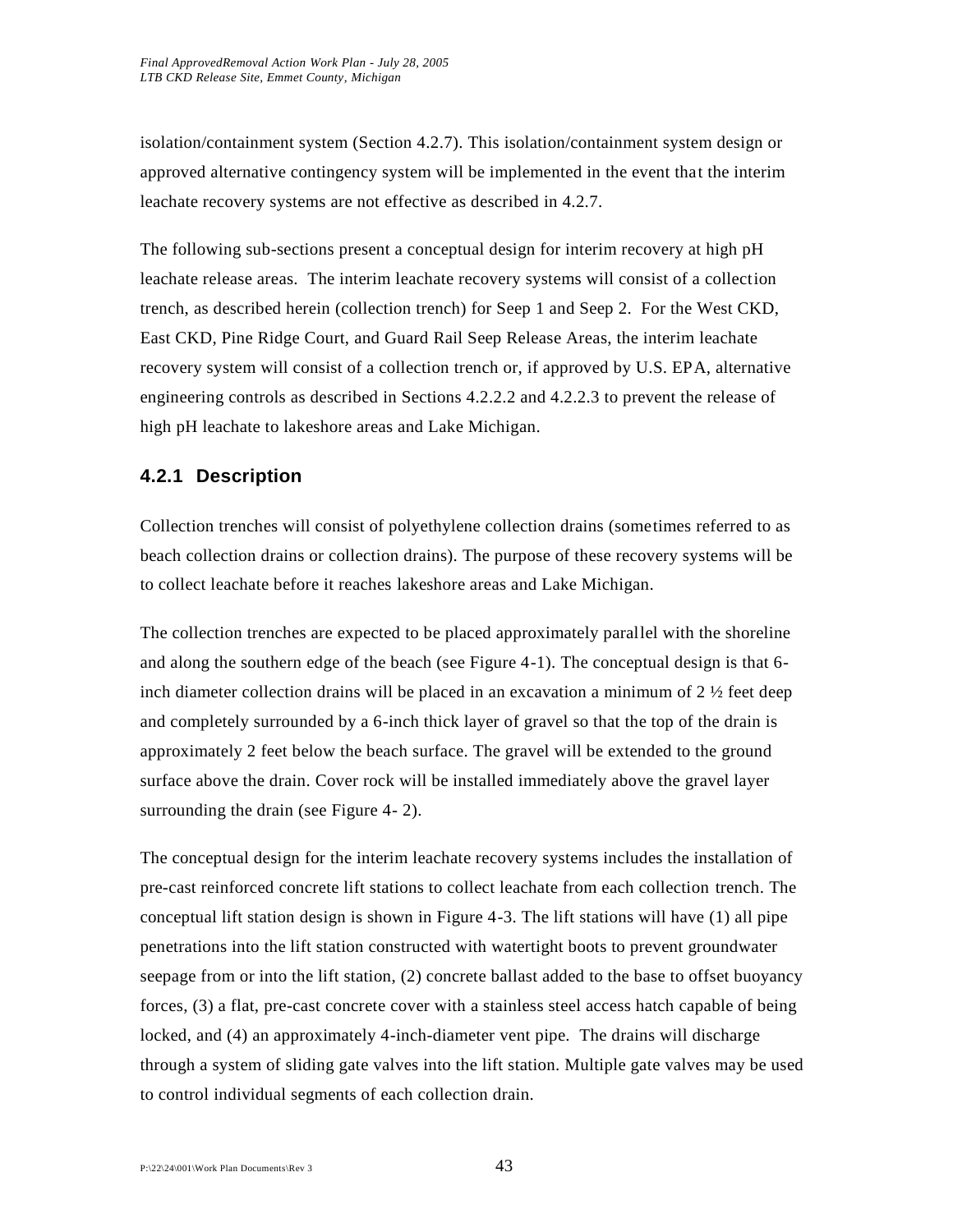CMS anticipates that the lift stations will be designed as duplex pump stations, sized to meet a wide range of influent flows. The selected pumps will likely be a submersible design. Barr expects that the pump operation will be controlled using four float switches located within each lift station and each lift station will have controls that are independent of the other lift station. The specific design conditions for each lift station pump will be implemented based on the conditions encountered at each leachate release area.

For these systems, a locked, NEMA 4, weather-proof pump-control cabinet will be located adjacent to the lift station and outfitted with a red alarm light to indicate the presence of an alarm condition at the specific lift station. The conceptual collection trench design assumes that either underground force-mains will be installed to convey leachate from the interim recovery system lift stations to the existing pre-treatment facility or another engineering solution will be employed. At this time it is assumed that the proposed force-mains will be constructed of high-density polyethylene (HDPE).

# **4.2.2 Conceptual Design Basis**

Collection trenches will be designed to control the elevation of the surface of the saturated zone to a level below that of the beach surface. The proposed drains will be installed so the bottom of the drain is a minimum of approximately  $2\frac{1}{2}$  feet below the beach surface, or below the International Great Lakes Datum (IGLD, 1985) low water datum for Lake Michigan (577.5 feet above MSL), whichever is deeper. The shoreline elevation near the drains will be surveyed prior to installation to ensure that the drain elevation is below the design elevation. Placing the drain at this elevation should capture leachate below the elevation of any on-shore leachate accumulation zones. The rate of leachate removal necessary to maintain the surface of the saturated zone at the drain elevation has not been precisely determined, as the hydrogeologic investigations necessary for those estimates have not been completed. Preliminary estimates of flow rates are expected to be on the order of 0.02 gallons/minute/linear foot of drain.

Augmentation at each of the following interim leachate recovery systems will be made to achieve the required leachate recovery (to the maximum extent practicable as determined by U.S. EPA).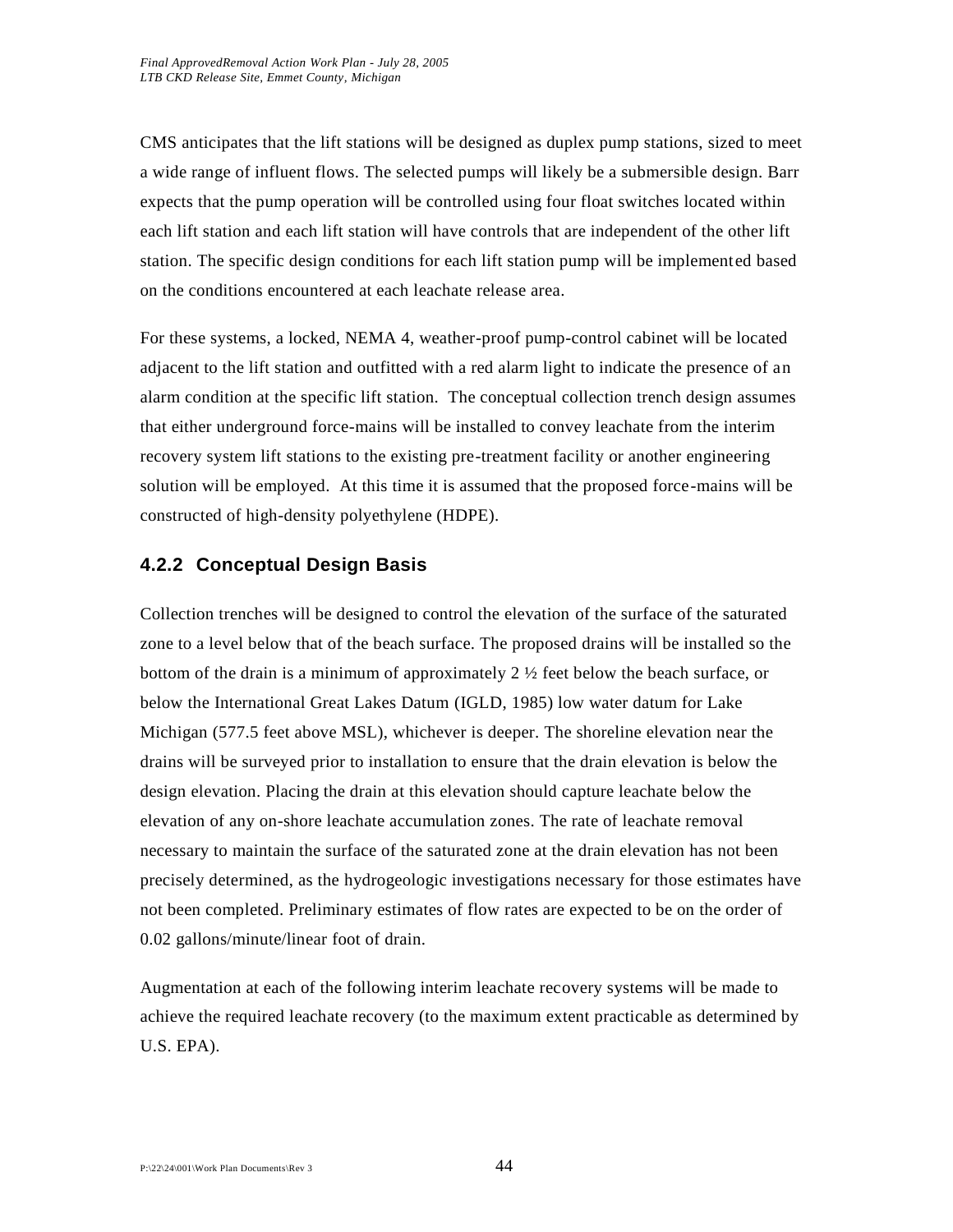#### **4.2.2.1 Seep 1 and Seep 2 Leachate Release Areas**

In accordance with this Work Plan and the schedule set forth in Section 4.3, collection trenches placed along the southern edge of the existing beach will be installed as a part of the interim response for the Seep 1 and Seep 2 leachate release areas. The initial collection trenches will be installed to a depth of  $2\frac{1}{2}$  feet below beach level to intercept high pH leachate before it migrates to lakeshore areas and Lake Michigan. The effectiveness of the collection trenches will be evaluated using the procedure described in Section 4.2.5.

#### **4.2.2.2 West CKD and East CKD Leachate Release Areas**

In accordance with this Work Plan and the schedule set forth in Section 4.3, upon completion of the collection trenches for Seep 1 and Seep 2 leachate release areas, collection trenches will be installed along the southern edge of the existing beach in the West CKD and East CKD leachate release areas. The initial collection trench will be installed to an approximate depth of 2 ½ feet below beach level to intercept high pH leachate before it migrates to lakeshore areas and Lake Michigan. The effectiveness of the interim responses will be evaluated using the procedures described in Section 4.2.5.

Based on the construction of the collection trenches for the Seep 1 and Seep 2 leachate release areas and site conditions, CMS may propose alternative engineering controls with equivalent effectiveness, as determined by U.S. EPA, to prevent the release of high pH leachate to lakeshore areas and Lake Michigan. If approved by U.S. EPA, CMS will construct such controls in accordance with the conditions of U.S. EPA approval.

#### **4.2.2.3 Pine Ridge Court and Guard Rail Seep**

In accordance with this Work Plan and the schedule set forth in Section 4.3, upon completion of the collection trenches for Seep 1 and Seep 2 leachate release areas, CMS shall propose interim recovery systems for the Pine Ridge Court and Guard Rail Seep leachate release areas to prevent release of high pH leachate to lakeshore areas and Lake Michigan. CMS will construct such controls as approved by U.S. EPA. The effectiveness of the collection trenches will be evaluated using the procedure described in Section 4.2.5.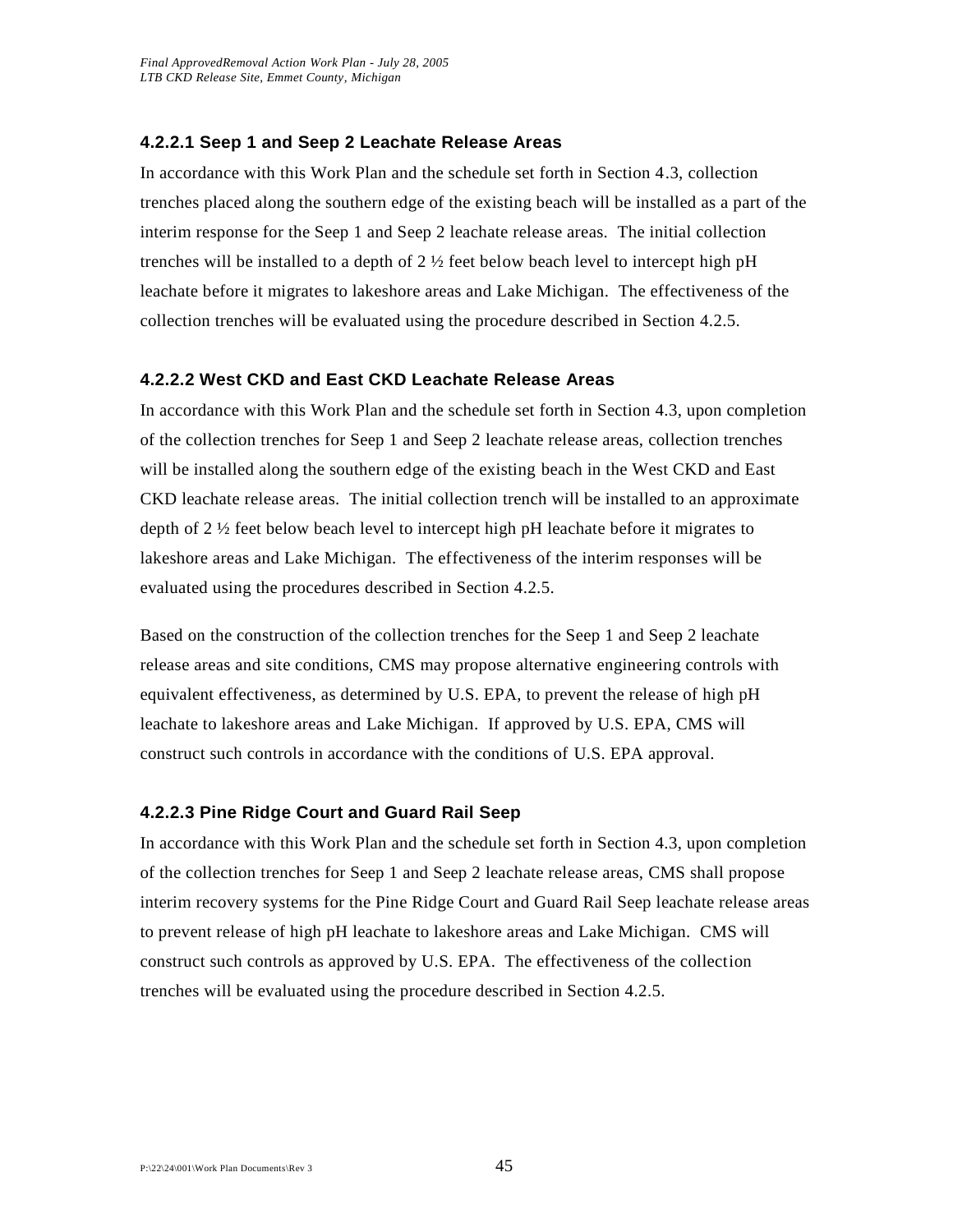# **4.2.3 Installation**

The subsurface and geologic conditions will be assessed during the installation of the collection trenches via test-pitting, push-probe, or any other investigative methodology deemed necessary. The objectives of the subsurface geologic assessment will be to preliminarily evaluate geologic conditions (such as fractures) and to further investigate geologic conditions that may require augmentation of the interim leachate recovery systems. If the documented subsurface conditions indicate the need for augmentation of the interim leachate recovery systems, augmentation, such as, but not limited to additional lateral drains and/or recovery wells at or upgradient of the trenches, shall be installed to further facilitate collection of high pH leachate.

Bedrock is expected to be less than 2 feet below the existing ground surface at the seep locations. The collection drains will be placed in trenches installed using a hydraulic excavator with a hoe-ram or equivalent equipment to reach the installation depth of  $2\frac{1}{2}$  feet below the beach surface or the depth of IGLD low water datum for Lake Michigan (577.5 feet). Trench depth and other design parameters may be augmented based on the subsurface and geologic conditions encountered to enhance recovery of high pH leachate. Any augmentations proposed by CMS are subject to U.S. EPA approval.

Excavated material will be used for backfill to the extent practicable. Material that is not used as backfill will be sampled/characterized and properly disposed of at a licensed off-Site disposal facility, following the procedures defined in the AOC. Graded fill material may be imported to the Site, if necessary, to be used as backfill around the collection drains.

Upon implementation of construction of the trenches, all accumulating leachate shall be recovered immediately. The recovery of leachate accumulating within collection trenches during construction will be accomplished using a pump system. This recovery will be initiated concurrent with construction/trenching activities to ensure that any leachate flowing into the trench will be recovered. During construction, monitoring of this high pH leachate recovery will consist of the monitoring of pH of downgradient on-shore leachate accumulation zones and the downgradient shoreline of Lake Michigan using the same pH monitoring procedures as described in Section 4.2.5. The portions of the shoreline area where leachate recovery is occurring during trench construction shall be evaluated on a weekly basis.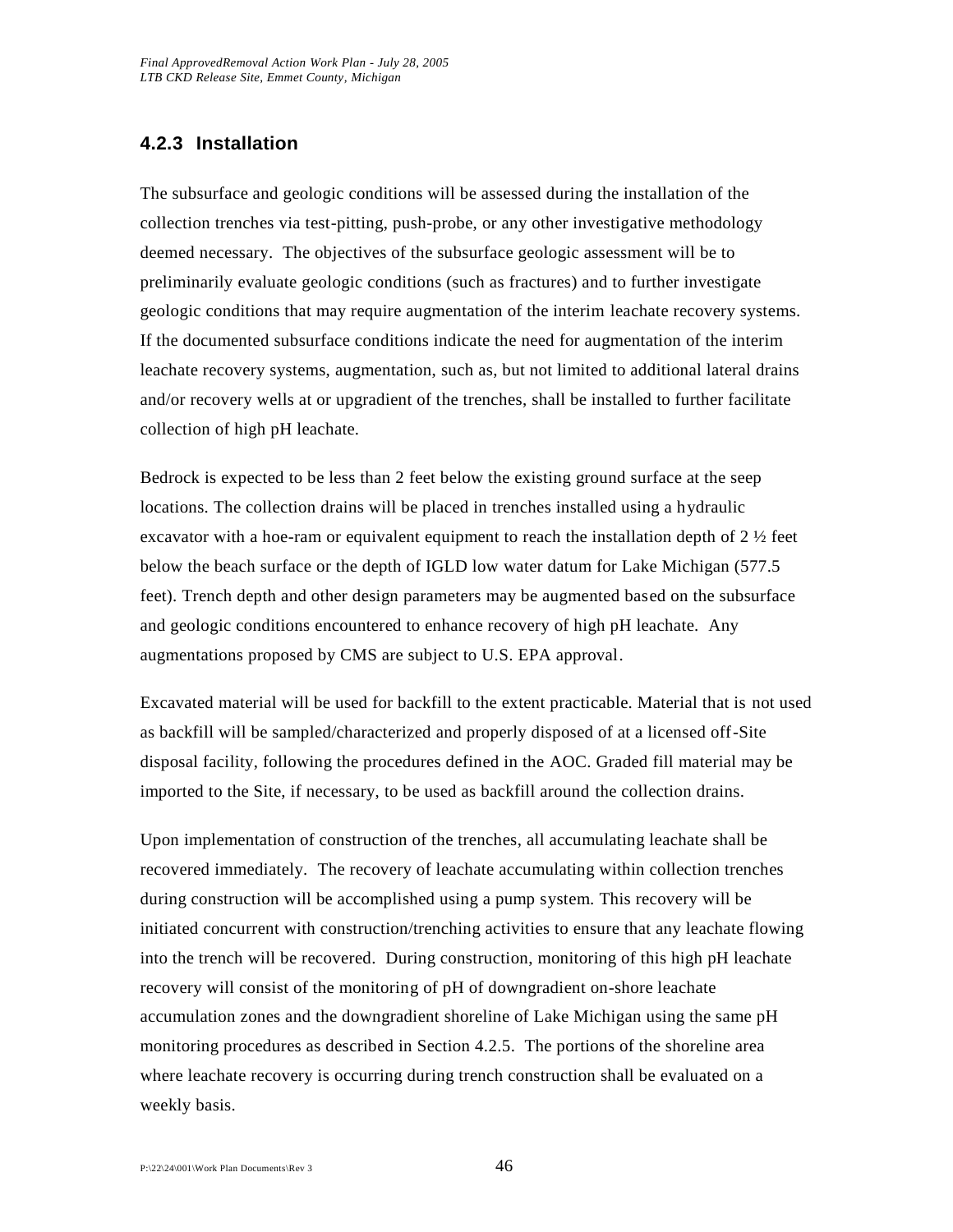The collection drains installed inside the trenches will be surrounded by backfilled bedrock or gravel. The collection pipes will discharge to lift stations that will be installed as a component of the leachate recovery systems. The force-mains will be buried at least 4 feet below the existing ground surface to prevent freezing. When bedrock is encountered at depth shallower than 4 feet, the force-main may be buried at least 3 feet below the existing ground surface and insulated.

# **4.2.4 Conceptual Recovery System Operation Plan**

The rate of discharge from the collection drains will be controlled by the sliding gate valves and the elevation of Lake Michigan. The elevation of the gates will be set based on the elevation of Lake Michigan and will be adjusted, if necessary, to maintain a leachate elevation in the drain equal to or lower than Lake Michigan. The elevation of the gates will be adjusted, as necessary, with the objective of achieving the performance standard of pH below 9.0 in surface water, including Lake Michigan. Leachate entering the drain and flowing over the gates will enter the lift stations and will be pumped to the on-Site pretreatment building.

It is anticipated that the lift station pumps will operate automatically based on the level of leachate entering the lift station from the beach collection drains. The pumps will be operated at a rate necessary to control releases of all high pH leachate into areas of the leachate release zones along the Lake Michigan shore. The lift station float switches will be set so that a sufficient inward gradient to the collection drain is induced and the releases are controlled. The float switches will be set at the highest elevations where this objective is met. This approach provides the necessary control at the leachate release area using the lowest practical pumping rate. Emergency shut-off controls will be used to shut off the system, if it fails to operate properly, and provide an alarm to the pre-treatment system operator.

The operation of the interim recovery will be monitored by collecting data for the following parameters:

- Leachate volume (daily)
- pH of the collected leachate (daily, composite of all collected leachate)
- Lake Michigan water elevations (daily)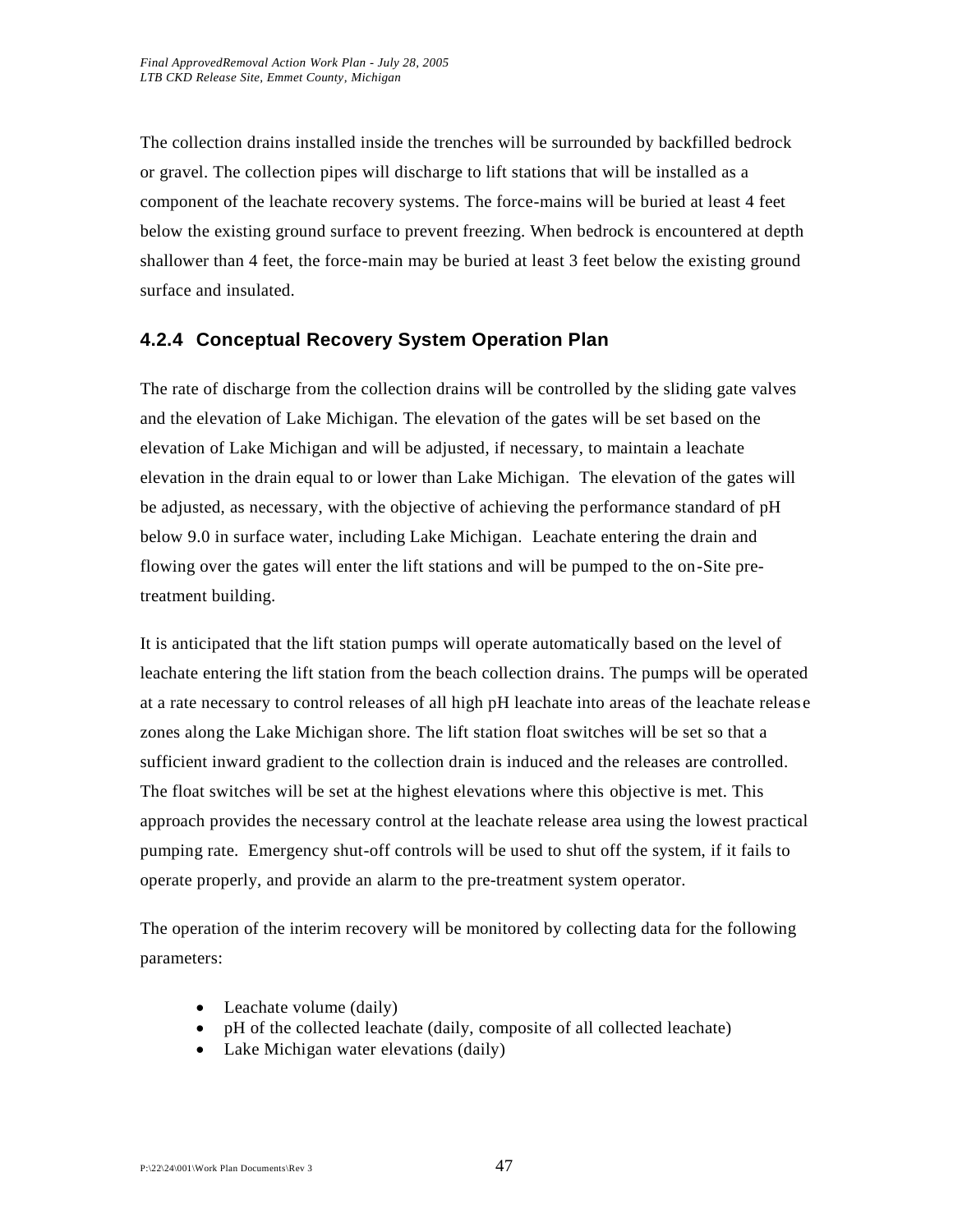#### **4.2.4.1 Management of Recovered Leachate**

The recovered CKD leachate will be treated on-Site or arrangements will be made for off-Site treatment, storage, and disposal. All storage and transportation and disposal of recovered leachate wastes will be conducted in accordance with all applicable law and regulation and U.S. EPA policy and guidance regarding such discharge and disposal. In addition, prior to any off-Site disposal at a publicly owned treatment works (POTW), or elsewhere, CMS will demonstrate, in writing to U.S. EPA, compliance with all applicable laws and regulations and U.S. EPA policy and guidance regarding such discharge and disposal.

# **4.2.5 Monitoring**

Paragraph 15.viii of the AOC requires that CMS confirm the effectiveness of the interim recovery systems and develop and implement a monitoring program that measures releases of high pH leachate and hazardous substances which may continue to be released to surface waters.

#### **4.2.5.1Effectiveness Monitoring**

The following effectiveness monitoring plan will be implemented to evaluate the effects of the interim leachate recovery systems on high pH leachate releases to lakeshore areas and Lake Michigan. The schedule for the effectiveness monitoring plan is described in Section 4.3. The effectiveness of the interim leachate recovery systems will be evaluated at each CKD leachate release area as follows:

- **Documentation of reduction in number and volume of on-shore leachate accumulation zone number and volume:** Daily, a qualified person will walk the beach along the interim leachate recovery systems to conduct a visual inspection and document the reduction in on-shore leachate accumulation zones until the effectiveness of the systems can be assessed. The visual inspection frequency will be adjusted when warranted, if and as approved by U.S. EPA. If any on-shore leachate accumulation zones are identified, a pH measurement will be taken using the protocols that are described for pH measurement contained in the project QAPP (Barr, 2005b).
- **Monitoring of surface water and leachate release areas along the downgradient shore in each leachate release area:** Survey crews will monitor the pH and conductivity of near shore surface waters using the following procedures:
	- o The initial survey points in each area will be located using GPS methods. The 25-foot horizontal intervals between sampling points will be measured using a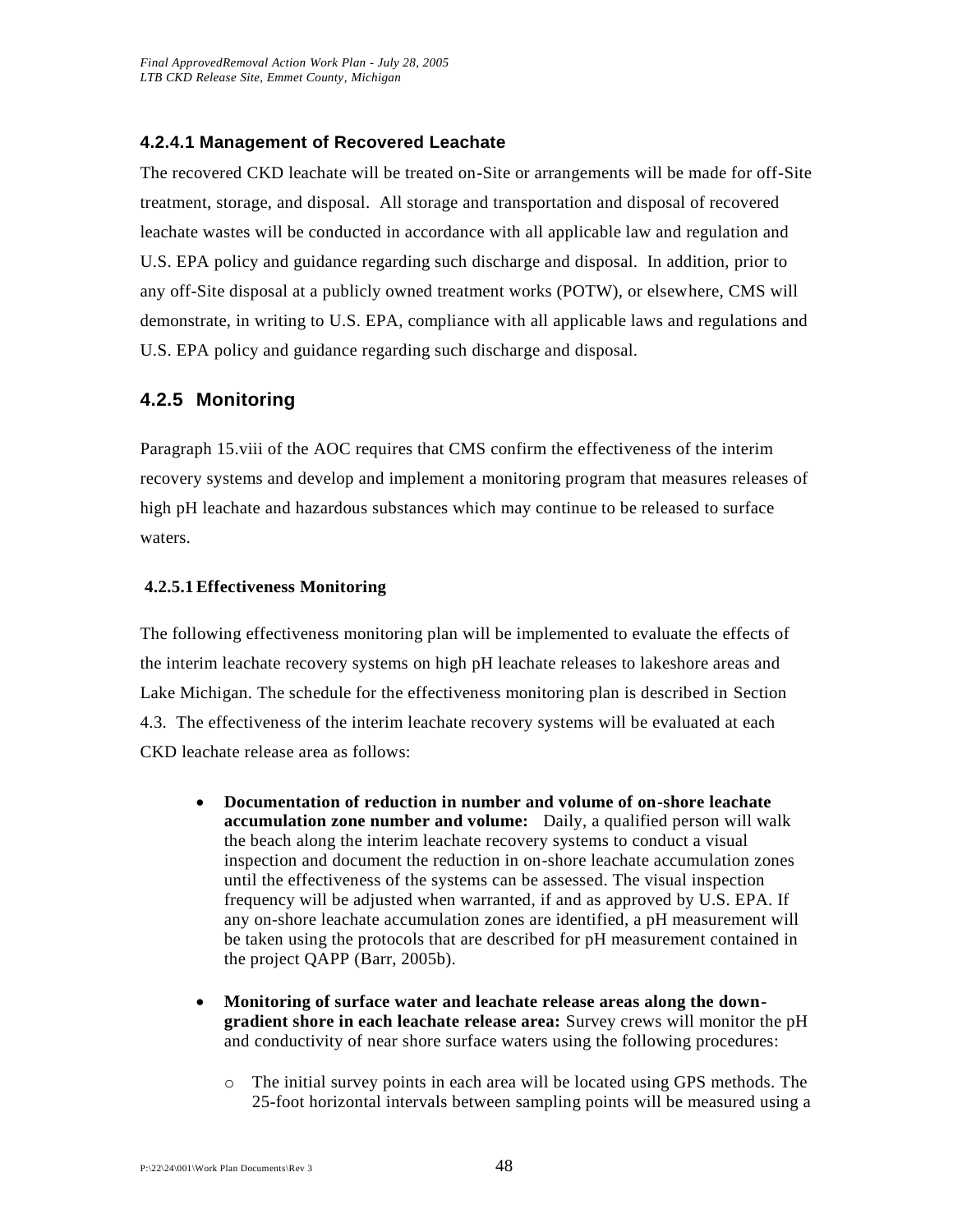hand-held laser range finder or a rigid spacing device.

- o At each survey point, the location will be recorded using GPS methods. The pH and specific conductivity of the water at the survey point will be measured using a YSI Model 556 MPS Water Quality Monitoring System or instrument with equivalent capability. The near-shore surface water in the lake will be surveyed in water approximately 2 inches deep. If elevated pH (i.e.,  $pH > 9.0$ ) is measured at any location, additional measurements will be collected moving out into the lake approximately perpendicular to the shore at horizontal intervals of approximately 5 feet. Measurements will be continued to be made at approximately 5-foot intervals out into the lake and as close to the lake bottom as possible until  $pH < 9.0$  is measured. The 5-foot spacing between locations will be measured with a rigid spacing device.
- o The survey will include the above measurements for all on-shore leachate accumulation zones. A visual survey will be conducted at and between each survey point to determine the presence or absence of on-shore leachate accumulation zones. This visual survey will extend from the shore/lake water interface to the collection trench. The geographic coordinates will be collected at each on-shore leachate accumulation zone surveyed, and a unique identifier will be assigned to each zone surveyed so that the zone can be located in future shore survey events.
- o The field instrument will be maintained and calibrated according to the standard operating procedure for the YSI Model 556 in the QAPP and the instrument will be operated according to the manufacturer's directions.
- Aerial over-flights of the leachate release areas shall be conducted to evaluate visual indicators of the continued release of high pH leachate and other hazardous substances which may continue to be released to Lake Michigan as provided in Section 4.1.3.

If the results of the effectiveness monitoring indicate an ongoing release of high pH leachate which results in a measurable pH above 9.0 in Lake Michigan, then CMS shall implement the Interim Leachate Recovery System Contingency Plan in accordance with Section 4.2.7.

All work shall be conducted in accordance with the approved Project Health and Safety Plan.

#### **4.2.5.2 Monitoring Program**

In addition to the effectiveness monitoring activities described above, a monitoring and sampling program designed to evaluate releases of high pH leachate and hazardous substances that may continue to be released to surface waters shall be implemented. The sampling and monitoring activities conducted in this program are intended to provide additional data regarding concentrations of hazardous substances and shall not be utilized to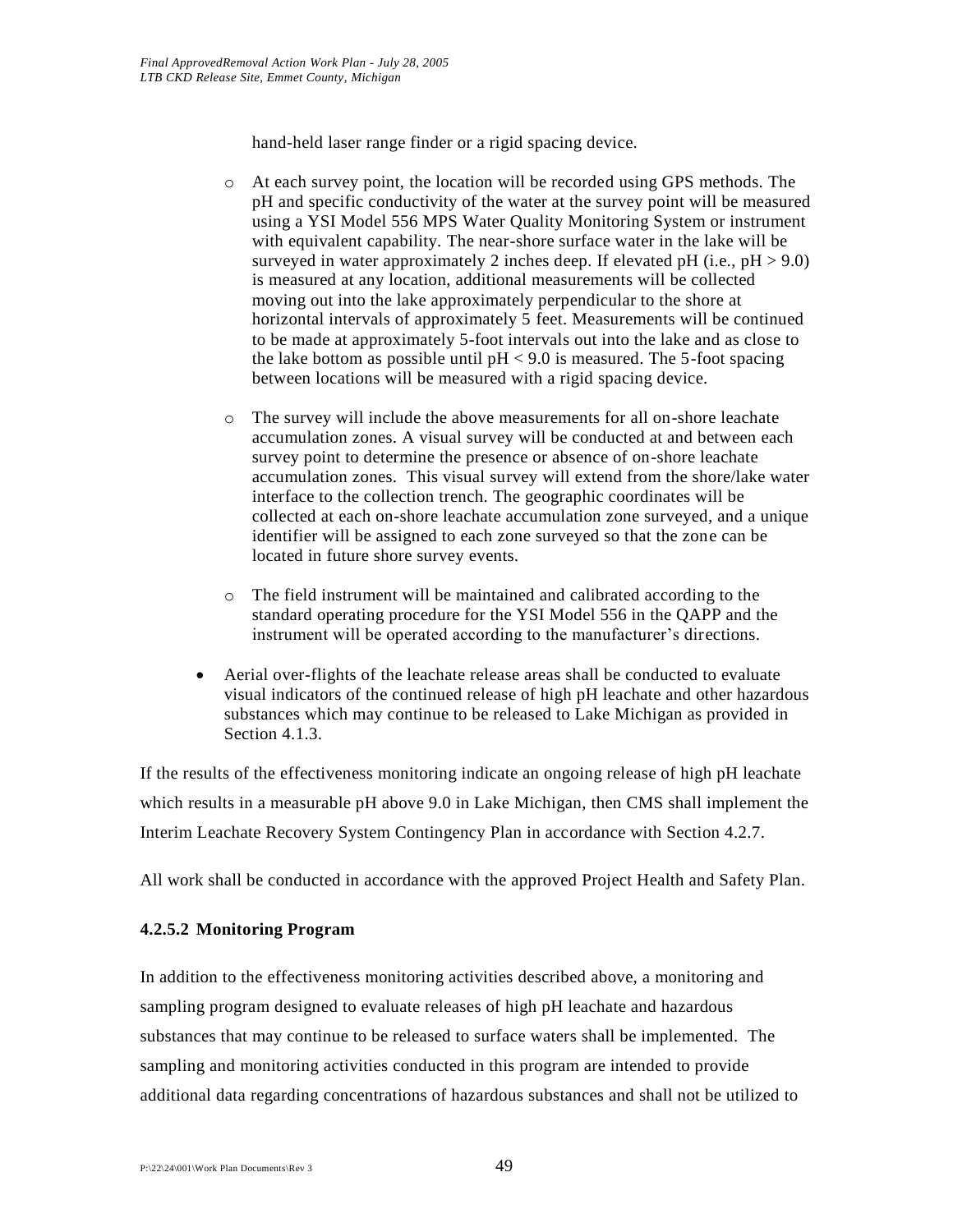evaluate the performance of the collection trenches for purposes of compliance with the AOC or the need to augment the systems. This monitoring and sampling program shall be implemented at the same frequency as the effectiveness monitoring program. The elements of this monitoring and sampling program are presented below.

**Surface Water:** Surface water sampling shall be conducted at each interim leachate recovery system. A minimum of three surface water samples will be collected during each sampling and monitoring event from downgradient of each leachate release area to measure for high pH leachate and other hazardous substances which may continue to be released to Lake Michigan. For sampling purposes, the length of each leachate release area will be divided into three equal sectors. One surface water sample will then be collected from each sector at the location of the highest pH monitoring point, as determined during the effectiveness shore survey described above. If any on-shore leachate is encountered, a minimum of one sample will be collected from the location exhibiting the highest field-measured pH value.

The sampling procedures established within Section 5.2.6.2 for surface water sampling shall be utilized and these samples will be analyzed for the parameters listed in Table 5-1A, including low level mercury analysis.

**Groundwater:** A minimum of three downgradient monitoring well nests will be installed along the length of each interim recovery system collection drain to measure for high pH leachate and other hazardous substances which may continue to be released to Lake Michigan.

The nested groundwater monitoring wells shall be installed and sampled using the vertical aquifer profiling, monitoring well installation, and groundwater sampling procedures established within Section 5.2.6.2. Groundwater samples from these wells will be collected during each sampling and monitoring event. The groundwater samples will be analyzed for the parameters listed in Table 5-1A, including low level mercury analysis.

The results of the effectiveness monitoring plan and hazardous substance/pH sampling will be provided to the U.S. EPA as part of progress reporting.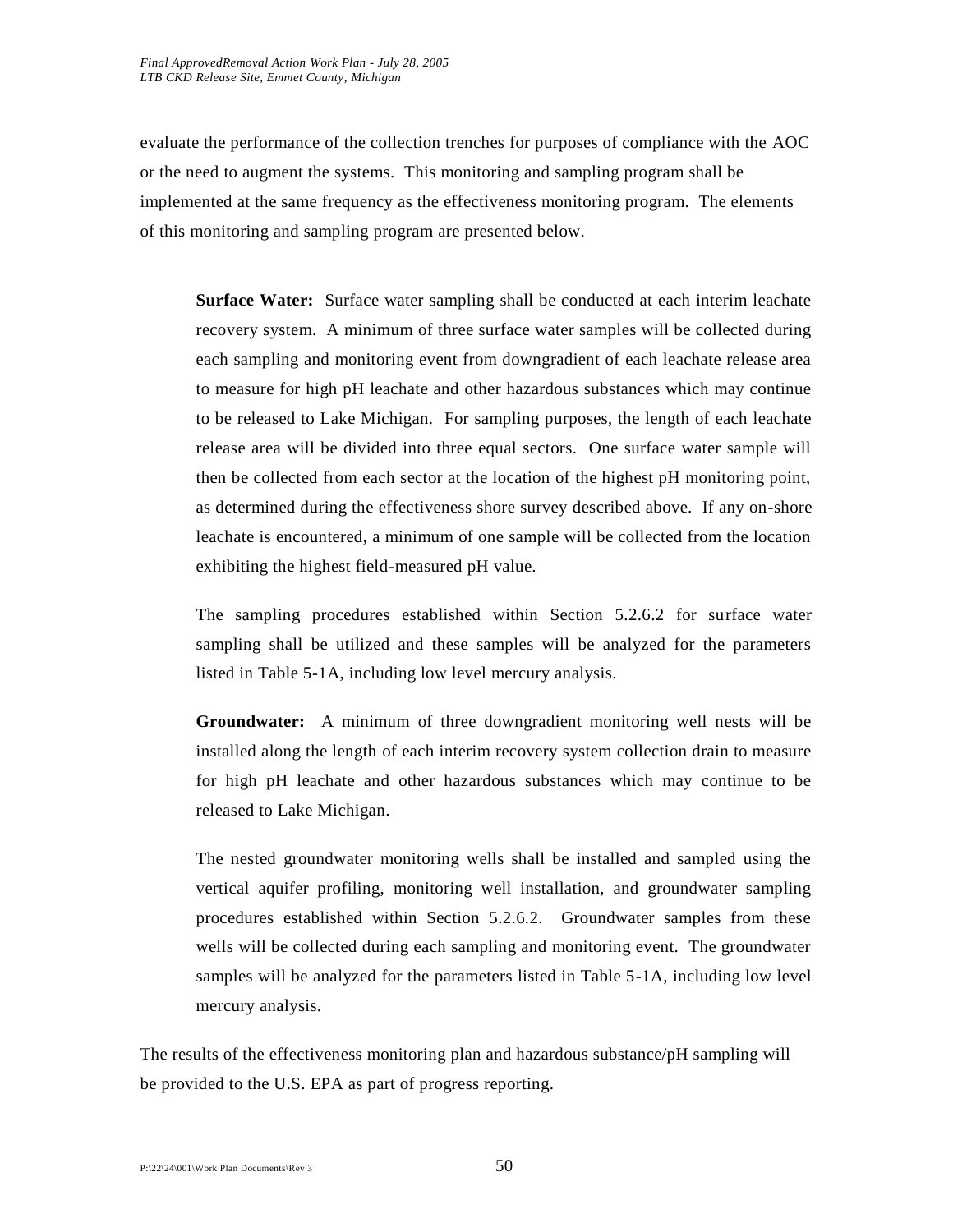#### **4.2.5.3 Pre-Treatment Plant Monitoring**

In addition, a qualified person will monitor the performance of the pre-treatment system on a daily basis. The pre-treatment system is equipped with a continuous pH monitor, and system performance sensors that, in the event of a failure to operate properly, activate a telephone dialer system to alert the pre-treatment system operator. The lift station pumps associated with the interim leachate collection system will be connected to an alarm system that will be activated in case of pump failure, and which will turn off the beach collection system lift station pumps.

### **4.2.6 Operation and Maintenance Plan**

The AOC requires that CMS perform operation and maintenance of the interim leachate recovery systems until such time as long-term engineering controls can be designed and constructed and demonstrated to be effective to prevent CKD leachate releases to lakeshore areas and surface waters. Following demonstration of the effectiveness of the interim leachate recovery systems, an interim recovery system operation and maintenance plan will be prepared and submitted to the U.S. EPA for review and approval.

#### **4.2.7 Interim Recovery System Contingency Plan**

In the event that portions of the interim leachate recovery systems are ineffective, as determined by U.S. EPA, in preventing releases of high pH leachate to Lake Michigan, then leachate isolation/containment systems designed pursuant to Section 4.2.7.1 shall be installed in those portions of a leachate release area where U.S. EPA has determined the interim recovery system to be inadequate and maintained until the interim recovery system has been appropriately augmented. For the purposes of this section, leachate release areas shall include the first 10 feet of Lake Michigan where high pH leachate has accumulated. The effectiveness of the interim recovery systems shall be based on whether there continues to be an ongoing release of high pH leachate which results in a measurable pH above 9.0 in Lake Michigan as determined by the results of the effectiveness monitoring plan (Section 4.2.5).

In establishing the schedule for implementation, U.S. EPA will consider any proposal by CMS to augment an interim leachate recovery system. U.S. EPA may defer implementation of the isolation/containment system(s) if it determines that the proposed augmented systems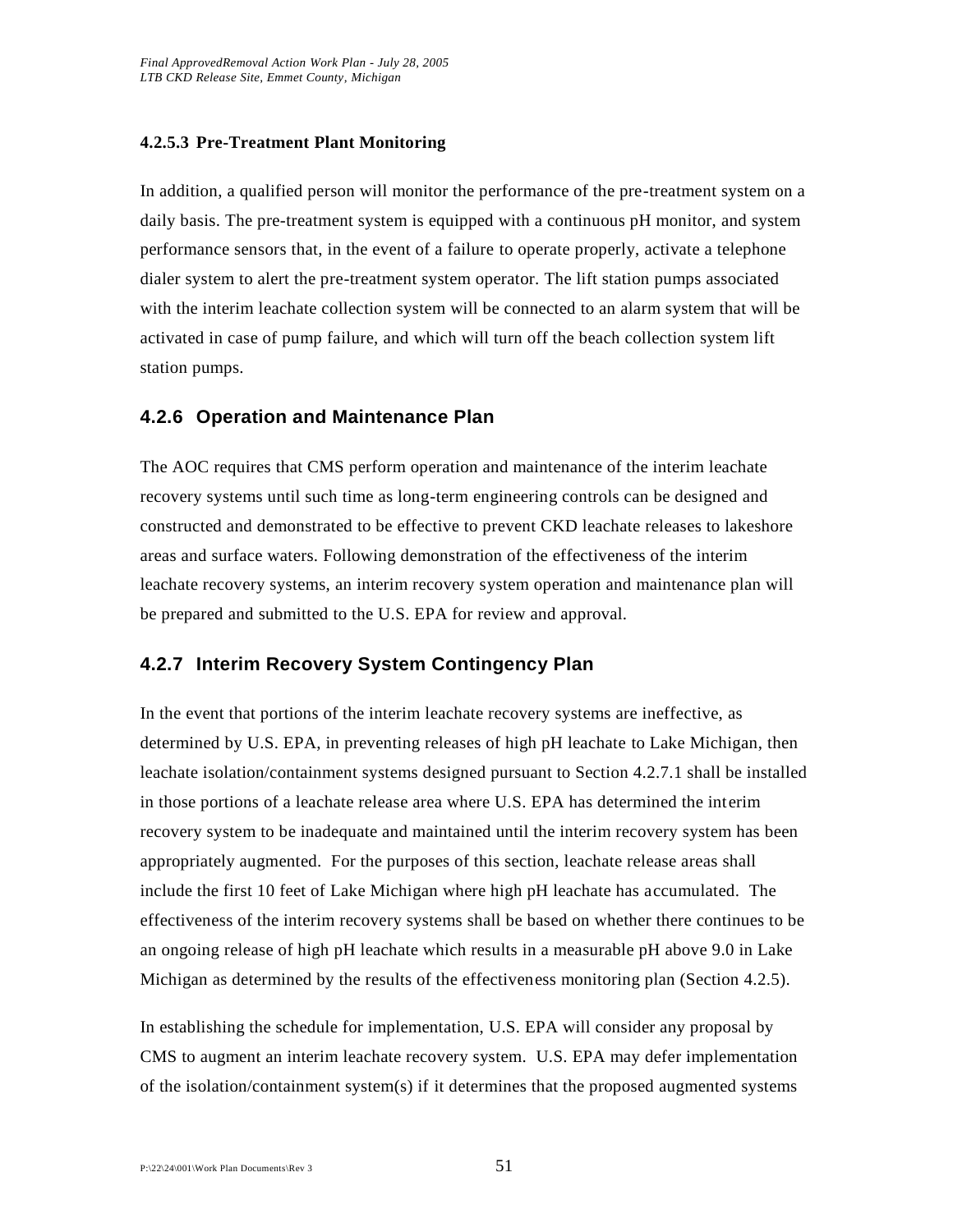will be effective and timely in preventing the release of high pH leachate to Lake Michigan. Any such proposal for augmentation shall be implemented in accordance with schedule approved by U.S. EPA.

U.S. EPA will consider the experience of isolation/containment at areas where it is initially implemented when it directs and schedules implementation of containment at subsequent areas.

In the event that the on-site pretreatment system is overloaded due to excessive volume or unable to operate, the leachate in excess of the capacity of the pretreatment system will be trucked directly to a facility for treatment and disposal in accordance with Section 4.2.4.1. Trucking will be done by a firm licensed to carry these materials and the trucks will be placarded and carry proper manifests in accordance with Michigan Department of Transportation regulations.

In the event that there is a failure of the interim leachate collection system or force main, vacuum trucks and/or pumps will be employed to manually collect all high pH leachate and transport it to either the on-site pretreatment system or to an off-site treatment and disposal facility. These vacuum trucks and/or pumps may be deployed to the locations of the collection trenches if the upstream infrastructure (force mains, pumps, piping) is not operational.

In addition to the design of the isolation/containment system set forth in Section 4.2.7.1, CMS has the option of also designing an alternative contingency system which is equally effective in containing and isolating release of high pH leachate to Lake Michigan as the design provided in Section 4.2.7.1. The design for an alternative contingency system shall be submitted to U.S. EPA for approval no later than the time for submittal of the design for the isolation/containment system set forth in Section 4.2.7.1. In the event that U.S.EPA approves the alternative contingency system, this system shall be installed in lieu of the system set forth in Section 4.2.7.1 in accordance with the schedule approved by U.S. EPA.

#### **4.2.7.1 Leachate Isolation and Containment**

Concurrent with the installation of the interim leachate recovery system, an isolation/containment system will be designed to isolate the shoreline releases of high pH leachate, minimizing its contact with Lake Michigan surface water, and to contain the high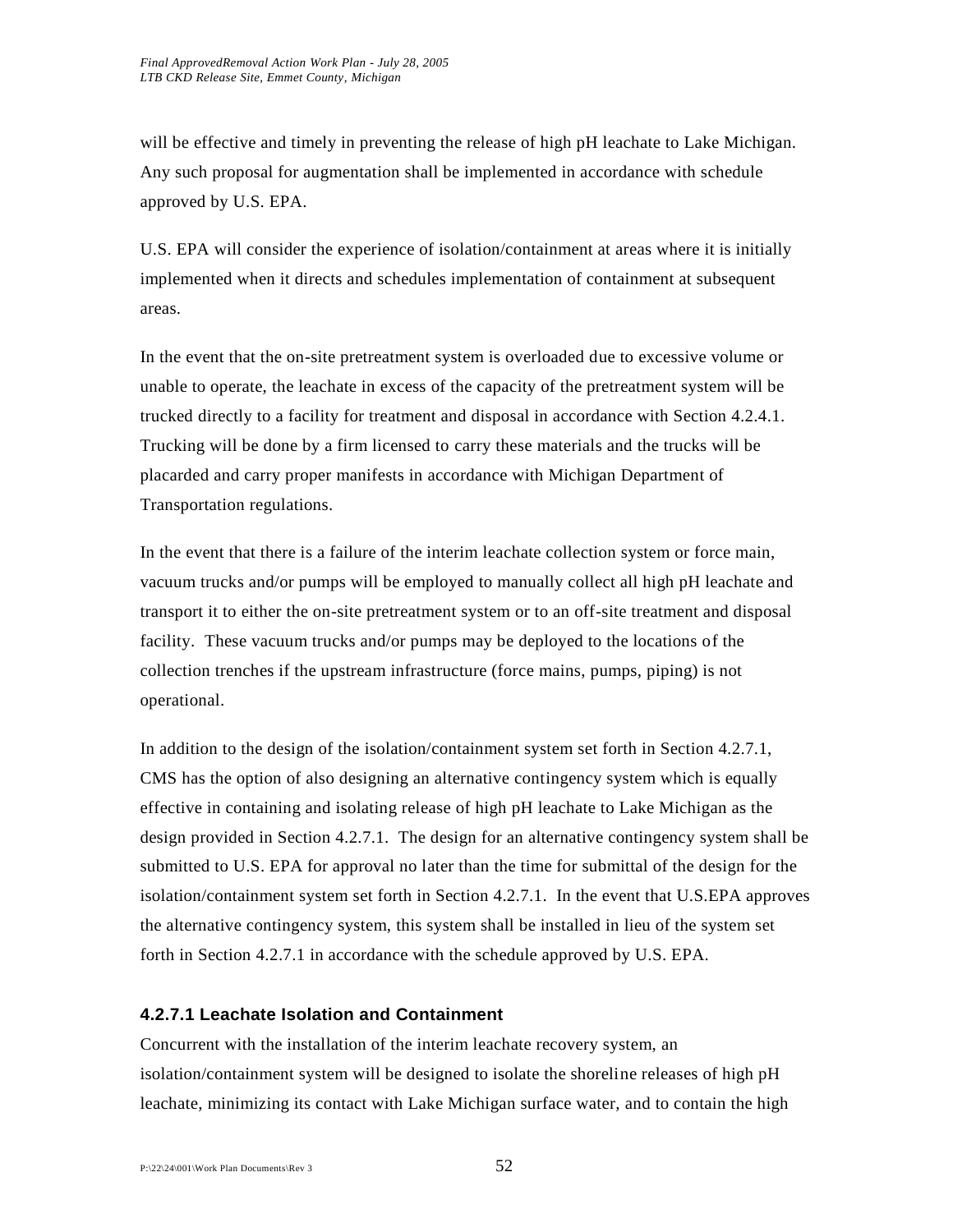pH leachate. This isolation/containment system will be designed for potential use at each CKD leachate release area (West CKD Area, Pine Ridge Court, Guard Rail Seep, Seep 2, Seep 1, and East Park) in the event the interim leachate recovery system is not effective. Upon completion of the isolation/containment system design, U.S. EPA shall approve the design. If necessary, to ensure the effectiveness of the isolation/containment systems, U.S. EPA may modify the design prior to approval. This isolation/containment system shall be deployed only at the portions of the lakeshore where the U.S. EPA has determined that the interim leachate recovery is ineffective as provided in Section 4.2.7.

The isolation/containment system shall be designed to be placed approximately 10-feet into Lake Michigan to effectively isolate/contain the near-shore leachate release points. The system will be designed so that the shore side water level will be controlled by pump systems so that the level does not spill over the top of the isolation systems. If necessary to prevent spillover, the design will include portable pipe/hose systems to deliver potential spillover water to existing lift stations for transport to the pre-treatment system or directly to over-theroad waste hauling tanker trucks for off-Site disposal. The design will provide that spillover water containing high pH leachate will be collected and managed in accordance with all applicable laws, regulations, and U.S. EPA policy and guidance. The leachate isolation/containment system(s) shall be maintained until the liquid within the containment system has a pH <9.0 or until U.S. EPA otherwise determines that the containment system(s) are unnecessary in light of current Site conditions.

# **4.3 Schedule**

**Seep 1 and Seep 2 Interim Leachate Recovery Systems:** Construction of recovery infrastructure (force mains, lift stations, trenches, piping, etc) shall begin no later than 14 calendar days from this approval. Construction of collection trenches shall begin no later than 20 days from this approval for Seep 1 and no later than 30 days after this approval for Seep 2. The construction of the interim leachate recovery systems (Seep 1 and 2) shall be completed within 60 days of the initiation of construction.

**West CKD and East CKD Interim Leachate Recovery Systems**: Construction will begin no later than 14 days after completion of the Seep 1 and Seep 2 interim leachate recovery systems and will proceed along the same schedule as set forth above unless modified by U.S.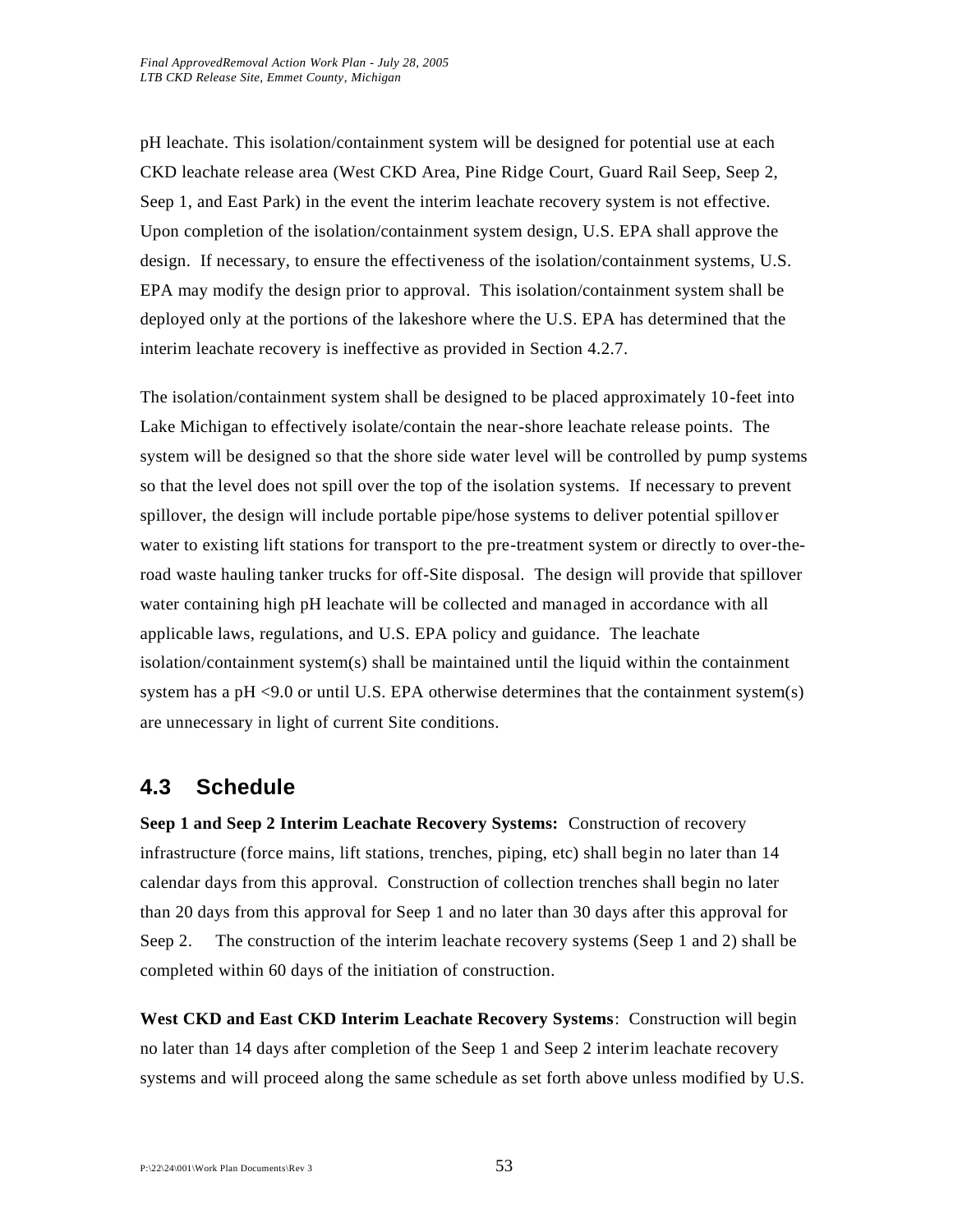EPA. In the event U.S. EPA approves alternative engineering controls, CMS shall construct such controls in accordance with the schedule approved by U.S. EPA.

**Pine Ridge Court and Guard Rail Seep Interim Leachate Recovery Systems**: Within 30 days from completion of the interim leachate recovery systems for the Seep 1 and Seep 2 leachate release areas, CMS shall propose interim leachate recovery systems for the Pine Ridge Court and the Guard Rail Seep leachate release areas. CMS shall construct such interim recovery systems in accordance with the schedule approved by U.S. EPA.

**Monitoring**: During construction of the collection trenches, lakeshore pH monitoring pursuant to Section 4.2.3 shall be conducted on a weekly bases during the period of leachate recovery.

Effectiveness monitoring pursuant to Section 4.2.5.1 shall begin within five days of startup of each interim leachate recovery system. Effectiveness monitoring of the interim leachate recovery systems shall be conducted on a bi-weekly basis for the first month of operation and on a monthly basis thereafter.

CMS may request that U.S. EPA approve any alterations to the long-term effectiveness monitoring schedule in the event that data show stable and effective high pH leachate recovery through the operation of the interim leachate recovery systems.

The monitoring program conducted pursuant to Section 4.2.5.2 shall begin upon approval of the Section 5 Work Plan in accordance with the same schedule set forth above for effectiveness monitoring.

**Isolation and Containment System Design and Interim Recovery System Contingency Plan Implementation**: CMS shall complete and submit to U.S. EPA the design for the leachate isolation/containment system provided for in Section 4.2.7.1 and any alternative contingency system no later than 60 days from this approval. Implementation of the leachate isolation/containment system or an approved alternative contingency system shall be in accordance with the schedule approved by U.S. EPA.

At each interim leachate recovery system, effectiveness monitoring pursuant to Section 4.2.5.1 shall be conducted for a period of at least 4 weeks following the completion of trench installation and system startup to evaluate the effectiveness of the interim leachate recovery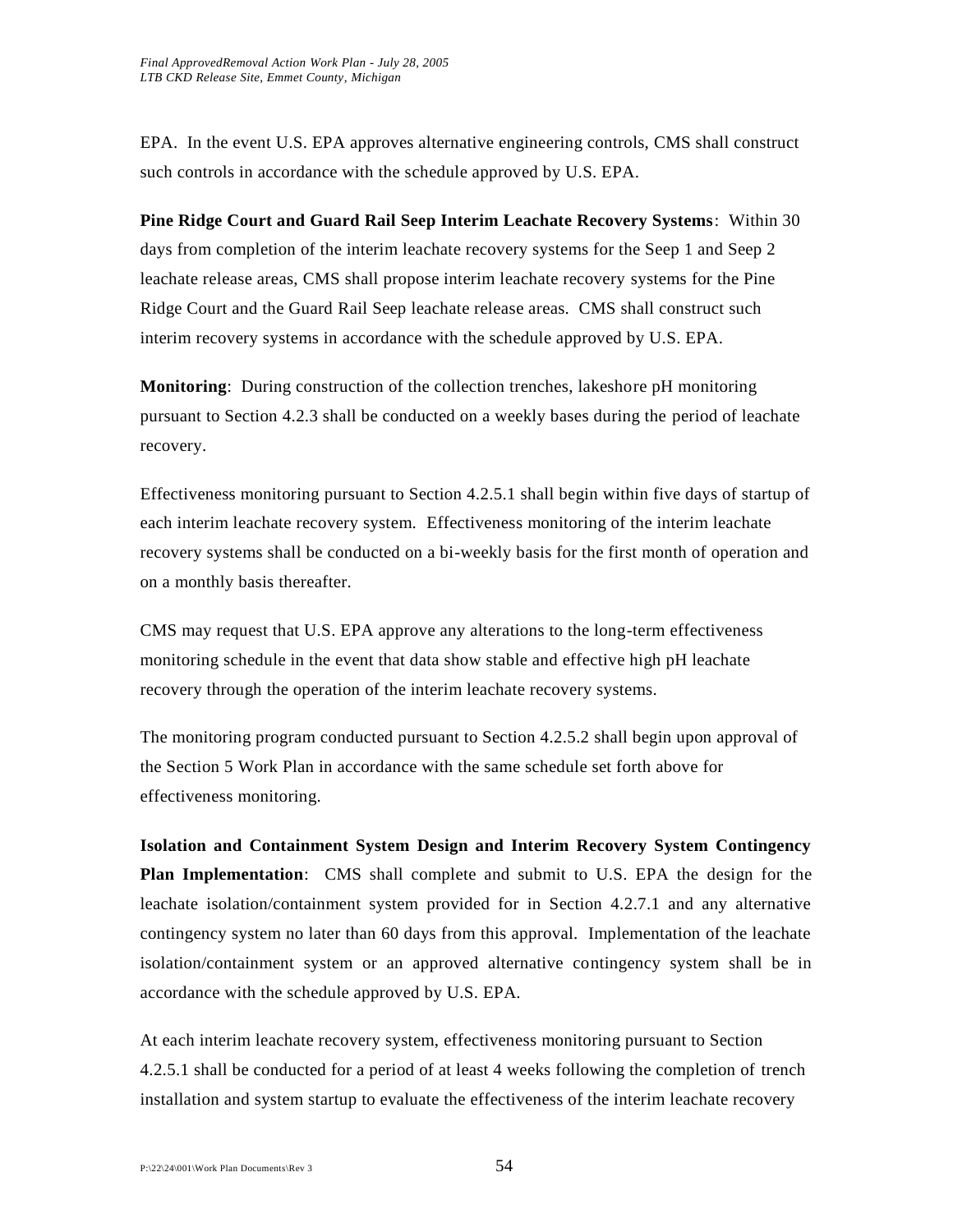system. If, following this period of effectiveness monitoring, U.S. EPA determines that the interim leachate recovery system, in whole or in part, is ineffective in preventing the release of high pH leachate to Lake Michigan, then the interim recovery system contingency plan shall be implemented. Installation of the required isolation/containment system shall be completed within the schedule set by U.S. EPA in accordance with Section 4.2.7.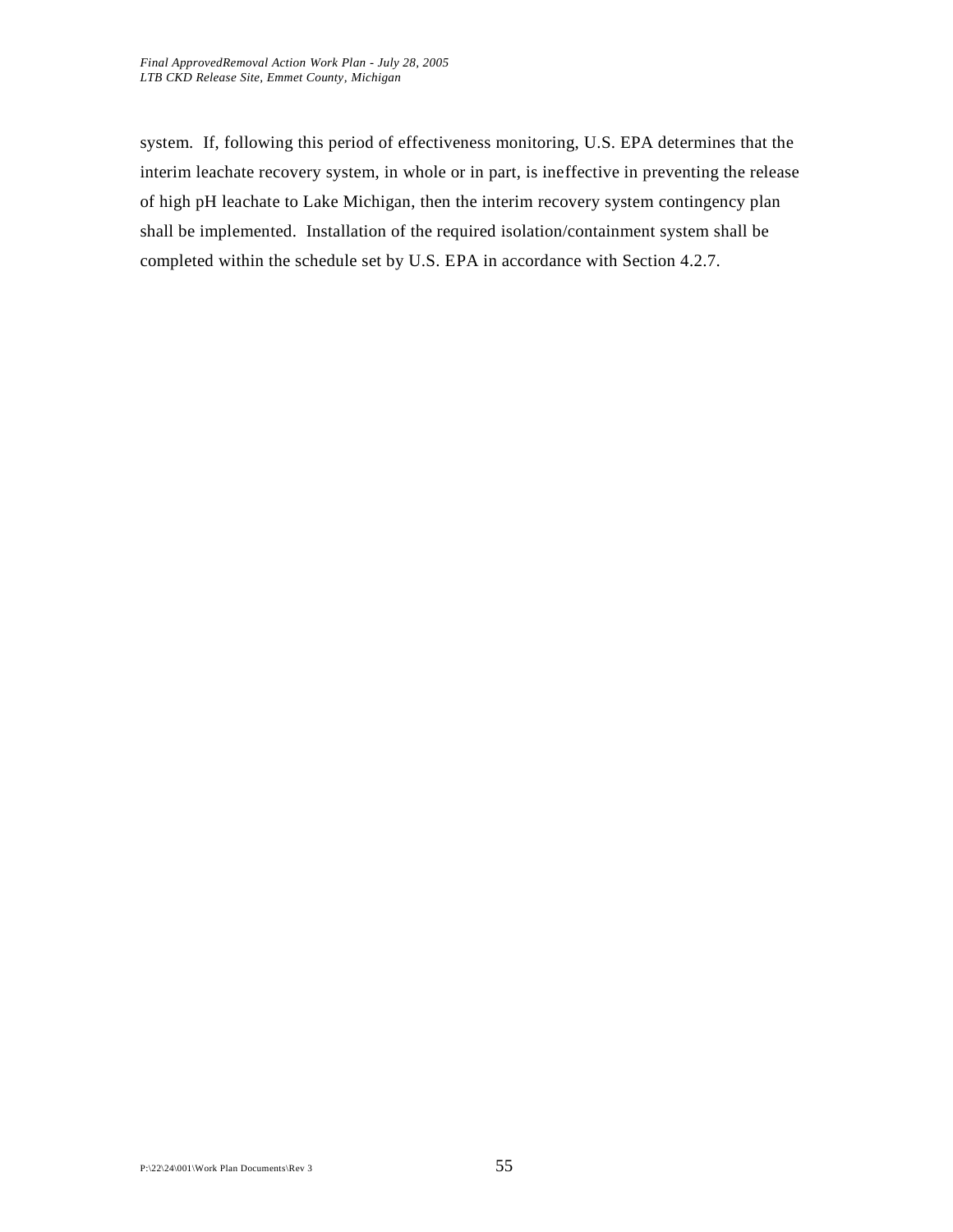# **5.0 RA Investigation Activities ("Data Acquisition")**

The RA Investigation activities described in this section will generate the data necessary to: complete the Site characterization and evaluate long-term remedial alternatives for addressing current and potential threats to public health, welfare and the environment from CKD waste material. The Site characterization objective of this RA Investigation is to:

"*Evaluate all other areas along the lakeshore of the Site with pathways for releases to surface waters, including Lake Michigan, with the objective of identifying additional CKD leachate release areas which may not have been identified; but may be causing a threat of direct contact or threat of release of high pH releases to surface water, including Lake Michigan."*

and

*"Investigate the nature and extent of hazardous substances, pollutants or contaminants at the Site to determine the nature and extent of current and potential threats to public health, welfare or the environment from CKD Waste Material…."* (AOC, 2005)

The RA Investigation activities will focus on data collection via intrusive methods (e.g., drilling), down-hole geophysical methods, aquifer testing, and sampling and analysis. The selection of RA Investigation methods and drilling/sampling locations was based on the preliminary Site conceptual model presented in Sections 1.3.1 and 1.3.2 and the following data gaps identified by CMS and its consultant:

#### *Geology Data Gaps*

 **Detailed Bedrock Surface Topography and Bedrock Features –** Surficial mapping and observations at the Site, historical documents, and geophysical investigation activities have provided preliminary data which indicate: (1) likely presence of local bedrock depressions and possible fracture zones and (2) groundwater flow may be focused along bedding planes and/or through fractured zones in the bedrock at the Site.

Delineation of the bedrock surface topography, and thus the thickness and position of CKDcontaining deposits, is needed to assess the quantity and distribution of CKD below the water table, if present. Evaluation of bedrock features such as weathering, fractures, bedding, and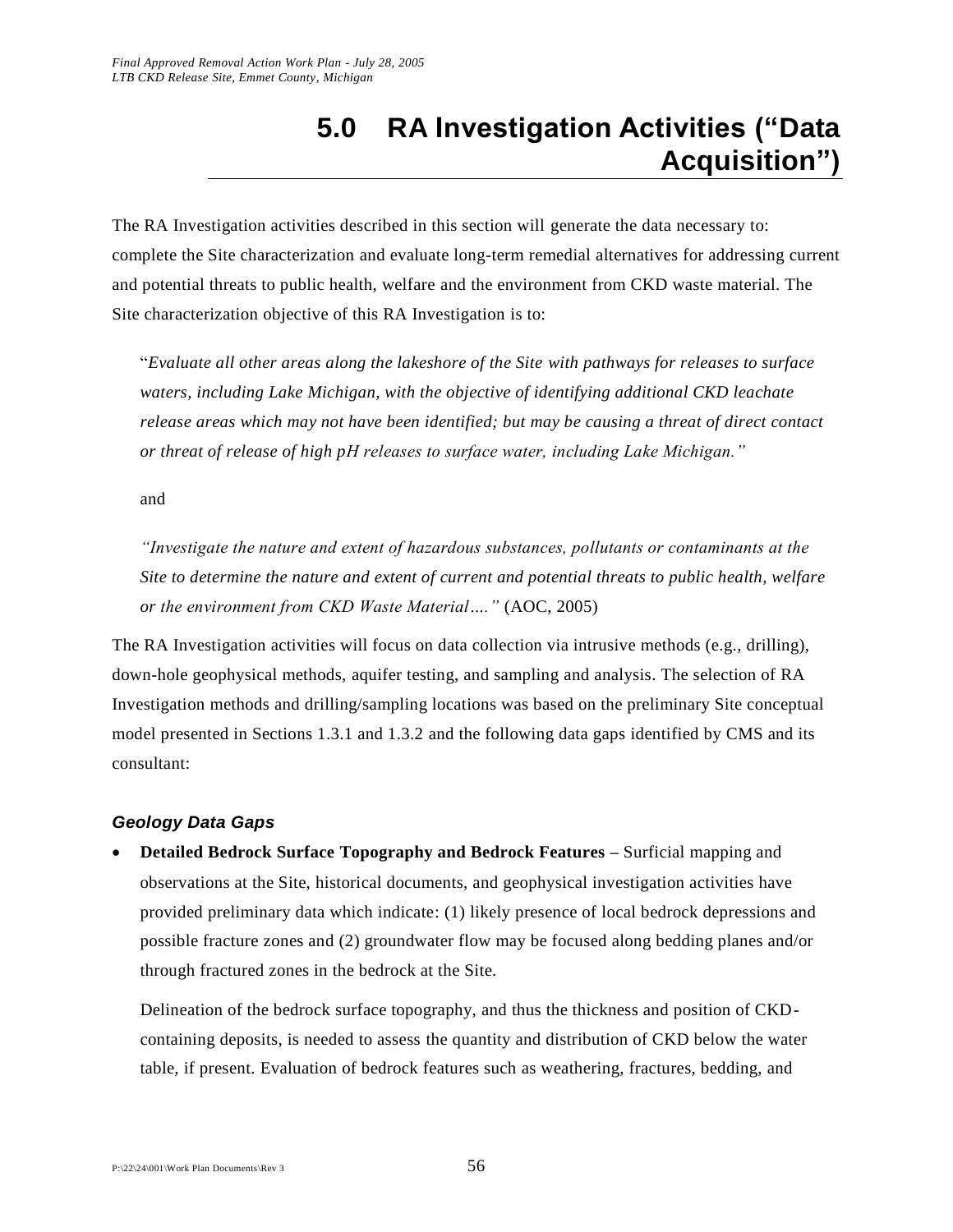solution enhancement is important for developing an accurate understanding of the groundwater flow system at the Site.

- **Distribution of Native Unconsolidated Soil Overlying Bedrock –** Mapping the distribution of native unconsolidated soil will serve to define the extent of CKD fill at the Site and provide information regarding groundwater flow above the bedrock.
- **Distribution of CKD** The lateral extent of CKD can be generally inferred from geophysical data, Site topography, and historical records. However, the specific horizontal and vertical boundaries of the CKD material must be defined to evaluate and, ultimately, select the long-term remedial alternatives for the Site.

# *Hydrogeology Data Gaps*

- **Hydraulic Characteristics of Bedrock, Unconsolidated Soil, and CKD –** Specific measurements characterizing seep and groundwater flow mechanisms, velocities, and volumes have not been made. In order to develop an accurate understanding of groundwater flow and distribution, the hydrogeologic characteristics of each relevant subsurface unit present at the Site should be measured.
- **Groundwater Flow Direction, Identification of Perched Groundwater Zones, and Hydraulic Gradients (horizontal and vertical)** – Detailed information regarding perched groundwater location(s) and hydraulic gradients is required to quantify groundwater flow directions, mechanisms and distribution of groundwater impacts.
- **Locations and Characteristics of Preferential Flow Zones, if any –** The Site is in a region with known karst features, the lineament analysis indicated a potential linear feature crossing through the Seep 1 CKD Area, and geophysical anomalies were identified during the development of this Work Plan that could represent large-scale geologic features. Each of these observations suggests that preferential flow zones are possible. Such preferential flow paths, if they exist, could significantly impact groundwater flow at the Site. Identifying and characterizing these zones will be important to understanding their influence on groundwater flow and direction.
- **Quantification of Groundwater and Surface Water Flow -** The data described will be used to develop a numerical mathematical model of the groundwater flow system at the Site. This model will be used to assess the effectiveness of potential long-term remedial alternatives for the Site. Development of this model will rely on the geologic and hydrogeologic data described above and surface water balance inputs (e.g., precipitation, irrigation, run-on, transpiration, and run-off).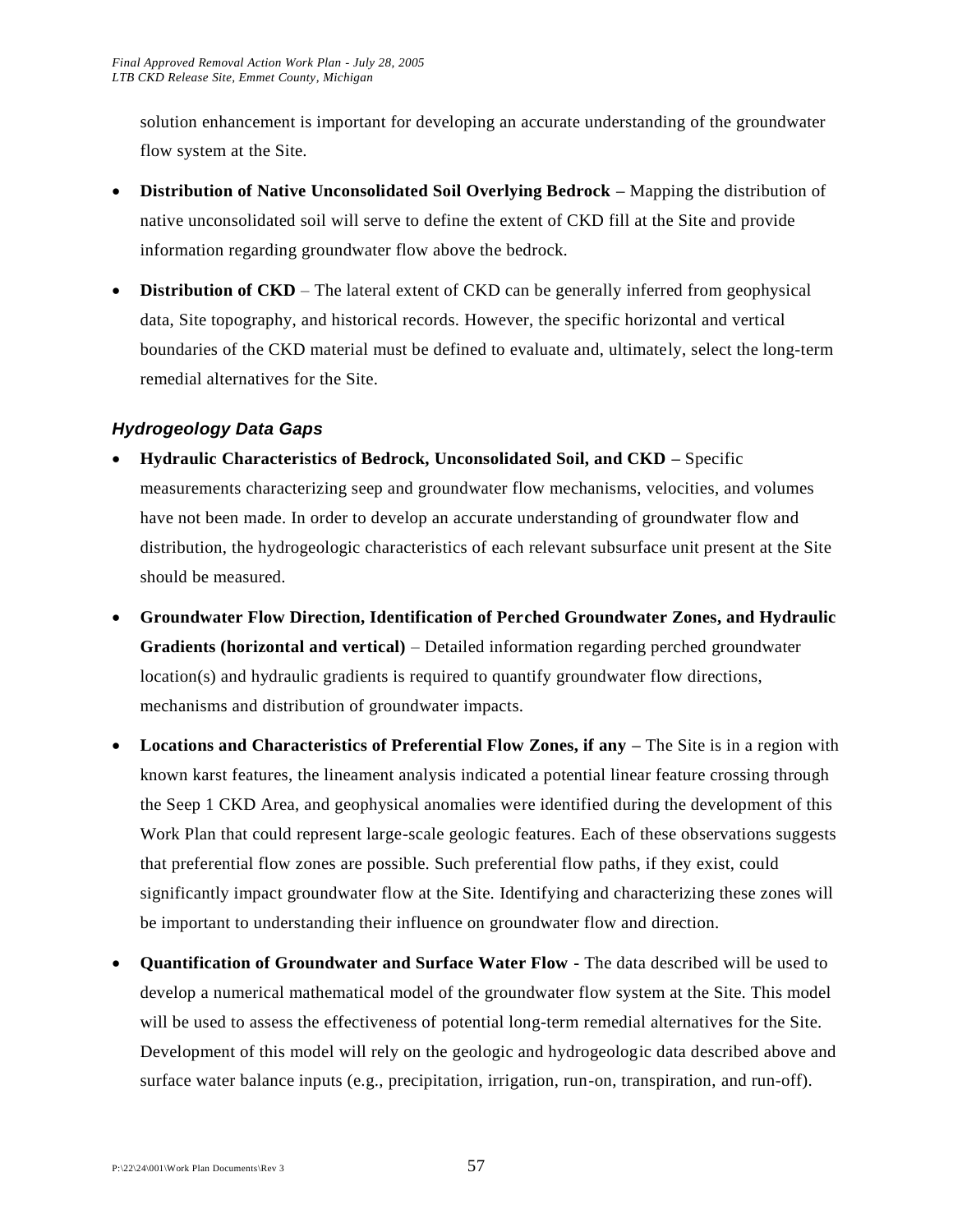#### *Water Quality Data Gaps*

 **Groundwater Quality/Geochemistry** – Groundwater samples were collected at the Site between 1995 and 1996 from a limited number of wells (Table 2-1) (NTH, 1995). No groundwater samples have been collected or analyzed since that time. Water quality data, including geochemistry data and groundwater flow data, are needed to evaluate long-term remedial alternatives for the Site. Information for evaluating the groundwater or soil buffer capacity, potential mobilization of metals, or scaling/plugging that might occur in treatment system equipment.

# **5.1 Mobilization and Demobilization**

# **5.1.1 Field Support, Equipment, Supplies, Facilities**

The investigation program described in this RA Work Plan will include up to 4 drill rigs operating at the Site at any given time, plus the potential for 2 additional crews conducting down-hole geophysical testing and aquifer testing.

During drilling activities, an experienced Barr geologist will be present at each drilling location to provide oversight and conduct geologic logging. An experienced environmental technician or geologist will also be present at each drilling location during geophysical logging and aquifer testing.

In addition to the Barr staff collecting data at each of the drilling or geophysical/aquifer testing locations, Barr will have a dedicated field superintendent for the project. The field superintendent will be responsible for leading and coordinating the day-to-day field activities and resources (including Barr staff and subcontractors) and will coordinate the collection and transfer of Site data on a daily basis. It is anticipated that either the field superintendent and/or project manager will be at the Site during all Site drilling activities.

Barr will mobilize the majority of the testing and analytical equipment used by on-Site staff (e.g., pH/conductivity meters, pressure transducers, data loggers, cell phones) from in-house equipment supplies. Pumps used for aquifer testing will be supplied by the drilling subcontractor. The downhole geophysical logging equipment will be supplied by the geophysics subcontractor. Drillingrelated supplies will be mobilized to the Site by the drilling subcontractor.

The drilling contractor will operate a secured lay-down area for the storage and staging of equipment and supplies, and for the temporary storage of investigation-derived waste (IDW) prior to removal from the Site. It is anticipated that the secured lay-down area will be at the East CKD Area.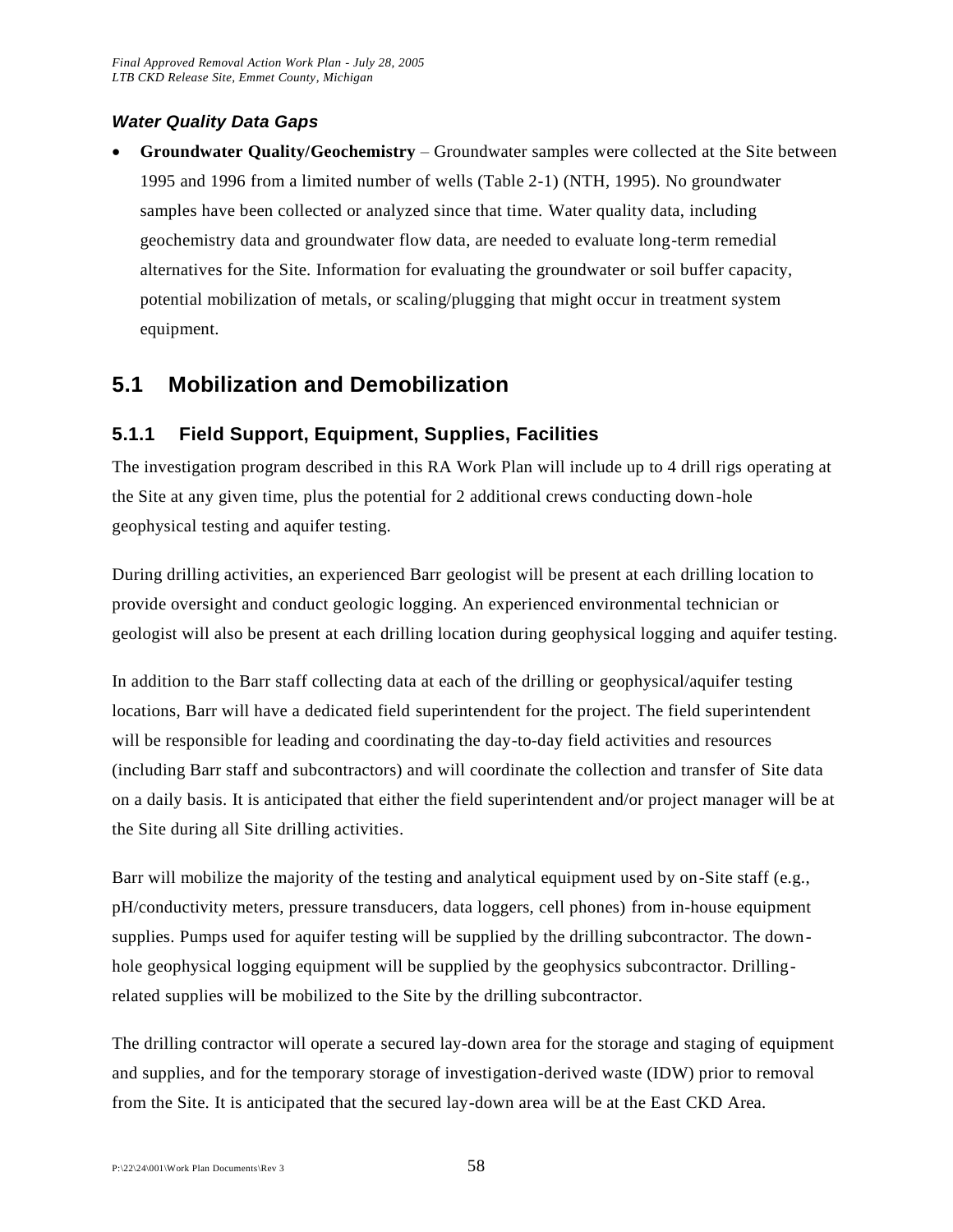Barr will operate a Project Field Office located at the secured East CKD Area. The Project Field Office will be supplied with working office space and with telecommunications equipment (telephone, fax, and high-speed internet).

Prior to the start of drilling, a utility clearance will be conducted. Public utilities will be cleared using the MISS DIG system, the State of Michigan one-call system. Private utilities in the Investigation areas include golf course sprinkler piping and wiring. Barr understands that the golf course sprinkler pipes are made of plastic. The sprinklers are reportedly connected to a timer via wires that follow the sprinkler water pipes. An attempt to identify the paths of the water pipes will be made, either by having a private utility locator place an electric signal on each of the wires coming from the timer and then tracing the signal, or by other methods available to the utility locator. For boring locations in the vicinity of utility corridors (i.e. within 20 feet of roadways), soil vacuum utility locating techniques will be attempted to locate those utilities. If site conditions preclude the use of the soil vacuum techniques, a hand-auger or hand-probe will be used to supplement the MISS DIG locating system.

Care will be taken to minimize surface disturbance during the drilling program. Precautions will include setting aside sections of turf at sampling locations that will be replaced upon completion of work at that location, containerizing any drilling cuttings or purge water, and, if needed placing mats, timbers, planks, or other materials to minimize disturbance to the ground surface by the drilling equipment. Site restoration will be done upon completion of the drilling activities.

# **5.2 Field Investigation**

Field investigation activities will be performed according to the standard procedures presented in the QAPP (Barr, 2005b), as approved by U.S. EPA. The Investigation will adhere to the requirements of Barr's Quality Management Plan (QMP) (Barr, 2003). Down-hole tools will be decontaminated between holes according to the procedures described in the QAPP (Barr, 2005b). Decontamination fluids will be containerized and managed as Investigation Derived Waste (IDW) as discussed in Section 5.2.9.

Samples will be described in the field by a qualified geologist or geological engineer. Non-CKD unconsolidated materials will be described according to ASTM D2488, and CKD will be described according to the standard procedure described in the QAPP (Barr, 2005b).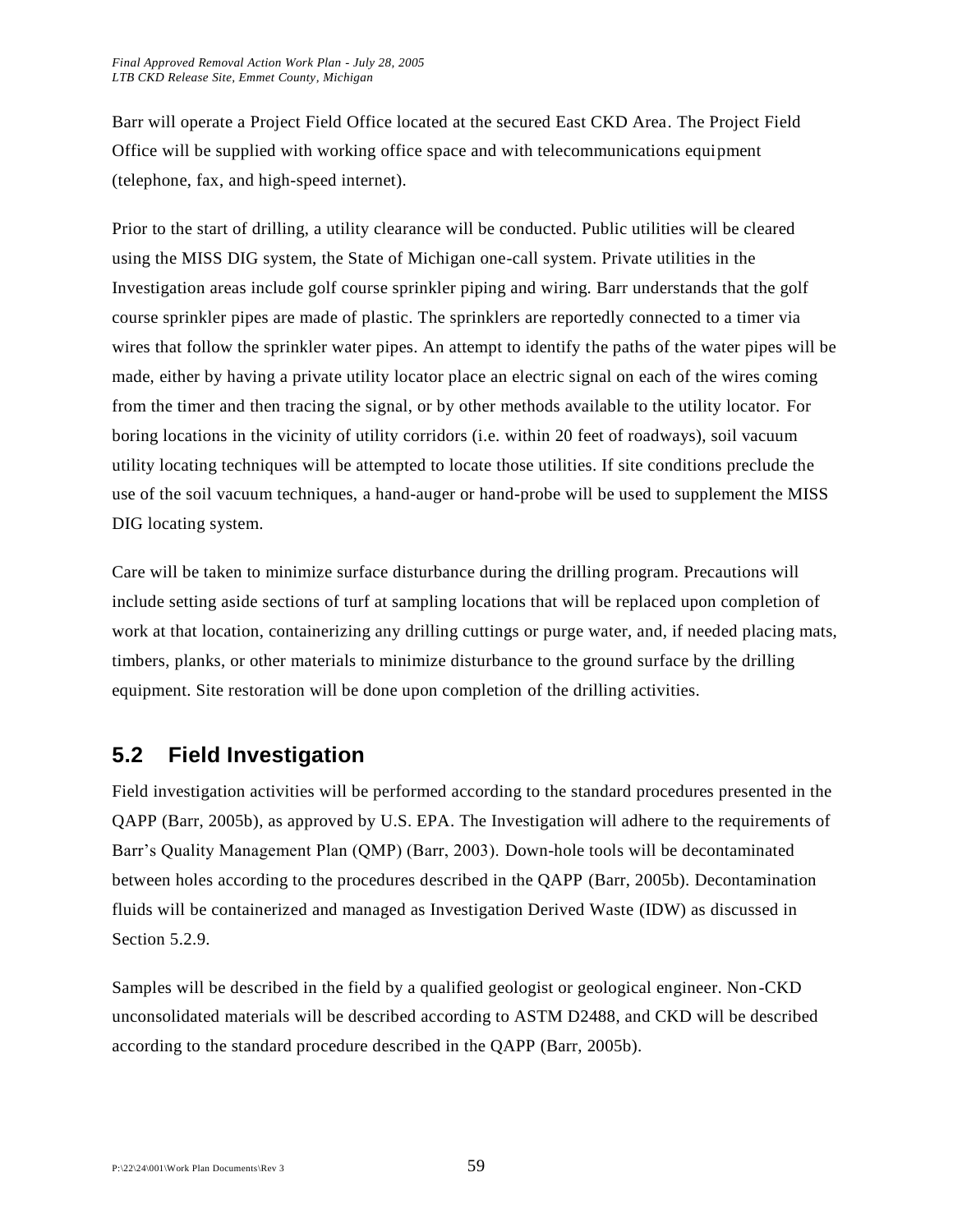# **5.2.1 Topographical Surveys**

Aerial photogrammetric methods have been used to obtain a topographic map of the Site and sufficient area around the Site to facilitate investigation of potential Site impacts and design of potential remedies. The mapping was completed in accordance with national map standards and shows spot elevations and surface elevation contours, buildings, roads, vegetation area limits, water bodies, and other significant Site features visible from aerial photography. Mapping was completed based on the state plane coordinate system (NAD 83) and mean sea level (MSL) vertical datum (NAVD 88) at a scale suitable for the intended uses. The survey was flown on April 5, 2005, while the control survey was completed in the fall of 2004. The RA Work Plan figures have been revised to include the more recent aerial imagery and topographic contours.

Boring, water sampling, and water measurement locations will be surveyed using a Trimble Pro-XRS backpack GPS system. This is a mapping-grade GPS receiver capable of sub-one meter accuracy. Ground surface elevations and top-of-well-casing elevations will be surveyed using traditional rod and level survey methods.

Ground surface and groundwater level measuring-point elevations for each boring will be surveyed relative to a government-established vertical control monument (e.g. USGS, Michigan DOT). If an established benchmark cannot be identified near the Site, a permanent benchmark will be set. The ground surface elevation at each boring location will be surveyed to the nearest 0.1 foot, and the groundwater elevation measuring point will be surveyed to the nearest 0.01 foot. After wells are installed, the ground surface and top-of-casing elevations will be surveyed relative to the Site benchmark to the closest 0.1 foot and 0.01 foot, respectively. For all Site wells, the groundwater elevation measuring point will be the top of casing on the north side of the well.

# **5.2.2 Water Temperature Mapping of Seeps and Shoreline**

During certain times of the year, groundwater may be warmer than surface water into which it discharges. This may be particularly true in the early spring just after ice-out, when surface water is still very cold. Water temperature mapping may be able to identify preferred subsurface water discharge zones. Depending on conditions in the surface water body, the discharging groundwater may mix rapidly with the surface water which may, in return, reduce the chances of identifying or detecting preferred zones of groundwater discharge.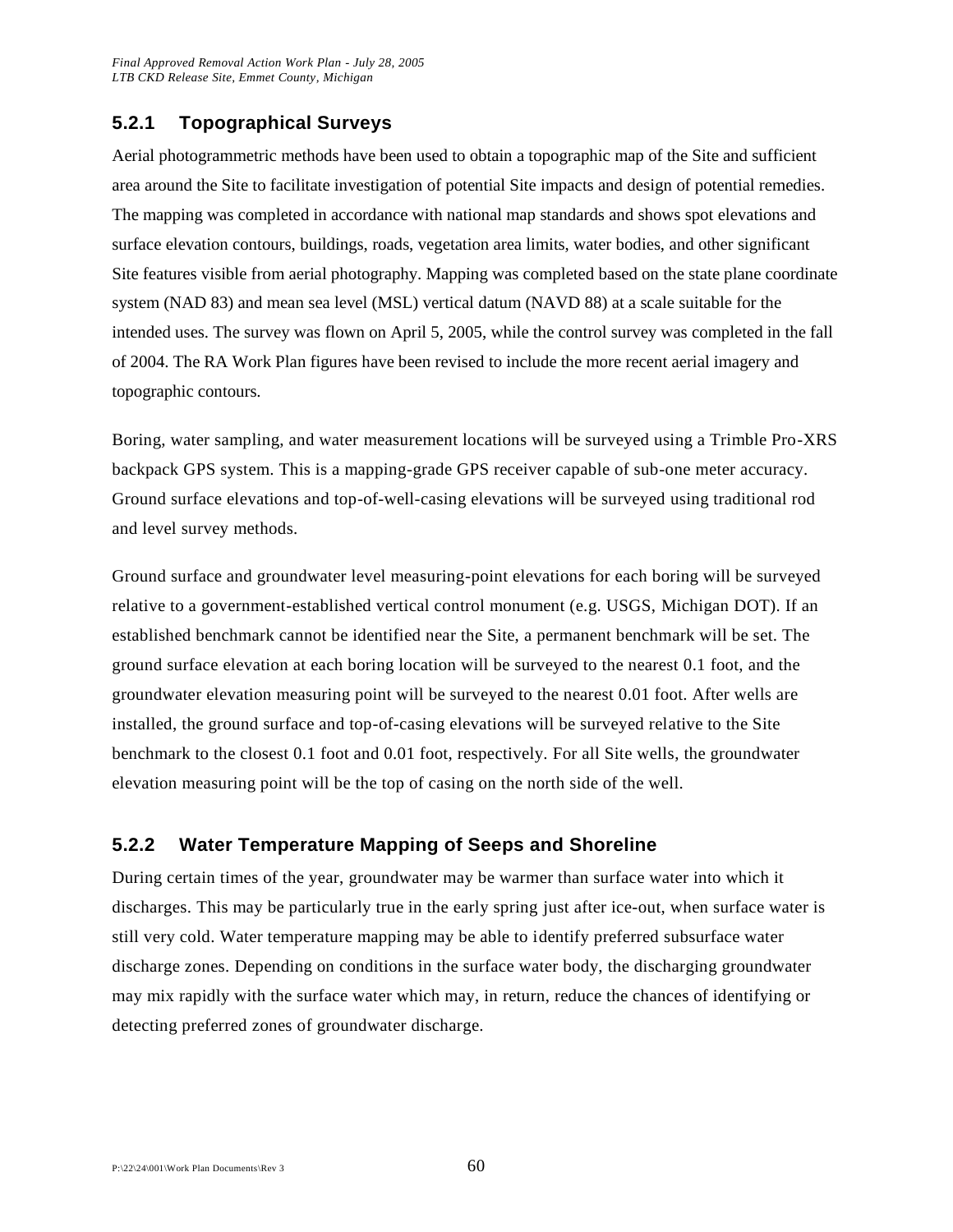#### **5.2.2.1 Aerial Survey**

An aerial thermometry survey was performed in an attempt to identify any preferred zones of subsurface water discharge to Lake Michigan. This aerial survey included infrared and visual imagery of the near shore lake areas in the vicinity of the Site (including the Seep 1 Area, Seep 2 Area, West CKD Area, and East CKD Area). Flying the survey immediately after ice-out in the spring provides the best opportunity to obtain useful information from the survey. The later in the spring the survey is flown, the less likely that useful information on any preferred subsurface water discharge zones will be obtained. The contractor who completed the survey, ArgonST, flew the survey at night to minimize potential reflected heat interferences from the limestone outcrops and cobble beaches that may mask any groundwater discharge related temperature differences.

This aerial survey was intended to provide additional information on the subsurface water and surface water interaction in the vicinity of the CKD disposal areas. The presence or absence of preferred subsurface water discharge zones could affect the design of the ultimate long-term remedial alternatives implemented at the CKD disposal areas. This survey did not prove to be very useful in detecting the presence of groundwater flow into Lake Michigan. A copy of the survey results is included in Appendix A. A report will be prepared and submitted to U.S. EPA by September 1, 2005 discussing CMS' and its consultant's interpretation of the aerial thermometry survey results. Included within this report CMS shall provide discussion of the reasons why the aerial thermometry survey was not effective. Based on U.S. EPA's review of this report, additional thermometry may be required to identify potential preferred subsurface water discharge zones.

#### **5.2.2.2 Manual Mapping**

Direct measurement of near-shore lake water temperature was conducted as part of the targeted shoreline survey approved by the U.S. EPA in a letter dated May 2, 2005. These data are included in Appendix A. A YSI Model 556 MPS Water Quality Monitoring System was used for the measurements. Manual mapping of near-shore lake water temperature will be conducted during the additional lakeshore survey events (Section 5.2.6.2). Additional monitoring events shall be conducted in September and November 2005 and April and June 2006. At each monitoring location, the temperature measurement will be plotted in conjunction with the geographic coordinates to generate ArcView Shapefiles illustrating the near-shore lake water's temperature gradients.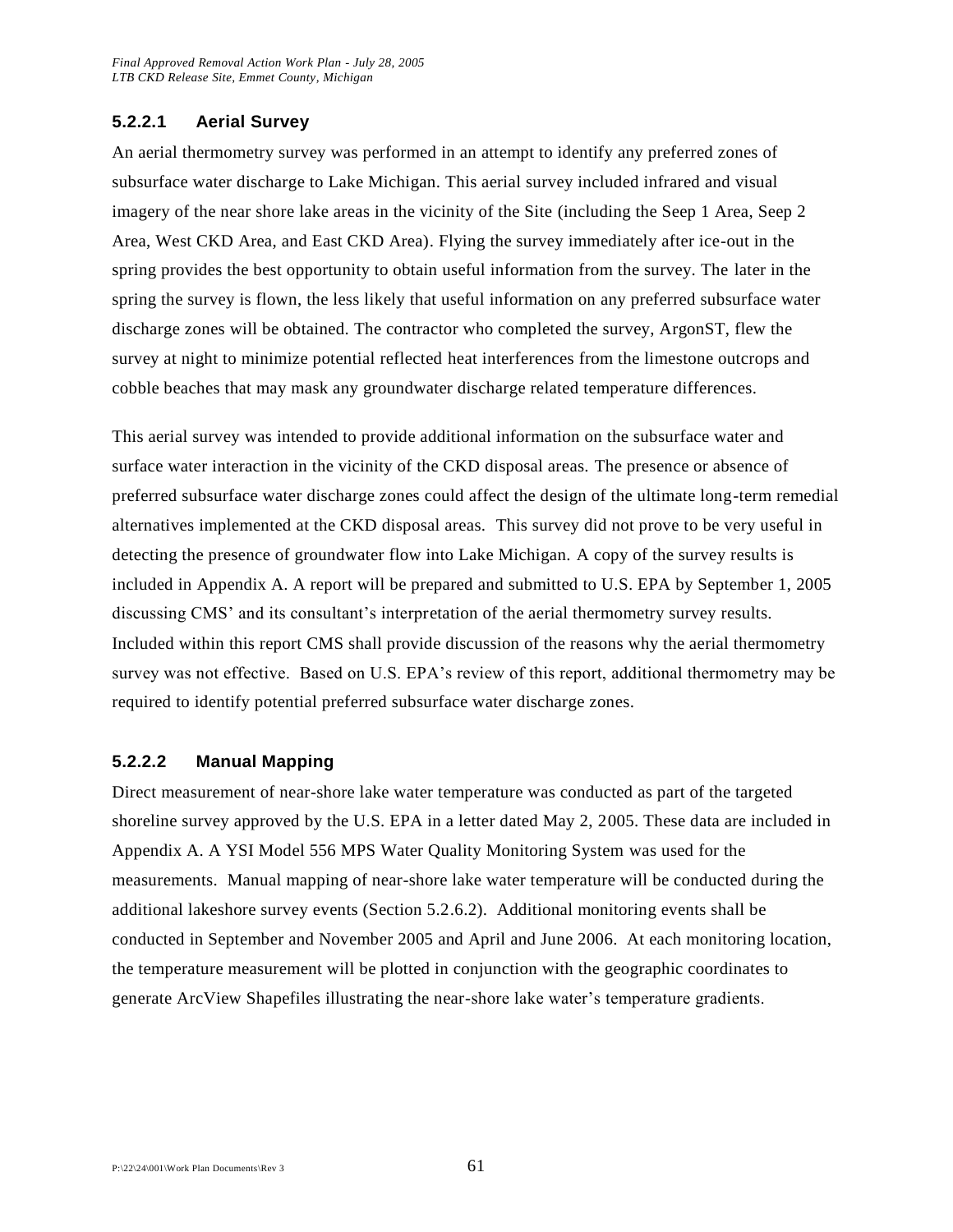# **5.2.3 Extent and Characterization of CKD Piles**

Borings will be used to characterize the unconsolidated material, including CKD. Borings to characterize the unconsolidated material and confirm the elevation of the bedrock surface will be advanced using direct-push drilling methods with continuous sampling. In the event that direct-push drilling is not feasible due to subsurface obstructions above the bedrock surface, the borings will be advanced using rotary (i.e., hollow-stem auger or tricone bit) or rotasonic drilling methods.

Borings will be designated with a number using the following format: BX0yy. In this numbering scheme, B indicates that it is a boring; X will identify the area as follows:  $1 =$ Seep 1 CKD Area, 2=Seep 2 CKD Area, 3=West CKD Area, and 4=East CKD Area; and yy refers to sequential borehole number in each investigation area.

#### **5.2.3.1 West CKD Area**

The 20 boring locations proposed for the West CKD Area are shown on Figure 5-4. Borings B3001 through B3011 will be advanced to the top of bedrock using direct-push drilling methods. In general, the objectives of borings B3001 through B3011 are to determine the nature and thickness of unconsolidated materials above the bedrock, to confirm the elevation of the bedrock surface, and to determine the moisture content in the unconsolidated materials. Location coordinates for each boring and the objective(s) for each boring are shown in Table 5-6. Anticipated depths of each boring are shown in Table 5-7.

#### **5.2.3.2 Seep 2 CKD Area**

The 52 boring locations proposed for the Seep 2 CKD Area are shown on Figure 5-3. Borings B2001 through B2017 will be advanced to the top of bedrock using direct-push drilling methods. In general, the objectives of borings B2001 through B2017 are to determine the nature and thickness of unconsolidated materials above the bedrock, confirm the elevation of the bedrock surface, and determine the moisture content in the unconsolidated materials. Location coordinates for each boring and the objective(s) for each boring are shown in Table 5-4. Anticipated depths of each boring are shown in Table 5-5.

#### **5.2.3.3 Seep 1 CKD Area**

Borings are planned for the Seep 1 CKD Area at 33 locations as shown on Figure 5-2. In general, the objectives of borings B1001 through B1012 are to determine the nature and thickness of unconsolidated materials above the bedrock, confirm the elevation of the bedrock surface, and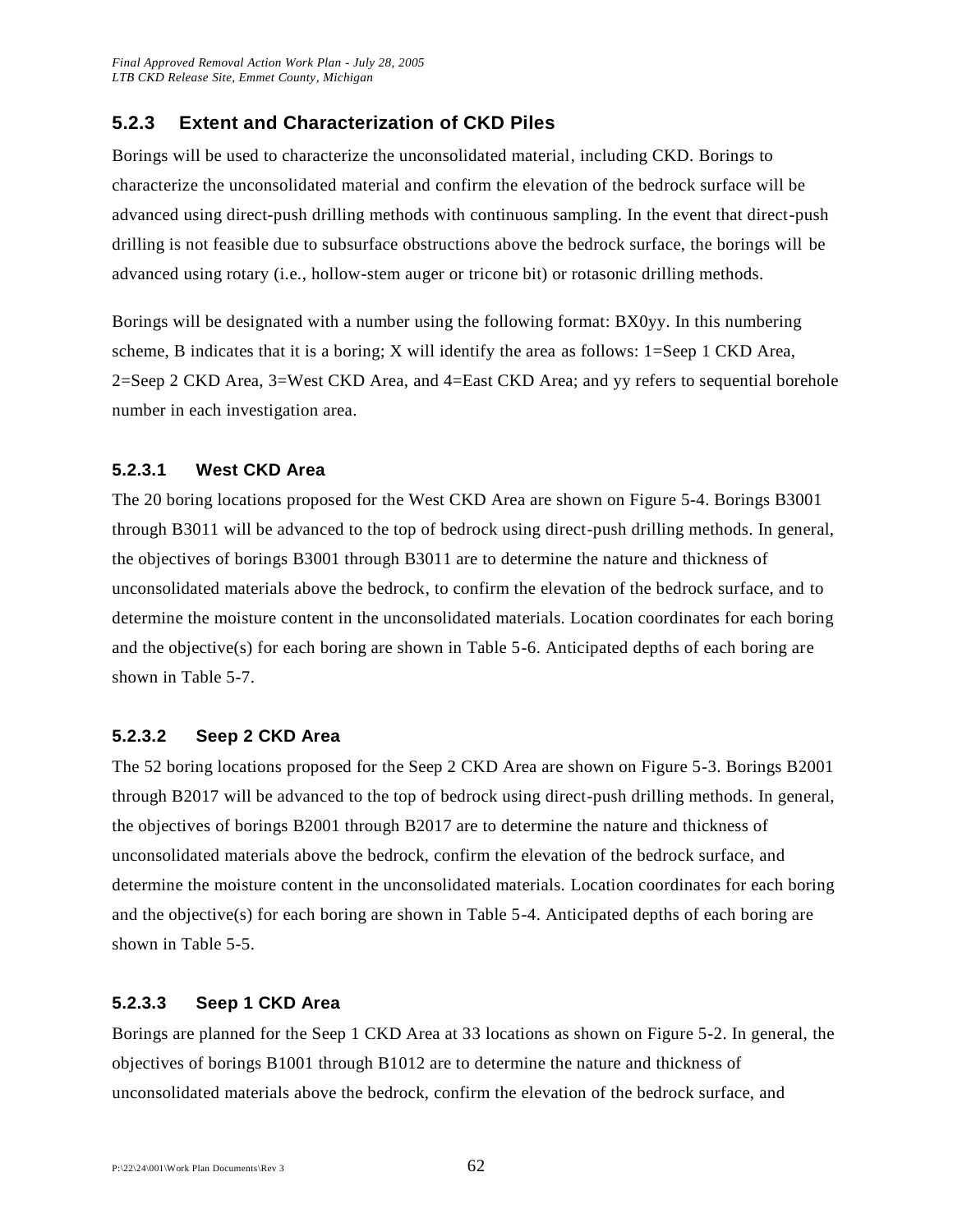determine the moisture content in the unconsolidated media. Location coordinates for each boring and the objective(s) for each boring are shown in Table 5-2.

Borings B1001 through B1012 will be advanced to the top of bedrock using direct-push drilling methods. The depth to bedrock at each boring location has been estimated using the surface elevations in the Seep 1 CKD Area and the top elevation of competent bedrock interpreted from the results of the geophysical surveys. Depths of borings B1001 through B1012 (i.e., the estimated depth to bedrock at each planned location) are shown in Table 5-3.

### **5.2.3.4 East CKD Area**

The 23 boring locations in the East CKD Area are shown on Figure 5-5. Borings B4001 through B4015 will be advanced to the top of bedrock using direct-push drilling methods. In general, the objectives of borings B4001 through B4015 are to determine the nature and thickness of unconsolidated materials above the bedrock, confirm the elevation of the bedrock surface, and determine the moisture content in the unconsolidated media. Location coordinates for each boring and the objective(s) for each boring are shown in Table 5-8. Anticipated depths of each boring are shown in Table 5-9.

# **5.2.4 Hydrogeological Investigations**

Borings and monitoring wells will be installed at selected locations to obtain information on groundwater elevations. In order to evaluate vertical as well as horizontal hydraulic gradients and potential vertical differences in water geochemistry, monitoring well nests will be installed. It is anticipated that each well nest will consist of a water table well and up to three deeper wells. In general, monitoring well nests in each CKD disposal area will be located upgradient of the CKD, within the footprint of the CKD, and downgradient of the CKD. Screened intervals for each monitoring well nest will be determined, based on the results of the vertical profiling, as follows:

- 1. One screened interval will be placed at a depth to transect the water table.
- 2. One screened interval will be placed at a depth where the pH is <9.0. It is possible that a pH<9.0 cannot be attained in wells installed in the CKD piles and downgradient of the piles. In this event, consultation with a U.S. EPA geologist will be conducted to select the screened interval.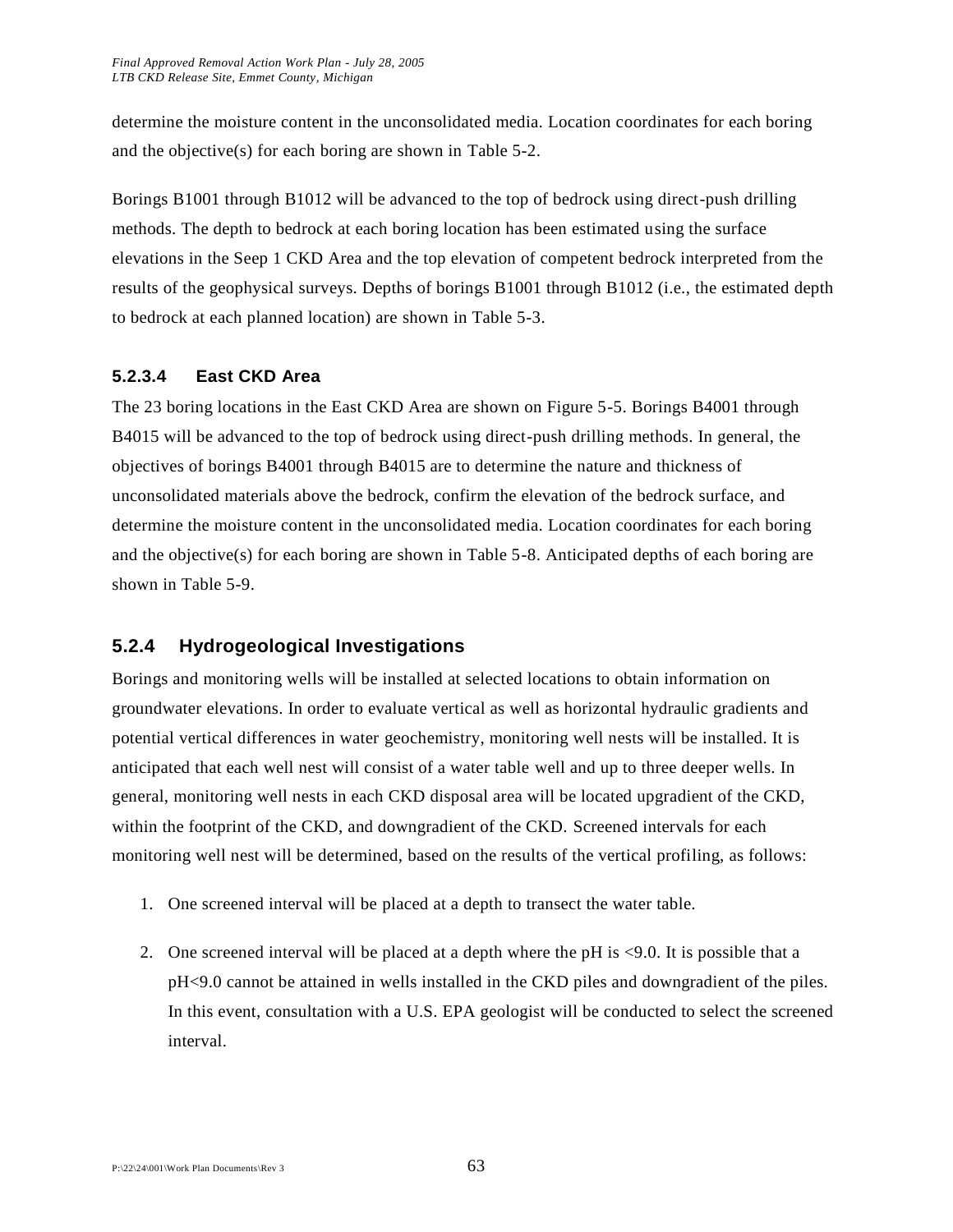- 3. One screened interval will be placed at a depth where the highest pH is recorded based upon the vertical aquifer sampling.
- 4. The two additional screened intervals will be placed within zones exhibiting  $pH > 9.0$ . The screened intervals will be placed at depths to screen the two intervals within the borehole exhibiting the highest groundwater yields.
- 5. In the event that during the vertical aquifer sampling, pH readings are < 9.0, then one screened interval will be placed at the water table, one screened interval will be placed at the depth where the highest pH is recorded, and the remaining two screened intervals will be placed in the zones exhibiting the two highest groundwater yields.

If screened intervals cannot be selected based upon the criteria described above, consultation with a U.S. EPA geologist will be necessary to select the screened intervals for the monitoring well nest.

These permanent monitoring wells will be the only mechanism used to collect groundwater samples for low level mercury analysis. Upon receiving analytical data that exceeds the GSI criteria for mercury (1.3 ng/L) or the established background concentration for mercury in groundwater at the Site, additional monitoring wells will be proposed for installation to the U.S. EPA and the MDEQ in an effort to vertically and horizontally define the extent of mercury in the groundwater. The low level mercury sampling methods and approach to monitoring the GSI will be consistent with the MDEQ RRD Operational Memorandum No. 2, specifically Attachment 7 Low Level Mercury Sampling Specifications.

The monitoring wells will be installed in boreholes and bedrock corings drilled using either rotary (i.e., hollow-stem auger or tricone bit) or rotasonic methods, depending on their location and depth.

If the water table is in the unconsolidated material, the water table well will be constructed of 2-inchdiameter PVC riser pipe and a 2-inch-diameter PVC screen (no. 10 slot or other appropriate slot size). The deeper wells will be completed with 2-inch-diameter PVC riser pipe and either open-hole construction or 2-inch-diameter PVC screen (no. 10 slot or other appropriate slot size) depending on the conditions encountered during drilling of nearby borings. Stainless-steel well materials will be used if it is determined that PVC materials are not structurally adequate for deep wells. All wellheads will be completed as flush mounts.

In order to obtain representative groundwater hydrologic information and water quality samples, monitoring wells (both new and existing wells) will be developed prior to analytical sampling. Wells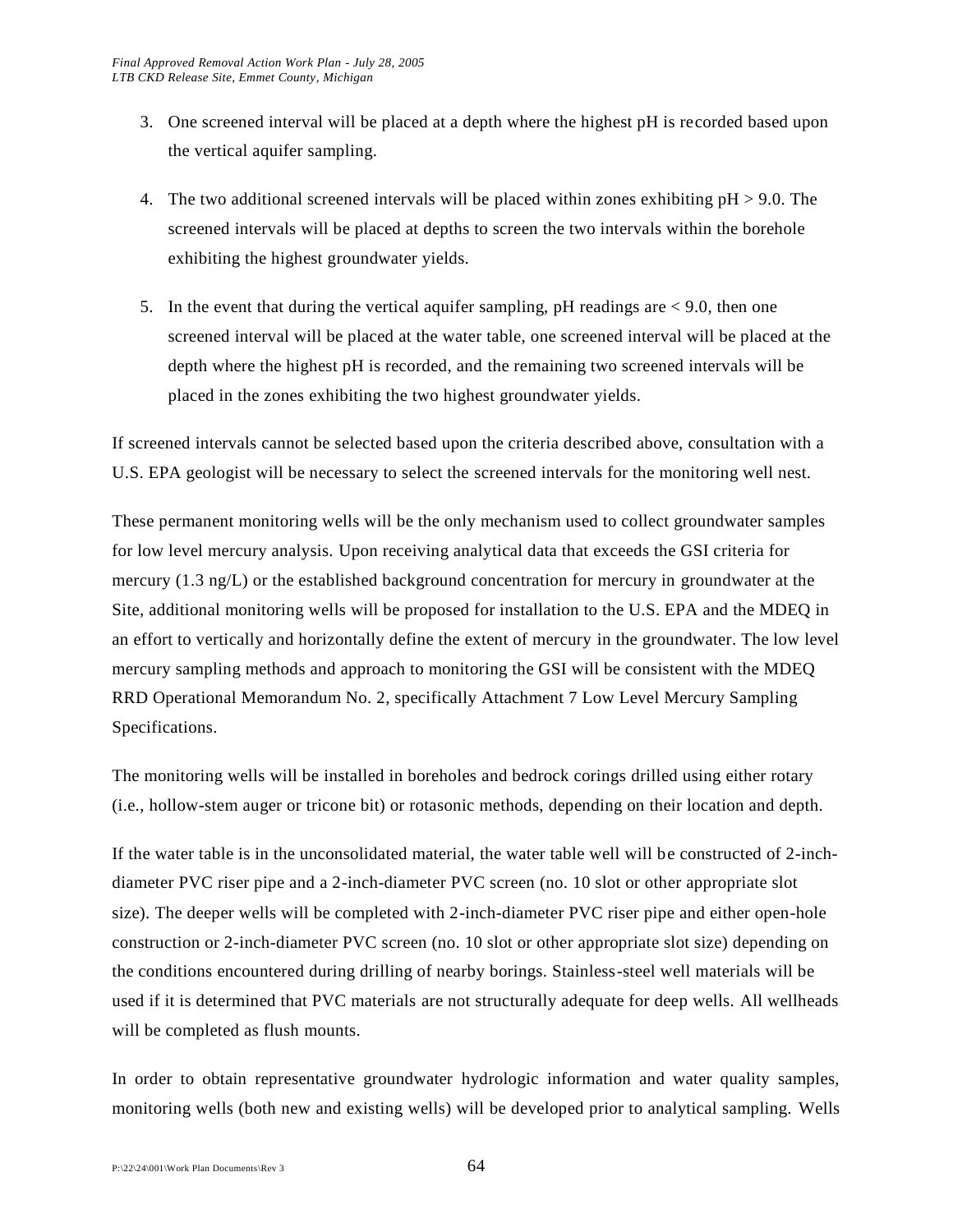will be developed via bailing or pumping and surging techniques according to the applicable procedures contained in Appendix E. Appendix E contains Barr Standard Operating Procedures for Developing Monitoring Wells and associated references. Monitoring wells will be developed to remove sediment and establish hydraulic connection to the aquifer. A minimum of three well volumes will be removed from the well. If it is determined that any drilling fluids have been lost during the drilling process, an additional volume of water equal to three times the amount of fluid lost will also be removed from the well. After removing the third well volume, readings for pH, temperature, specific conductance, and turbidity will be recorded. Well development will continue until these readings stabilize for two consecutive well volumes  $(\pm 0.1$  units for pH,  $\pm 10$  percent for specific conductance,  $\pm$  1EC for temperature, and  $\pm$ 10 percent for turbidity).

Borings will be designated with a number using the following format: BX0yy. In this numbering scheme, B indicates that it is a boring; X will identify the area as follows: 1=Seep 1 CKD Area, 2=Seep 2 CKD Area, 3=West CKD Area, and 4=East CKD Area; and yy refers to sequential borehole number in each investigation area.

New monitoring wells will be designated as follows: WX1yy for water table wells, WX2yy for wells monitoring the first bedrock flow zone below the open interval of the adjacent water table well, WX3yy for wells monitoring the next deepest bedrock flow zone at the each location, and WX4yy for wells monitoring a third (and the deepest) bedrock flow zone at each location. In this numbering scheme, W indicates that it is a monitoring well and X will identify the area as follows: 1=Seep 1 CKD Area, 2=Seep 2 CKD Area, 3=West CKD Area, and 4=East CKD Area. In the well identifiers, yy refers to the sequential location number for each CKD area. For example, wells in the first well nest in the Seep 1 CKD Area will have the following numbers: W1101, W1201, W1301, and W1401.

#### **5.2.4.1 Unconsolidated Materials**

#### *West CKD Area*

The 20 boring locations in the West CKD Area are shown on Figure 5-4. Borings B3001 through B3011 will be advanced to the top of bedrock using direct-push drilling methods. Borings B3012 through B3020 will be advanced into the bedrock using rotasonic drilling methods. Location coordinates for each boring and the objective(s) for each boring are shown in Table 5-6. Anticipated depths of each boring are shown in Table 5-7.

In addition, during the expedited shoreline survey conducted in May and June 2005, a 220 foot wide area with elevated pH readings east of the West-unnamed creek was identified. The specific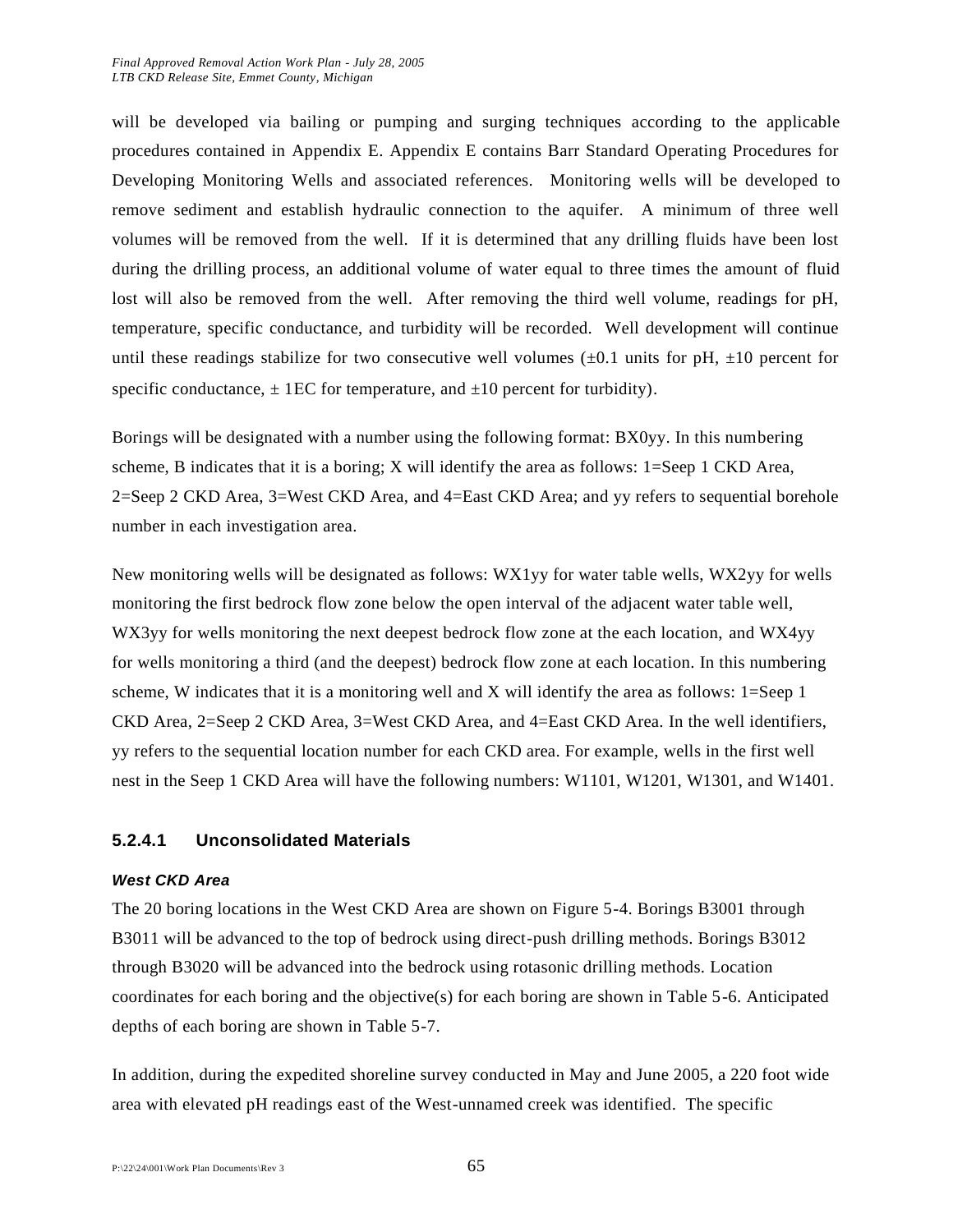conductivity readings observed in this area were lower than the readings observed directly offshore of the West CKD Area. However, these readings appear to be within the similar range of specific conductivity readings observed off-shore from the East CKD Area. CMS will either conduct intrusive investigative activities (in both unconsolidated materials and bedrock), as set forth in this section, along the shoreline and upgradient of this 220 foot wide area east of the West unnamed creek, or will provide the U.S. EPA with additional data to demonstrate that the elevated pH readings observed during the targeted shoreline survey are not associated with CKD leachate.

Monitoring wells are planned at locations that are interpreted to be within the footprint of the CKD and downgradient of the CKD. Preliminary locations for well nests within the footprint of the CKD are at the locations of borings B3014 and B3015. Preliminary locations for downgradient well nests include the locations of borings B3016, B3018, and B3019. The results of the geophysical surveys and the preliminary conceptual model for the West CKD Area suggest that these locations are appropriate for monitoring CKD leachate beneath and downgradient of the CKD. It is anticipated that a water table well will be installed at each of these locations and additional, deeper wells will be constructed based on the results of the drilling and borehole logging/testing activities described above. The final number and locations of monitoring wells within the CKD footprint and downgradient of the CKD will be determined based on data collected during the drilling program.

#### *Seep 2 CKD Area*

The 52 boring locations in the Seep 2 CKD Area are shown on Figure 5-3. Borings B2001 through B2017 will be advanced to the top of bedrock using direct-push drilling methods. Borings B2018 through B2052 will be advanced using rotasonic drilling methods. Location coordinates for each boring and the objective(s) for each boring are shown in Table 5-4.

Monitoring wells are also planned at locations that are interpreted to be within the footprint of the CKD and downgradient of the CKD. Preliminary locations for well nests within the footprint of the CKD are at the locations of borings B2019, B2020, and B2025. Preliminary locations for downgradient well nests include the locations of borings B2030, B2035, B2038, B2041, B2047, and B2050. It is anticipated that a water table well that is open at or near the bedrock surface will be installed at each of these locations and additional, deeper wells will be constructed based on the results of the drilling and borehole logging/testing activities described above. In addition, water table monitoring wells will be installed at B2045, B2046, B2048, B2049, B2051, and B2052. The results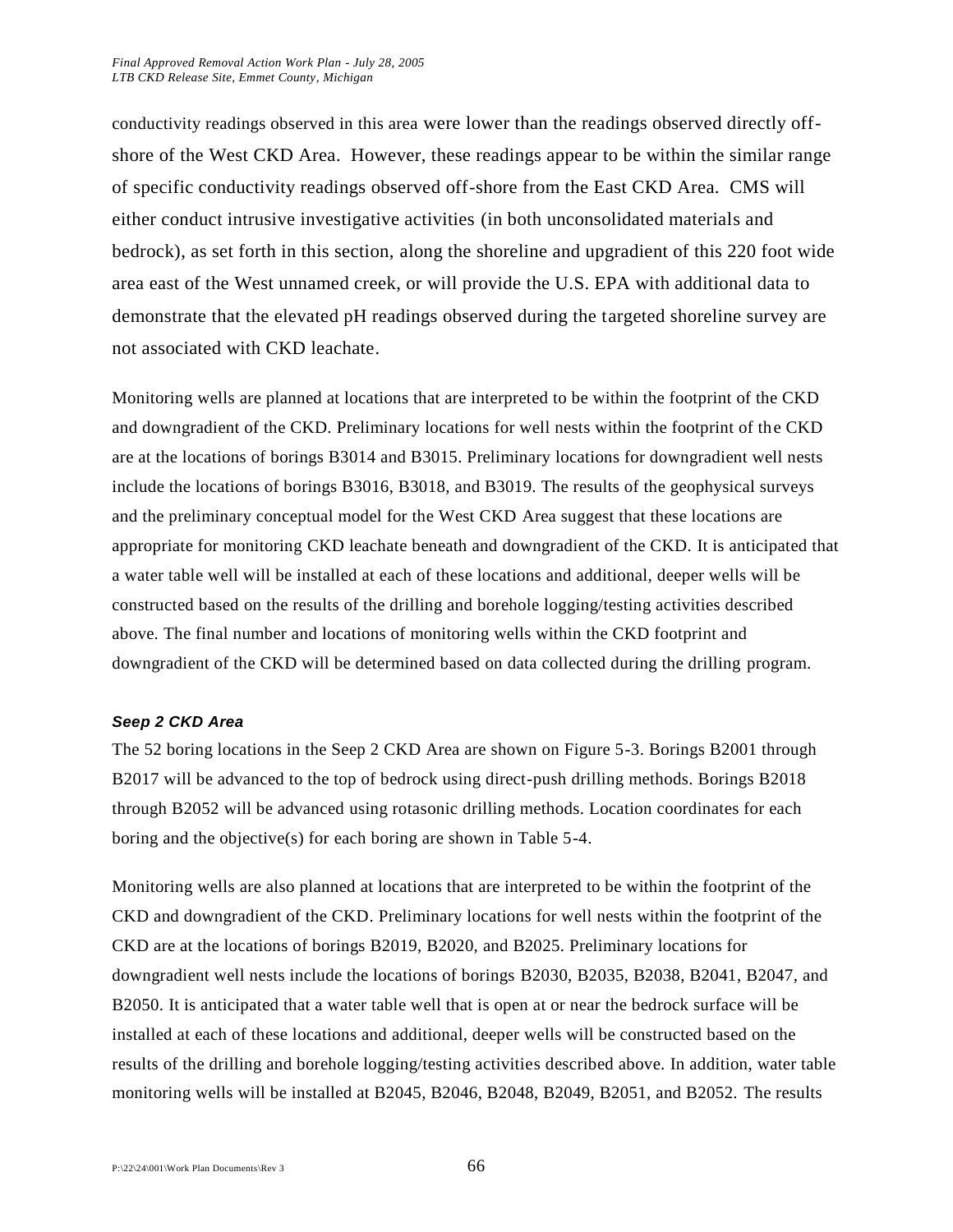of the geophysical surveys and the preliminary conceptual model for the Seep 2 CKD Area suggest that these locations are appropriate for monitoring leachate within the CKD footprint and downgradient of the CKD. The final number and locations of monitoring wells within the CKD footprint and downgradient of the CKD will be determined based on data collected during the drilling program.

#### *Seep 1 CKD Area*

Borings are planned for the Seep 1 CKD Area at 33 locations as shown on Figure 5-2. Borings B1001 through B1012 will be advanced to the top of bedrock using direct-push drilling methods. Borings B1013 through B1033 will be advanced into the bedrock using rotasonic drilling methods. Depths of borings B1001 through B1033 (i.e., the estimated depth to bedrock at each planned location) are shown in Table 5-3. The rationale for the installation of each boring and the approximate coordinates are summarized in Table 5-2.

Monitoring wells are also planned within the footprint of the CKD and downgradient of the CKD. Preliminary locations for well nests within the footprint of the CKD are at the locations of borings B1021, B1022, B1024, and B1016. Preliminary locations for downgradient well nests include the locations of borings B1013, B1014, B1031, and B1032. The results of the geophysical surveys and the preliminary conceptual model for the Seep 1 CKD Area suggest that these locations are appropriate for monitoring CKD leachate within the footprint of the CKD and downgradient of the CKD. The final number and locations of monitoring wells within the CKD footprint and downgradient of the CKD will be determined based on data collected during the drilling program.

#### *East CKD Area*

The 23 boring locations in the East CKD Area are shown on Figure 5-5. Borings B4001 through B4015 will be advanced to the top of bedrock using direct-push drilling methods. Borings B4016 through B4023 will be advanced into the bedrock using rotasonic drilling methods. Location coordinates for each boring and the objective(s) for each boring are shown in Table 5-8. Anticipated depths of each boring are shown in Table 5-9.

Monitoring wells are also planned at locations that are interpreted to be within the footprint of the CKD and downgradient of the CKD. Preliminary locations for well nests within the footprint of the CKD are at the locations of borings B4016 and B4020. Preliminary locations for downgradient well nests include the locations of borings B4017, B4018, B4022, and B4023. The results of the geophysical surveys and the preliminary conceptual model for the East CKD Area suggest that these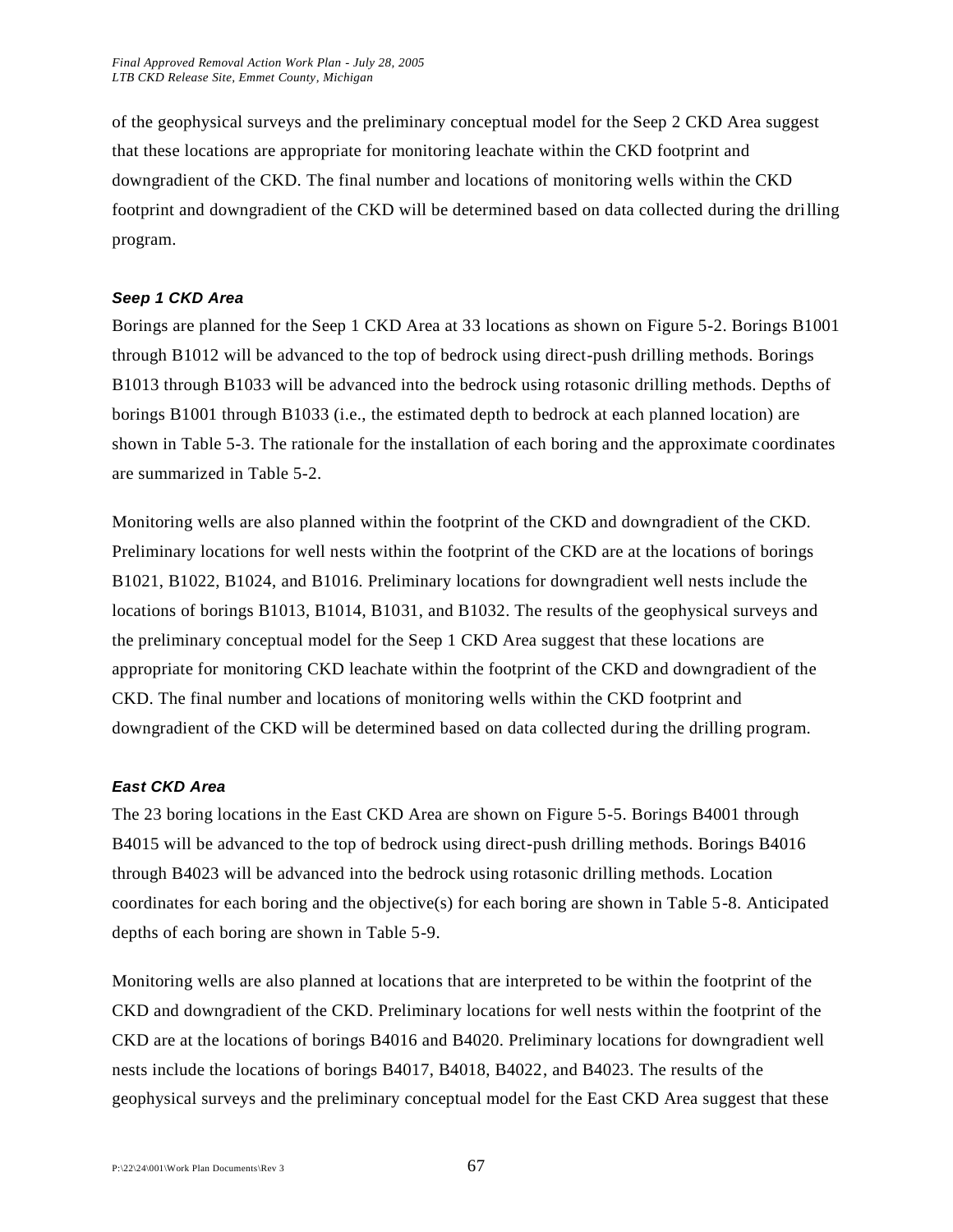locations are appropriate for monitoring CKD leachate beneath and downgradient of the CKD. As with the upgradient well nest, it is anticipated that a water table well will be installed at each of these locations and additional, deeper wells will be constructed based on the results of the drilling and borehole logging/testing activities described above. The final number and locations of monitoring wells within the CKD footprint and downgradient of the CKD will be determined based on data collected during the drilling program.

#### *Background*

At the West CKD Area, Borings B3012, B3013, and B3020 will be drilled at locations on golf course property interpreted to be outside and upgradient of the area in which CKD is present. An upgradient monitoring well nest will be installed at the location of boring B3020. It is anticipated that the water table at this location will be above the bedrock surface. This well nest will consist of a water table well and up to three deeper wells.

Borings B2042 and B2044 will be drilled at the Seep 2 CKD Area at locations interpreted to be outside the area in which CKD is present. Boring B2043 will be drilled at a location south of the golf course property that is upslope of the CKD and is interpreted as being upgradient of the CKD as well. Two upgradient monitoring well nests are planned at the Seep 2 CKD Area at the locations of borings B2043 and B2044. It is anticipated that the water table at these locations will be at or near the bedrock surface. The well nests will consist of a water table well and up to three deeper wells. Existing monitoring well OW-5 is proposed as the water table well for the well nest at boring B2044. Prior to using OW-5, or any other pre-existing (i.e. installed before 2005) monitoring well, within the groundwater monitoring network at this site, the well will first be re-developed following the procedures provided within Appendix E and its functionality evaluated prior to its incorporation. The open intervals of the deeper wells in the nests will be determined based on observations made during the drilling of borings B2043 and B2044 and the results of the borehole geophysical logging of these holes.

At the Seep 1 CKD Area, borings B1025, B1026, B1027, B1029, and B1033 (Figure 5-2) will be drilled at locations interpreted to be outside the area in which CKD is present. Borings B1030 and B1033 (Figure 5-2) will be drilled south (upgradient) of the golf course property. Two upgradient monitoring well nests are planned for the Seep 1 CKD Area at the locations of borings B1030 and B1033. It is anticipated that the water table at this location will be at or near the bedrock surface. This well nest will consist of a water table well and up to three deeper wells. The open intervals of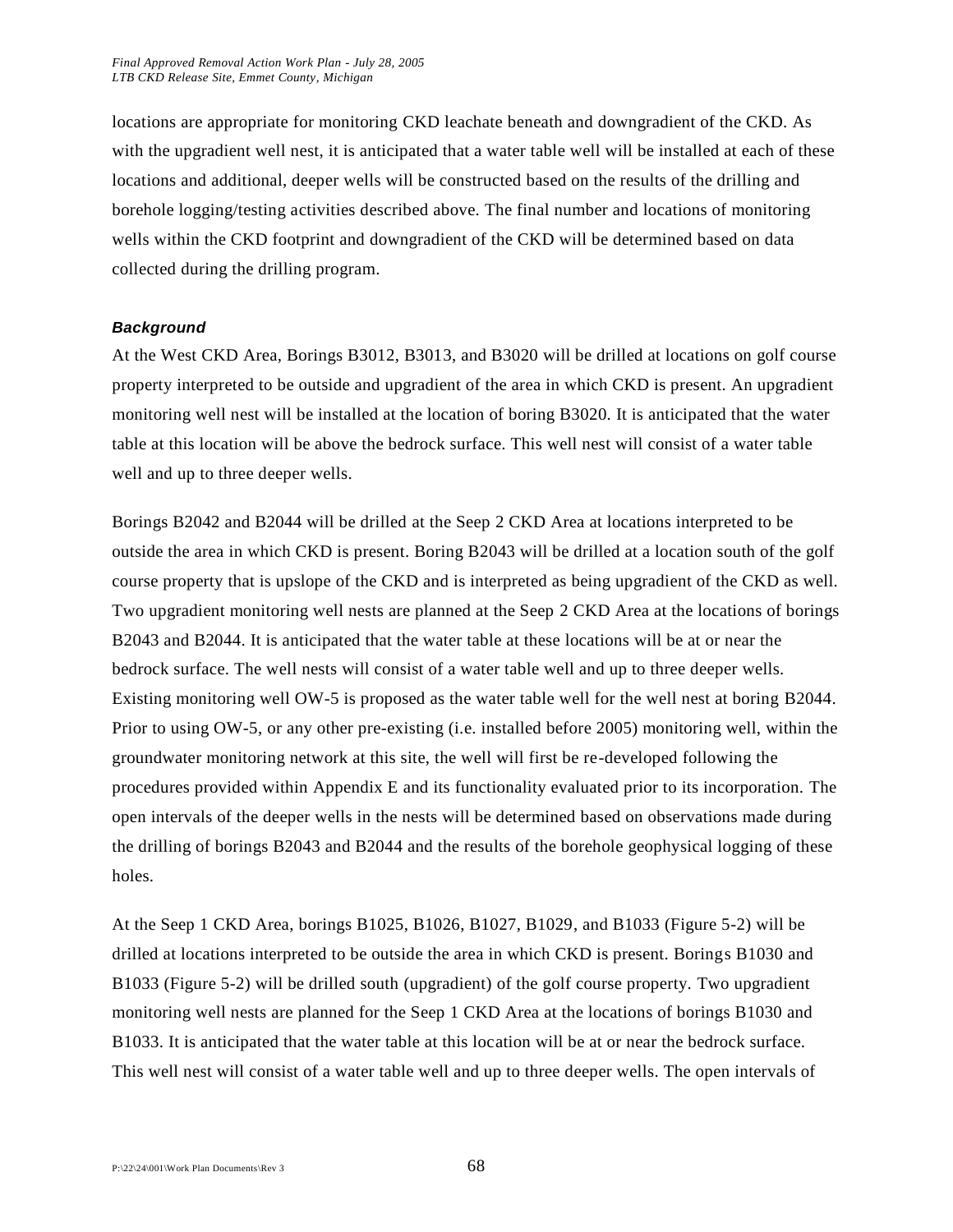the deeper wells in the nest will be determined based on observations made during the drilling of borings B1030 and B1033 and the results of the borehole geophysical logging of these holes.

At the East CKD Area, boring B4021 will be will be drilled at a location interpreted to be outside and upgradient of the area in which CKD is present. An upgradient monitoring well nest will be installed at the location of boring B4021. It is anticipated that the water table at this location will be above the bedrock surface. This well nest will consist of a water table well and up to three deeper wells.

#### *Extent of Contamination*

The borings described in Section 5.2.3 will be used to define the extent of CKD. The borings and wells described in this section will be used to define the extent of CKD leachate impacts in the unconsolidated material. The borings and wells described in Section 5.2.4.2 will be used to define the extent of CKD leachate impacts in the bedrock.

#### **5.2.4.2 Bedrock Characterization**

Vertical and angled borings will be used to characterize bedrock. The bedrock borings will be advanced using rotasonic drilling methods. The outer casing advanced as part of the rotasonic drilling method will be used to restrict movement of groundwater above the bedrock into the bedrock coring via the borehole in the unconsolidated material. The inner casing advanced as part of the rotasonic drilling method will also restrict the vertical movement of groundwater in the bedrock coring as the hole is advanced in the bedrock. Upon completion of drilling, the inner casing will be removed from the hole and down-hole geophysical logging and aquifer testing will be completed in each hole. In the event that rotasonic drilling methods are not feasible, the borings will be advanced using rotary coring drilling methods. If rotary coring drilling methods are used, a temporary casing or hollowstem auger that extends from the ground surface to the top of the bedrock will be used to restrict movement of any groundwater above the bedrock into the bedrock coring via the borehole in the unconsolidated material.

In addition to vertical borings drilled at each location, angle borings will be drilled next to select coring locations to intersect vertical fractures. Angled bedrock corings will be identified by adding an "A" after the coring location designator. These angled bedrock corings will be drilled at a  $45^\circ$ angle (the angle may be adjusted based on field conditions) to an elevation of approximately 560 ft MSL. Information obtained during the development of this Work Plan indicates that there are two main, near-vertical fracture orientations at the Site and that these fracture orientations have a bearing of approximately 300° to 330° and approximately 45° to 70°. In each CKD disposal area, one angled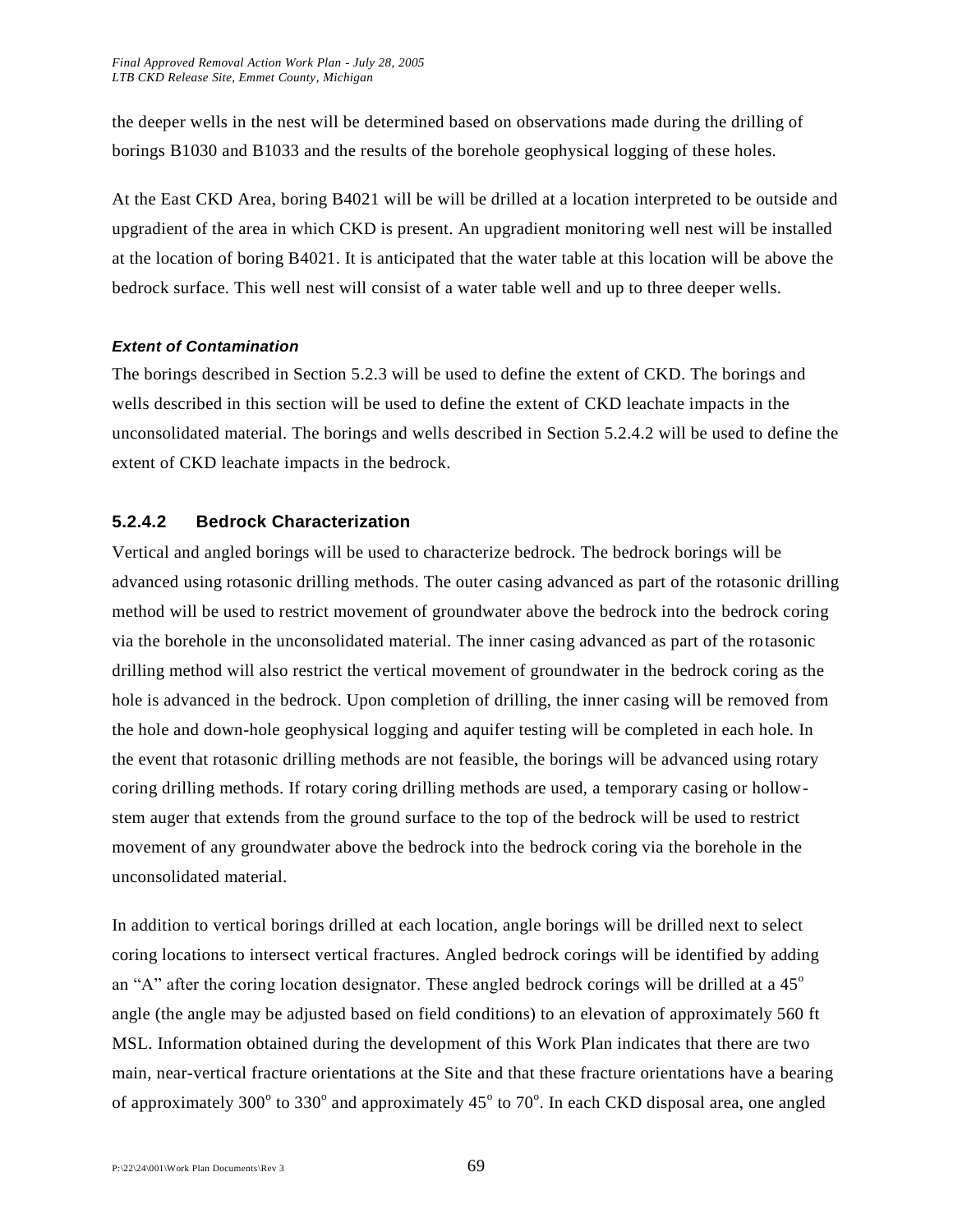bedrock coring will be drilled approximately normal to the northwest-trending fracture orientation and a second angled bedrock coring will be drilled approximately normal to the northeast-trending fracture orientation. These angled bedrock corings should provide information on spacing of the near-vertical fractures in the bedrock away from the unconfined surfaces of natural outcrops and old quarry walls.

#### *West CKD Area*

The 20 boring locations in the West CKD Area are shown on Figure 5-4. Borings B3012 through B3020 will be advanced into the bedrock using rotasonic drilling methods. Two of the bedrock coring locations have been selected for an angled borehole in addition to the vertical borehole to assist in the collection of data for characterizing near-vertical fractures in the bedrock. Location coordinates for each boring and the objective(s) for each boring are shown in Table 5-6. Anticipated depths of each boring are shown in Table 5-7.

Monitoring wells are also planned at locations that are interpreted to be within the footprint of the CKD and downgradient of the CKD. Preliminary locations for well nests within the footprint of the CKD are at the locations of borings B3014 and B3015. Preliminary locations for downgradient well nests include the locations of borings B3016, B3018, and B3019. The results of the geophysical surveys and the preliminary conceptual model for the West CKD Area suggest that these locations are appropriate for monitoring CKD leachate beneath and downgradient of the CKD. It is anticipated that a water table well will be installed at each of these locations and additional, deeper wells will be constructed based on the results of the drilling, borehole geophysical logging, and aquifer testing activities. The final number and locations of monitoring wells within the CKD footprint and downgradient of the CKD will be determined based on data collected during the drilling program.

#### *Seep 2 CKD Area*

The 52 boring locations in the Seep 2 CKD Area are shown on Figure 5-3. Borings B2018 through B2044, B2047, and B2050 will be advanced into the bedrock using rotasonic drilling methods. Two of the bedrock coring locations have been selected for an angled borehole in addition to the vertical borehole to assist in the collection of data for characterizing near-vertical fractures in the bedrock. Location coordinates for each boring and the objective(s) for each boring are shown in Table 5-4.

Monitoring wells are also planned at locations that are interpreted to be within the footprint of the CKD and downgradient of the CKD. Preliminary locations for well nests within the footprint of the CKD are at the locations of borings B2019, B2020, and B2025. Preliminary locations for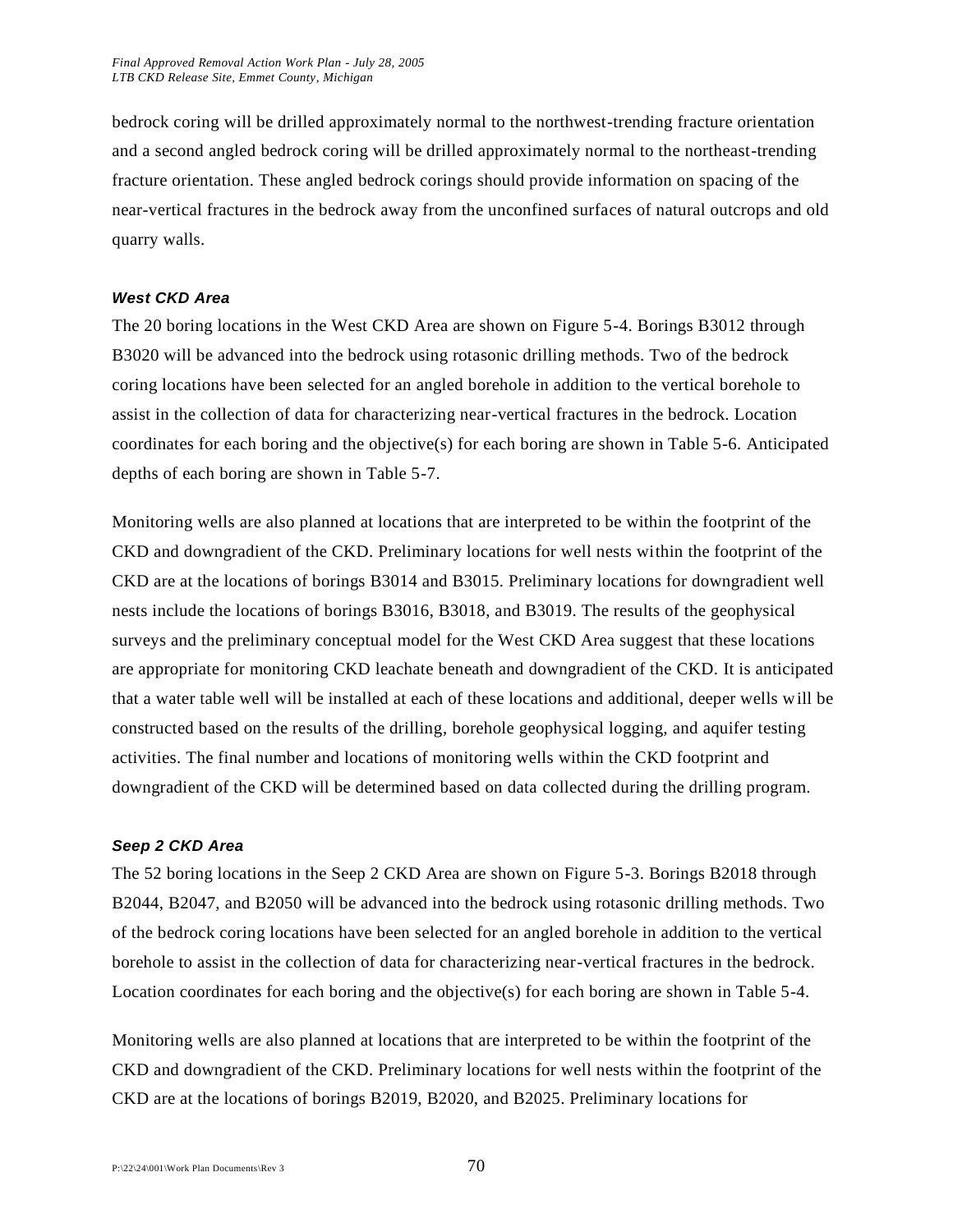downgradient well nests include the locations of borings B2030, B2035, B2038, B2041, B2047, and B2050. The results of the geophysical surveys and the preliminary conceptual model for the Seep 2 CKD Area suggest that these locations are appropriate for monitoring CKD leachate within the CKD footprint and downgradient of the CKD. As with the upgradient well nests, it is anticipated that a water table well that is open at or near the bedrock surface will be installed at each of these locations and additional, deeper wells will be constructed based on the results of the drilling, geophysical logging and aquifer testing activities. The final number and locations of monitoring wells within the CKD footprint and downgradient of the CKD will be determined based on data collected during the drilling program.

#### *Seep 1 CKD Area*

Borings are planned for the Seep 1 CKD Area at 32 locations as shown on Figure 5-2. The rationale for the installation of each boring and the approximate coordinates are summarized in Table 5-2. Borings B1013 through B1033 will be advanced into the bedrock using rotasonic drilling methods. Two of the bedrock coring locations have been selected for an angled borehole in addition to the vertical borehole to assist in the collection of data for characterizing near-vertical fractures in the bedrock (Tables 5-2 and 5-3). Corings B1013, B1014, B1017, B1022, and B1025 through B1028 (Figure 5-2) will be drilled at locations where geophysical results indicate the possible presence of fractures. Angle borings will be drilled next to coring locations B1017 and B1027.

Monitoring wells are also planned within the footprint of the CKD and downgradient of the CKD. Preliminary locations for well nests within the footprint of the CKD are at the locations of borings B1021, B1022, B1024, and B1016. Preliminary locations for downgradient well nests include the locations of borings B1013, B1014, B1031, and B1032. The results of the geophysical surveys and the preliminary conceptual model for the Seep 1 CKD Area suggest that these locations are appropriate for monitoring CKD leachate within the footprint of the CKD and downgradient of the CKD. The final number and locations of monitoring wells within the CKD footprint and downgradient of the CKD will be determined based on data collected during the drilling program.

#### *East CKD Area*

The 23 boring locations in the East CKD Area are shown on Figure 5-5. Borings B4016 through B4023 will be advanced into the bedrock using rotasonic drilling methods. Two of the bedrock coring locations have been selected for an angled borehole in addition to the vertical borehole to assist in the collection of data for characterizing near-vertical fractures in the bedrock. Location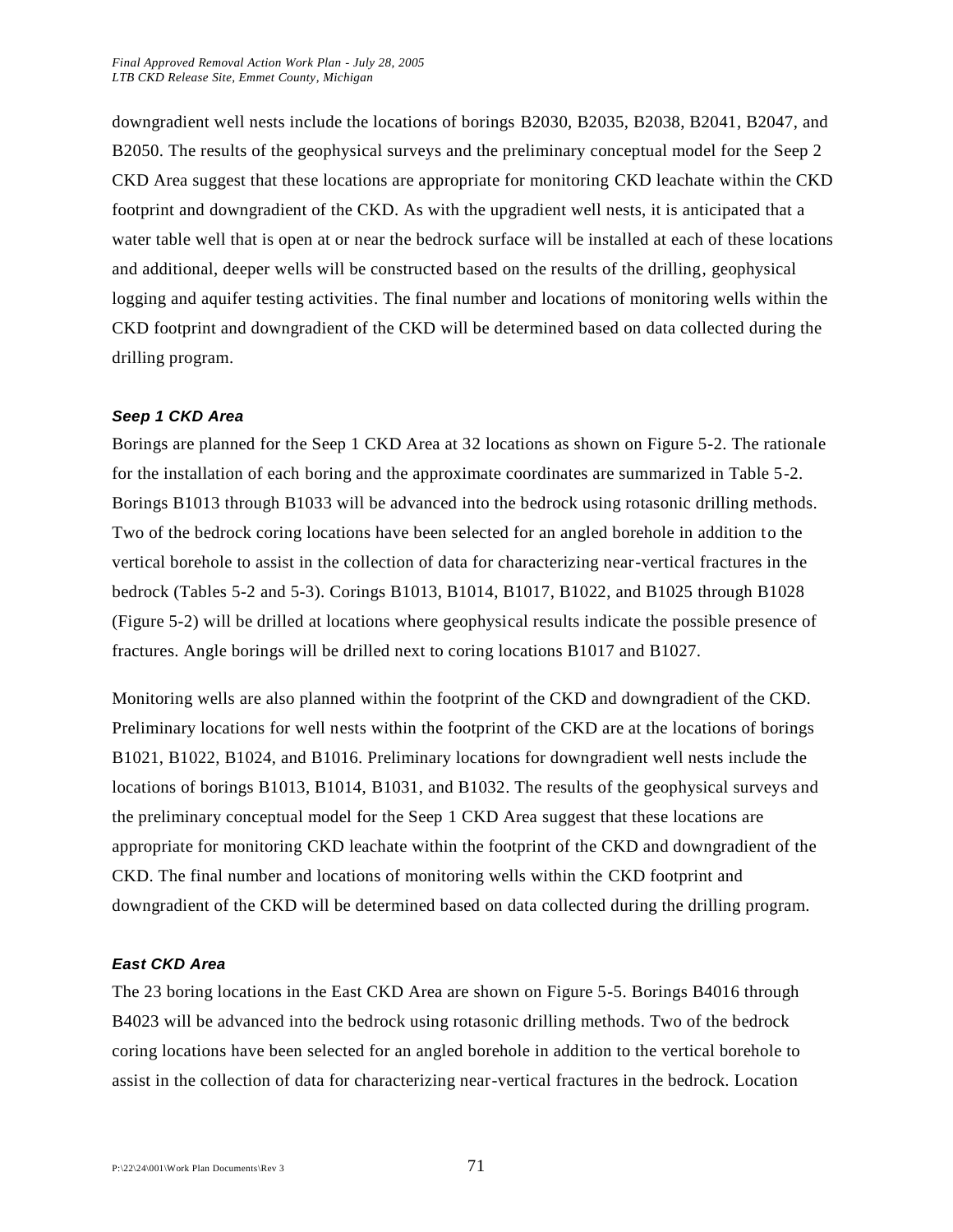coordinates for each boring and the objective(s) for each boring are shown in Table 5-8. Anticipated depths of each boring are shown in Table 5-9.

Monitoring wells are also planned at locations that are interpreted to be within the footprint of the CKD and downgradient of the CKD. Preliminary locations for well nests within the footprint of the CKD are at the locations of borings B4016 and B4020. Preliminary locations for downgradient well nests include the locations of borings B4017, B4018, B4022, and B4023. The results of the geophysical surveys and the preliminary conceptual model for the East CKD Area suggest that these locations are appropriate for monitoring CKD leachate beneath and downgradient of the CKD. As with the upgradient well nest, it is anticipated that a water table well will be installed at each of these locations and additional, deeper wells will be constructed based on the results of the drilling, geophysical logging, and aquifer testing activities described above. The final number and locations of monitoring wells within the CKD footprint and downgradient of the CKD will be determined based on data collected during the drilling program.

#### *Background*

At the West CKD Area, Borings B3012, B3013, and B3020 will be drilled at locations on golf course property interpreted to be outside and upgradient of the area in which CKD is present. An upgradient monitoring well nest will be installed at the location of boring B3020. It is anticipated that the water table at this location will be above the bedrock surface. This well nest will consist of a water table well and up to three deeper wells.

Borings B2042 and B2044 will be drilled at locations interpreted to be outside the area in which CKD is present at the Seep 2 CKD Area. Boring B2043 will be drilled at a location south of the golf course property that is upslope of the CKD and is interpreted as being upgradient of the CKD as well. Two upgradient monitoring well nests are planned at the Seep 2 CKD Area at the locations of borings B2043 and B2044. It is anticipated that the water table at these locations will be at or near the bedrock surface. The well nests will consist of a water table well and up to three deeper wells. Existing monitoring well OW-5 will serve as the water table well for the well nest at boring B2044. The open intervals of the deeper wells in the nests will be determined based on observations made during the drilling of borings B2043 and B2044 and the results of the borehole geophysical logging of these holes.

At the Seep 1 CKD Area, borings B1025, B1026, B1027, and B1029 (Figure 5-2) will be drilled at locations interpreted to be outside the area in which CKD is present. Borings B1030 and B1033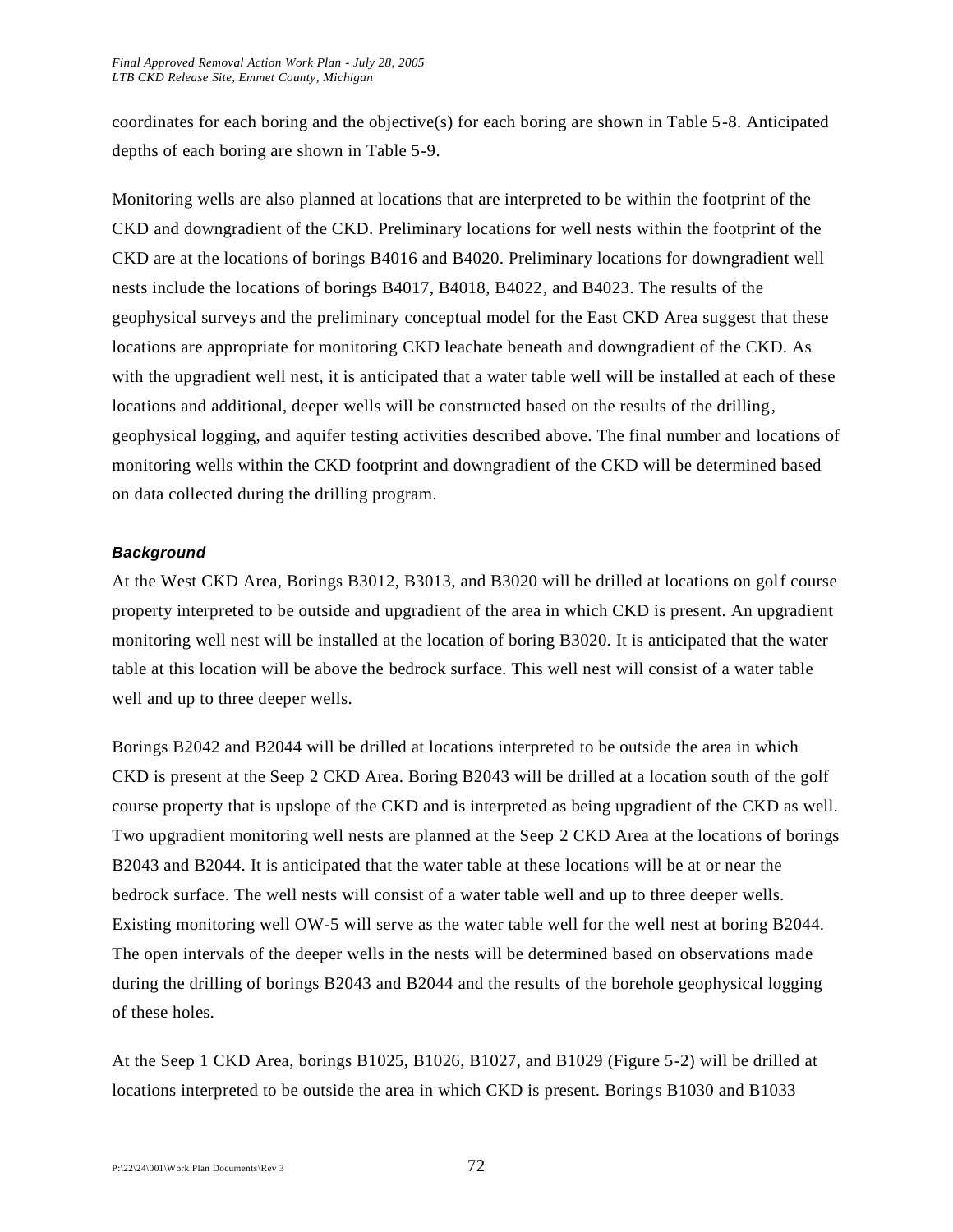(Figure 5-2) will be drilled at a location south (upgradient) of the golf course property. Two upgradient monitoring well nests are planned for the Seep 1 CKD Area at the locations of borings B1030 and B1033. It is anticipated that the water table at these locations will be at or near the bedrock surface. The well nests will consist of a water table well and up to three deeper wells. The open intervals of the deeper wells in the nest will be determined based on observations made during the drilling of borings B1030 and B1033 and the results of the borehole geophysical logging of these holes.

At the East CKD Area, boring B4021 will be will be drilled at a location interpreted to be outside and upgradient of the area in which CKD is present. An upgradient monitoring well nest will be installed at the location of boring B4021. It is anticipated that the water table at this location will be above the bedrock surface. This well nest will consist of a water table well and up to three deeper wells.

#### *Extent of Contamination*

The borings described in Section 5.2.3 will be used to define the extent of CKD. The borings and wells described in Section 5.2.4.1 will be used to define the extent of CKD leachate impacts in the unconsolidated material. The borings and wells described in Section 5.2.4.2 will be used to define the extent of CKD leachate impacts in the bedrock.

## **5.2.5 Determination of Geologic and Hydrogeologic Properties**

Geophysical logging and aquifer testing in the borings and monitoring wells is planned to provide data that will be used to fill data gaps regarding the nature of the Site hydrogeology; these data will then be used to refine the preliminary Site conceptual model. The objectives for the investigation include measurement of hydrogeologic parameters, identification/characterization of potential preferential flow zones in the bedrock, and characterization of subsurface water quality.

## **5.2.5.1 Borehole Geologic and Geophysical Logging**

Samples of the unconsolidated materials and bedrock cores will be examined to determine the thickness of the geologic units, lithology, stratigraphy, presence of solution features (in bedrock), and fracture frequency and orientation (in bedrock).

Applicable portions of the ASTM International *Standard Guide for Design of Groundwater Monitoring Systems in Karst and Fractured-Rock Aquifers* (D-5717-95) will be used in the field when determining the thickness of beds, weathering, lithology, stratigraphy, presence of solution features, and fracture frequency and orientation in bedrock.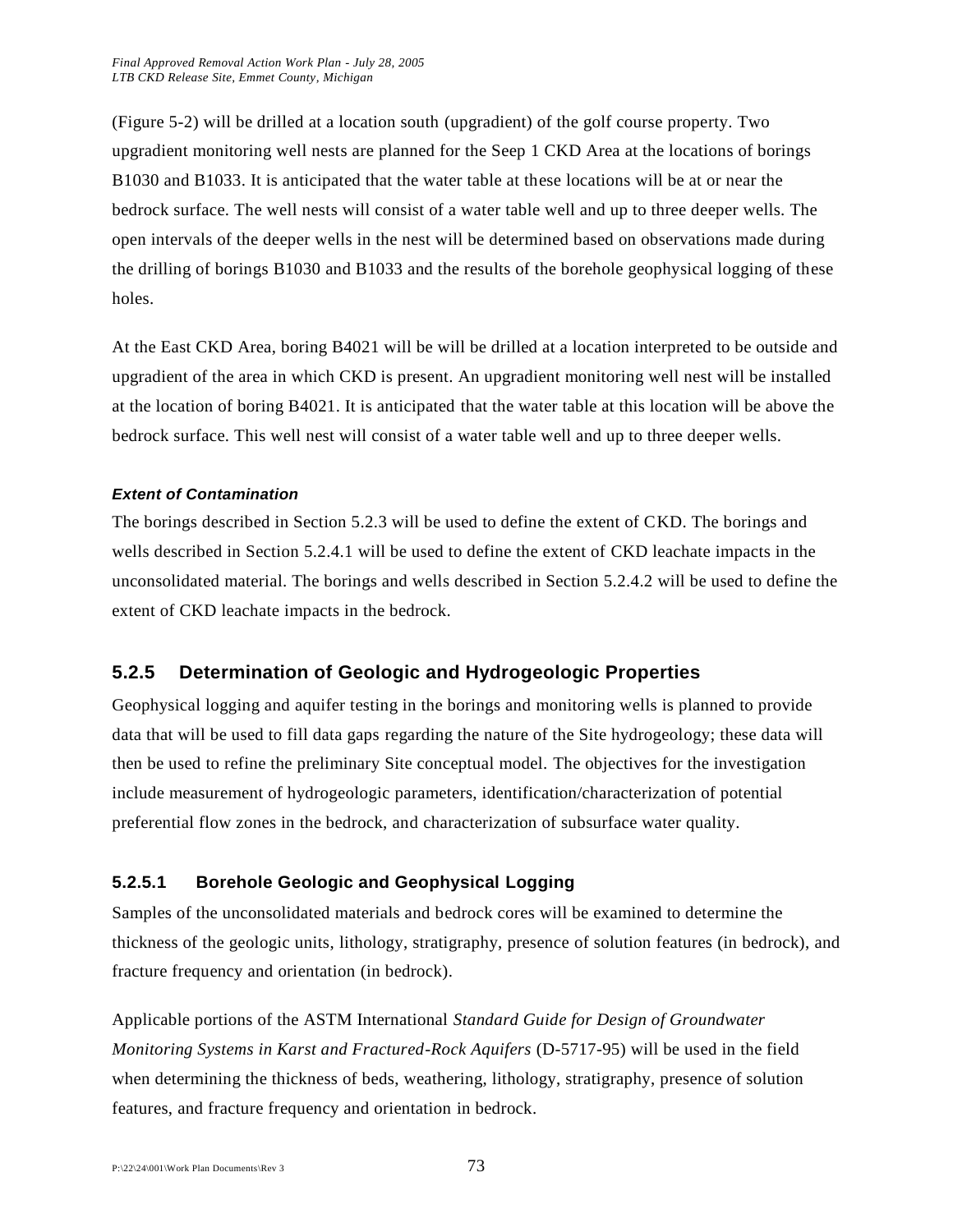Borehole samples will be described in the field by a qualified geologist or geological engineer. Non-CKD unconsolidated materials will be described according to ASTM D2488 and CKD will be described according to the standard procedure described in the QAPP (Barr, 2005b).

As the bedrock coring is advanced through saturated material, the pH of groundwater encountered in the bedrock coring will be measured and logged approximately every ten feet. Prior to measuring the pH, each interval will be purged following the standard procedure for well purging described in the QAPP.

Once each bedrock borehole is completed, a series of down-hole geophysical tests will be conducted. These down-hole tests will include temperature, caliper, spontaneous potential (SP), resistivity, flow meter, natural gamma, sonic, and optical televiewer logging. An acoustic televiewer log will be substituted if borehole water clarity is too low for high quality optical televiewer data. It is anticipated that, due to the fractured nature of the bedrock, conditions encountered in the bedrock corings will likely be heterogeneous and may vary widely from one hole to the next. In order to characterize the expected range of variation, the borehole geophysical logs identified above will be used in a "tool box" approach. That is, the logs will be run in each hole, and as data are collected, the effectiveness of each logging tool will be continually evaluated. Any logging tools that are determined to not be providing useful information due to Site conditions will be eliminated from the suite of tools used in the remainder of the boreholes. Data that will be collected with each of the geophysical logging tools are summarized in the following table.

| <b>Borehole Geophysical Method</b> | Data Obtained                                                                                                                                |
|------------------------------------|----------------------------------------------------------------------------------------------------------------------------------------------|
| Temperature Log                    | Borehole fluid temperature and in-hole flow                                                                                                  |
| Caliper Log                        | Borehole diameter and fracture locations                                                                                                     |
| SP Log                             | Vertical variations in water quality, lithologic data, may be useful in<br>identifying high conductivity bedrock fracture zones              |
| <b>Resistivity Log</b>             | Lithologic data, may be useful in identifying high conductivity<br>bedrock fracture zones                                                    |
| Flow Meter Log                     | In-hole flow, location and apparent hydraulic conductivity of<br>permeable bedrock intervals                                                 |
| Natural Gamma Log                  | Lithology in both cased and uncased portions of the borehole                                                                                 |
| Sonic Log                          | Porosity and lithology in both cased and uncased portions of the<br>borehole                                                                 |
| Optical Televiewer Log             | Location, orientation, and character of fractures and solution<br>openings in bedrock, strike and dip of bedding planes, groundwater<br>flow |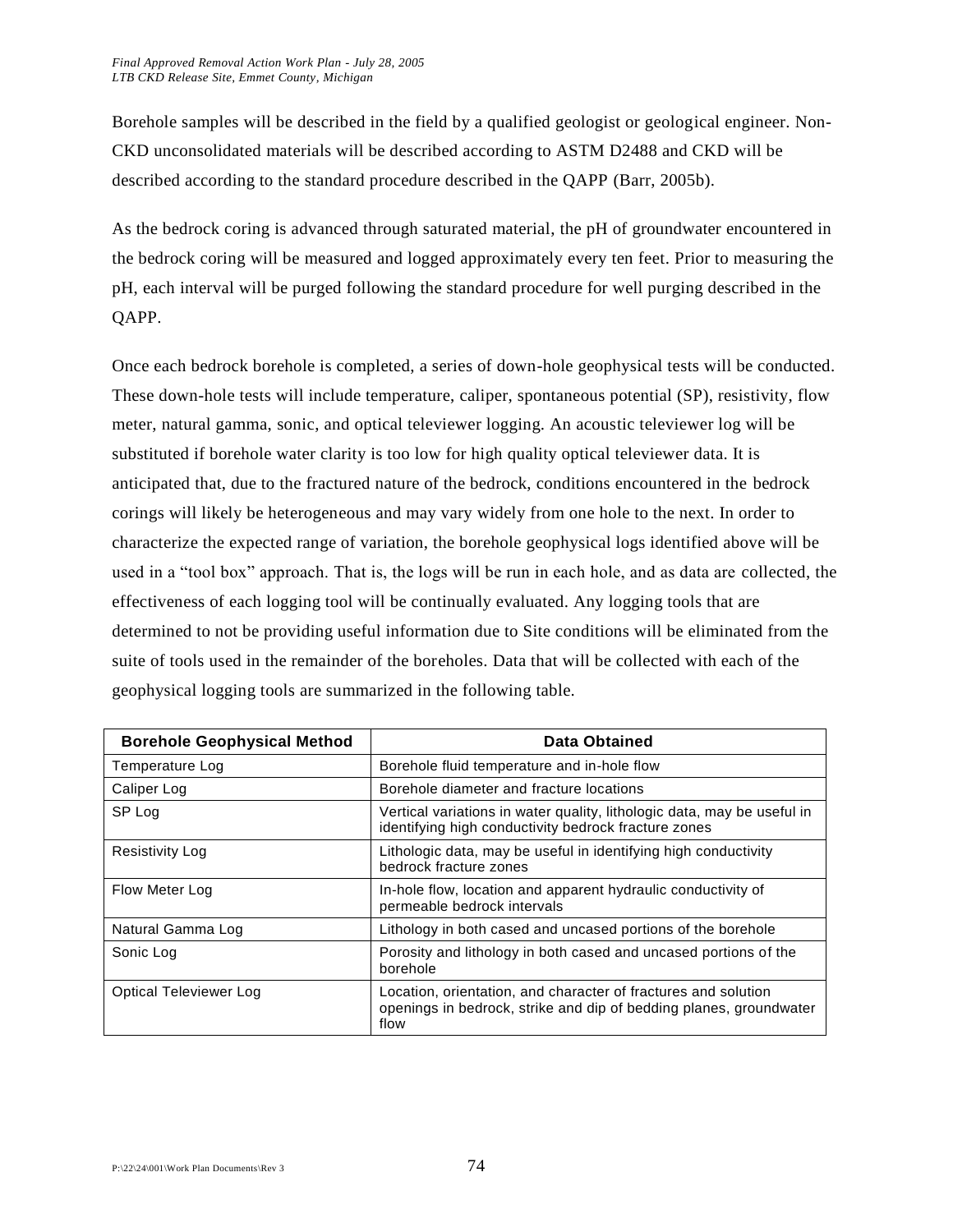### **5.2.5.2 Vertical Aquifer Sampling**

One of the objectives of the planned bedrock corings is to characterize the vertical extent of the CKD leachate in the context of all applicable criteria. However, it is recognized that the vertical extent of any mercury plume emanating from the CKD piles cannot be vertically defined using vertical aquifer sampling methods. Permanent monitoring wells will be the only mechanism used to collect groundwater samples for low level mercury analysis. The protocol of proposing additional permanent monitoring wells to vertically and horizontally define the extent of elevated mercury concentrations in the groundwater established within Section 5.2.4 will be the methodology of delineating the mercury plume.

It is anticipated that CKD leachate may be encountered in the bedrock at several of the bedrock coring locations. Available information indicates that the potential exists for leachate from the CKD to be slightly denser than groundwater. Therefore, the possibility of a denser plume of CKD leachate exists.

Measurements of pH and specific conductance will be used as the indicator of CKD leachate. The pH will be measured every 10 feet as the bedrock corings are advanced. If elevated pH, indicative of a plume of CKD leachate, is not encountered in a boring, then the boring will be advanced to approximate elevation 560 ft MSL (i.e., approximately 20 feet below lake level). However, if the pH indicates the presence of a plume of CKD leachate, then the bedrock corings will be terminated at the elevation where pH is less than or equal to 9.0 or competent bedrock is encountered, as determined by a Barr Geologist in consultation with a U.S. EPA geologist.

After completion of the geophysical logging in each bedrock coring, up to three borehole packer intervals will be selected for sampling and aquifer testing based on the results of the logging. Borehole packer intervals will be determined as follows:

- 1. One borehole packer interval will be placed at a non-impacted depth where the pH is <9.0 (if encountered).
- 2. One borehole packer interval will be placed at a depth where the highest pH is recorded based upon the vertical aquifer sampling.
- 3. The additional borehole packer interval will be placed in a zone within the borehole exhibiting the highest groundwater flow and a pH >9.0.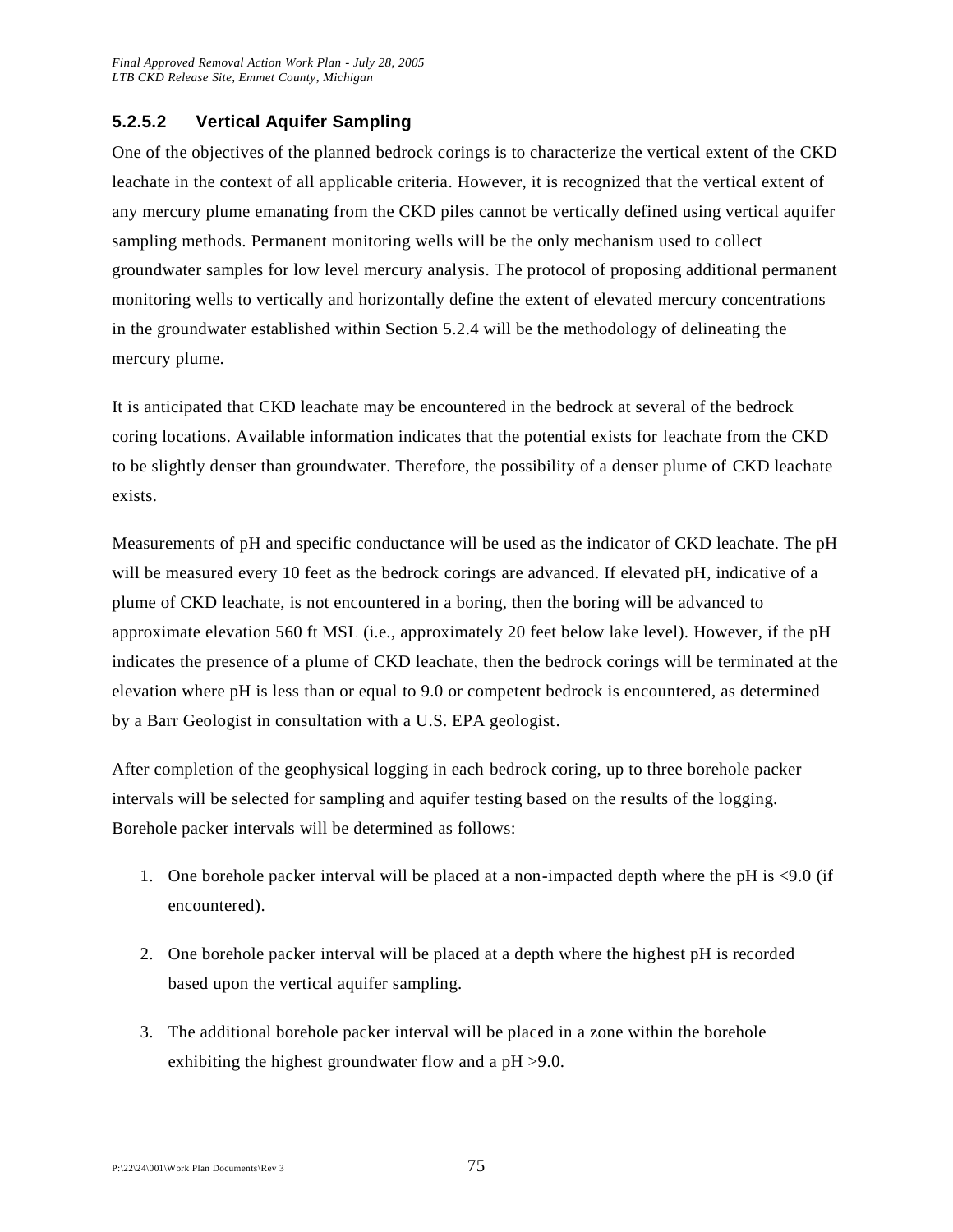4. In the event that during the vertical aquifer sampling,  $pH$  readings are  $\lt 9.0$ , then one borehole packer interval will be placed at the water table, one borehole packer interval will be placed at the depth where the highest pH is recorded, and one borehole packer interval will be placed at the zone exhibiting the highest groundwater flow.

If borehole packer intervals cannot be selected based upon the criteria described above, consultation with a U.S. EPA geologist will be necessary to select the bedrock packer intervals for that bedrock coring.

The borehole packer interval to be sampled/aquifer tested will be isolated with inflatable packers beginning with the zone closest to the bottom of the hole. The inflatable packers will be placed into the selected bedrock coring depth interval. The packer assembly will include a pressure transducer beneath the lower packer (if the lower packer is not placed at the bottom of the bedrock coring), a pressure transducer in interval between the packers, and a pressure transducer above the upper packer (if the water level in the bedrock coring is sufficiently far above the upper packer to allow submersion of the transducer). These pressure transducers will be connected to a Hermit 3000 datalogger manufactured by In Situ, Inc. which will be used to monitor hydraulic heads above, within, and below the isolated sampling/testing zone. The packer assembly will have a submersible sampling pump capable of lifting water from the selected bedrock coring interval to the surface installed between the packers.

Three to five casing volumes of water will be purged from the isolated borehole packer interval in which the pump is set. After this purging, a stabilization test as described in the QAPP (Barr, 2005b) will be performed. Upon reaching stabilization as defined in the QAPP or after pumping of an additional three casing volumes, whichever occurs first, the pH, specific conductance, and temperature of the water pumped from the isolated borehole packer interval will be measured using the YSI 556. A sample will then be collected from the pump discharge line following procedures described in the QAPP. This sample will be sent to the laboratory and analyzed for the metals (total and dissolved) and general parameters in Tables 5-1. The mercury analysis for water samples collected during vertical aquifer sampling will be the "standard" mercury method, EPA 7471. This sampling procedure will be repeated for each of the selected flow zones in each bedrock coring.

If the isolated borehole packer interval zone in which the pump is set is pumped dry and does not recover at least 90% of the hydraulic head within 4 hours, then testing of the zone will be terminated and that interval will not be sampled.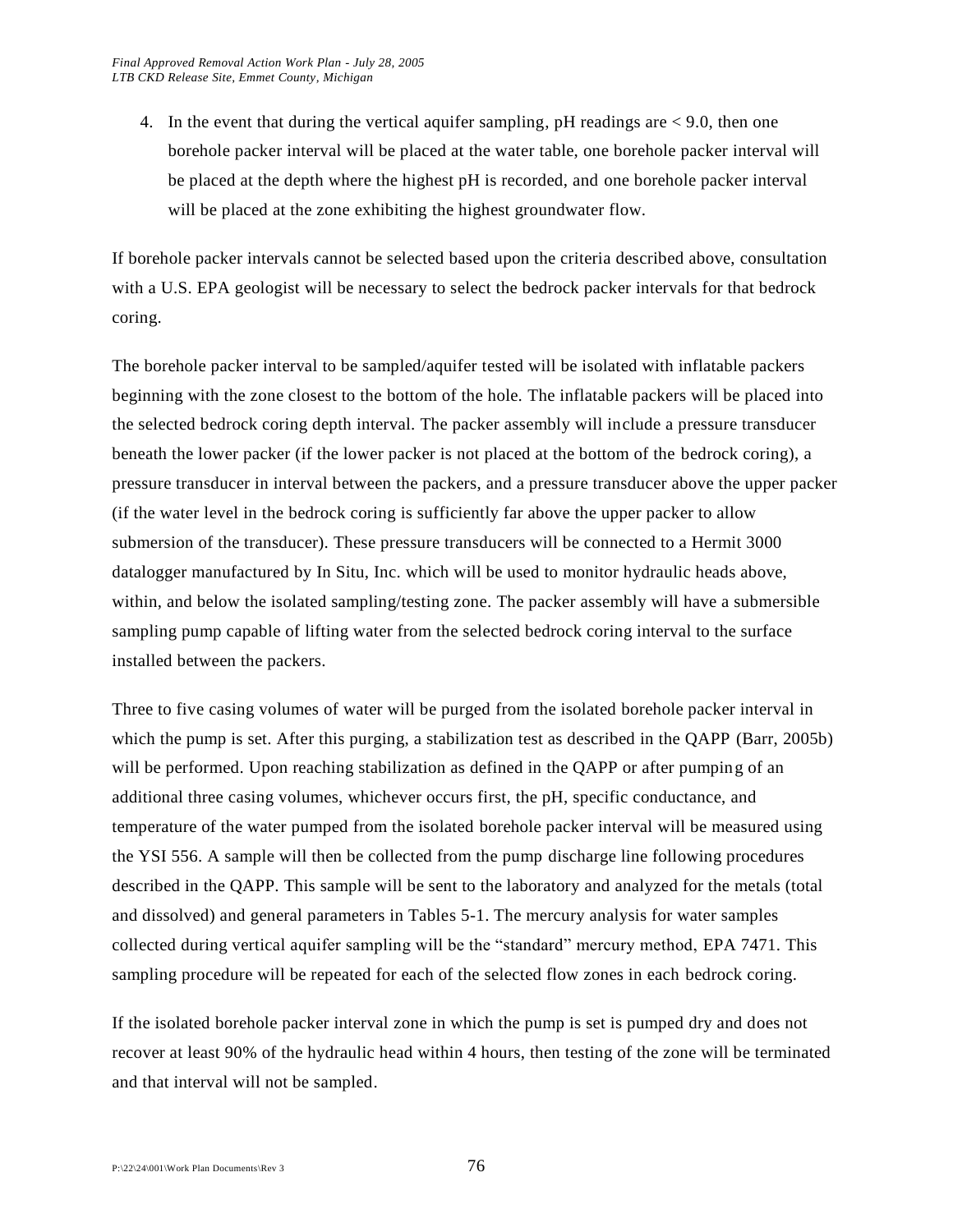#### **5.2.5.3 Aquifer Testing**

Aquifer testing is planned for each unconsolidated material soil boring and bedrock borehole. As described below, aquifer testing in unconsolidated materials will be conducted in the lowest saturated zone above bedrock and aquifer testing in bedrock boreholes will be conducted at intervals determined by bedrock logging and the downhole geophysics. The aquifer testing in bedrock boreholes will be conducted in the zones with indications of highest groundwater flow.

#### *Unconsolidated Material*

After sampling the saturated zone closest to the bottom of a soil boring, an aquifer test will be conducted in this zone. A temporary well point will be placed in the borehole and the formation will be allowed to collapse around the screen. If the formation does not collapse around the well screen, a sand pack will be placed around the screen and a bentonite seal will be placed above the screened interval. The well will be developed following the procedures described in the QAPP (Barr, 2005b) to ensure a good hydraulic connection to the surrounding saturated material. After the water level equilibrates, the water level will be measured and a pressure transducer connected to a Hermit 1000C or 3000 datalogger manufactured by In Situ, Inc. will be placed in the temporary well point. The transducer/datalogger system will be used to monitor/record water levels during the aquifer test.

A solid 5-foot-long PVC rod (a.k.a., a slug) will be rapidly lowered as far as possible below the water level in the temporary well. Changes in water level will be measured and recorded by the pressure transducer and datalogger. This is known as a slug-in test. After the water level in the temporary well returns to equilibrium within the formation, the slug will be rapidly removed and the changes in water level will again be measured and recorded. This is known as a slug-out test. Two additional slug-in/slug-out test pairs will be conducted to provide data for evaluating the appropriateness of the data analysis method to be used (e.g., Butler, 1997). As recommended by Butler (1997), in the second slug-in test the length of the slug placed below the water level will be reduced by a factor of two.

This aquifer test procedure will be repeated in each soil boring unless it is determined that the unconsolidated materials are homogeneous. In this case, the test procedure will be repeated in a minimum of four borings in each area. A qualified hydrogeologist will analyze the water level data from the slug tests to estimate the hydraulic conductivity of the unconsolidated materials. If the temporary well screen extends above the water table, only the slug-out test results for that temporary well will be analyzed.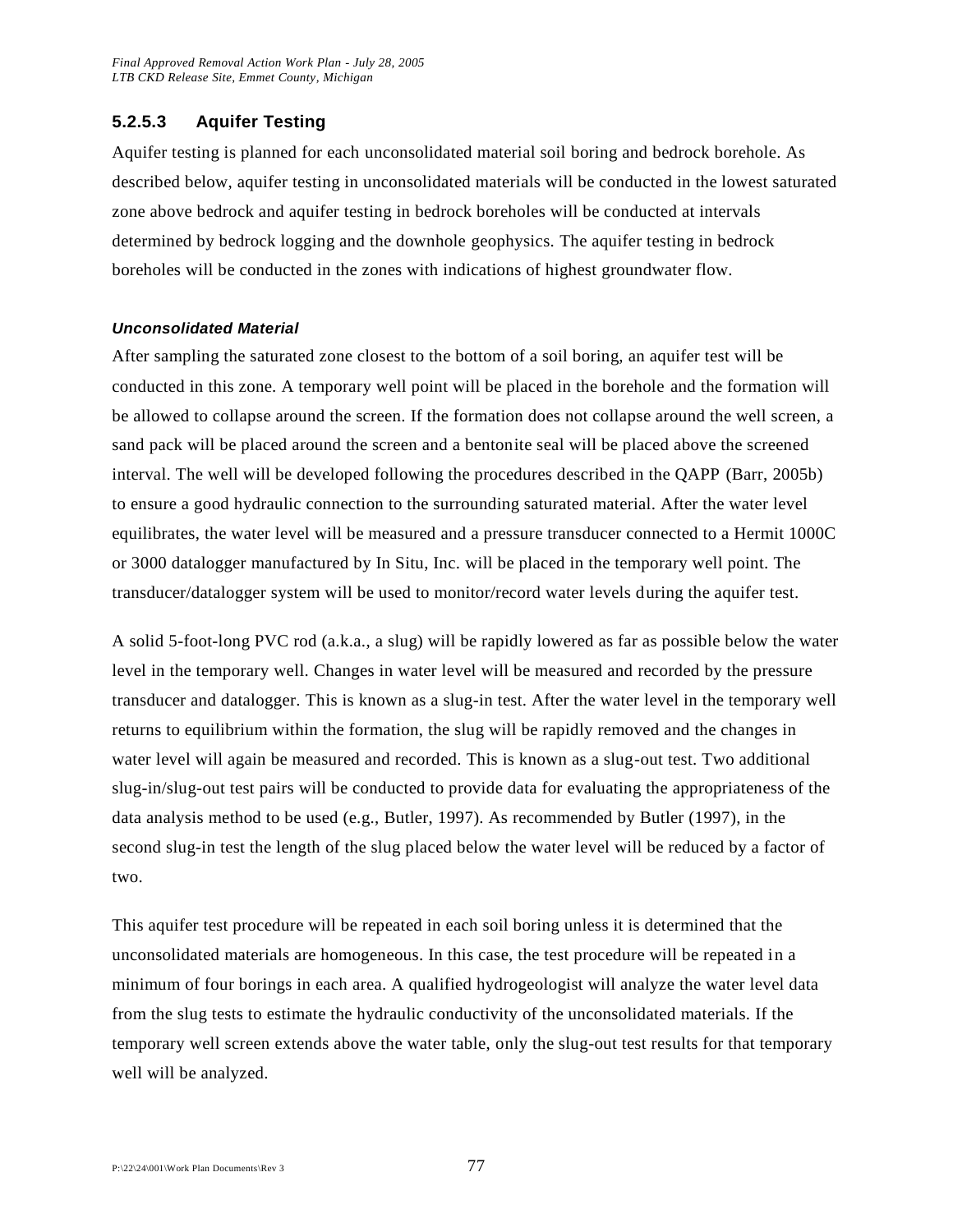#### *Bedrock*

After completion of the borehole geophysical logging in each bedrock boring, up to three borehole intervals will be selected for aquifer testing based on the results of the logging. Aquifer testing will be completed in the zones with the highest apparent groundwater flow.

The borehole zone to be sampled/aquifer tested will be isolated with inflatable packers beginning with the zone closest to the bottom of the hole. A pump and a pressure transducer will be installed in between the packers before the assembly is lowered into the hole. The pressure transducer will be connected to a Hermit 1000C or 3000 datalogger and used to monitor water levels during and after pumping from the isolated borehole packer zone. If possible, packers will also be set such that the next highest flow zone in the bedrock coring is also isolated so that a pump test can be conducted between two intervals. A pressure transducer connected to a Hermit 1000C or 3000 datalogger will be used to monitor water level in this second flow zone during and after pumping of the lower flow zone.

Three to five borehole volumes of water will initially be purged from the isolated borehole packer zone in which the pump is set. Discharge rate will be measured and recorded periodically as pumping proceeds. If the isolated borehole packer zone in which the pump is set is pumped dry and does not recover at least 90% of the hydraulic head within 4 hours, then testing of the zone will be terminated. However, if the head in the pumped borehole packer flow zone has recovered to at least 90% of the pre-pumping level within 4 hours, then the borehole packer zone pumping will re-start until at least 3 borehole volumes have been removed.

At the completion of pumping, groundwater samples will be collected, the pump will be turned off, and the total pumping time recorded. Water level recovery in the pumped interval and in the next highest isolated borehole packer interval, if any, will be monitored via the pressure transducers and recorded on the Hermit datalogger. Recovery will be allowed to continue until the hydraulic head in the pumped interval has returned to at least 90% of the pre-pumping level. Water level data from the pumping and recovery periods will be analyzed by a Barr hydrogeologist to estimate the hydraulic conductivity of the formation in the tested interval.

## **5.2.6 Hydrologic Investigations-Surface Water**

## **5.2.6.1 Water Cycle Monitoring**

CMS will establish procedures that will routinely measure the parameters of pH, conductivity, temperature, flow rates, and water levels within each Site creek, and within each of the screened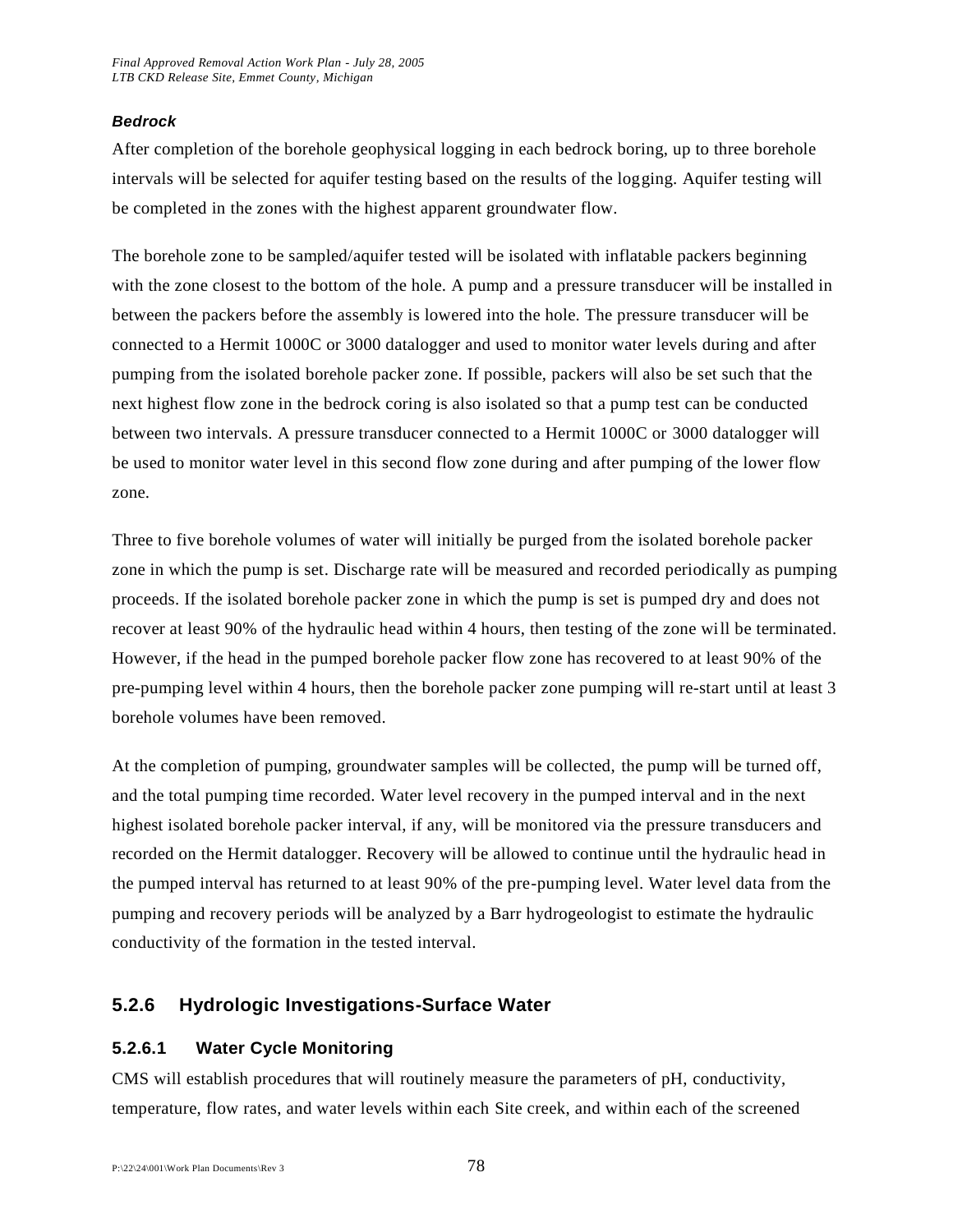intervals within a nested well location at each CKD investigative area. Additionally, one long-term continuous water level monitoring station shall be established within Lake Michigan. These longterm, continuous monitoring procedures shall be described in a protocol to be developed by CMS and submitted to the U.S. EPA for approval by August 20, 2005. The procedures described in the protocol shall be implemented at the Site within 14 days after U.S. EPA approval.

Groundwater modeling and calibration will provide the best water balance possible. Once developed, the model can be numerically manipulated to simulate the groundwater component as well as the surface water component of leachate generation. Once Site conditions are understood, sound long term solutions to the problem can be devised. As part of the development of the groundwater flow model, data will be collected from field activities for the purpose of quantifying the surfacehydrology water-balance components of recharge and discharge to the saturated zone. The model will be initially developed based on the preliminary conceptual model for groundwater flow at the Site, using existing data and information such as the location and elevation of surface water bodies near the Site, local information on precipitation (annually averaged and seasonal), and available information on the regional geology and surface-water hydrology. This preliminary conceptual model will be calibrated to the extent that existing water and flow data allow.

Surface-hydrology components of the water balance that will be considered in the development of the groundwater flow model include:

- local precipitation and variations in precipitation, including short-term, high-intensity storms
- climatological factors, such as temperature
- estimates of evaporative and evapotranspirative components, including evaporative losses from ponds and wetlands
- inputs/losses from flowing streams
- losses from ponds and wetlands via vertical seepage
- variations in seepage from variations in unsaturated zone conditions (including CKD) that result in spatial variations in average recharge
- Gains from saturated flow components to Lake Michigan and adjacent seepage areas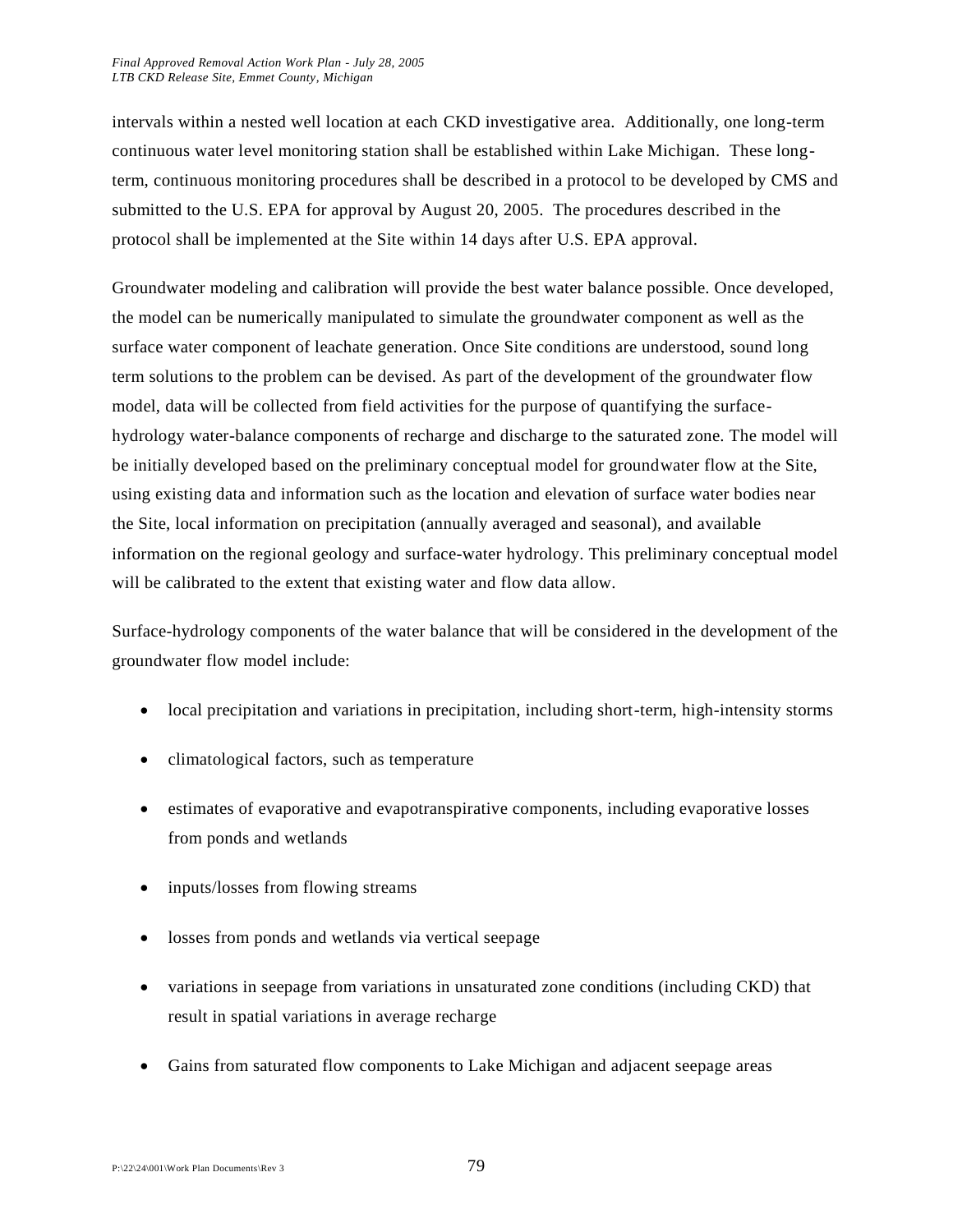• Application of irrigation and subsurface seepage interception by drains

The groundwater flow modeling approach that will be used in this study is inherently a quantitative water balance approach. Potentiometric head distribution and flow rates in groundwater flow models are typically most sensitive to spatial and temporal variations in recharge. Recharge encompasses surface-hydrologic process that determines flow through the unsaturated deposits, including CKD deposits. An automated inverse optimization approach to model calibration will be employed in order to quantitatively estimate all of the components of the water balance – including recharge, hydraulic conductivity distributions, and interaction with surface-water features. Values of saturated hydrologic parameters such as horizontal and vertical hydraulic conductivity will be obtained through aquifer testing procedures. These aquifer tests will provide detailed site data that will constrain the range of recharge conditions at the site because the potentiometric head distribution and seepage rates are directly a function of saturated hydrologic parameters and recharge.

As RA investigation activities commence and more detailed data are collected, the model parameters will be updated with the new data, such as localized water level and hydraulic conductivity measurements. Simulations will be performed using the model to ascertain whether or not there are significant data gaps in the investigation results. As data is collected and the model calibration progresses, the model will be used to evaluate the groundwater and surface water contribution to the generation of CKD leachate and appropriate remedial actions that would minimize CKD leachate generation. As needed, water fluxes will be iteratively estimated which will enable anticipation of leachate generation and capture aspects of the project.

Continuous water level and temperature monitoring will be performed for a period of 12 months at the following locations in each CKD disposal area: one upgradient well nest, one of the well nests within the CKD footprint, and one downgradient monitoring well nest. MiniTrolls manufactured by In Situ, Inc. will be used for this monitoring. The continuous water level data collected from these wells will be compared to data recorded by an on-Site meteorological station. This meteorological station will be installed at either the Seep 1 or Seep 2 CKD Area and used to track on-Site precipitation as well as local barometric pressure, wind direction and speed, temperature, humidity, and evaporation/evapotranspiration data. The data collected from the groundwater wells, meteorological monitoring, and data from the nearest local weather monitoring station will be used to quantify the surface-hydrology water-balance components of recharge and discharge to the saturated zone.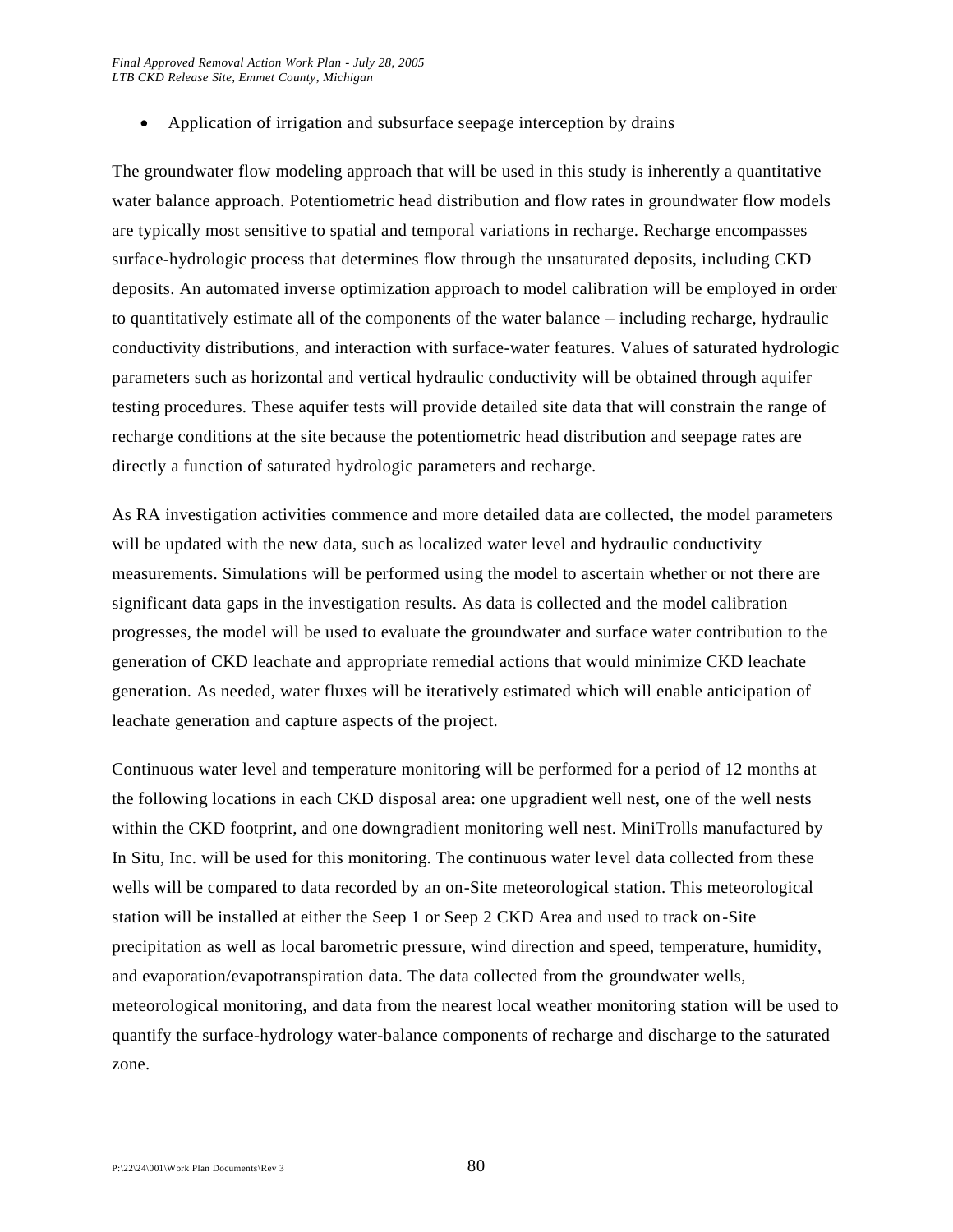Appendix F contains drawings showing the locations of the golf course drains. The locations and construction will be verified by field inspection. If possible, recording flow meters will be placed on the golf course under drain discharge lines in the Seep 1, Seep 2, and West CKD Areas to provide additional data for assessing infiltration events. Data will be downloaded from the MiniTrolls during each groundwater sampling event. The dataloggers will be removed from the wells and placed on clean plastic sheeting prior to sampling and reset in the wells after the sampling is completed.

#### *Infiltration Study*

Regional infiltration rates for groundwater modeling and hydrogeologic evaluation will be estimated from a combination of soil survey data, precipitation data (from local gauge records), climatological data, land use data, and automated inverse optimization modeling of the groundwater flow model. In addition, physical properties of the unconsolidated materials will be characterized in order to evaluate infiltration and vertical migration of surface water. If more deterministic approaches are found to be necessary during groundwater flow model calibration, the Richards equation, in combination with the modified Van Genuchten approach will be used to estimate infiltration through the unsaturated cover soils and CKD deposit. A water balance approach will be used in the golf course areas to attempt to estimate the rate of infiltration induced by irrigation, but will depend upon the availability of the data on water use from past and current golf course operations.

#### *Evapotranspiration Study*

Pan evaporation records will be used in conjunction with climatological information (i.e. humidity, wind speed, etc), seasonal sun angle, and a regionally applied reference evapotranspiration plot to calculate monthly averages for evapotranspiration based on land use/vegetation type in the immediate vicinity of the site (should such calculations be necessary for remedial investigation and design).

#### *Leachate Levels*

Data collected as described in Section 5.2.5.3 will be used to estimate the extent and characteristics of CKD leachate levels at the site.

#### **5.2.6.2 Lake Michigan**

#### *Bathymetric Survey*

Lake Michigan bathymetry contours (5 meter intervals) provided on the state of Michigan GIS website will be employed to evaluate water depth and lake bottom topography adjacent to the Site.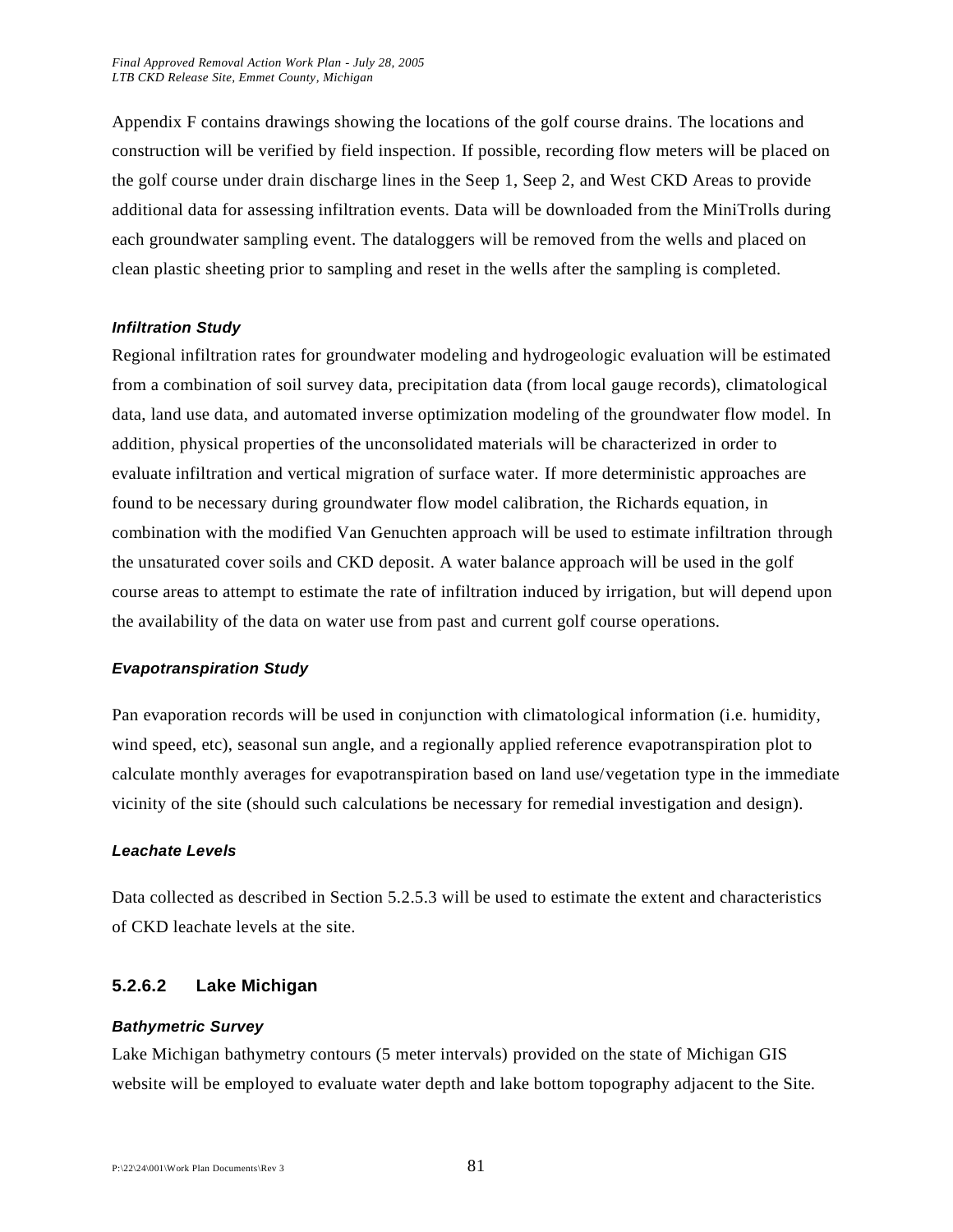#### *Shoreline Survey Monitoring*

For the purpose of evaluating areas along the lakeshore with pathways for release of CKD leachate to surface water, regular shoreline survey monitoring events shall be conducted for a period of 12 months. The shoreline survey monitoring events shall be conducted in May, September, and November 2005 and April and June 2006. The shoreline survey monitoring events are included under the "On-going Data Collection" task in the schedule provided in Figure 9-1. The activities that will be conducted as a part of each shoreline survey event are listed in the following three subsections.

#### *On-Shore Leachate Accumulation Zone Monitoring*

For the purposes of this Work Plan, on-shore leachate accumulation zones are defined as pools of water on the beach that are not affected by wave action, thus indicating that the zones are not directly connected to the lake by surface flow. The first on-shore leachate accumulation zone monitoring event was conducted in May and June 2005. The specific conductance, temperature, and pH of leachate accumulation zones on the beach areas between each of the four CKD areas and Lake Michigan were measured by placing the probe module of a YSI Model 556 in the accumulation zone as per the May 2, 2005 U.S. EPA approval letter for the targeted shore survey. Data from this survey are included in Appendix A. Additional monitoring events shall be conducted in September and November 2005 and April and June 2006.

During each event, water samples will be collected from at least five of the leachate accumulation zones on the beach at each of the CKD areas, assuming at least five accumulation zones are present at each area. One of the samples will be collected from a leachate accumulation zone with a  $pH \leq$ 9.0, while the other samples will be collected from near the four leachate accumulation zones where the highest pH readings were obtained. Due to the transient nature of the on-shore leachate accumulation zones, the exact zones measured in May and June 2005 may no longer be present. If fewer than five leachate accumulation zones are present on the beach at any of the CKD areas, a water sample will be collected from each of the zones. These water samples will be sent to the laboratory for analysis of the metals (total and dissolved concentrations) and general parameters shown in Table 5-1. Water samples collected from on-shore leachate accumulation zones will be analyzed according to the "low-level" mercury method, EPA 1631 (mercury analysis)/7471 (all other metals). Analytical results for these samples will provide a basis for evaluating the quality of seep water discharging to the zones. These results will be compared to applicable surface water quality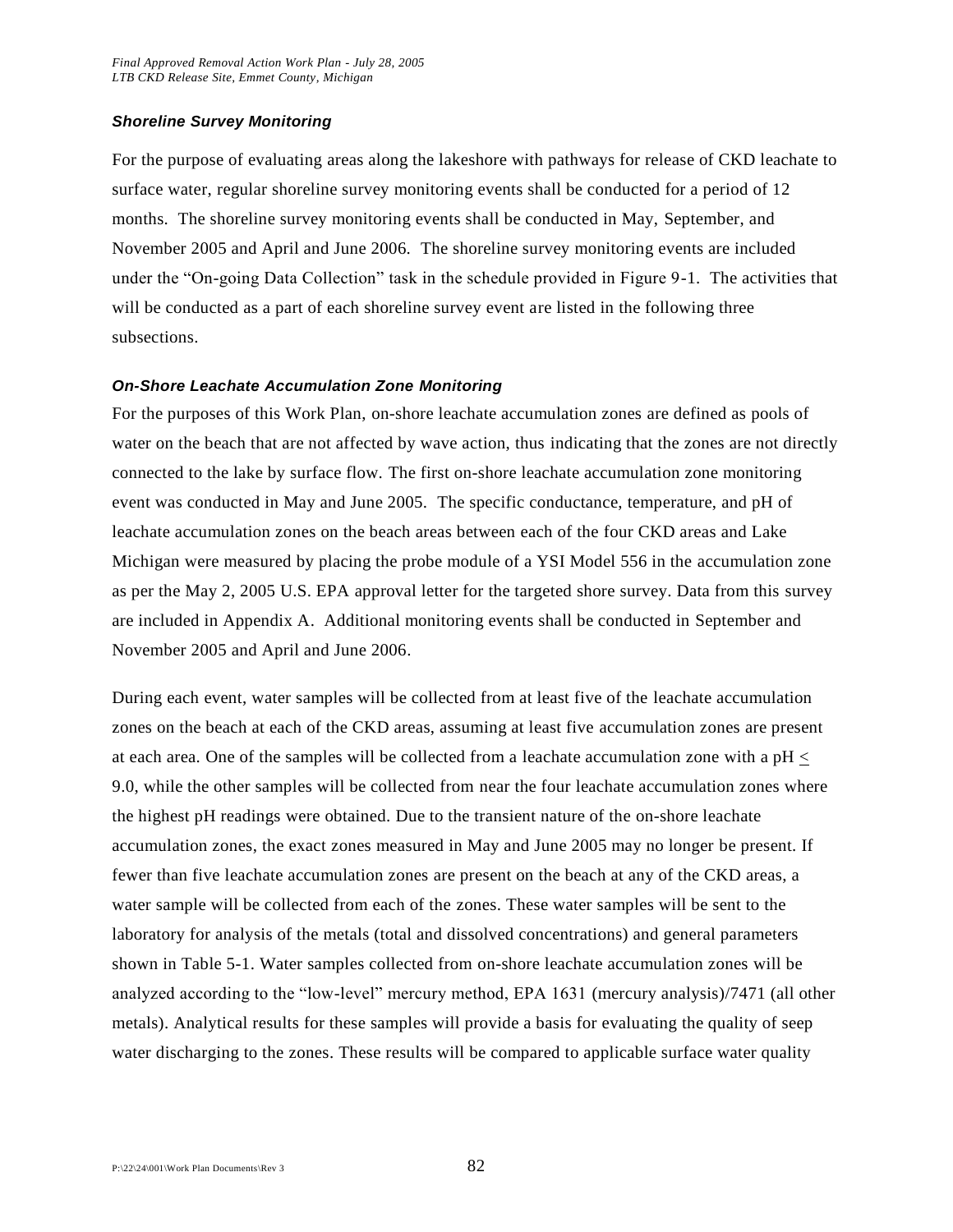standards for Lake Michigan. Sampling and laboratory procedures will be as described in the QAPP (Barr, 2005b).

On-shore leachate accumulation zones will be sampled for the target parameters using the sampling methods outlined in Appendix C of the QAPP. These procedures are consistent with U.S. EPA Method 1669: Sampling Ambient Water for Trace Metals at EPA Water Quality Criteria Levels, which is contained in Appendix H. Due to the relatively shallow nature (generally  $\langle 2 \rangle$  inches) of the leachate accumulation zones, a dedicated pre-cleaned sampling container (ladle, unpreserved sample jar, etc.) will be used to gather the surface water from each leachate accumulation zone. This sampling container will be used to fill all appropriate laboratory containers. This procedure will be followed for all parameters in conjunction with the procedures outlined in the QAPP (Appendix C, pages 1-2, and 19-20) as appropriate.

The field instrument will be maintained and calibrated according to the standard operating procedure for the YSI Model 556 in the QAPP and the instrument will be operated according to the manufacturer's directions. Sampling locations will be recorded using GPS survey methods so that the locations can be located for future sampling events, if needed.

#### *Creek Monitoring*

The first creek monitoring event was conducted in May and June 2005. The specific conductance and pH of water within the three creeks located adjacent to the CKD areas (as described in Section 1.3.2.1, East – unnamed creek #1 and #2 and West – unnamed creek) were measured approximately every 25 feet starting at their discharge points at Lake Michigan to locations approximately 100 feet upgradient of their respective CKD piles. These data are contained in Appendix A. The specific conductance and pH were measured by placing the probe module of a YSI Model 556 in the creek water. Additional monitoring events shall be conducted in September and November 2005 and April and June 2006.

Monitoring of the three on-site creeks will also occur after rain events. Through the implementation of the continuous, long-term creek monitoring activities described in Section 5.2.6.1, a dataset will be developed plotting changes in pH and conductivity within the creeks following rain events. CMS shall develop a schedule to monitor pH and specific conductance of the creeks to evaluate potential impacts to the creeks if long-term, continuous monitoring indicates elevated pH levels during or after rain events. This monitoring will be conducted under a schedule approved by U.S. EPA. Based on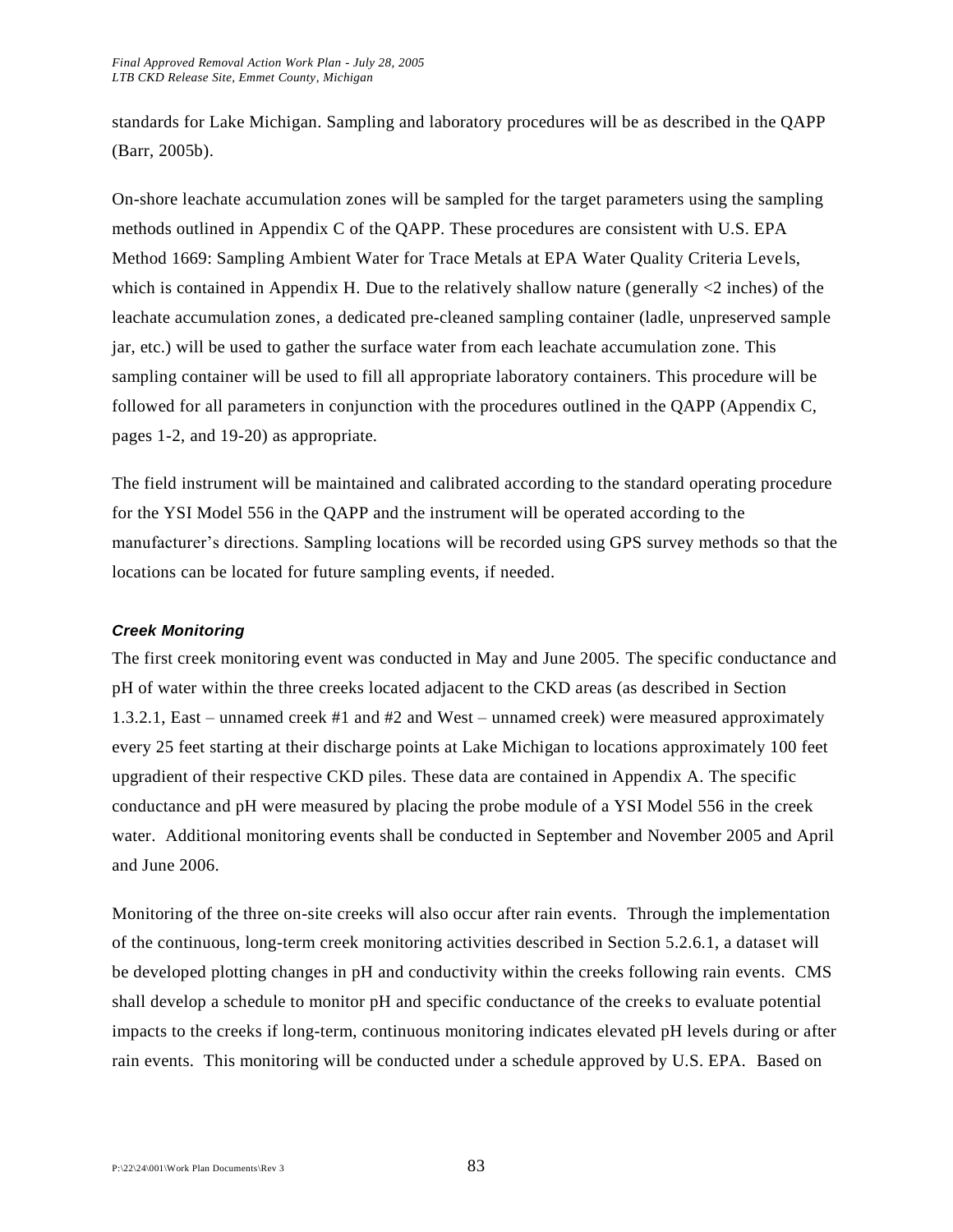the initial experience of creek monitoring following rain events, U.S. EPA will establish a schedule to collect water samples using the methodologies described below.

During each creek monitoring event, water samples will be collected from two locations within each creek as part of the RA investigation. One of the samples will be collected from the creek outfall and one sample will be collected from a location upgradient of the CKD area. These water samples will be sent to the laboratory for analysis of the metals (total and dissolved concentrations) and general parameters shown in Table 5-1. Water samples collected from the creeks will be analyzed according to the "low-level" mercury method, EPA 1631 (mercury analysis)/7471 (all other metals). Analytical results for these samples will provide a basis for evaluating the quality of creek water. These results will be compared to applicable surface water quality standards for Lake Michigan. Sampling and laboratory procedures will be as described in the QAPP (Barr, 2005b).

The creek monitoring locations will be sampled for the target parameters using the sampling methods outlined in Appendix C of the QAPP. These procedures are consistent with U.S. EPA Method 1669: Sampling Ambient Water for Trace Metals at EPA Water Quality Criteria Levels, which is contained in Appendix H. Due to the relatively shallow nature (generally <12 inches) of the creeks, a dedicated pre-cleaned sampling container (ladle, unpreserved sample jar, etc.) will be used to gather the surface water from each creek location. This sampling container will be used to fill all appropriate laboratory containers. This procedure will be followed for all parameters in conjunction with the procedures outlined in the QAPP (Appendix C, pages 1-2, and 19-20) as appropriate.

The field instrument will be maintained and calibrated according to the standard operating procedure for the YSI Model 556 in the QAPP and the instrument will be operated according to the manufacturer's directions. Sampling locations will be recorded using GPS survey methods so that the locations can be located for future sampling events, if needed.

#### *Offshore Leachate Monitoring*

The first offshore leachate monitoring event was conducted in May and June 2005. The specific conductance, temperature, and pH were measured at 25-foot intervals in the near-shore portions of Lake Michigan as part of the U.S. EPA approved targeted shore survey. The targeted shore survey was approved in a letter dated May 2, 2005. Data from this survey are included in Appendix A. Additional offshore leachate monitoring events shall be conducted in September and November 2005 and April and June 2006.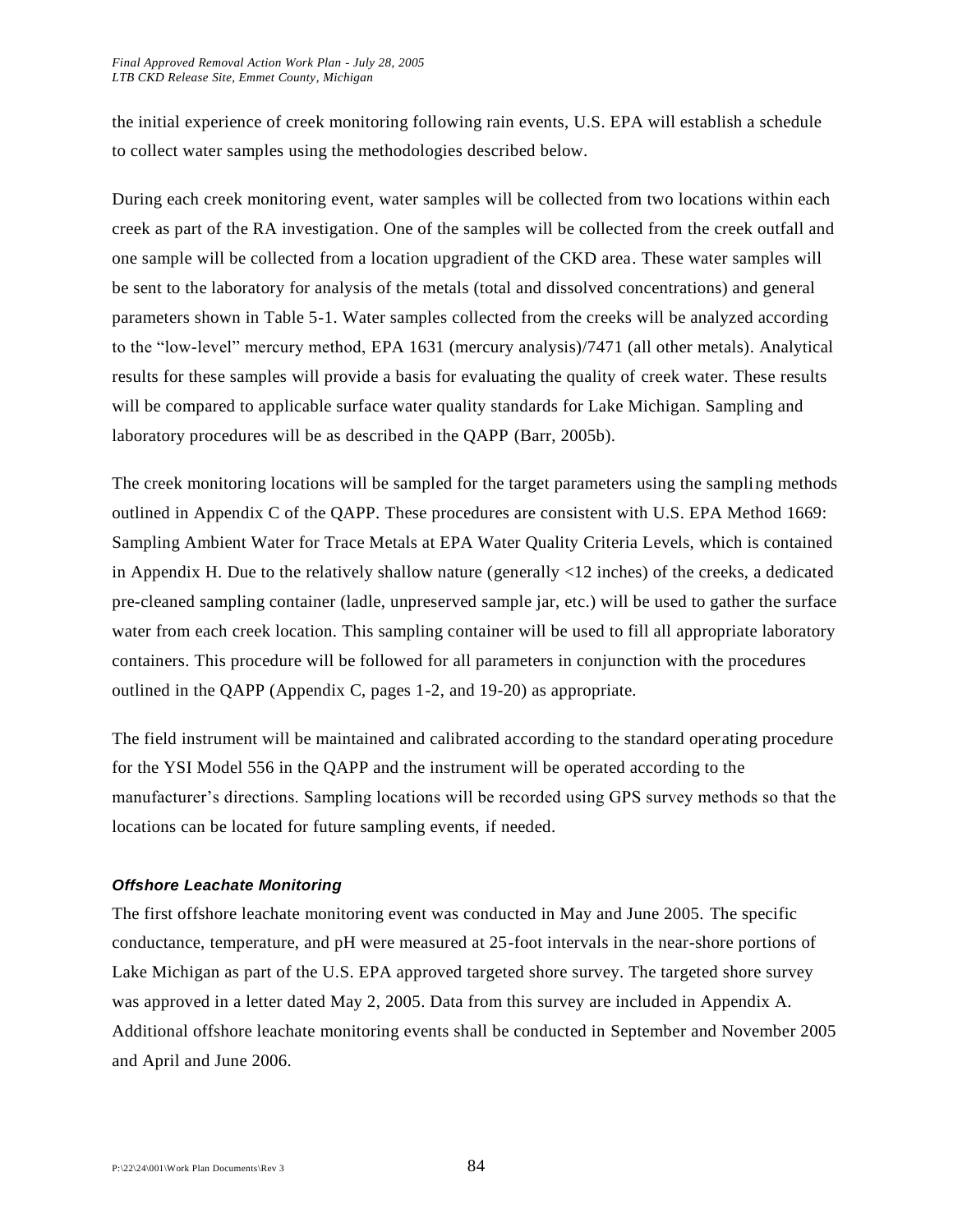During each monitoring event, five surface water samples will be collected from the lake adjacent to each of the known CKD areas as close to the shoreline as possible. These samples will be analyzed for the list of metals (total concentrations) and general parameters shown in Table 5-1. Water samples collected from the surface water will be analyzed according to the "low-level" mercury method, EPA 1631 (mercury analysis)/7471 (all other metals). One of the samples collected from the lake adjacent to each CKD area will be from a location where the measured surface-water pH < 9.0. The other four samples will be collected from locations where the measured surface water  $pH > 9.0$ , if this condition is present. All samples will be collected following procedures described in the QAPP (Barr, 2005b).

Surface water sampling locations will be sampled for the target parameters following methods in Appendix C of the approved QAPP. These procedures are consistent with U.S. EPA Method 1669: Sampling Ambient Water for Trace Metals at EPA Water Quality Criteria Levels, which is contained in Appendix H. Unpreserved and precleaned sampling containers will be submerged to a depth of approximately 1 inch off the lake bottom and opened/filled at that depth. Once filled, the container will be recapped prior to bringing the sample to the surface. All laboratory containers containing preservatives will be filled from a unpreserved sampling container and will not be submerged. This procedure along with those included in the QAPP will be followed for the low-level mercury sampling as well as for all other target parameters.

Analytical results from the analyses of the surface water samples for metals and general parameters will be compared to applicable surface water quality criteria for Lake Michigan to allow a preliminary evaluation of risks to public health and the environment posed by the impacted water. The target analyte list, sampling methods, and laboratory procedures are described in the QAPP (Barr, 2005b).

The field instrument will be maintained and calibrated according to the standard operating procedure for the YSI Model 556 in the QAPP and the instrument will be operated according to the manufacturer's directions. Sampling locations will be recorded using GPS survey methods so that the locations can be located for future sampling events, if needed.

#### *Over-Flights*

CMS has retained professional flight services and will conduct over-flights on at least a 14-day interval for the purpose of observing and documenting existing and potential leachate releases. Overflight photography will be scheduled on days when wind, waves and light conditions are most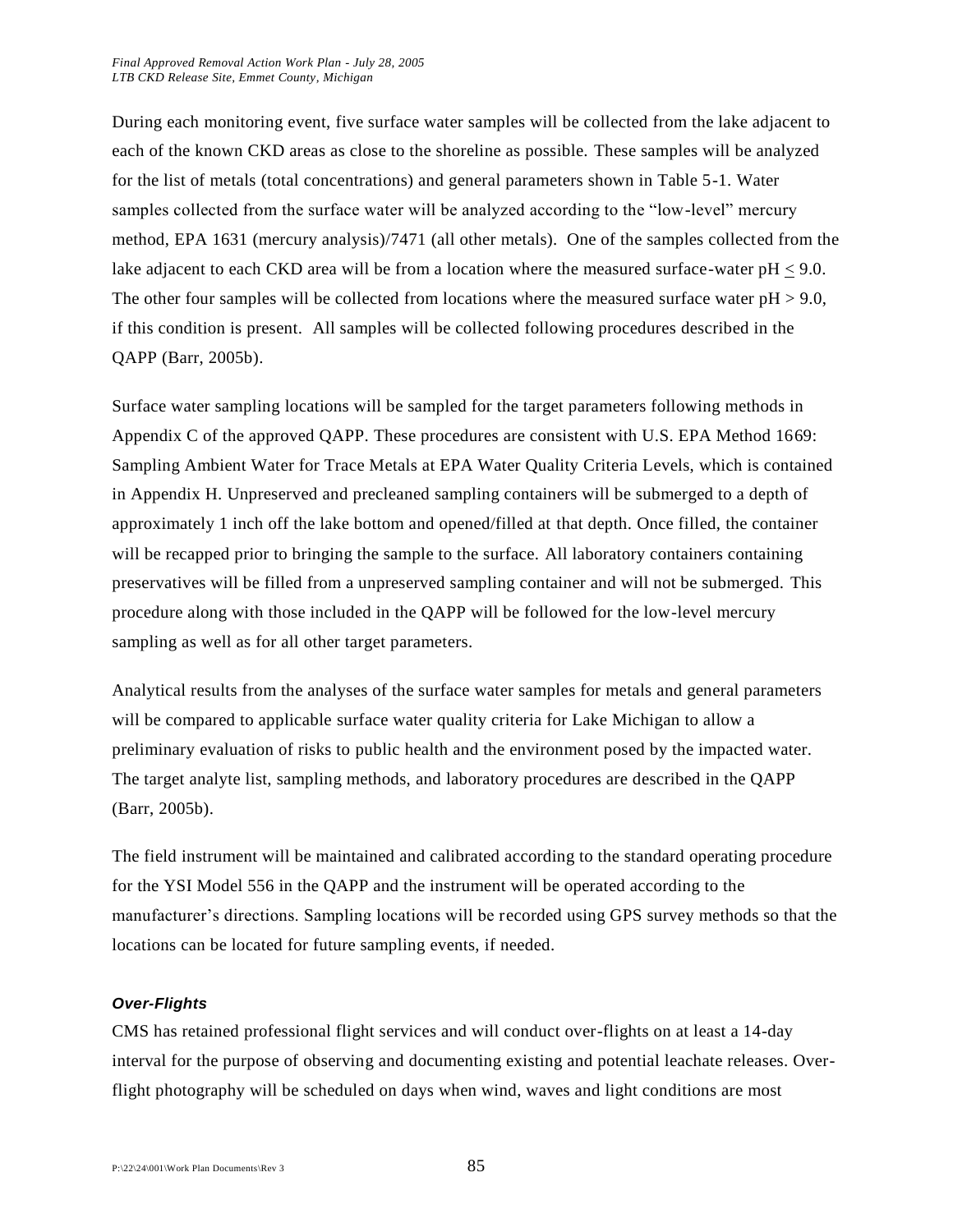conducive to good visualization of the shoreline features. All shoreline areas of the Site will be photographed during each flight for comparison with photography from previous over-flights. CMS will provide an over-flight schedule to U.S. EPA, and if U.S. EPA determines that a different overflight date is appropriate, the over-flight will occur on the date selected by U.S. EPA if the flight services contractor is available. U.S. EPA will attempt to provide 8-hour notice prior to requiring an over-flight. Flights will continue until ice is present in the Lake. Flights will resume each spring when ice is no longer present in the Lake. The schedule for over-flights may be adjusted to accommodate the need to observe the shoreline following potentially significant events, such as heavy rainfall. The frequency of these over-flights may be reduced or terminated at the direction of the U.S. EPA OSC. Copies of all photographs generated during the over-flights shall be provided to U.S. EPA upon completion of the over-flight.

#### **5.2.6.3 Evaluate/Install Groundwater Surface Water Interface Monitoring Wells**

The following principles will be considered in the development of a GSI monitoring well network to meet the requirements of Sections 20120a(1) and 21304a of the State of Michigan Natural Resource and Environmental Protection Act, 1994 PA 451, R 299.5706a(4) and R 299.5716(6):

Based upon previous hydrogeological investigations (NTH, 1995) and observed discharging of CKD leachate along the shoreline (both above and below the lake level) the GSI pathway is relevant at the Little Traverse Bay CKD Site. Furthermore, analytical results from the seep collection trench, the currently identified seep areas, and Lake Michigan demonstrate that hazardous substances in CKD leachate may be expected to vent to surface water in concentrations that exceed the generic GSI criteria. Previous investigations and observations establish that there is a hydraulic connection from the groundwater at the site to the surface waters of the state. Surface waters of the state are defined as the Great Lakes and their connecting waters, inland lakes, rivers, streams, impoundments, open drains, wetlands, and other surface bodies of water within the confines of the state. This includes intermittent streams, creeks, brooks, ditches, drains or wetlands. The designation of groundwater not in an aquifer does not mean the GSI pathway is not relevant.

Factors that will be considered to investigate the full extent and impact of hazardous substances in CKD leachate that vent to surface waters in concentrations that exceed GSI criteria include the proximity of the surface waters, the direction of groundwater movement, preferential pathways, the mass of hazardous substances present at the Site, and any documented Site-specific evidence of natural attenuation. Fate and transport modeling may be used to predict whether there is a reasonable likelihood of exceeding GSI criteria, but will be confirmed by field measurements.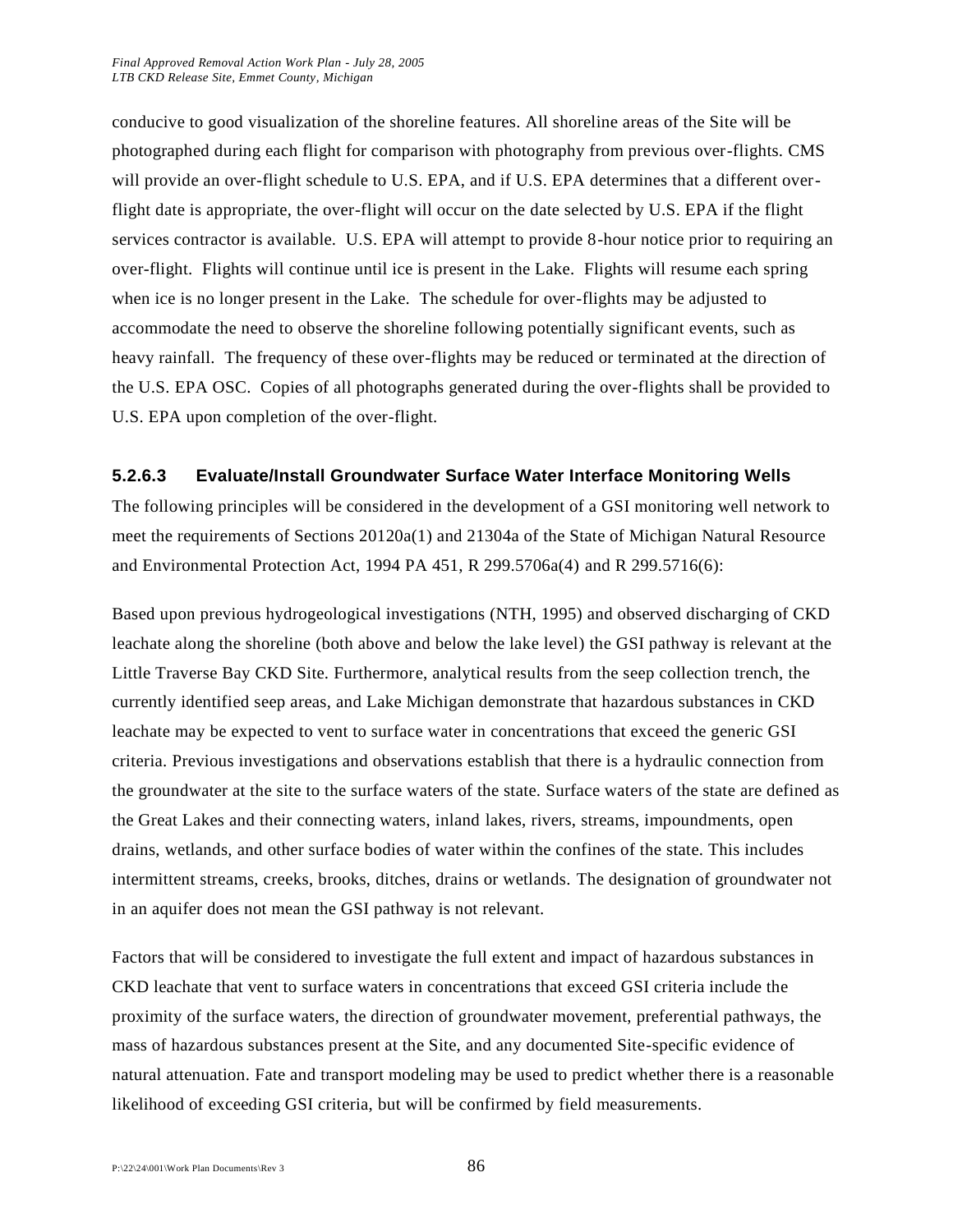For purposes of evaluating the GSI, applicable criteria include all hazardous substances released or otherwise affected by the release (reactions, breakdown products, etc.) and water quality characteristics. Should a target detection limit for a hazardous substance be greater than the riskbased GSI criterion, the target detection limit can be substituted for the risk-based values as the cleanup criterion until such time as the target detection limit is equal to or lower than the risk-based GSI criterion. Should the background groundwater concentration for a hazardous substance be greater than the risk-based GSI criterion, background can be substituted for the risk-based values as the cleanup criterion. Background in groundwater means the concentration or level of a hazardous substance which exists in the groundwater at or regionally proximate to a site that is not attributable to any release at or regionally proximate to the site. Background in groundwater will be determined on a site-specific basis. GSI cleanup criteria can include generic GSI criteria, site-specific GSI criteria, and mixing zone based GSI criteria.

Some generic chemical-specific GSI criteria depend upon whether the surface water is protected as a drinking water source. The Great Lakes and their connecting waters are protected as a drinking water source.

Generic chemical-specific GSI criteria may be based upon Tier I or Tier II water quality values depending on the amount of toxicity data were available at the time the water quality standards were developed. Tier I values represent a complete toxicity data set, and Tier II values an incomplete set. The Tier I or II designation is indicated in the Part 31, Rule 57 Water Quality Values spreadsheet. Less stringent human health values must be protective of designated uses of the surface waters of the state and must be based on sound scientific rationale. Site-specific criteria must be numerical criteria expressed as hazardous substance concentrations in groundwater.

GSI samples will be representative of the CKD leachate within the contaminant plume venting to the surface water. Contaminant concentrations will be measured in the contaminant plume or in the path of the contaminant plume at points located as close to the surface water body as feasible, where and when groundwater gradients show that the groundwater is moving toward the surface water body. GSI compliance monitoring points will be selected after taking into consideration changes in the groundwater flow direction, so that samples from the GSI wells are representative of groundwater flowing to the surface water. GSI monitoring points must be downgradient of the release and should, wherever possible, be in locations where groundwater is not normally recharged by the surface water (i.e., where periodic flooding and associated bank storage is not a factor). Water surface elevations in the surface water and groundwater must be determined before and during each sampling event in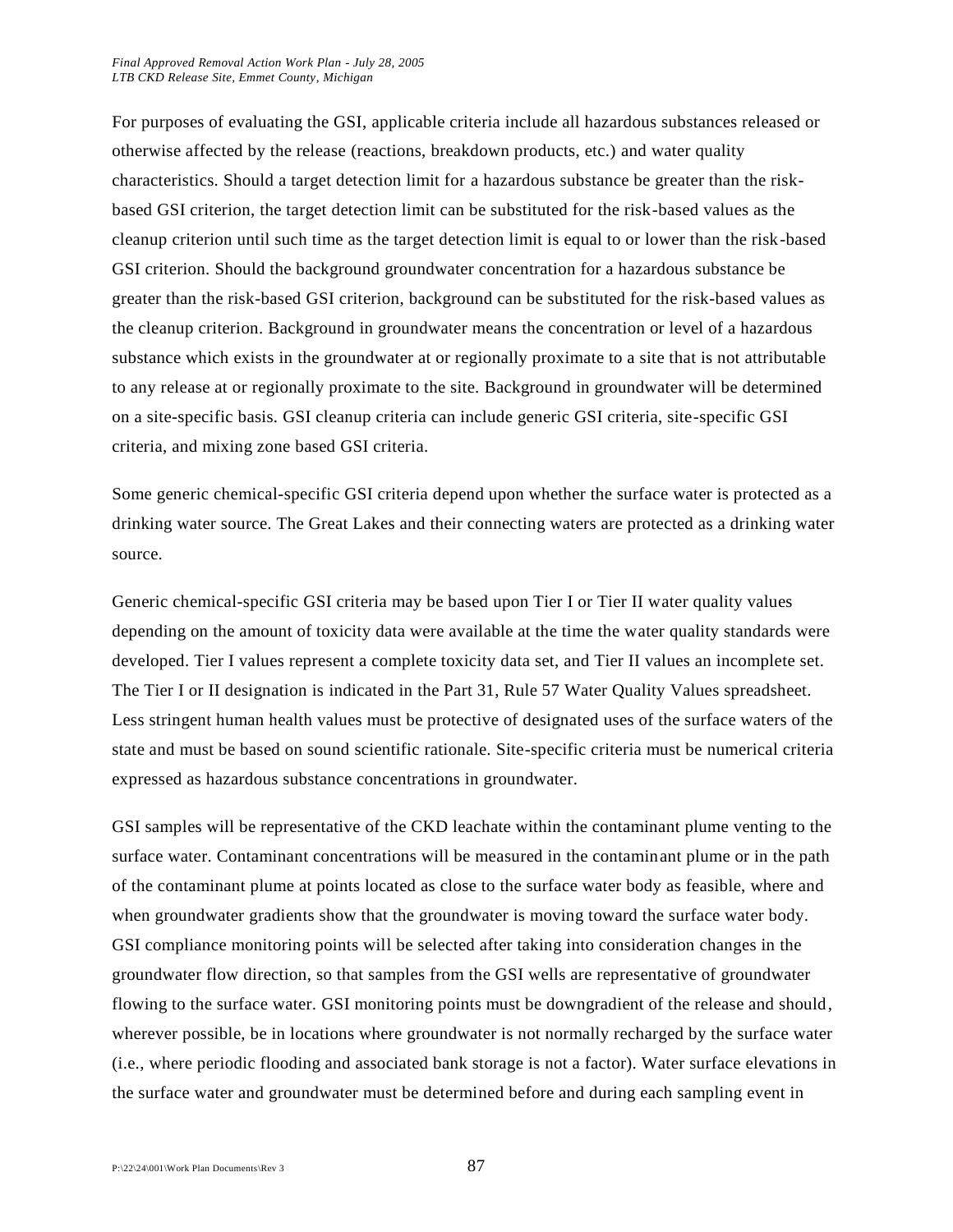order to demonstrate that groundwater is and has been moving toward the surface water body for a period time adequate to preclude dilution of groundwater with surface water.

The selected GSI monitoring points will be permanent vertical wells installed at locations in the saturated zone that are representative of groundwater entering the surface water. Monitoring well locations will be as close as practical to surface waters where groundwater flow direction is toward the surface water. Samples will be representative of groundwater, not surface water. The direction of groundwater flow and hydraulic gradient will be determined during each sampling event by measurement and evaluation of water surface elevation levels in each sampling location and the receiving surface water body. The GSI monitoring well network will be designed to monitor both the highest concentrations and full distribution, which includes the entire horizontal and vertical extent, of hazardous substances that exceed applicable criteria in the aquifer at the area of compliance. The monitoring points will include the interval or intervals that represent the highest concentrations of hazardous substances.

Should the need arise to use alternative GSI monitoring points other than described above, a proposal will be submitted to U.S. EPA for review and approval. The proposal will contain a precise definition of where and how the plume is venting to surface waters, and must identify and document the chemical, physical, or biological processes that would result in reduction of the hazardous substances between the location of generic GSI monitoring wells and the location of any proposed alternative monitoring points.

## **5.2.7 Geophysical Investigation**

Down-hole geophysical investigation techniques will be employed to log the boreholes as described in Section 5.2.5.1.

## **5.2.8 Baseline Ecological Investigation**

A baseline ecological evaluation will provide metrics for delineating areas impacted by CKD leachate releases and for monitoring the progress of remediation along the shoreline and in adjacent surface waters demonstrated to be impacted by releases of CKD leachate.

The baseline ecological investigation will initially consist of the evaluation of existing water quality and biological data from Little Traverse Bay. Data previously collected by the U.S. EPA, the state of Michigan, Barr Engineering Company, the Little Traverse Bay Bands of Odawa Indians, and other sources as identified by the U.S. EPA will be compiled and evaluated.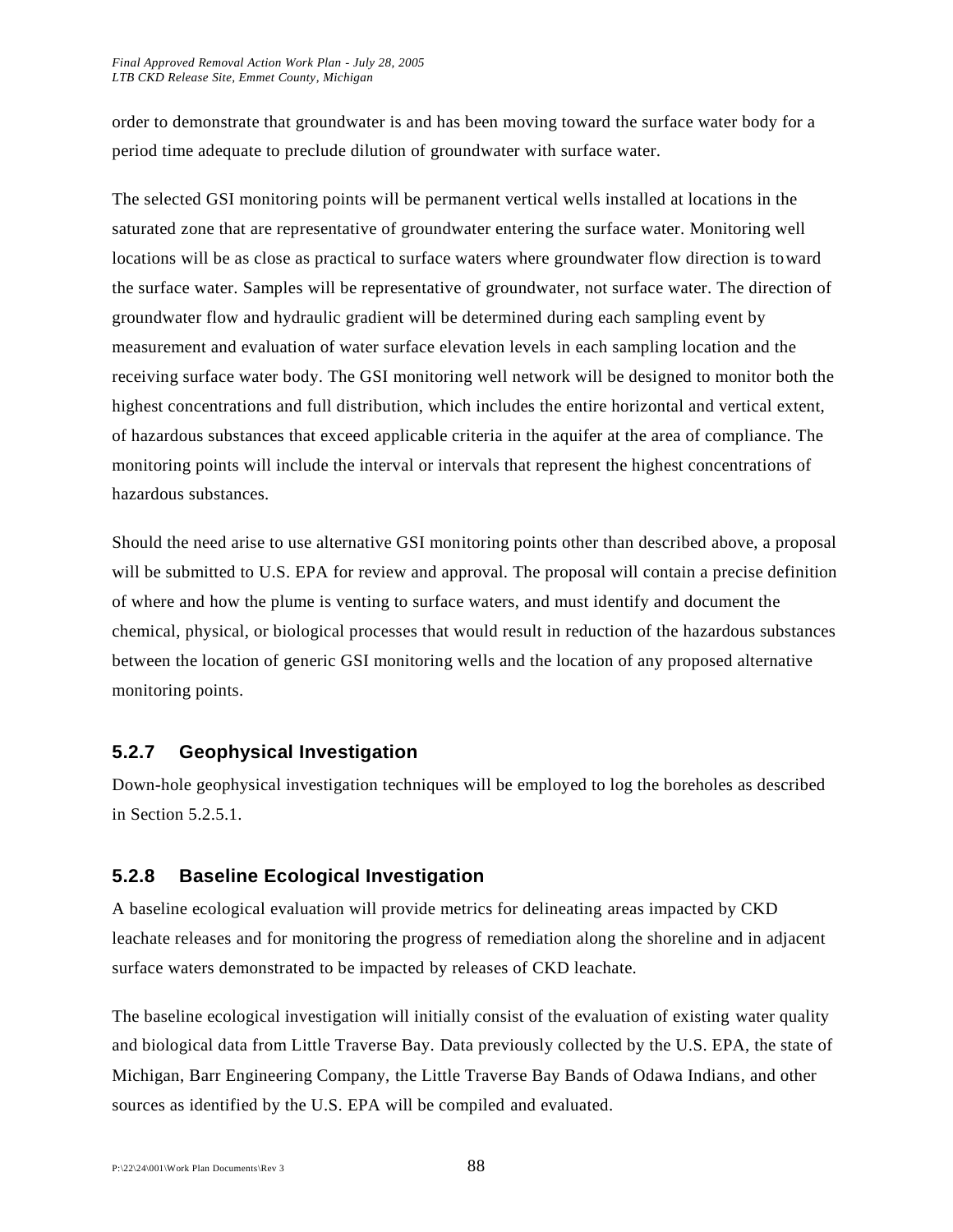CMS has retained Dr. Ishwar Murarka [\(www.ishinc.biz\)](http://www.ishinc.biz/) to work with CMS and Barr Engineering Company to complete the evaluation of existing data and identify the appropriate approaches and methods that will be incorporated into a Baseline Ecological Investigation work plan. The outline for this work plan is currently being developed by U.S. EPA and its supporting agencies, including the United States Fish and Wildlife Service. It is anticipated that this work plan will include surface water quality monitoring, collection of target biota, and an analysis of fate and transport of the CKD leachate and associated hazardous substances in the receiving water body. This work plan will also include sediment sampling and/or toxicity testing for select organisms if deemed necessary by the U.S. EPA.

The optimal baseline ecological investigation program would be one that incorporates existing protocols currently used by the U.S. EPA, State of Michigan, and the Little Traverse Bay Bands of Odawa Indians.

Within 30 days upon receipt of the U.S. EPA aforementioned outline, CMS shall prepare and submit to the U.S. EPA the Baseline Ecological Investigation Work Plan. Approval of this sub-work plan will follow the processes in paragraph 16.b of the Order.

## **5.2.9 Management and Disposal of Investigation-Derived Waste**

Before shipping any hazardous substances, pollutants, or contaminants from the Site to an off-Site location, CMS will obtain U.S. EPA certification that the proposed receiving facility is operating in compliance with the requirements of CERCLA Section  $121(d)(3)$ , 42 U.S.C. § 9621(d)(3), and 40 CFR § 300.440 as per the Order. Water and soil samples are not considered investigation-derived waste (IDW). They will be placed in laboratory-provided containers, transported, analyzed, and disposed as per the QAPP (Barr, 2005b).

Investigation-Derived Waste generated during the RA Investigation will include drilling cuttings composed of CKD and CKD mixed with native soils, drilling fluids, and purge water from boreholes and monitoring wells. Bedrock core samples will not be considered to be IDW. Rather, the bedrock cores will be investigative samples that will be retained. Upon completion of the field inspection/description, the cores will be placed in core storage boxes and stored in a secure location so that they will be available for future inspection and study.

The native soils and CKD drilling cuttings will be segregated and containerized in drums or roll-off boxes. Laboratory analyses of representative samples will be performed as required by applicable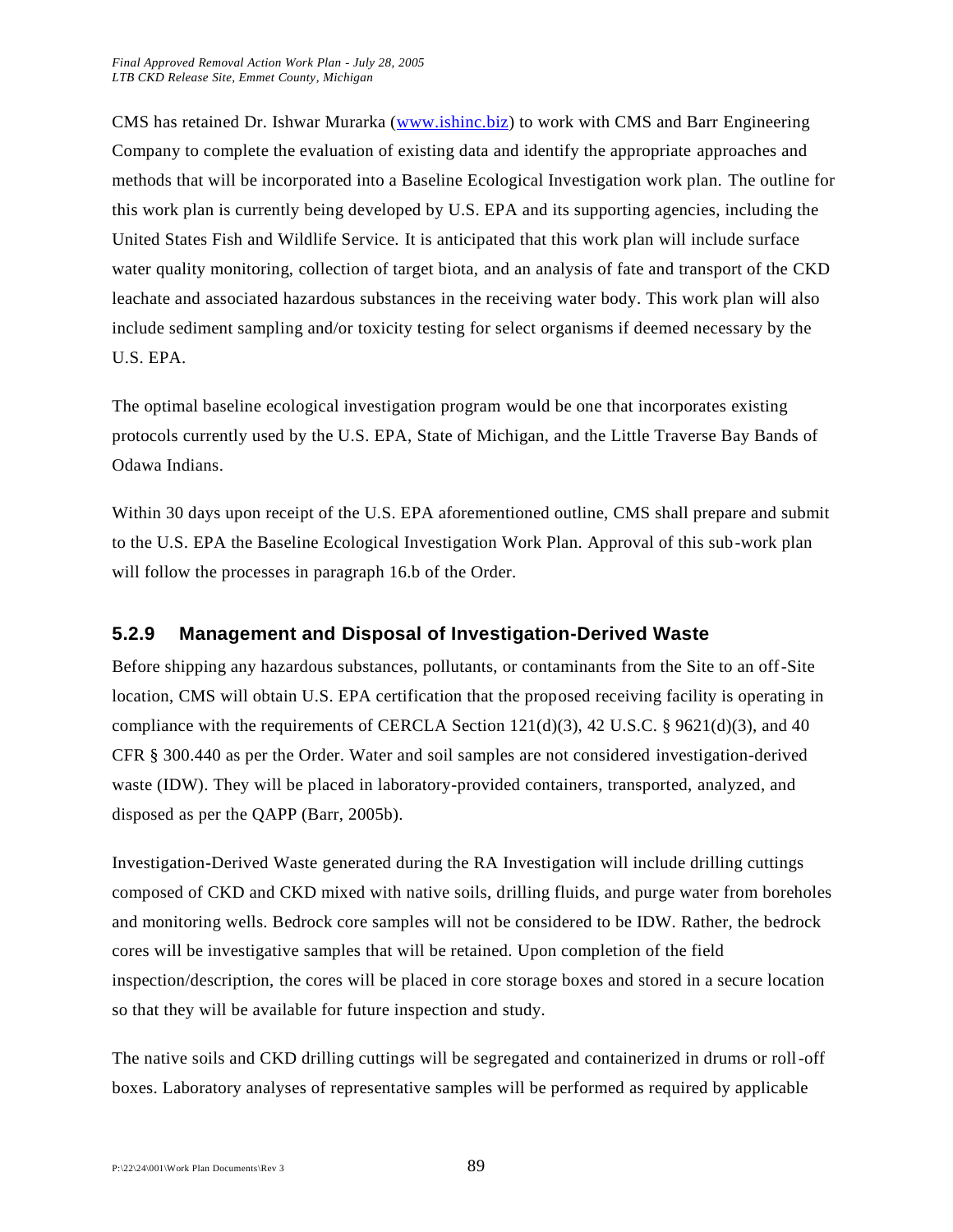regulations and the disposal facility to characterize the IDW solids prior to disposal. It is anticipated that disposal as non-hazardous waste will be appropriate for the native soils and CKD drilling cuttings.

To the extent possible, water will be decanted from the drilling cuttings. Water decanted from the drilling cuttings and water pumped or otherwise removed from the boreholes will be placed in polyethylene tanks or drums. Analyses of the IDW fluids will be performed as required by applicable regulations to characterize the IDW fluids prior to disposal. The IDW fluids will be disposed of at an appropriate facility in accordance with applicable regulations.

An IDW staging area will be constructed in a secure location not accessible to the public to protect against the possibility of vandalism. Containers filled with IDW will be properly labeled as required by applicable regulations and placed in this staging area while awaiting disposal. This staging area will be lined with polyethylene sheeting and surrounded by a berm or curbing to contain any IDW that may be released from the waste containers.

If investigation activities occur during periods when sub-freezing temperatures are expected, the IDW containers will not be filled completely to allow for expansion if water in the containers freezes.

## **5.2.10 Community Supply Well Evaluation**

A survey will be conducted to identify any nearby (within 5,000 feet of the Site boundaries) water supply wells. The locations of these water supply wells will be determined and an analysis of the potential for CKD leachate to migrate into the maximum setback zones shall be provided within the Final Removal Action Report. The locations of the proposed boring/monitoring well locations will be submitted to the City of Petoskey to ensure that the City of Petoskey is informed of the advancement of borings/monitoring wells within any wellhead protection zone.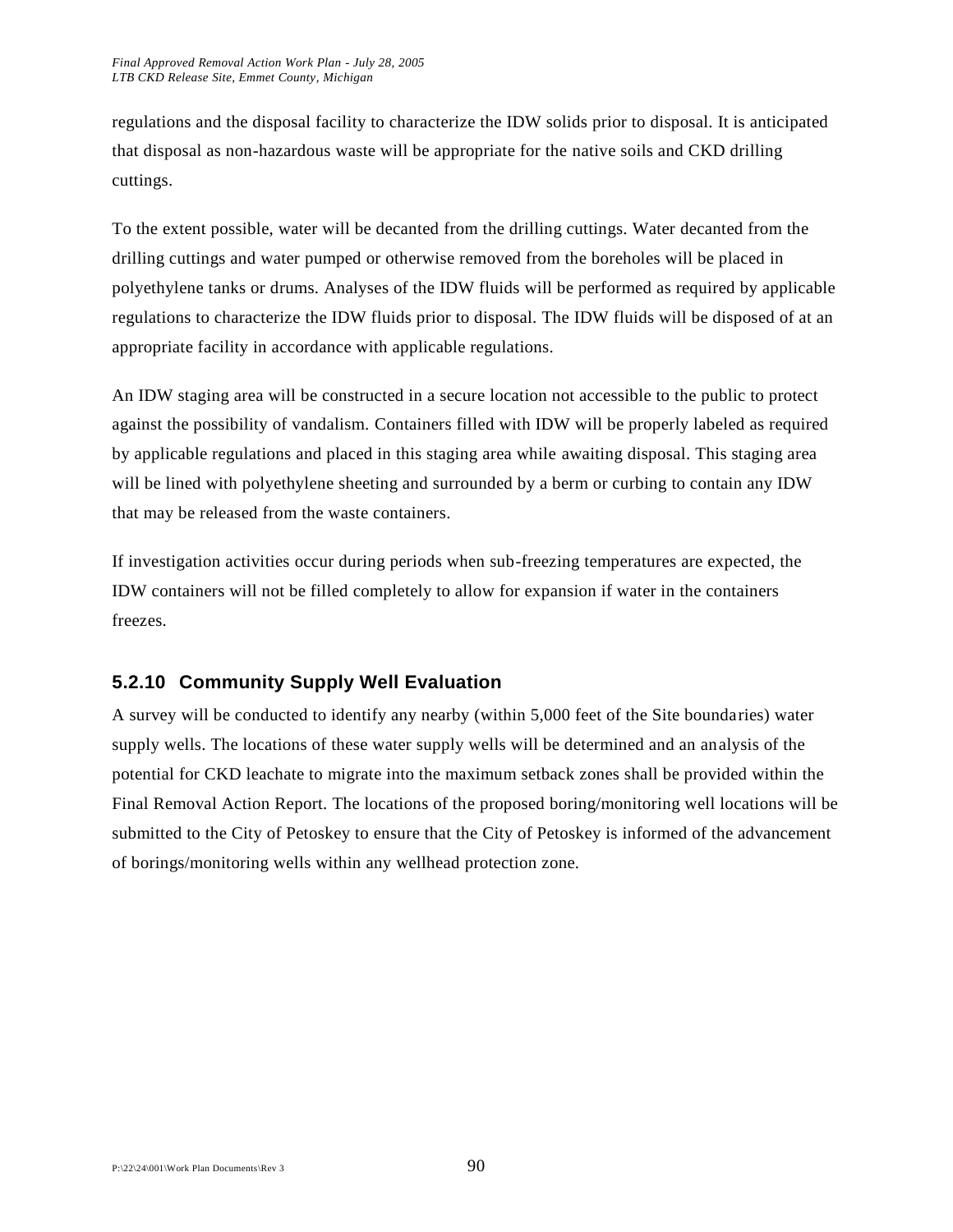## **5.3 Sample Analysis**

## **5.3.1 CKD Material**

## **5.3.1.1 Chemical Analysis**

Representative samples of the CKD will be collected and sent to the laboratory and analyzed for the parameters in Table 5-1. The following table summarizes the number of samples planned for analyses at each area:

| Area            | No. of CKD Samples |
|-----------------|--------------------|
|                 |                    |
| West CKD Area   | 11                 |
|                 |                    |
| Seep 2 CKD Area | 17                 |
|                 |                    |
| Seep 1 CKD Area | 12                 |
|                 |                    |
| East CKD Area   | 15                 |
|                 |                    |

## **5.3.1.2 Physical Property Analysis**

#### *Porosity, Permeability, and Grain Size*

All unconsolidated material samples collected from borings will be examined for moisture content in the field. Representative samples of the CKD will be collected for laboratory testing. Tests performed on these samples will include grain size distribution and saturated or unsaturated vertical hydraulic conductivity (samples collected using Shelby tubes or equivalent) depending on saturation conditions observed in the field. These direct measurements will be used to estimate porosity of the samples. The following table summarizes the number of samples planned for analyses at each area:

| Area            | No. of CKD Samples |
|-----------------|--------------------|
|                 |                    |
| West CKD Area   | 11                 |
|                 |                    |
| Seep 2 CKD Area | 17                 |
|                 |                    |
| Seep 1 CKD Area | 12                 |
|                 |                    |

 $P: \frac{22\frac{24}{001}}{W \cdot R}$  Plan Documents\Rev 3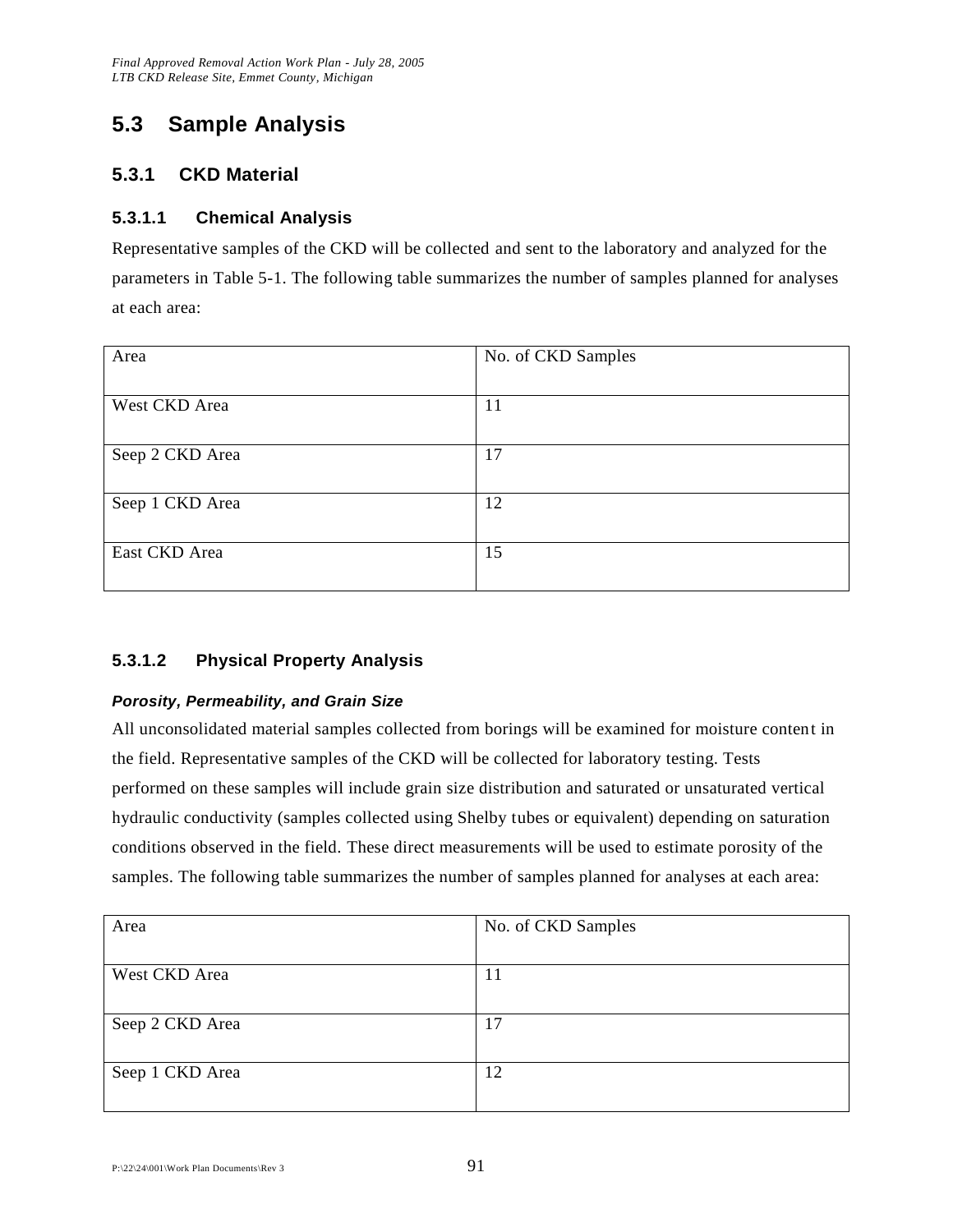East CKD Area 15

## **5.3.2 CKD Leachate Sampling**

#### **5.3.2.1 Chemical Analysis**

CKD leachate samples will be collected as the boreholes are advanced and from monitoring wells in areas impacted by CKD leachate. Sampling procedures are described in the QAPP (Barr, 2005b). The CKD leachate samples will be sent to the laboratory and analyzed for the metals (total and dissolved) and general parameters in Table 5-1. CKD leachate samples collected from borings or monitoring wells completed on the beaches or adjacent to another surface water body will be analyzed according to the "low-level" mercury method, EPA 1631 (mercury analysis)/7471 (all other metals). CKD leachate samples collected from borings or monitoring wells in upland locations will generally be analyzed according to the "standard" mercury method, EPA 7471.

## **5.3.3 Unconsolidated Material**

#### **5.3.3.1 Chemical Analysis**

Representative samples of the unconsolidated materials will be collected and sent to the laboratory and analyzed for the parameters in Table 5-1. The following table summarizes the number of samples planned for analyses at each area:

| Area            | No. of Unconsolidated Material Samples |
|-----------------|----------------------------------------|
| West CKD Area   | 11                                     |
| Seep 2 CKD Area | 17                                     |
| Seep 1 CKD Area | 12                                     |
| East CKD Area   | 15                                     |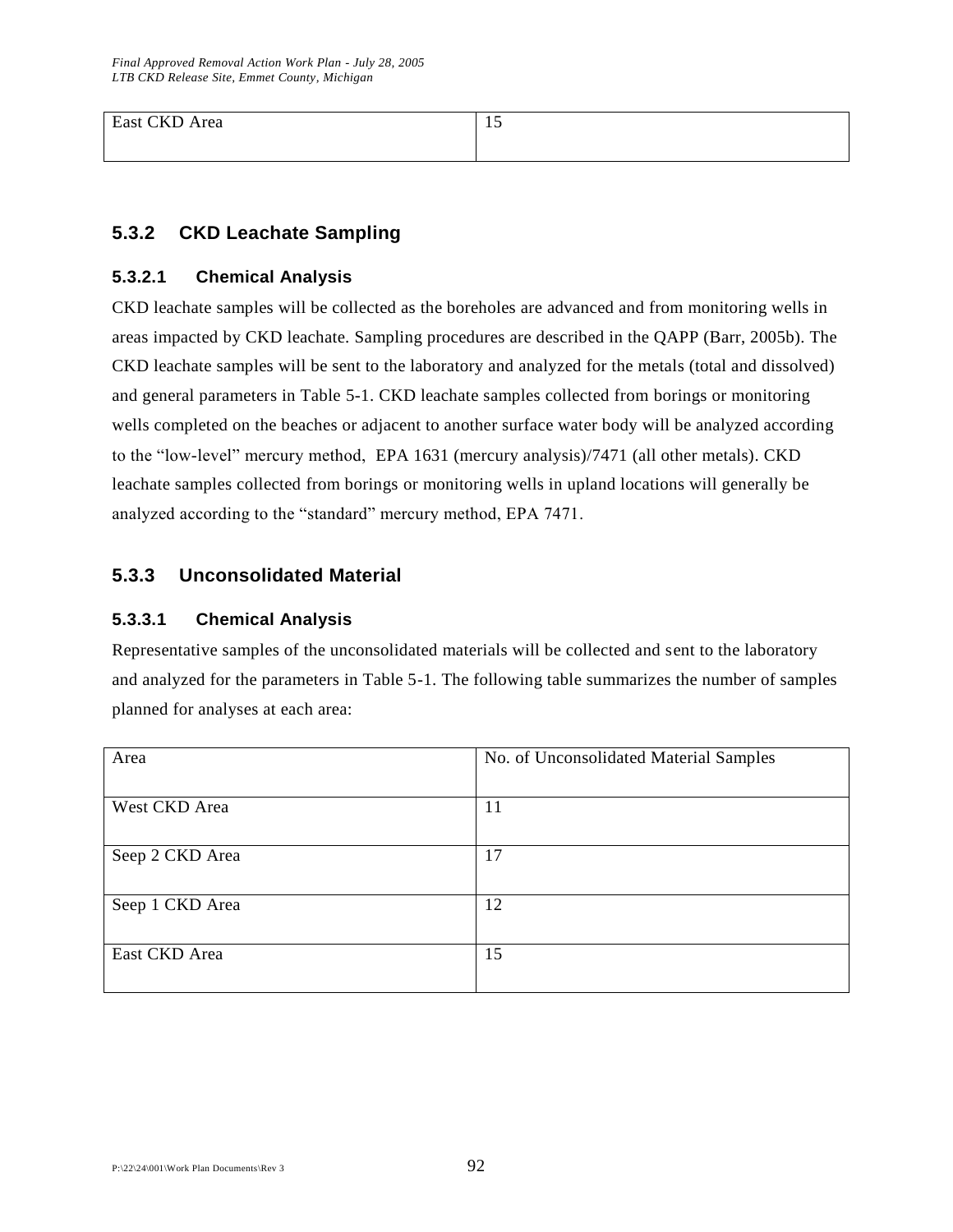## **5.3.3.2 Physical Property Analysis**

#### *Porosity, Permeability, and Grain Size*

All unconsolidated material samples collected from borings will be examined for moisture content in the field. Representative samples of the unconsolidated material will be collected for laboratory testing. Tests performed on these samples will include grain size distribution and saturated or unsaturated vertical hydraulic conductivity (samples collected using Shelby tubes or equivalent) depending on saturation conditions observed in the field. These direct measurements will be used to estimate porosity of the samples. The following table summarizes the number of samples planned for analyses at each area:

| Area            | No. of Unconsolidated Material Samples |
|-----------------|----------------------------------------|
| West CKD Area   | 11                                     |
| Seep 2 CKD Area | 17                                     |
| Seep 1 CKD Area | 12                                     |
| East CKD Area   | 15                                     |
|                 |                                        |

## **5.3.4 Bedrock Core Sampling**

#### **5.3.4.1 Physical Property Analysis**

The objectives for the bedrock investigation include identification/characterization of potential preferential flow zones in the bedrock and characterization of subsurface water quality. Bedrock cores will be examined to determine the thickness of bedrock beds, weathering, lithology, stratigraphy, presence of solution features, and fracture frequency and orientation.

Applicable portions of the ASTM International *Standard Guide for Design of Groundwater Monitoring Systems in Karst and Fractured-Rock Aquifers* (D-5717-95) will be applied in the field when determining the thickness of bedrock beds, weathering, lithology, stratigraphy, presence of solution features, and fracture frequency and orientation. Bedrock core samples will be described in the field by a qualified geologist or geological engineer.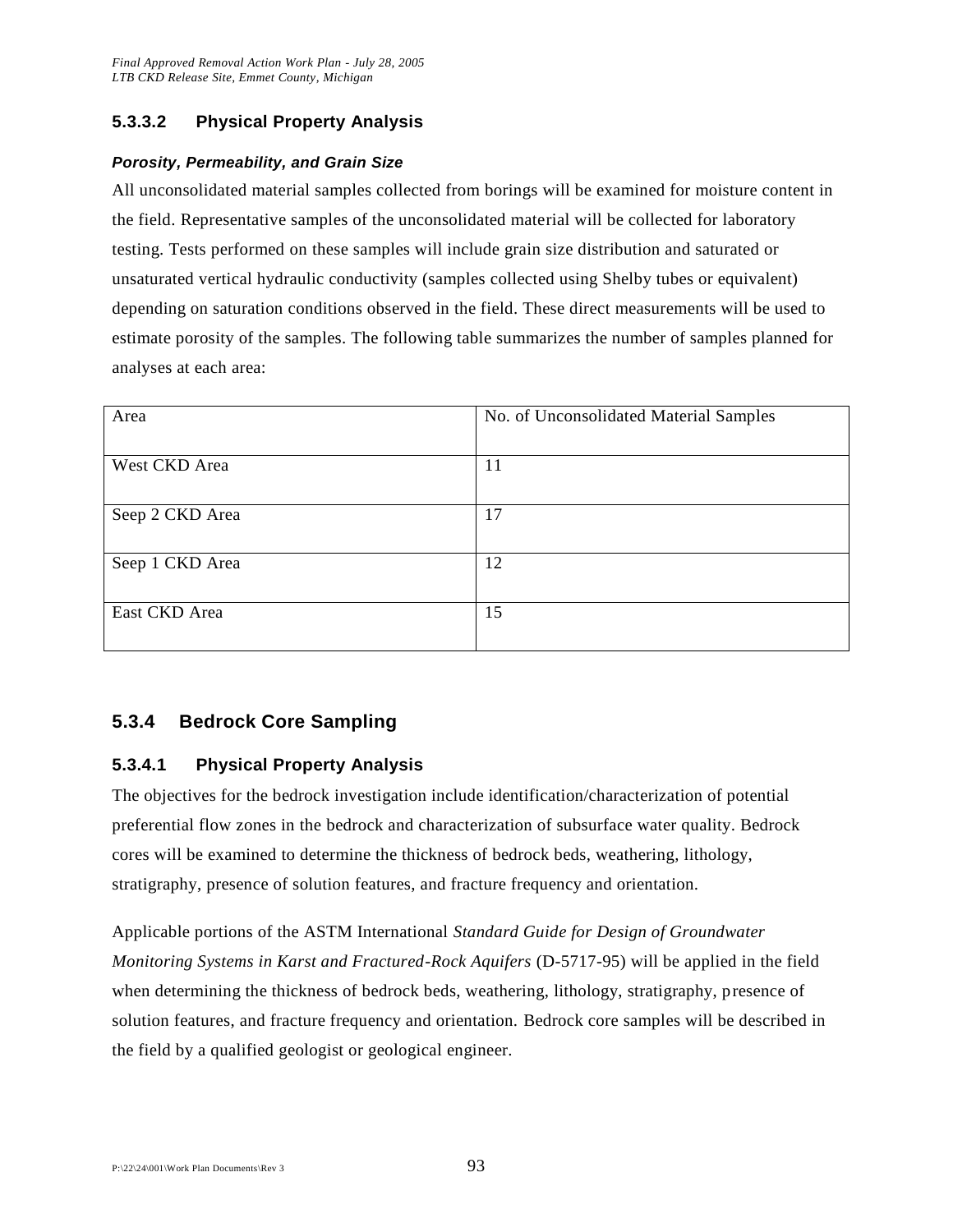## **5.3.5 Groundwater Sampling**

### **5.3.5.1 Chemical Analysis**

Groundwater samples will be collected from each of the monitoring wells quarterly for one year. Sampling procedures are described in the QAPP (Barr, 2005b). The groundwater samples will be sent to the laboratory and analyzed for the metals (total and dissolved) and general parameters in Table 5- 1. Water samples collected from all permanent monitoring wells will be analyzed according to the "low-level" mercury method, EPA 1631 (mercury analysis)/7471 (all other metals). Also, groundwater samples will be collected from the downgradient wells during the first round of groundwater sampling for analyses of volatile organic compounds (VOCs) and semi-volatile organic compounds (SVOCs) according to U.S. EPA Methods 8260B and 8270C. If VOCs or SVOCs are not found in these samples, no further rounds of groundwater samples will be analyzed for these parameters.

### **5.3.6 Surface Water**

#### **5.3.6.1 Chemical Analysis**

Five surface water samples will be collected from the lake adjacent to each of the known CKD areas as close to the shoreline as possible. These samples will be analyzed for the list of metals (total concentrations) and general parameters shown in Table 5-1. Water samples collected from the surface water will be analyzed according to the "low-level" mercury method, EPA 1631 (mercury analysis)/7471 (all other metals). One of the samples collected from the lake adjacent to each CKD area will be from a location where the measured surface-water pH is < 9.0. The other four samples will be collected from locations where the measured surface water is  $pH > 9.0$ . All samples will be collected following procedures described in the QAPP (Barr, 2005b).

Analytical results from the analyses of the surface water samples for metals and general parameters will be compared to applicable surface water quality criteria for Lake Michigan to allow a preliminary evaluation of risks to human health and the environment posed by the impacted water. The target analyte list, sampling methods, and laboratory procedures are described in the QAPP (Barr, 2005b).

#### **5.3.6.2 Physical Property Analysis**

Temperature and specific conductance of the near-shore surface water will be measured adjacent to the shoreline as discussed in Section 4.1.2.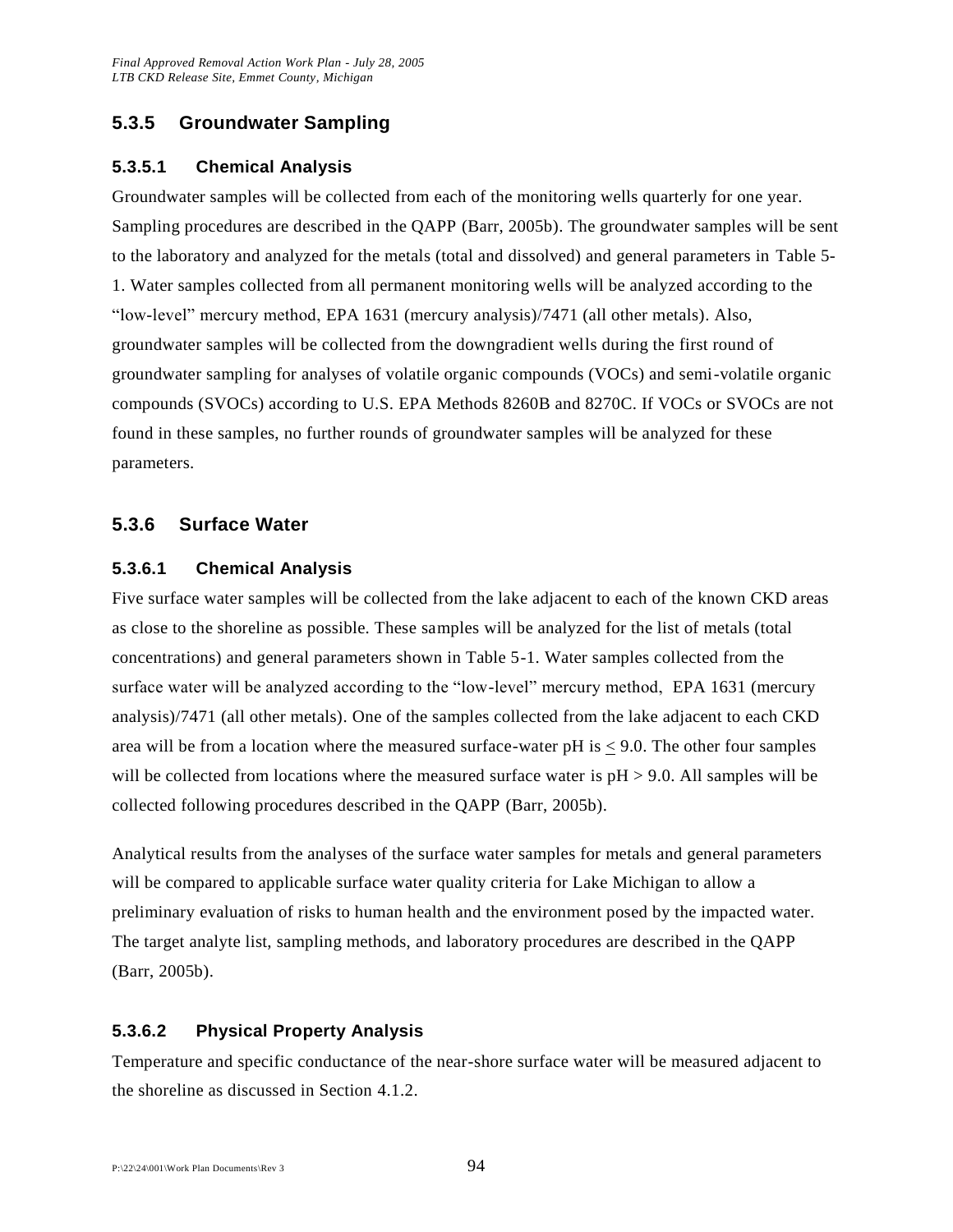## **5.4 Analytical Support and Data Validation**

## **5.4.1 Prepare and Ship Environmental Samples**

All analytical samples will be collected in the field in accordance with this RA Work Plan and the QAPP (Barr, 2005b). Samples will be collected to minimize potential contamination from outside sources.

Each laboratory sample to be transported will be marked with a permanent marker directly on the container or on adhesive labels that will remain on the container. Each container will be marked with a proper U.S. DOT transportation description, the sample designation and the names and addresses of the senders and receivers. Proper shipping papers will accompany each shipment of samples. All samples will be shipped for delivery within 2 days of sample event completion. All analytical samples will be shipped on ice via a same-day or next day delivery service. More information on sample preparation and shipping is available in Section B3, and Appendix C of the QAPP.

## **5.4.2 Coordinate with Appropriate Sample Management Personnel**

Prior to collection, an order for sample containers will be placed with the subcontracted analytical laboratory. At that time other information such as date of collection, required analysis, and number of samples will be given to the laboratory project manager. This contact will allow the laboratory to prepare for the incoming sample volumes and analysis. TriMatrix has received a copy of and approved the QAPP (Barr, 2005b) for the project.

## **5.4.3 Implement U.S. EPA- Approved QA Program**

A QAPP (Barr, 2005b) for this project has been developed using U.S. EPA quality guidelines and has been forwarded to all affected parties. In addition, this project is being managed following the U.S. EPA approved QMP (Barr, 2003). The quality assurance staff at Barr and at the subcontractor laboratory will be responsible for assuring that these documents are followed.

## **5.4.4 Provide Sample Management**

Both Barr and the subcontractor laboratory have distinct programs for sample management from collection to disposal. These processes are described in Sections B and Appendix C of the QAPP (Barr, 2005b) for Barr's process and Appendix A of the QAPP for the subcontractor laboratory.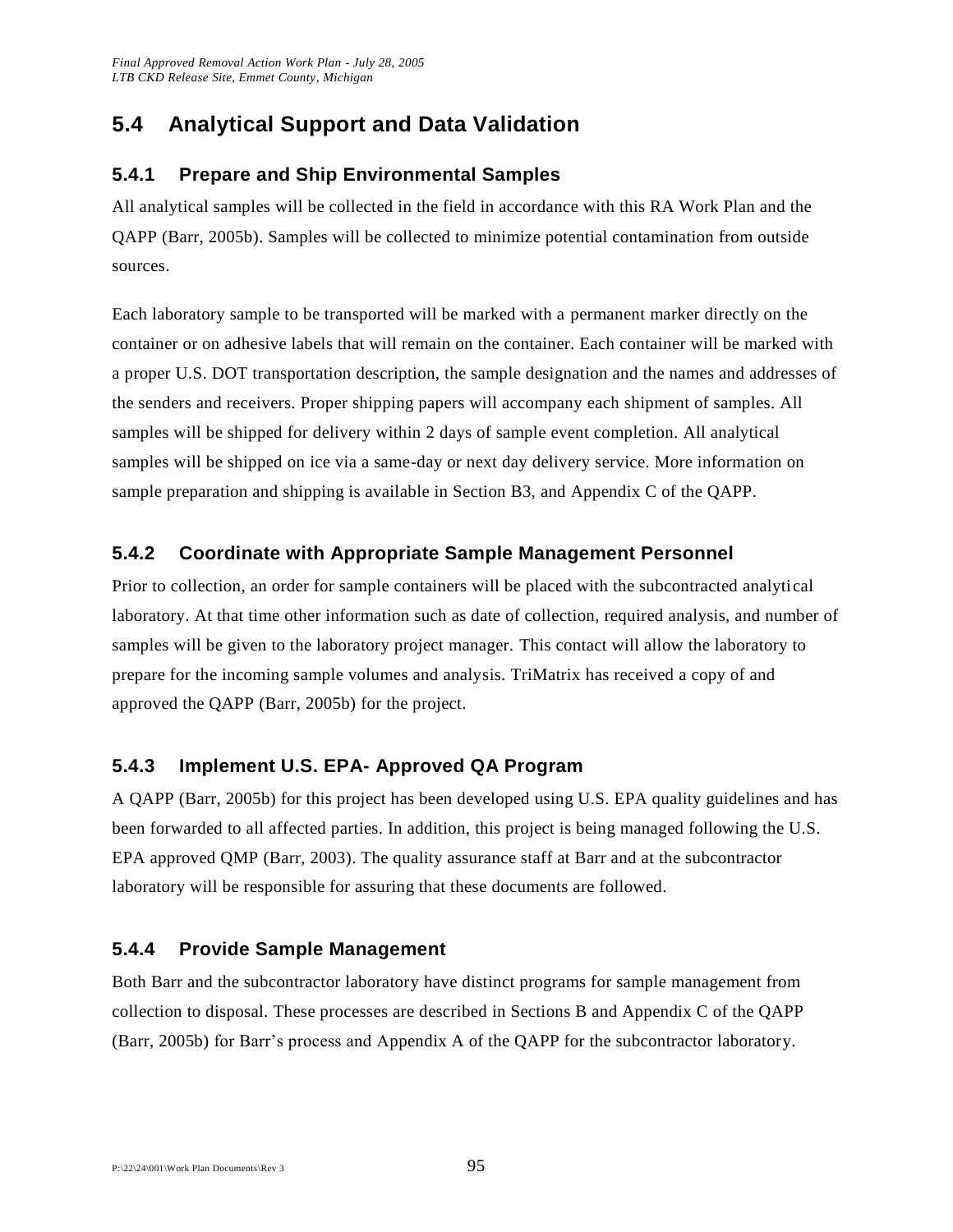## **5.4.5 Perform Data Validation**

Data validation will be performed on every sample collected as part of this work plan following the procedures indicated in Section D of the QAPP (Barr, 2005b).

### **5.4.5.1 Review Analysis Results**

The laboratory will provide Barr with a full analytical data package including a data summary, a QA summary and all analytical raw data. A data validation following US EPA Contract Laboratory Program (CLP) procedures will be performed on all analytical data.

### **5.4.5.2 Provide Written Documentation**

A data quality section will be included in the RA Nature and Extent Characterization Report. It will contain the result of the data validation as well as explanations of any qualifiers added.

## **5.5 Provide Electronic Data in U.S. EPA Format**

An electronic data deliverable will be presented to U.S. EPA upon request. All data will be provided to the U.S. EPA following the Region 5 Staged Electronic Data Deliverable (SEDD) guidelines. If an alternative data format is required, Barr will work with the EPA Region 5 data quality staff to provide the desired format upon written request of the U.S. EPA. This data deliverable will be prepared in the format the U.S. EPA provides and will include all required fields that relate to the project.

## **5.6 Data Evaluation and Reporting**

## **5.6.1 Data Evaluation**

## **5.6.1.1 Data Usability Evaluation and Field QA/QC**

Data validation will be performed on every sample collected as part of this work plan following the procedures indicated in Section D of the QAPP (Barr, 2005b).

All analytical samples will be collected in the field in accordance with this RA Work Plan and the QAPP. Samples will be collected to minimize potential contamination from outside sources.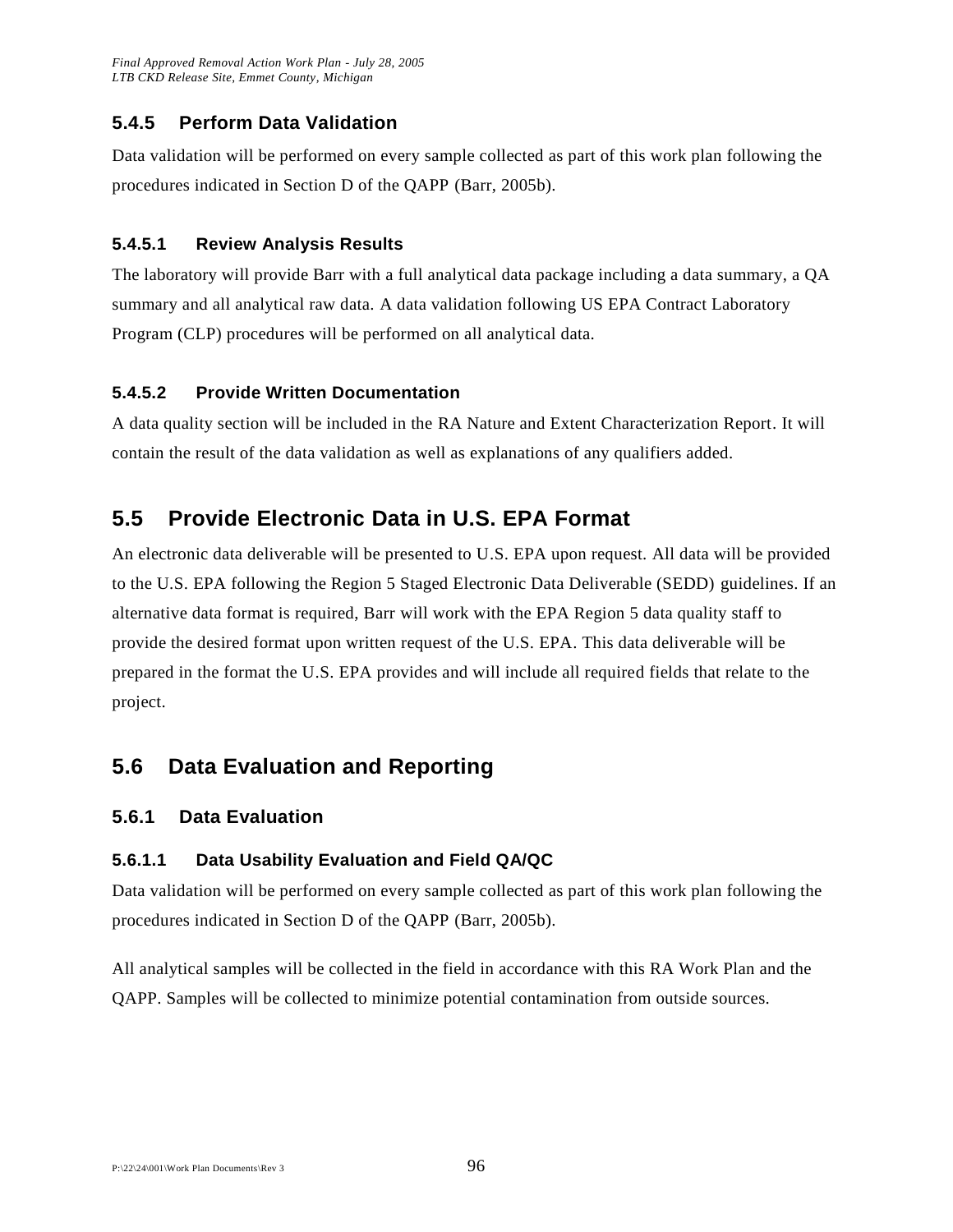#### **5.6.1.2 Data Reduction, Tabulation, and Evaluation**

The laboratory will provide Barr with a full analytical data package including a data summary, a QA summary and all analytical raw data. Upon receipt from the laboratory, the data will be loaded electronically into Barr's Laboratory Information Management System (LIMS). All electronic data will be verified using the original laboratory hardcopy report, all qualifiers from the data validation steps will be added and data summary tables will be created. Data validation will be conducted following U.S. EPA Contract Laboratory Program (CLP) procedures as indicated in Section D of the QAPP (Barr, 2005b). Copies of these data summaries will be provided in the RA report.

### **5.6.2 RA Investigation Report**

#### **5.6.2.1 Draft RA Report**

The Order requires that a report be prepared to present the results of the RA investigation conducted to determine the nature and extent of hazardous substances, pollutants or contaminants at the Site. The RA Nature and Extent Delineation Report will include a summary of Site history, a complete summary of the non-intrusive and intrusive investigation tasks, and tabulation and interpretation of the data collected during the non-intrusive and intrusive investigations. Figures and tables will clearly show the results of the investigation. The report will also include field and laboratory data summary tables, maps, and geologic cross-sections. Figures depicting groundwater elevations and interpreted gradients will also be presented.

#### **5.6.2.2 Final RA Report**

The final RA Nature and Extent Delineation Report will consider U.S. EPA and other stakeholder written comments and is subject to the approval of U.S. EPA before it will be considered final in accordance with Paragraph 15.x of the Order.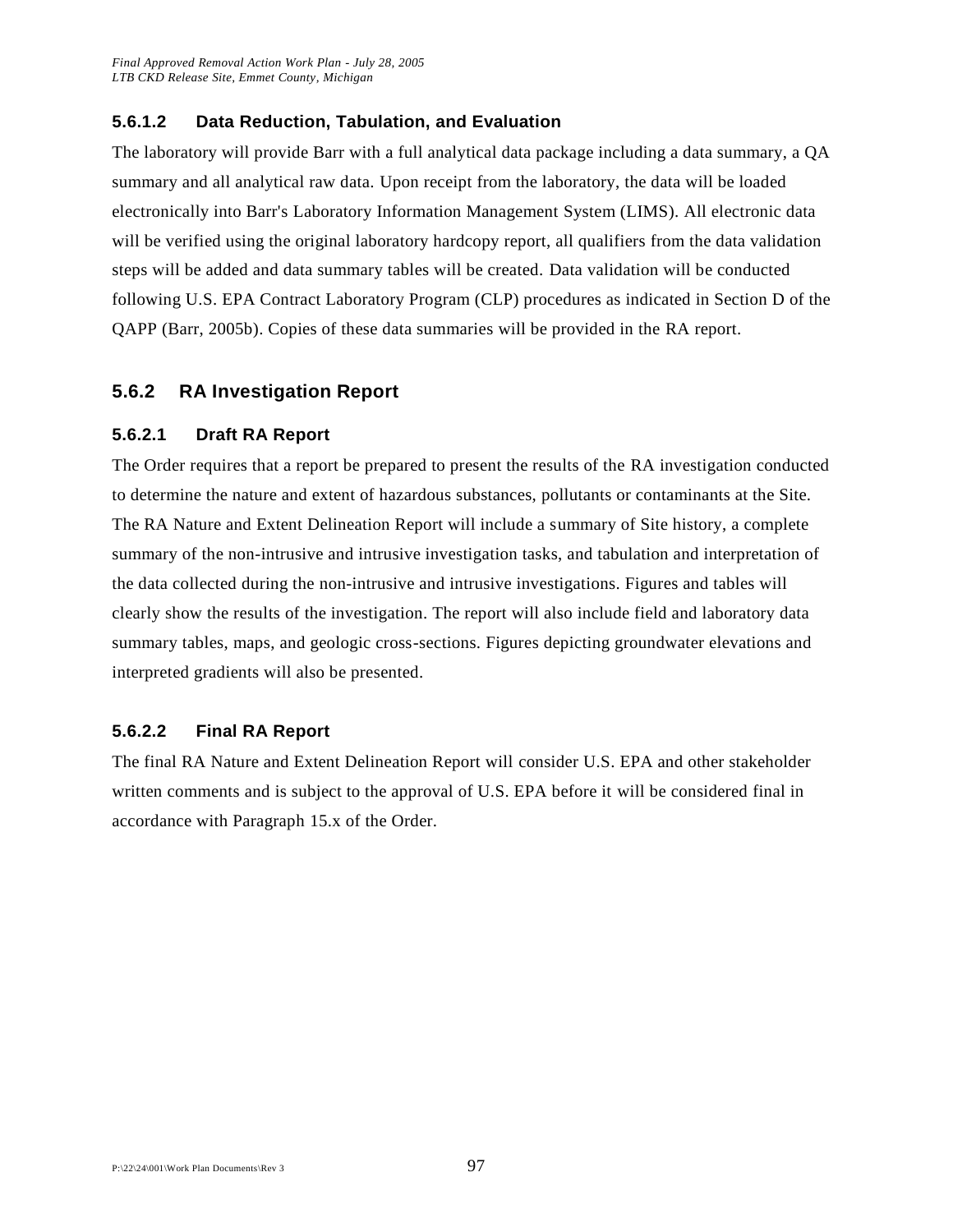# **6.0 Remedial Alternative Screening**

## **6.1 Site Data Evaluation and Alternatives Evaluation**

Data obtained from the field activities will be used to refine the Site conceptual model, develop a groundwater model, identify any additional data gaps and necessary additional field data coll ection activities, and evaluate long-term remedial alternatives for addressing the CKD leachate impacts identified at the Site.

Groundwater modeling will be used to integrate and synthesize the assembled information on Site geology and hydrogeology as well as contaminant characteristics, including location, flow, and advective transport (i.e., particle tracking) into a quantitative framework that can be used to both understand the current conditions at the Site, and to evaluate the impact and effectiveness of potential changes in Site characteristics (such as infiltration rates and groundwater flow velocity) due to various remedial alternatives (such as CKD removal, capping or leachate extraction). The groundwater flow model will serve multiple purposes, including:

- guiding the investigation as it proceeds and helping to modify it, if necessary;
- evaluating and analyzing the investigation data to further the understanding of the Site and to refine the conceptual hydrogeologic model; and
- providing a predictive tool to assist in evaluating and designing long-term remedial alternatives.
- providing a tool to organize and synthesize the array of data being collected.

In order for the groundwater flow model to be a guide for the RA investigation and an analysis tool for the evaluation of response actions, the model will be initially developed based on the preliminary conceptual model for groundwater flow at the Site, using existing data and information such as the location and elevation of surface water bodies near the Site and available information on the regional geology. This preliminary conceptual model will be calibrated to the extent that existing water and flow data allow.

As RA investigation activities commence and more detailed data are collected, the model parameters will be updated with the new data, such as localized water level and hydraulic conductivity measurements. Simulations will be performed using the model to ascertain whether or not there are significant data gaps in the investigation results. Based on these simulations, RA investigation activities may be modified. For example, aquifer tests performed on the Site will be simulated with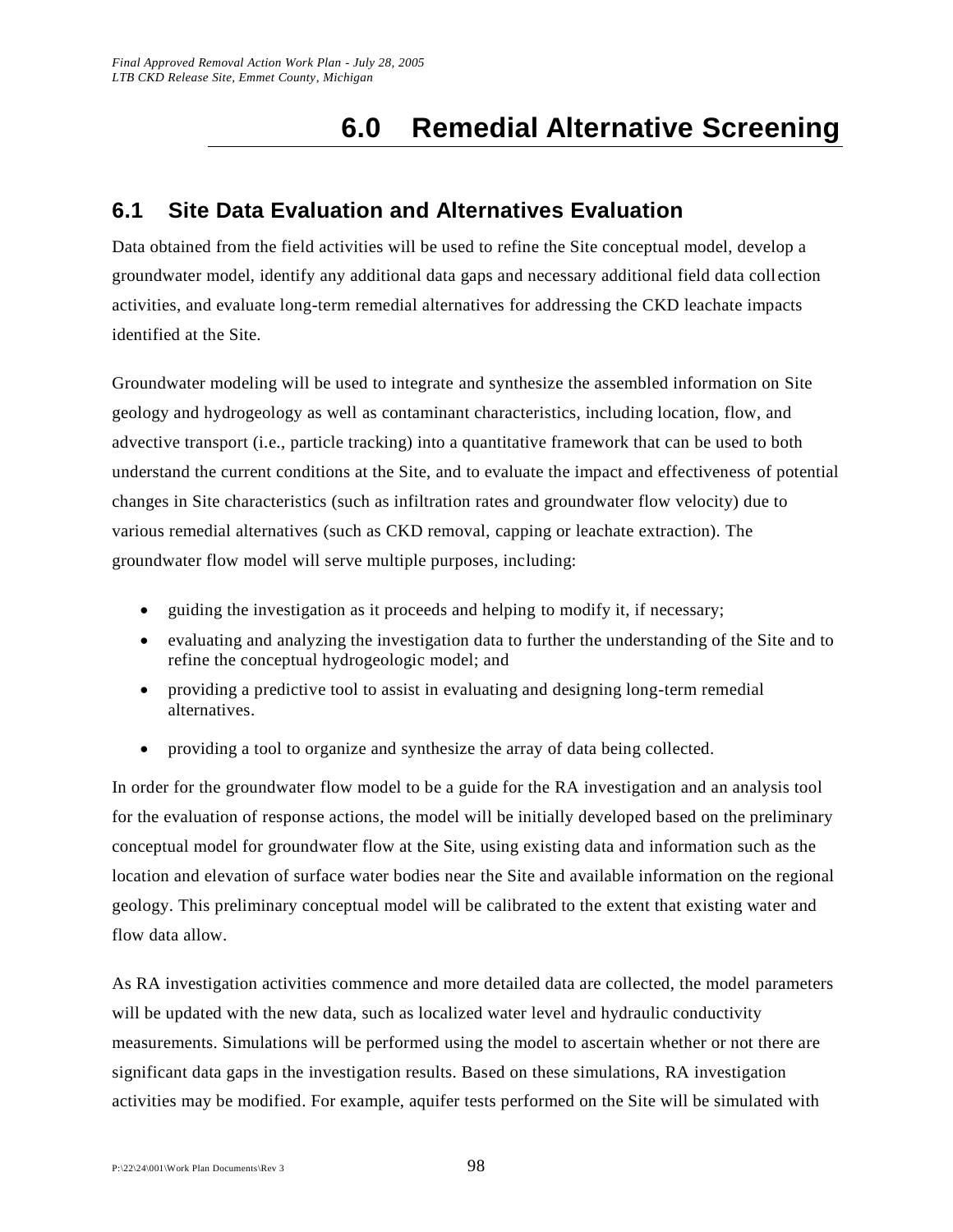the model and a comparison will be made between observed data and model simulations. Based on the agreement (or lack thereof), the model will either be confirmed or modified. The modified model will then be used to focus investigation activities on collecting data that will make the model more representative and increase its reliability as a predictive tool for designing long-term remedial alternatives. By continually improving the model in parallel with investigation activities, data collection activities will be optimized and the model will be ready to use for evaluating long-term remedial alternatives as quickly as possible.

It is anticipated that the finite-element code FEFLOW (WASY Software, 2004) will be employed to develop the groundwater flow model. FEFLOW provides for steady and unsteady flow using a standard equivalent porous media approach but also allows for explicit modeling of discrete fractures and fracture zones, based on orientation, aperture, and fracture width. Dual-density modeling can also be performed using FEFLOW, which may be necessary at this Site because of the potentially high total dissolved solids concentrations in the groundwater. Model calibration will be performed using FEFLOW's built-in automated inverse optimization code (which is similar to the codes PEST and UCODE). Standard solute-transport modeling is also performed in FEFLOW. A single model grid will likely be developed for the Site area but local telescoping mesh refinement models may be developed for individual locations, as warranted.

The effects of potential remedial alternatives will be modeled by adjusting model input parameters. For example:

- The effects of the removal of all CKD material from the site and replacement with clean fill can be simulated to determine the time required for the release of CKD leachate and other hazardous substances into surface waters, including Lake Michigan, to stop.
- Reducing infiltration by capping can be simulated to determine the net reduction of flow to Lake Michigan.
- Groundwater diversion measures can be evaluated with simulated withdrawal points or diversion walls upgradient from the CKD areas.
- Groundwater collection or pumping scenarios can be evaluated with simulated withdrawal points to determine the potential volume of water that may need to be removed (and treated) to achieve capture.

Simulating multiple scenarios with the groundwater model will help to focus the evaluation and optimization of interim response activities, evaluation and selection of long-term remedial alternatives for the Site, and to optimize the effectiveness of the selected remedial alternatives.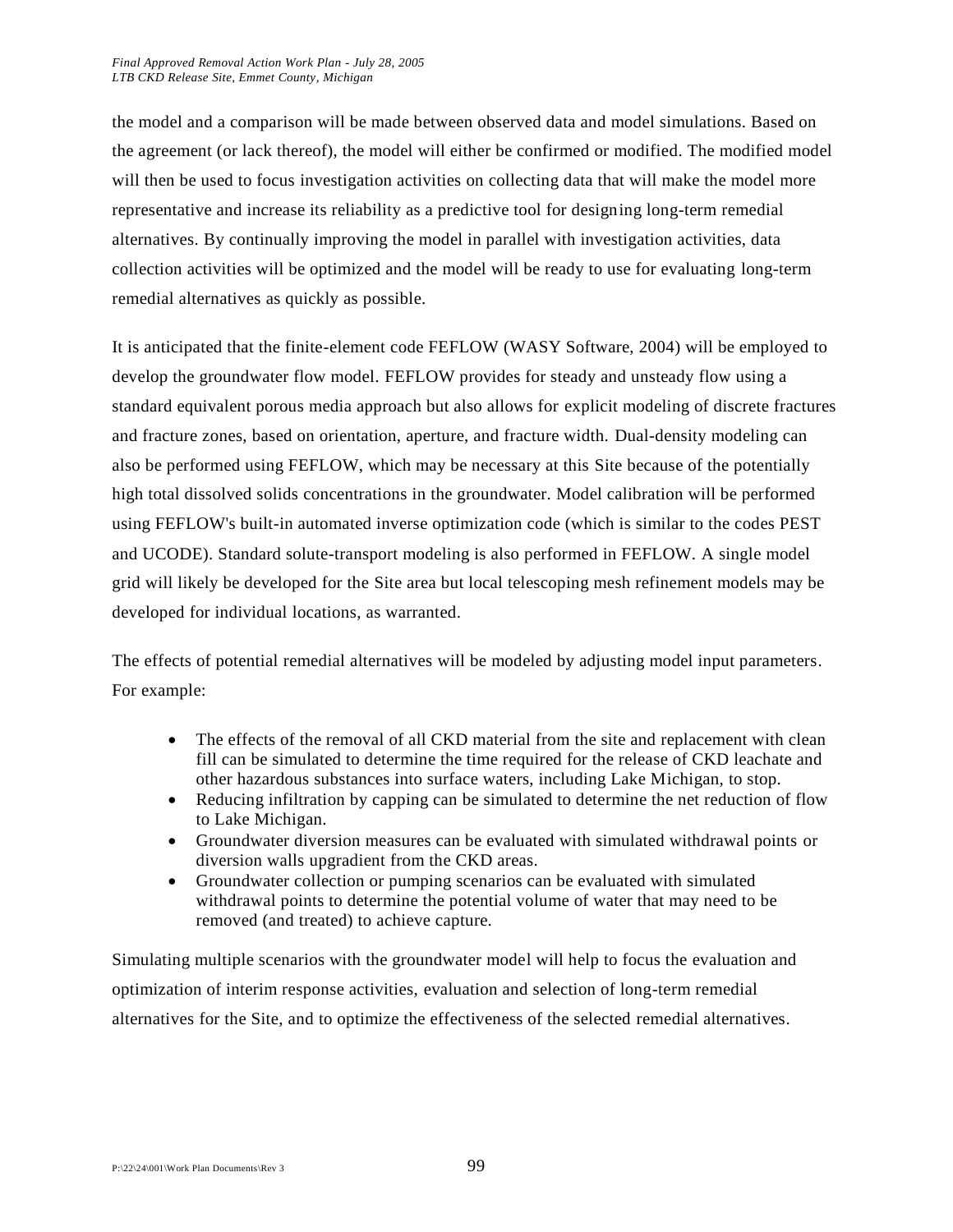## **6.2 Feasibility Study Report**

## **6.2.1 Draft Feasibility Study Report**

As required under Section VII.15.x of the Order, the Respondents will conduct an evaluation of alternative response actions that build on the removal activities and investigation results, and which will address the following goals:

- Preventing unacceptable exposures to surface waters and sediment impacted by CKD waste material;
- Preventing discharge of groundwater containing hazardous substances at concentrations above state criteria to surface waters of the State;
- Preventing unacceptable risk from human direct contact with CKD waste material;
- Preventing exacerbation, new releases, and unacceptable exposure to CKD waste material
- Ensuring that any other unacceptable exposures are adequately addressed

These goals are to be met through:

- Integrating the interim response actions described in this work plan and any modification thereof;
- Designing, constructing and operating a long-term response activity
- Placing land use and resource use restrictions related to the CKD waste material
- Constructing and maintaining erosion control measures for buried CKD waste material
- Assuring the effectiveness and integrity of the long-term response activities
- Ensuring adequate financial resources are available in an acceptable form and amount to assure the performance of the response actions necessary to protect human health and the environment in perpetuity

The boundaries of the CKD piles will be surveyed. If land and resource use restrictions are ultimately necessary, the boundaries of those restricted areas will also be surveyed at that time.

The alternatives analysis will consist of: (1) development of remedial alternatives (at this point, likely involving removal, isolation, and/or containment of CKD waste materials) that could be applied along with land and resource use restrictions to address the response action goals; (2) screening those alternatives based on their short- and long-term effectiveness, implementability, and cost; and (3) developing a detailed analysis of those alternatives coming out of the screening step against the NCP criteria of:

- Overall protection of human health and the environment (threshold criteria)
- Compliance with ARARs (threshold criteria)
- Long-term effectiveness and permanence (primary balancing criteria)
- Reduction of toxicity, mobility and volume through treatment (primary balancing criteria)
- Short-term effectiveness (primary balancing criteria)
- Implementability (primary balancing criteria)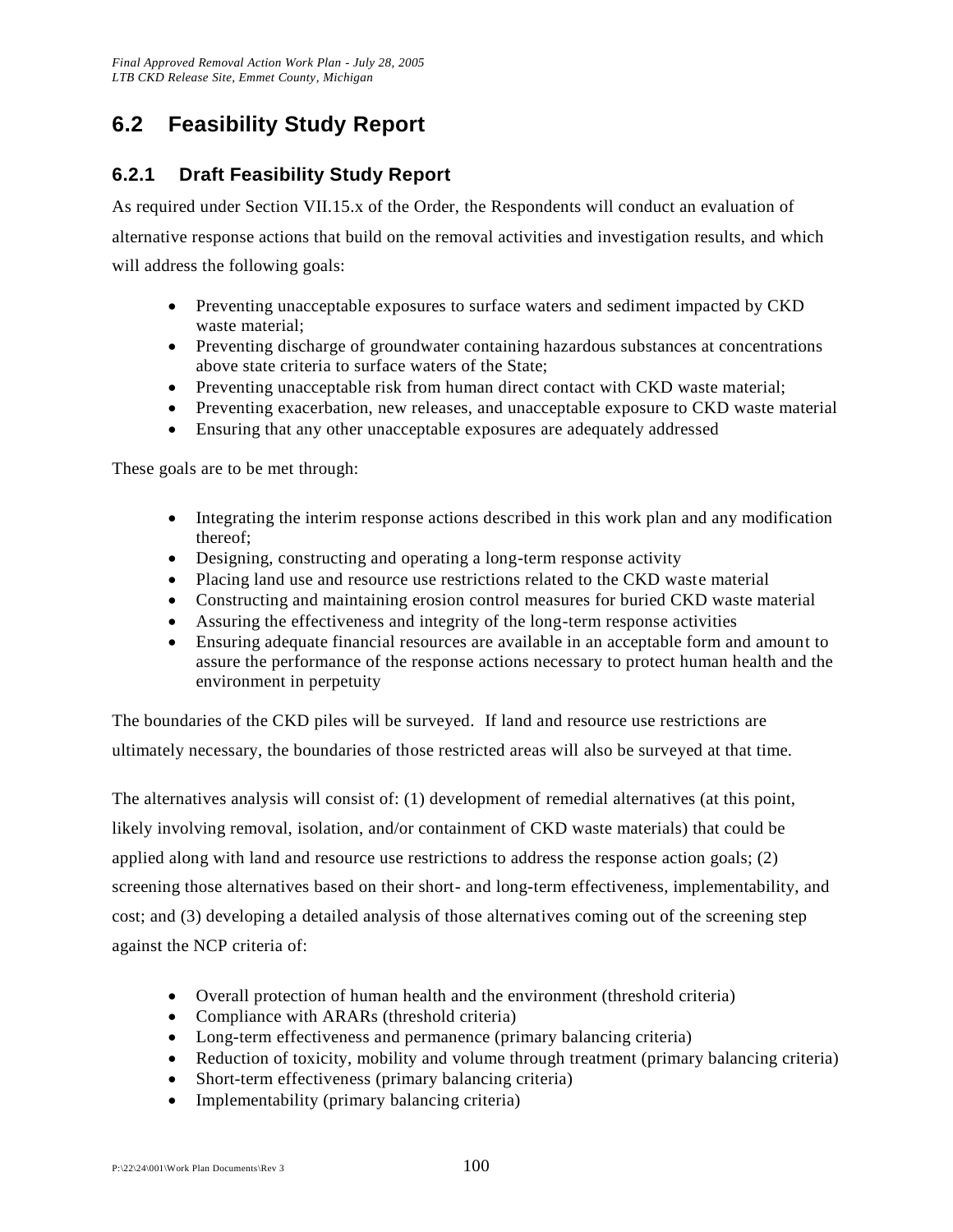- Cost (primary balancing criteria)
- State Acceptance (modifying criteria)
- Community Acceptance (modifying criteria)

The results of this evaluation will be summarized in the Feasibility Study section of the Final Report.

## **6.2.2 Final Feasibility Study Report**

The final Feasibility Study Report will consider U.S. EPA and other stakeholder written comments and is subject to the approval of U.S. EPA before it will be considered final in accordance with Paragraph 15.x of the Order.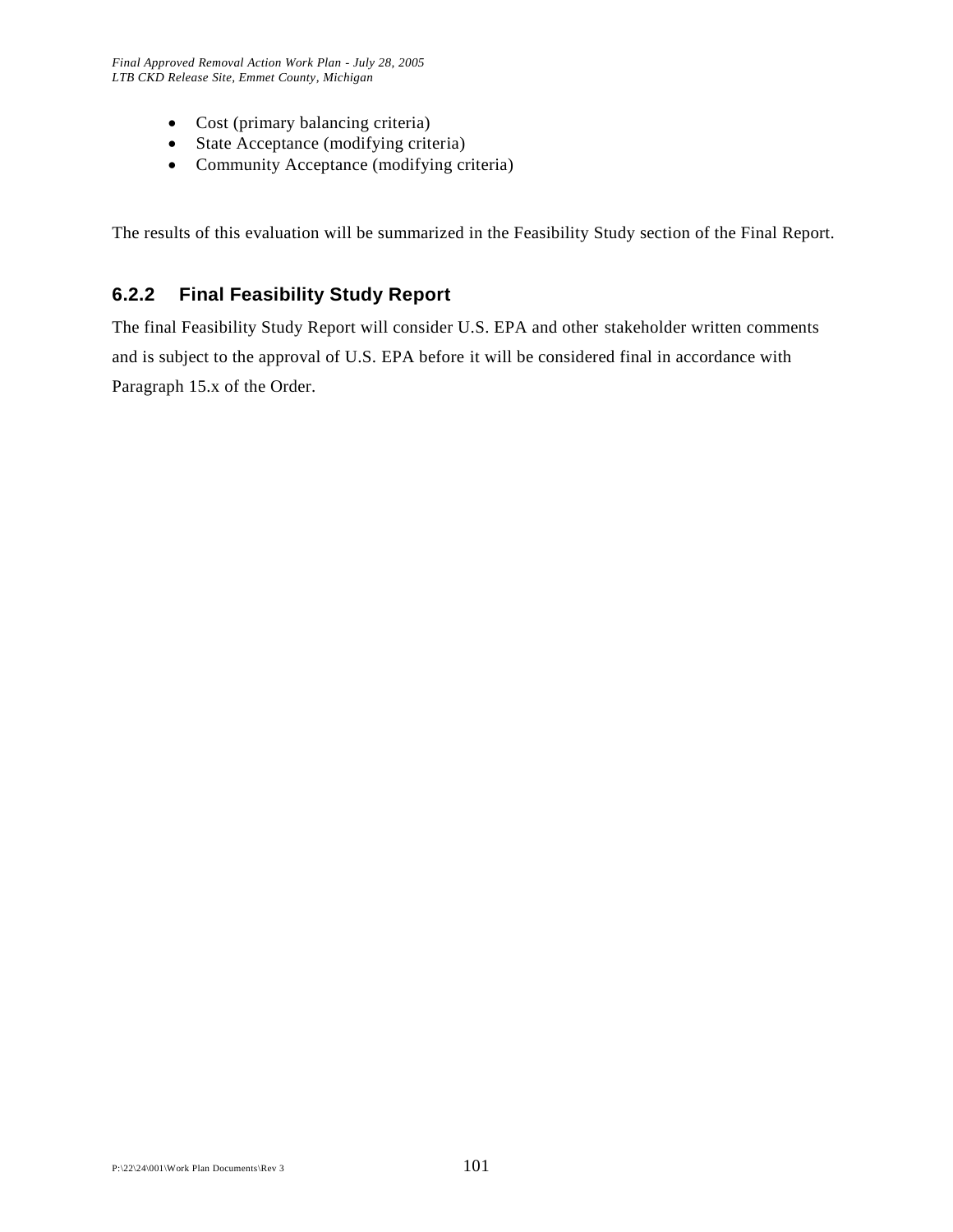# **7.0 Development of Removal Action Report**

CMS is required to prepare and submit a final report summarizing the interim actions taken to comply with this Order within 90 calendar days after completion of all Work required by Section VIII of the Order. The final report must conform with the requirements set forth in Section 300.165 of the National Contingency Plan entitled "OSC Reports" and with the guidance set forth in "Superfund Removal Procedures: Removal Response Reporting – POLREPS and OSC Reports" (OSWER Directive No. 9360.3-03, June 1, 1994). The final report will include a good faith estimate of total costs or a statement of actual costs incurred in complying with the Order, a listing of quantities and types of materials removed off-Site or handled on-Site, a discussion of removal and disposal options considered for those materials, a listing of the ultimate destinations(s) of those materials, a presentation of the analytical results of all sampling and analyses performed, and accompanying appendices containing all relevant documentation generated during the RA.

The final report will also consist of the following elements:

- 1. Interim Removal Action Implementation.
- 2. Nature and Extent Characterization.
- 3. Feasibility Study for long-term remedial alternatives.
- 4. Post-Removal Action Site Control.

Future submittals will be developed based on the scope of work established in the MDEQ agreement anticipated under Section VIII.15.x of the Order (Section 8) and are anticipated to include periodic monitoring data summary reports, long-term response action design report(s), and response action implementation reports.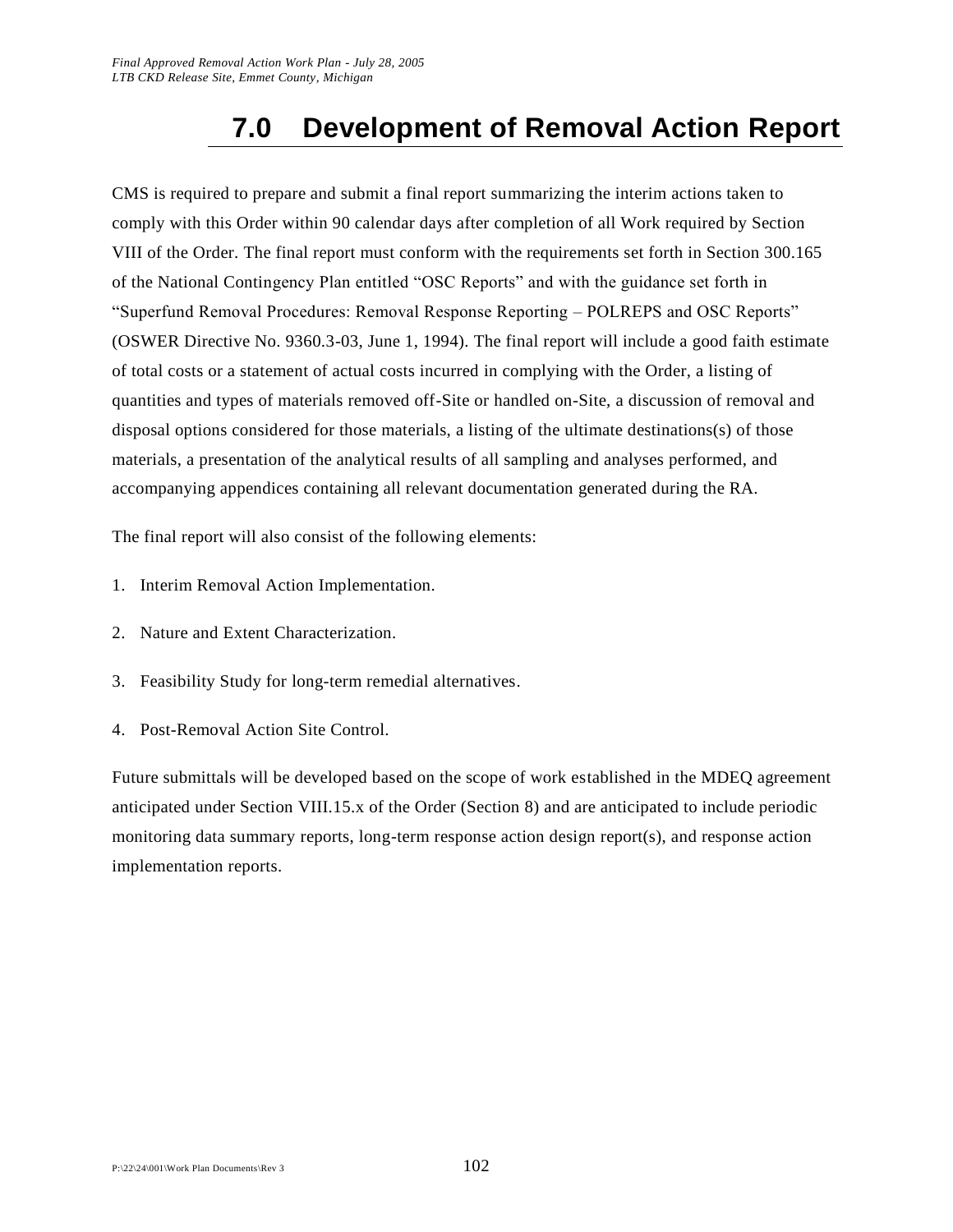# **8.0 Post-Removal Action Activities**

### **8.1 Post-Removal Action Site Control**

A Post-Removal Action Site Control proposal for maintenance of the removal action interim recovery system and appropriate continued Site access, security, and institutional controls will be developed concurrent with the RA implementation and submitted with the RA Nature and Extent Delineation Report. The Post-Removal Site Control proposal will address the requirements of Section 300.415(l) of the NCP and OSWER Directive No. 9360.2-02. It is anticipated that Site Controls will also be an element of the long-term response actions for the Site, and their final form will be described in future submittals.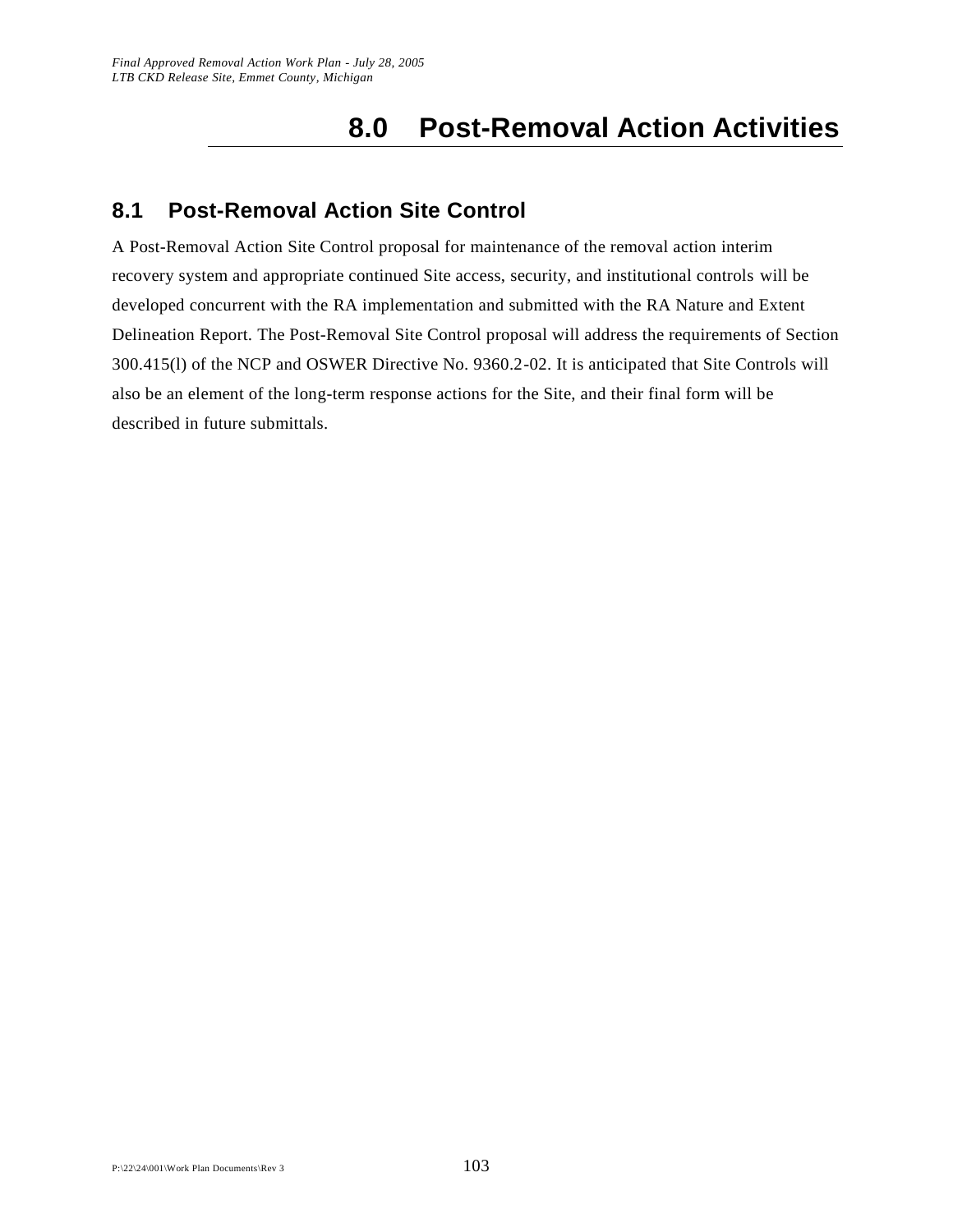The schedule for activities to be undertaken pursuant to Section 4 of this Work Plan is set forth in Section 4.3. Figure 9-1 is included as a schedule for anticipated major tasks. As displayed in the schedule presented in Figure 9-1, the major task start and end dates are projected as follows:

- Drilling Initiate within 15 days after U.S. EPA approval of RA Work Plan and complete within 145 days after approval.
- On-going Data Collection Initiate within 30 days after U.S. EPA approval of RA Work Plan and complete within 465 days after approval.
- Groundwater Modeling Initiate within 45 days after U.S. EPA approval of RA Work Plan and complete within 480 days after approval.
- Data Evaluation Initiate immediately upon collection of field data and complete within 225 days after U.S. EPA approval of RA Work Plan.
- Reporting Submit Draft RA/FS Report within 650 days after U.S. EPA approval of RA Work Plan. Submit the Final RA/FS Report within 75 days after completion of U.S. EPA review of the Draft RA/FS Report

These task elements of the schedule will be broken down to provide further detail on mobilization, completion dates for site activities related to these respective work elements prior to implementation. These shall be provided to U.S. EPA within Progress Reports submitted in accordance with Paragraph 20 of the Order.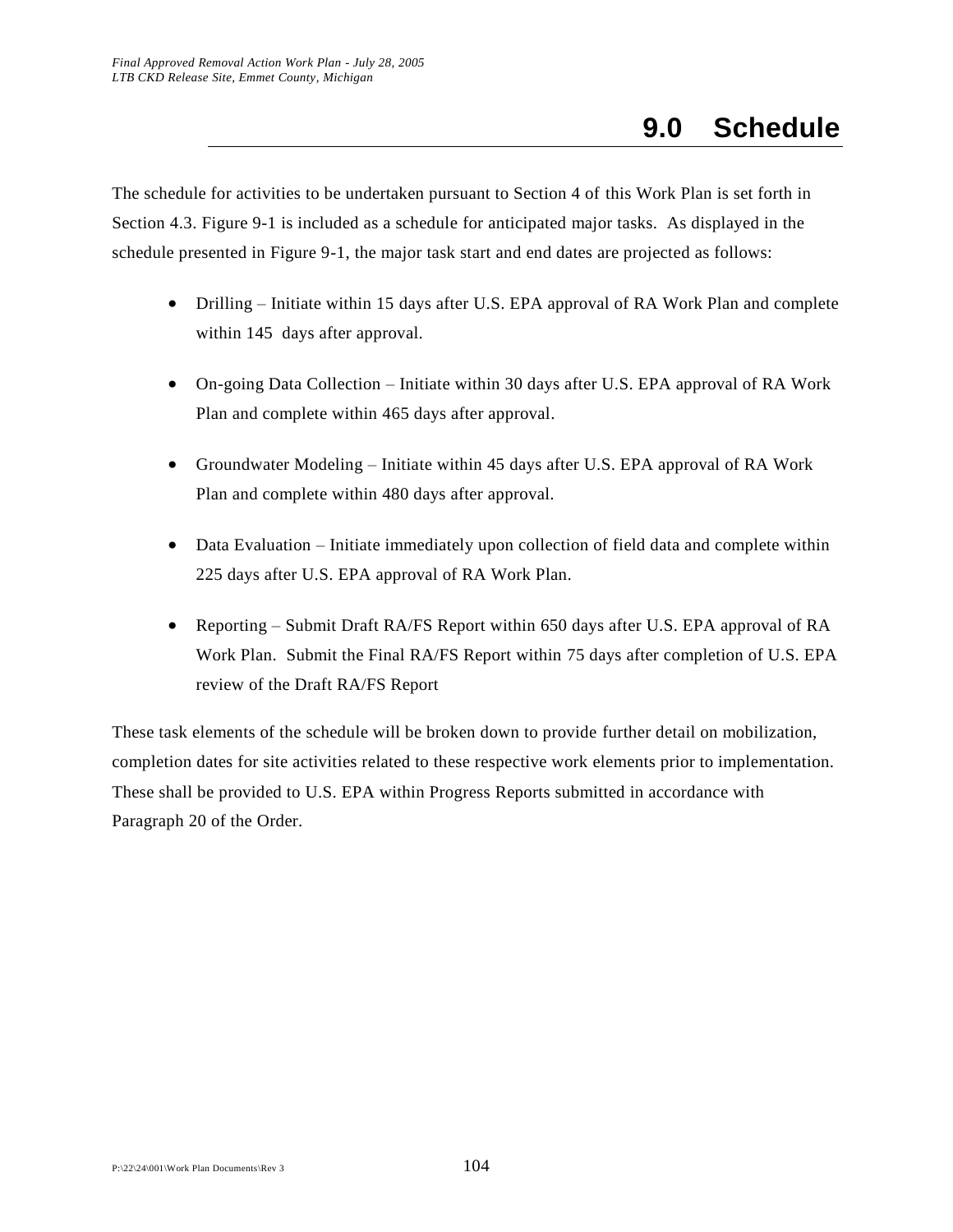# **10.0 Project Staff**

### **10.1 CMS Land Company**

#### *David Sporer is the CMS Land Company (CMS) Project Coordinator*

The Project Coordinator is responsible for implementing the project, and has the authority to commit the resources necessary to meet project objectives and requirements. The Project Coordinator is also responsible to ensure that technical, financial, and scheduling objectives are achieved successfully. He will provide the major point of contact and control for matters concerning the project for CMS. The responsibilities of the CMS Project Coordinator include:

- Acquire and apply resources as needed to ensure performance on the project.
- Ensure that contractors and subcontractors comply with Order and complete the actions as described in the U.S. EPA approved plans.
- Receipt of notices or communication from U.S. EPA (receipt by Project Coordinator will constitute receipt by CMS).
- Send all submissions to U.S. EPA OSC and courtesy copies to routing list.
- Ultimately responsible for project quality.
- Submit weekly progress reports until 60 days after approval of work plan and every 30th day thereafter.
- Notify U.S. EPA of proposed offsite waste shipments and obtain their approval.
- In case of an accidental release of waste material, Project Coordinator is responsible to see that appropriate actions are taken and report release to OSC and National Response Center.
- Direct all project activities.
- Submit final report with Project Coordinator certification of truth, accuracy and completeness.
- Submit proposal for post-removal site control.
- Review all project deliverables.
- Represent the project team at meetings and public hearings.
- Provide final signature on all assessments.
- Seek permission to deviate from work plan or schedule if it should become necessary.
- Monitor work to determine if additional work is necessary to protect human health and the environment.

The Project Coordinator may delegate some of these responsibilities to competent individuals.

### **10.2 Barr Engineering Company (Barr)**

At the direction of the CMS Project Coordinator, Barr has responsibility for oversight of all phases of the study and design performed at the Site. Barr will collect the necessary field samples according to project needs, and provide technical interpretation.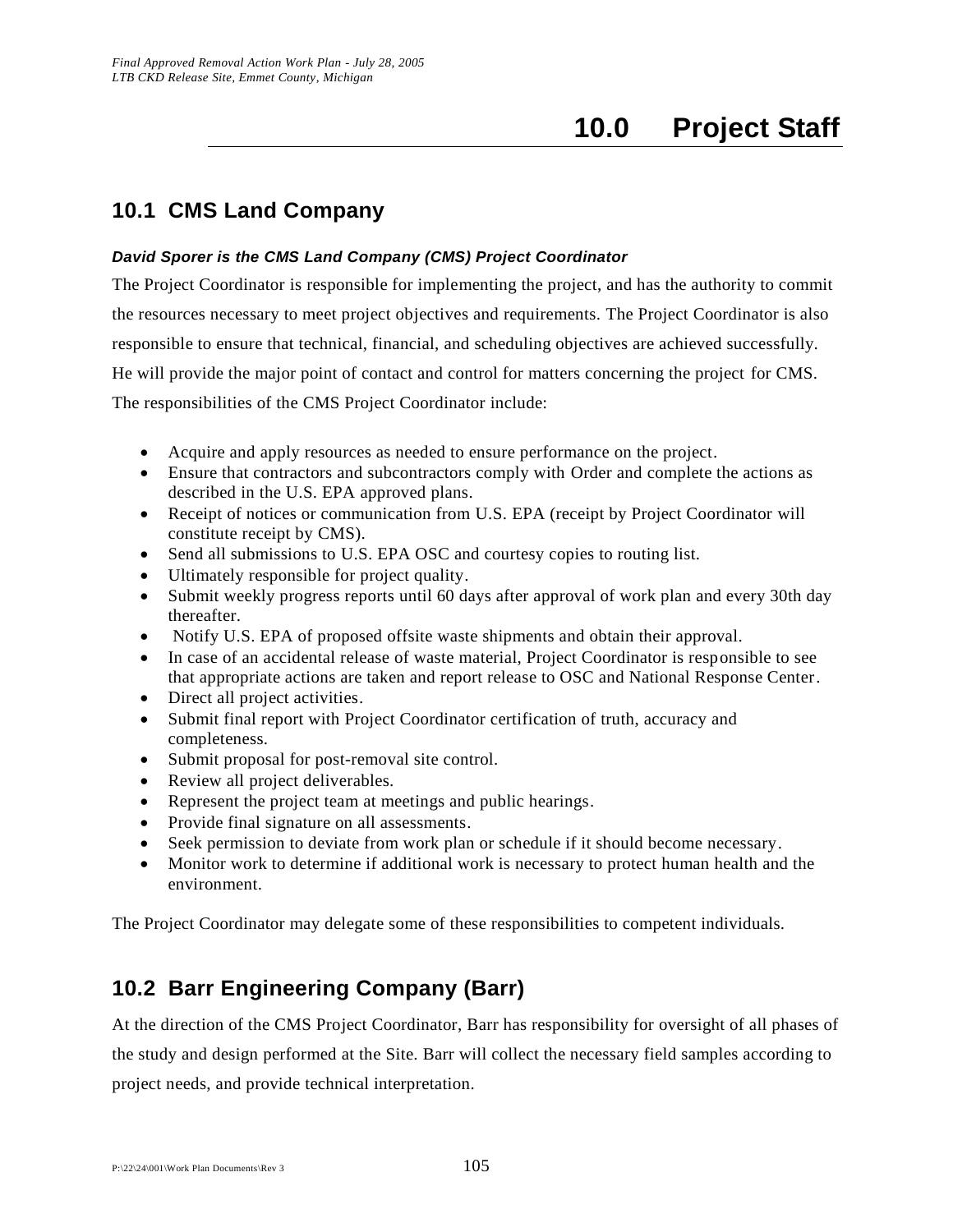#### *Dean Malotky is the Barr Principal-in-Charge*

The Principal-in-Charge has overall responsibility for verifying that the project meets the established objectives and quality standards. The Principal-in-Charge is the primary contact for contractual issues and for resolving quality concerns. The Principal-in-Charge has responsibility for overall project management and product quality. Specific responsibilities of the Principal-in-Charge include:

- Leading and overseeing contract negotiations and development, including contract terms, scope, schedule, and budget
- Involvement with overall management, administration, and technical quality of the project
- Providing independent quality review and validation for technical and contractual issues
- Monitoring client satisfaction for contract work
- Resolving contractual or quality issues

#### *Ellen Richard is the Barr project manager*

The project manager is the CMS primary contact for technical issues and day-to-day performance of the project. The project manager is the primary contact within Barr for project direction. Specific responsibilities of the project manager include:

- Involvement in contract negotiation of scope, schedule and budget
- Matching project needs with staff abilities and communicating project requirements to project team members
- Overall direction of technical aspects of the project including defining project objectives and developing detailed implementation plans for each phase of the project
- Responsibility for project quality, including technical correctness and completeness, contract compliance, and budget and schedule compliance

#### *Ward Swanson is the Barr QA manager*

The role of the QA manager is to provide an independent review of the product and the process to see that the work meets quality standards. He is responsible for auditing the implementation of the QA program in conformance with the requirements of this QAPP, and the demands of specific project tasks. Specific responsibilities of the QA manager include:

- Providing QA technical assistance to project staff
- Reporting on the adequacy, status, and effectiveness of the QA program on a regular basis to the project manager
- Data validation
- Initiation, tracking and review of corrective actions

#### *Barr Field Superintendent*

The role of the field supervisor is to schedule, coordinate, and manage on-site data collection activities. In general, the responsibilities of the Field Supervisor will include the following: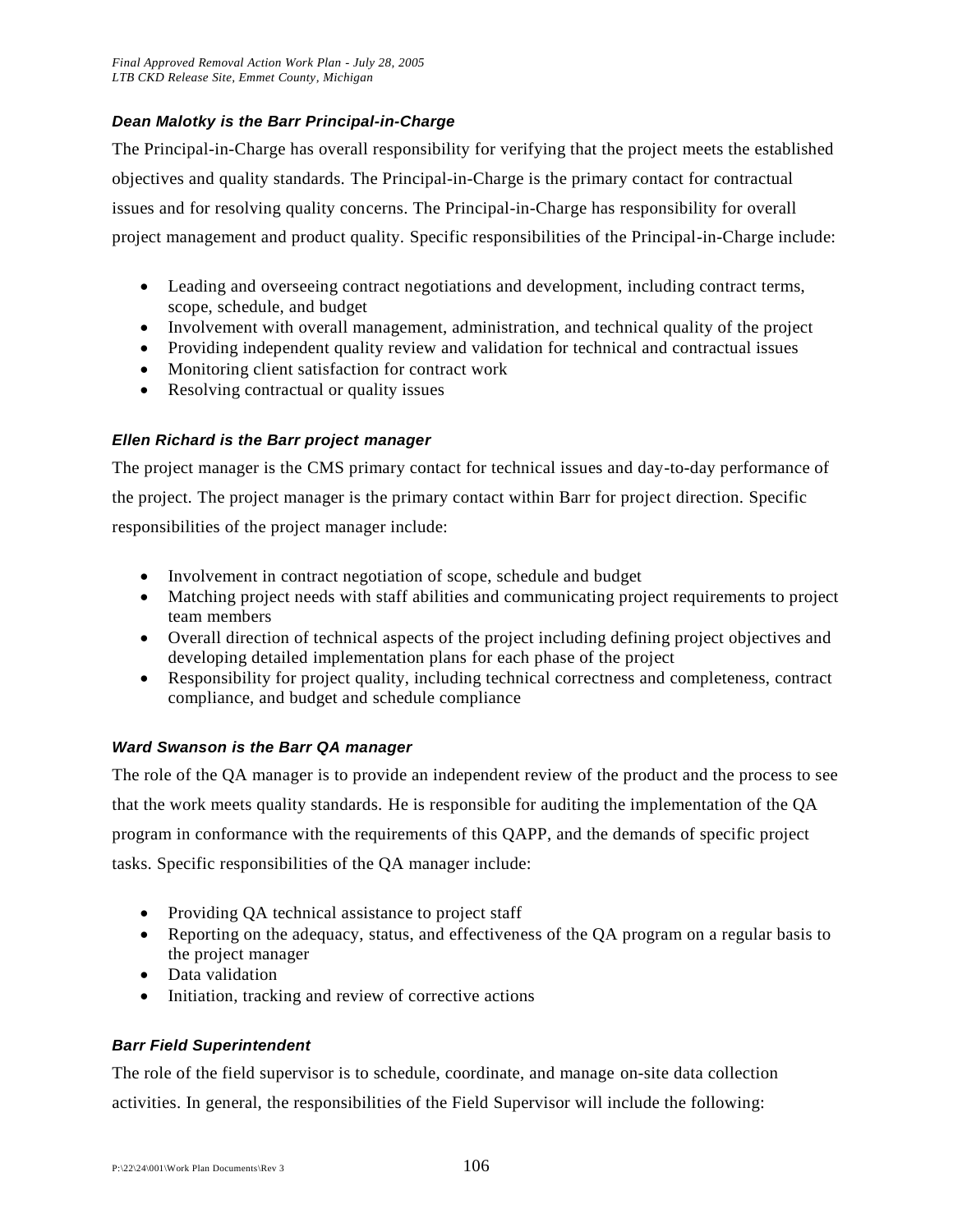- Lead and coordinate day-to-day field activities
- Provide day-to-day coordination with the project manager on technical issues that arise during field work
- Coordinate and manage field personnel
- Coordinate and oversee subcontractors
- Ensure field work is proceeding on schedule
- Identify problems at the field-staff level and discuss resolutions with the project manager, implement and document corrective action procedures, and provide communication between field staff and project management
- Implement protocols for tracking and organizing analytical samples collected and shipped from the site as per the QAPP
- Implement protocols for data management, organization, and backup as per the QAPP
- Ensure field equipment is in working order and coordinate replacement or repair as necessary;
- Meet/communicate (in coordination/conjunction with project manager) with regulators that visit the site

#### *Barr Design Engineer*

The role of the design engineer is to evaluate the field investigation data, design interim response action activities that will achieve the project objectives, and coordinate the operation, maintenance, and monitoring of the interim response action systems. Also, the design engineer will have primary responsibility for conducting the feasibility study and evaluating long-term remedial options. In general, the responsibilities of the design engineer will include the following:

- Direct the completion of interim response design calculations,
- Coordinate with the project manager on the progress of interim response design activities,
- Manage the preparation of plans and specifications for the installation of the interim response action,
- Coordinate and oversee the on-site project representative during installation of the interim response action,
- Monitor and track contractor performance (cost) and the interim response action implementation schedule,
- Coordinate the development of the interim response action operation, maintenance, and monitoring plan,
- Coordinate the implementation of protocols for tracking, reviewing, organizing, and reporting the analysis of operation and performance monitoring samples collected and shipped from the site as per the QAPP
- Coordinate the aspects of the feasibility study.
- Meet/communicate (in coordination/conjunction with project manager) with regulators, as needed.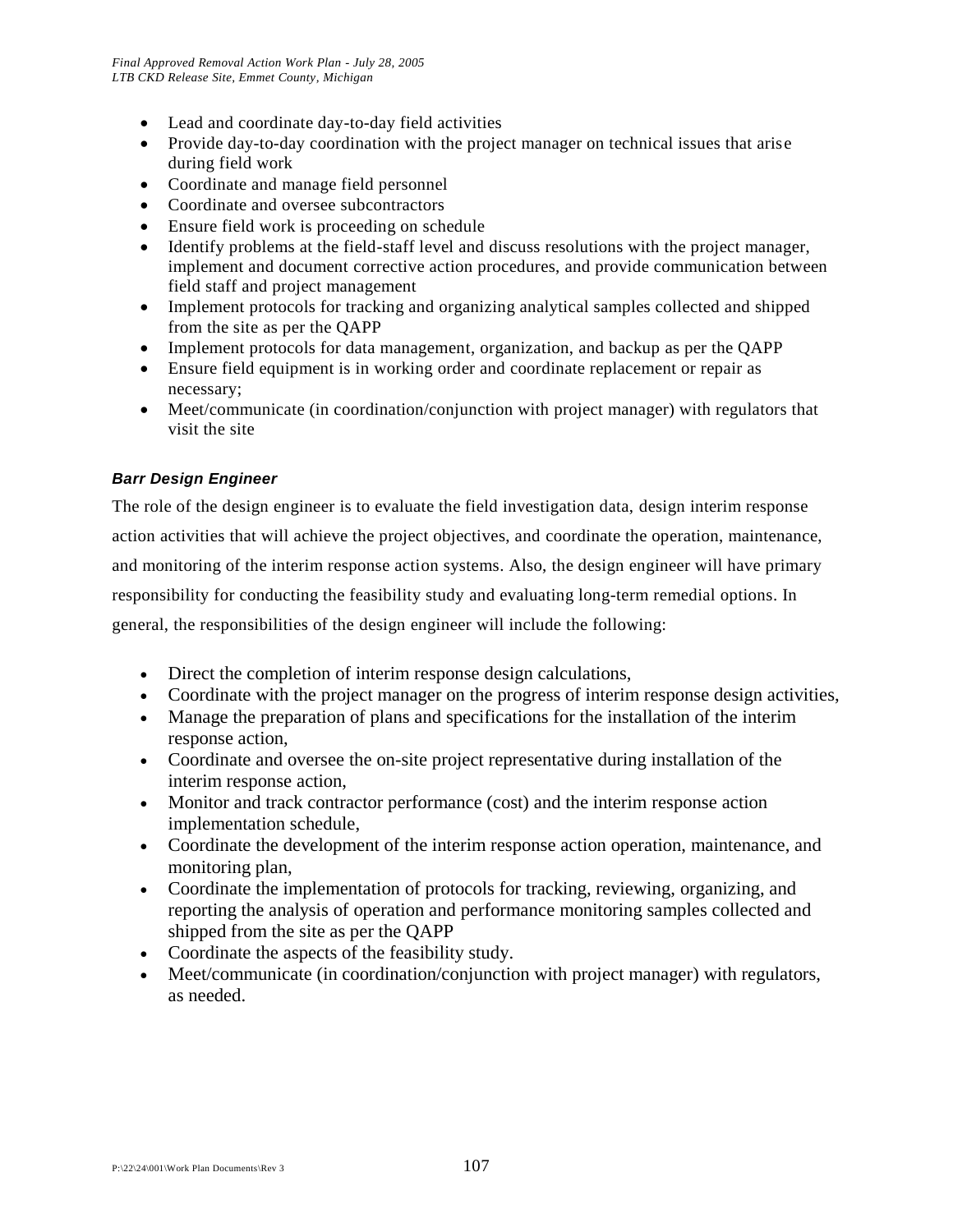## **10.3 Subcontractors and Support**

Additional contractors and subcontractors will be identified as discussed in Section 2.4.1 and will meet the quality assurance and quality control requirements as discussed in Section 2.4.2.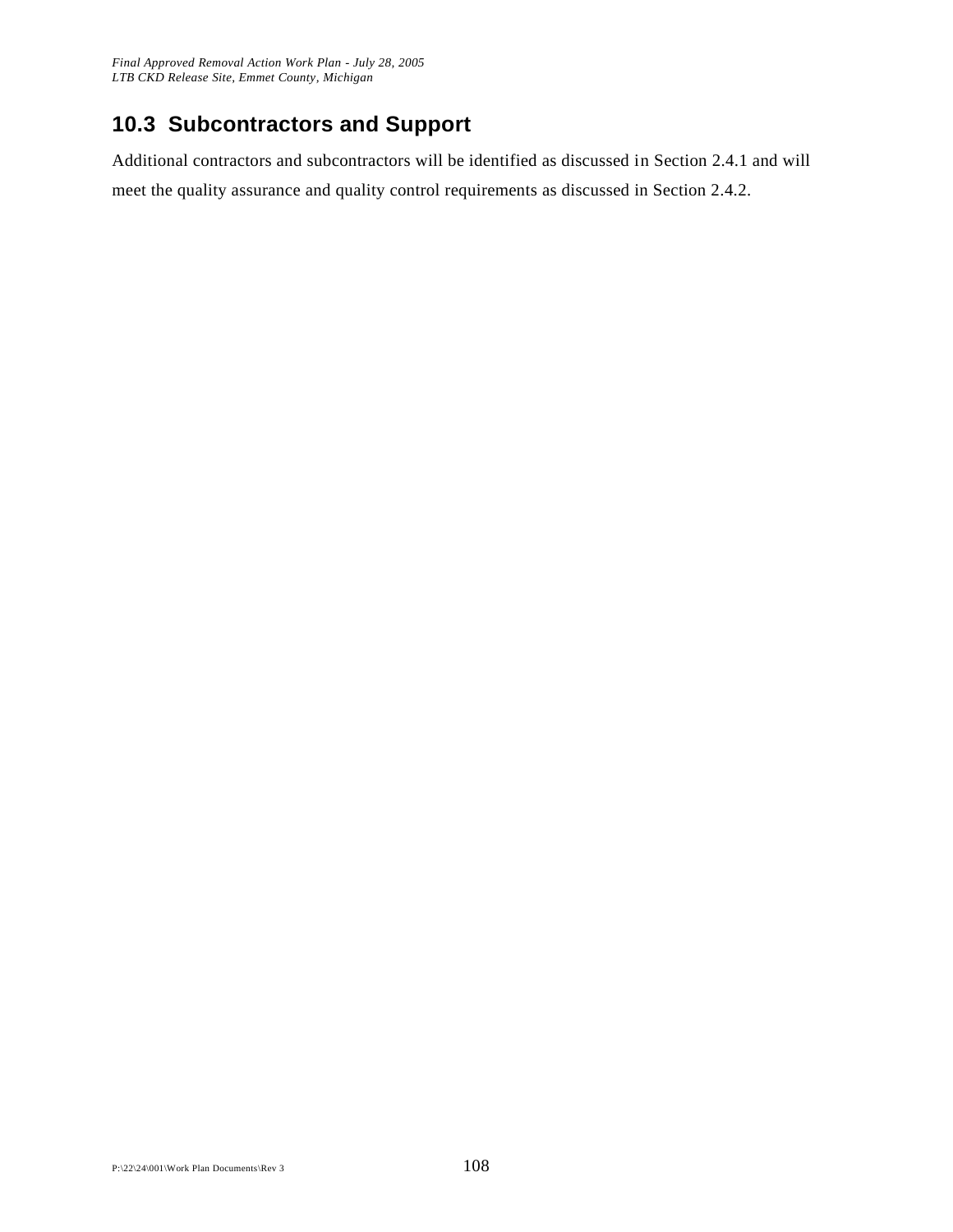## **11.0 References**

- ASTM International *Standard Guide for Design of Groundwater Monitoring Systems in Karst and Fractured-Rock Aquifers* (D-5717-95), June 1995.
- Barr Engineering Co. (Barr), 2003. *Quality Management Plan for Data Collection and Management of Contaminated Site Assessment and Remediation Projects*. Revision 1.0. October 3, 2003.
- Barr Engineering Company, 2005a. Project Health and Safety Plan Revision 3.0, Little Traverse Bay CKD Release Site, Emmet County, Michigan, prepared for CMS Land Company.
- Barr Engineering Co. (Barr), 2005b. Quality Assurance Project Plan Revision 1.0 Little Traverse Bay CKD Release Site, Emmet County, Michigan, prepared for CMS Land Company.
- Barr Engineering Company, 2005c. Site Control and Access Management Plan Revision 1.0, Little Traverse Bay CKD Release Site, Emmet County, Michigan, prepared for CMS Land Company.
- Boyne Golf/Bay Harbor Golf Club Brochure. (BH, 2004).
- Butler, J.J., Jr., 1997. The Design, Performance, and Analysis of Slug Tests, Lewis Publishers, Boca Raton, Florida, 252 p.
- EDR, October 7, 2004. Aerial Photos, 3600 Village Harbor Drive, Bay Harbor, MI 49779. Years of Coverage: 1938, 1952, 1965, 1973, 1981, & 1992. (EDR, 2004b).
- Environmental Data Resources, Inc. (EDR), Oct. 7, 2004. Sanborn Map Report, 3600 Village Harbor Drive, Bay Harbor, MI 49779. Years of Coverage: 1913, 1919, 1929, 1950 & 1955. (EDR, 2004a).
- Farrand et. al., 1984. Quaternary Geologic Map of the Lake Superior  $4^0$  x  $6^0$  Quadrangle, United States and Canada: Quaternary Geologic Atlas of the United States. Map I-1420 (NL-16). Edited by Richmond and Fullerton, Dept. of the Interior, US Geological Survey.
- Freeze and Cherry, 1979. Groundwater. Prentice-Hall, Inc., Englewood Cliffs, New Jersey.
- Heath, 1987. Basic Groundwater Hydrology. US Geological Survey, Denver, Colorado. Water Supply Paper 2220.
- Johnson, Johnson & Roy, June 8, 1988. Environmental Assessment, Bay Resort Properties, LTD. Resort Township, Michigan. (Johnson, 1988).
- Kesling, et. al., 1974. Devonian Strata of Emmet and Charlevoix Counties, Michigan. Museum of Paleontology. Papers on Paleontology No. 7, University of Michigan.
- Kesling, R.V., R.T. Segall, & H.O. Sorensen, 1974. Devonian Strata of Emmet and Charlevoix Counties, Michigan.
- Michigan State Climatologist, 2005. Temperature and Climate Data for Petoskey, Michigan weather station. http://climate.geo.msu.edu/.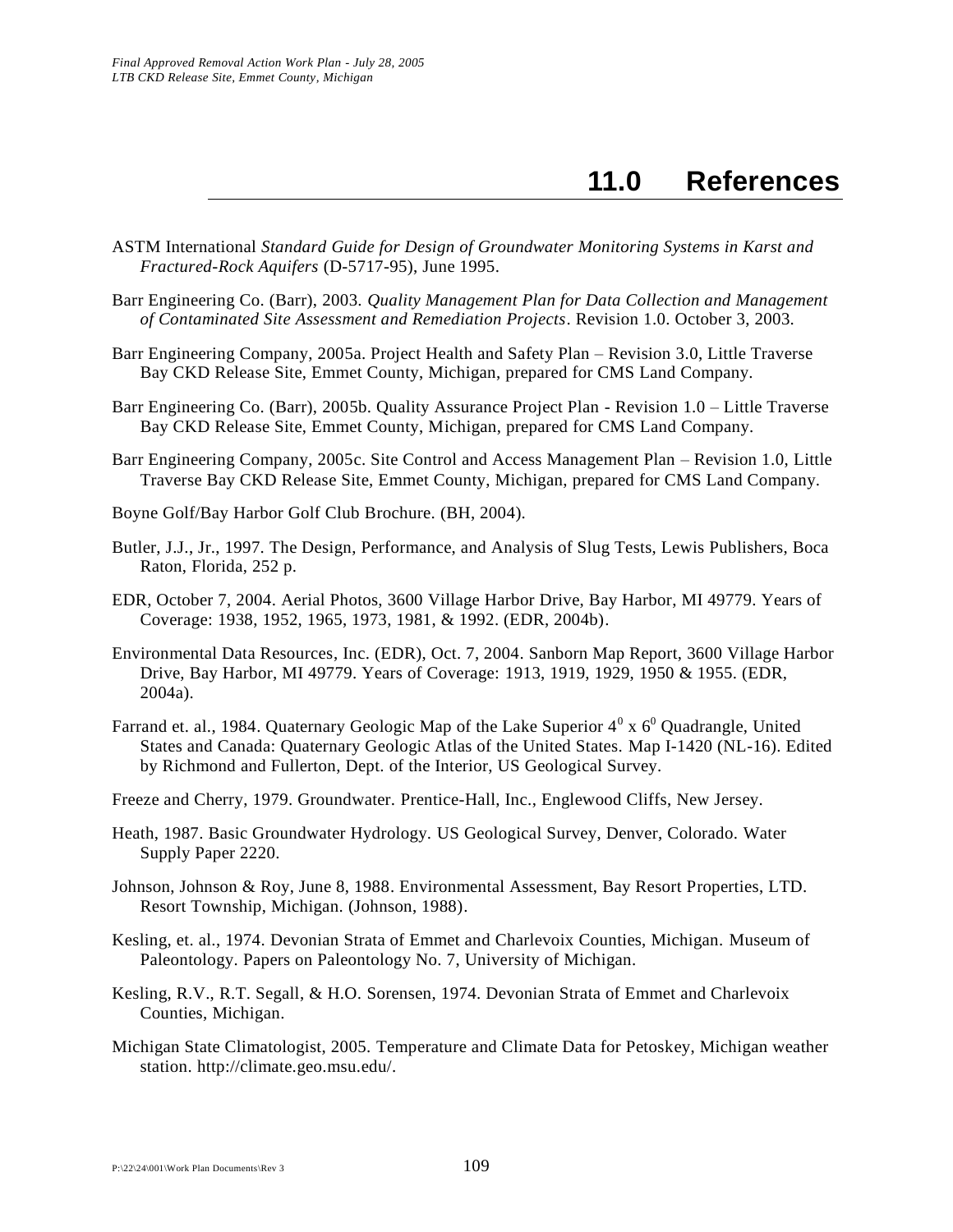- Milstein, R., 1987. Bedrock Geology of Southern Michigan. State of Michigan Dept. of Natural Resources, Geological Survey.
- Muldoon, M., 2005. Personal communication, March 3, 2005. Department of Geology, University of Wisconsin – Oshkosh.
- National Oceanic and Atmospheric Administration (NOAA), 2005. Precipitation data for Southern Michigan. [http://www.ncdc.noaa.gov/oa/climateresearch.html.](http://www.ncdc.noaa.gov/oa/climateresearch.html)
- NTH Consultants, Ltd. (NTH), 1994a. Environmental Data Report, Former Penn-Dixie Cement Plant, Resort Township, Emmet County, Michigan, May 1994.
- NTH Consultants, Ltd. (NTH), 1994b. Report on: Appendix A Closure Activities, Covenant Not to Sue, Bay Harbor Development, Emmet County, Resort Township, Michigan, July 8, 1994.
- NTH Consultants, Ltd., May 1994c. Environmental Data Report, Former Penn-Dixie Cement Plant, Resort Township, Emmet County, Michigan. (NTH, 1994).
- NTH Consultants, Ltd. (NTH), 1995. Report on: Hydrogeologic Investigation, Bay Harbor Development, Petoskey, Michigan, July 31, 1995. Prepared for Bay Harbor Company, Southfield, Michigan.
- NTH Consultants, Ltd. (NTH), 1996. Third Semi-Annual Progress Report, Closure Activities for the Bay Harbor Development, Resort Township, Emmet County, Michigan, February 15, 1996.
- Portland Cement Association, Cement Kiln Dust Production, Management, and Disposal, PCA R&D Serial No. 2737, 2003
- Portland Cement Association. Use of Cement Kiln Dust in Stabilizing Clay Soils. Skokie, IL. 1996.
- Streltsova-Adams, T.D., 1978. Well hydraulics in heterogeneous aquifer formations, Advances in Hydrosciences, vol. II, Ven Te Chow (Ed.), pp. 357-423.
- Traverse Group, October 1991. Phase I Environmental Assessment, Holnam Option, Resort Township, Emmet County, Michigan. (Traverse, 1991)/
- U.S. Army Corps of Engineers, 2005. Detroit District publishes information regarding Lakes Michigan and Huron lake levels at the website address of: *<http://www.lre.usace.army.mil/greatlakes/hh/greatlakeswaterlevels/waterlevelforecasts/weeklygreatlakeswaterlevels/>*.
- U.S. Department Of The Interior, U.S. Geological Survey, Lime Kiln Dust as a Potential Raw Material in Portland Cement Manufacturing, Open-File Report 2004-1336 Online Only, 2004
- U.S. Environmental Protection Agency, Office of Solid Waste, Technical Background Document on the Efficiency and Effectiveness of CKD Landfill Design Elements, Draft, 1997
- U.S. Environmental Protection Agency (EPA), 1998. *Draft technical background document on groundwater controls at CKD landfills*. Office of Solid Waste, US EPA, June 1998.
- U.S. Environmental Protection Agency Region 5, February 22, 2005. Administrative Order on Consent for Removal Action, Little Traverse Bay CKD Release Site, Emmet County, Michigan, Docket No. VW-05-C-810.
- U.S. Geological Survey, 1958. Historical Topographic Maps. Bay Shore 7.5' Quadrangle Map.
- U.S. Geological Survey, 1983. Historical Topographic Maps. Bay Shore 7.5' Quadrangle Map.